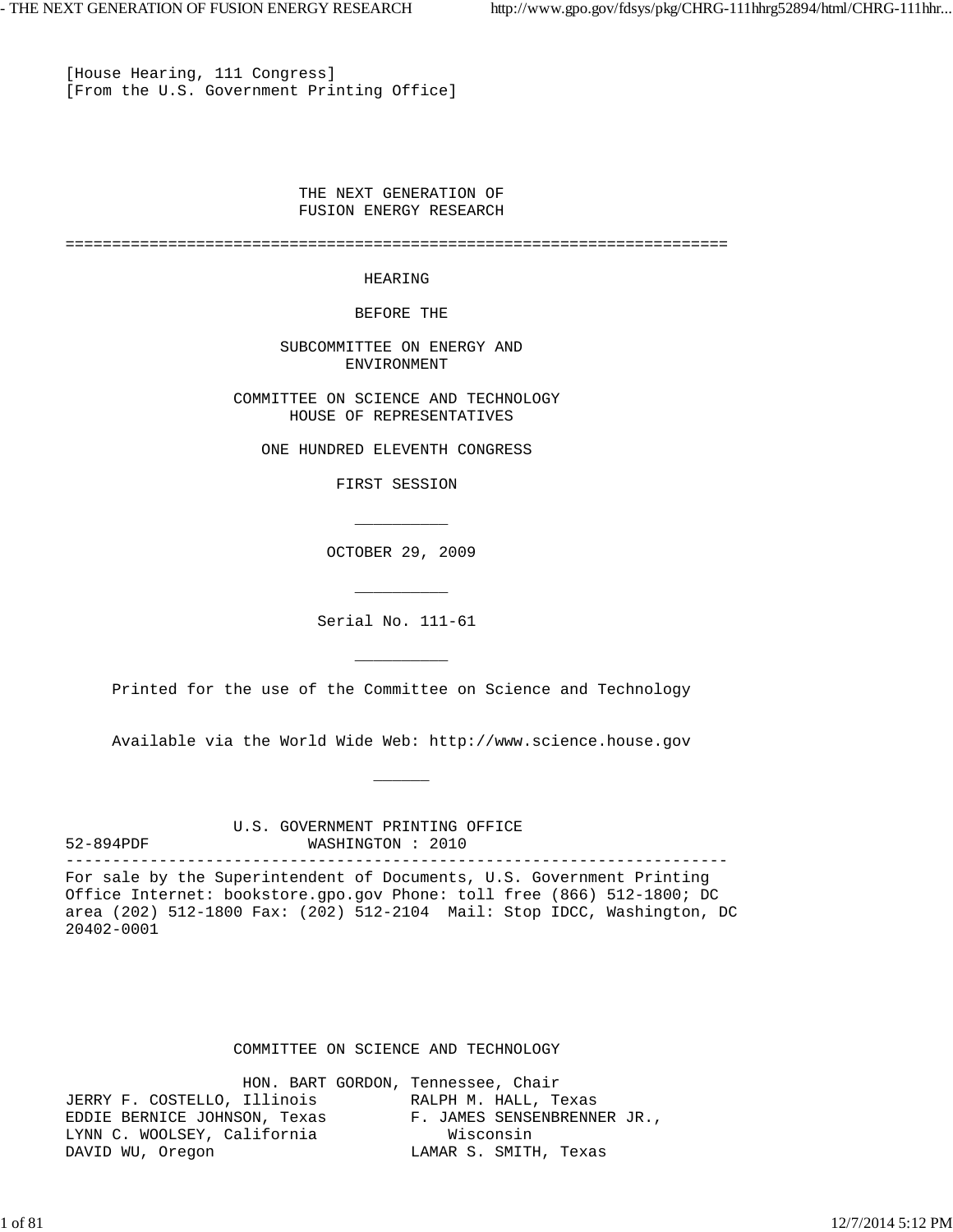BRIAN BAIRD, Washington DANA ROHRABACHER, California BRAD MILLER, North Carolina **ROSCOE G. BARTLETT, Maryland** DANIEL LIPINSKI, Illinois VERNON J. EHLERS, Michigan GABRIELLE GIFFORDS, Arizona FRANK D. LUCAS, Oklahoma DONNA F. EDWARDS, Maryland JUDY BIGGERT, Illinois MARCIA L. FUDGE, Ohio  $W$ . TODD AKIN, Missouri BEN R. LUJAN, New Mexico RANDY NEUGEBAUER, Texas PAUL D. TONKO, New York BOB INGLIS, South Carolina PARKER GRIFFITH, Alabama MICHAEL T. MCCAUL, Texas STEVEN R. ROTHMAN, New Jersey MARIO DIAZ-BALART, Florida JIM MATHESON, Utah BRIAN P. BILBRAY, California LINCOLN DAVIS, Tennessee ADRIAN SMITH, Nebraska BEN CHANDLER, Kentucky PAUL C. BROUN, Georgia RUSS CARNAHAN, Missouri PETE OLSON, Texas BARON P. HILL, Indiana HARRY E. MITCHELL, Arizona CHARLES A. WILSON, Ohio KATHLEEN DAHLKEMPER, Pennsylvania ALAN GRAYSON, Florida SUZANNE M. KOSMAS, Florida GARY C. PETERS, Michigan VACANCY

Subcommittee on Energy and Environment

 HON. BRIAN BAIRD, Washington, Chair JERRY F. COSTELLO, Illinois BOB INGLIS, South Carolina EDDIE BERNICE JOHNSON, Texas ROSCOE G. BARTLETT, Maryland LYNN C. WOOLSEY, California VERNON J. EHLERS, Michigan DANIEL LIPINSKI, Illinois JUDY BIGGERT, Illinois GABRIELLE GIFFORDS, Arizona W. TODD AKIN, Missouri DONNA F. EDWARDS, Maryland RANDY NEUGEBAUER, Texas BEN R. LUJAN, New Mexico MARIO DIAZ-BALART, Florida PAUL D. TONKO, New York JIM MATHESON, Utah LINCOLN DAVIS, Tennessee BEN CHANDLER, Kentucky

------

BART GORDON, Tennessee RALPH M. HALL, Texas CHRIS KING Democratic Staff Director SHIMERE WILLIAMS Democratic Professional Staff Member ELAINE PAULIONIS PHELEN Democratic Professional Staff Member ADAM ROSENBERG Democratic Professional Staff Member JETTA WONG Democratic Professional Staff Member ELIZABETH CHAPEL Republican Professional Staff Member TARA ROTHSCHILD Republican Professional Staff Member JANE WISE Research Assistant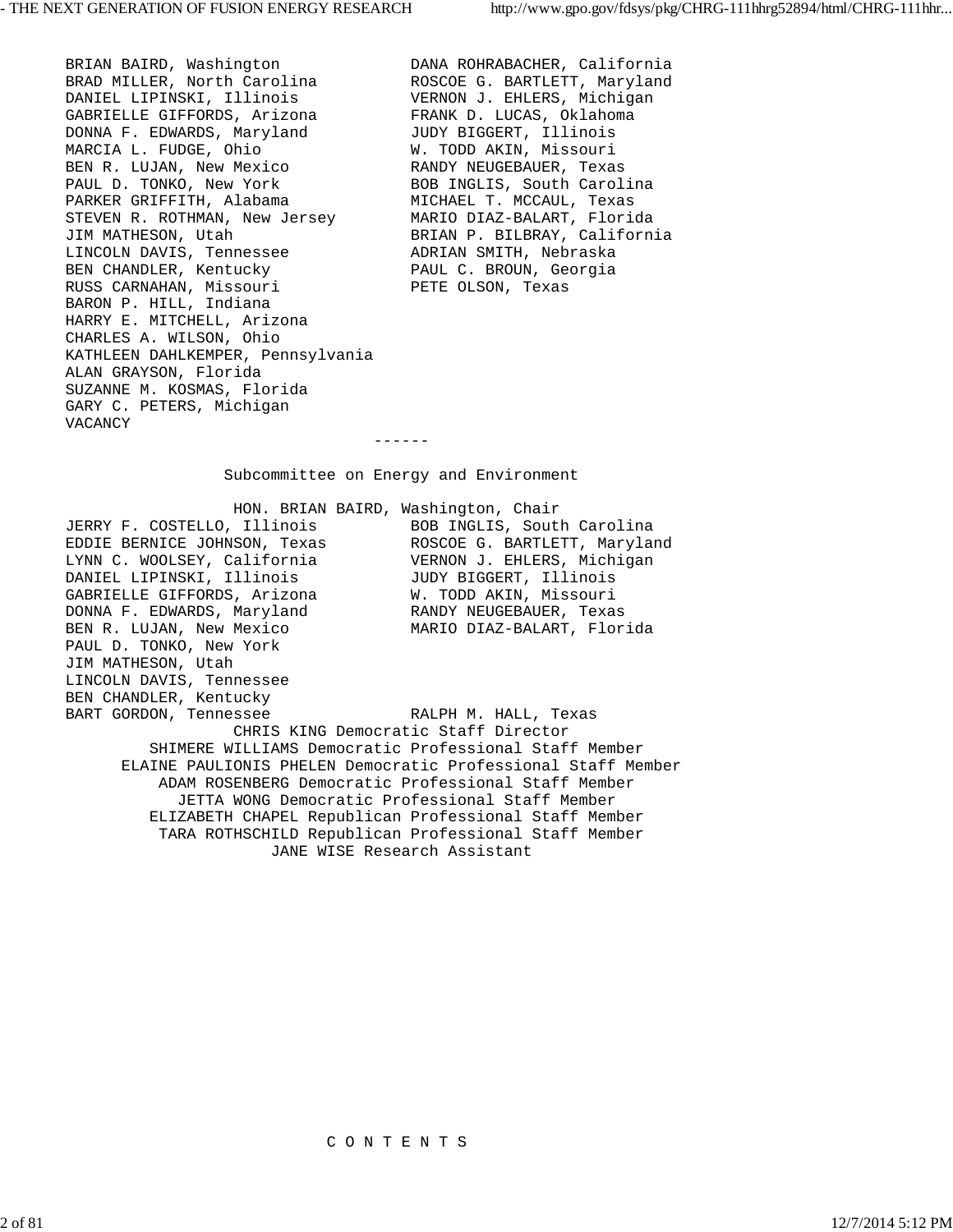October 29, 2009

|                                                                                                                                                                                                                | Page<br>2      |
|----------------------------------------------------------------------------------------------------------------------------------------------------------------------------------------------------------------|----------------|
|                                                                                                                                                                                                                | 3              |
| Opening Statements                                                                                                                                                                                             |                |
|                                                                                                                                                                                                                |                |
| Statement by Representative Bart Gordon, Chairman, Committee on<br>Science and Technology, U.S. House of Representatives                                                                                       | 10             |
| Statement by Representative Brian Baird, Chairman, Subcommittee<br>on Energy and Environment, Committee on Science and Technology,                                                                             | 8<br>8         |
| Statement by Representative Bob Inglis, Ranking Minority Member,<br>Subcommittee on Energy and Environment, Committee on Science<br>and Technology, U.S. House of Representatives                              | 13<br>13       |
| Prepared Statement by Representative Jerry F. Costello, Member,<br>Subcommittee on Energy and Environment, Committee on Science<br>and Technology, U.S. House of Representatives                               | 9              |
| Prepared Statement by Representative Eddie Bernice Johnson,<br>Member, Subcommittee on Energy and Environment, Committee on<br>Science and Technology, U.S. House of Representatives                           | 10             |
| Statement by Representative Lincoln Davis, Member, Subcommittee<br>on Energy and Environment, Committee on Science and Technology,                                                                             | 11             |
| Statement by Representative Vernon J. Ehlers, Member,<br>Subcommittee on Energy and Environment, Committee on Science<br>and Technology, U.S. House of Representatives                                         | 9              |
| Statement by Representative Rush D. Holt, State of New Jersey,                                                                                                                                                 | 11             |
| Witnesses:                                                                                                                                                                                                     |                |
| Dr. Edmund J. Synakowski, Associate Director for Fusion Energy<br>Sciences, Office of Science, U.S. Department of Energy                                                                                       |                |
|                                                                                                                                                                                                                | 13<br>15<br>22 |
| Dr. Stewart C. Prager, Director, Princeton Plasma Physics<br>Laboratory                                                                                                                                        |                |
|                                                                                                                                                                                                                | 22<br>24<br>33 |
| Dr. Thomas E. Mason, Director, Oak Ridge National Laboratory                                                                                                                                                   | 33<br>35<br>39 |
| Dr. Riccardo Betti, Professor, Mechanical Engineering & Physics<br>and Astronomy; Senior Scientist and Assistant Director for<br>Academic Affairs, Laboratory for Laser Energetics, University<br>of Rochester |                |
|                                                                                                                                                                                                                | 39             |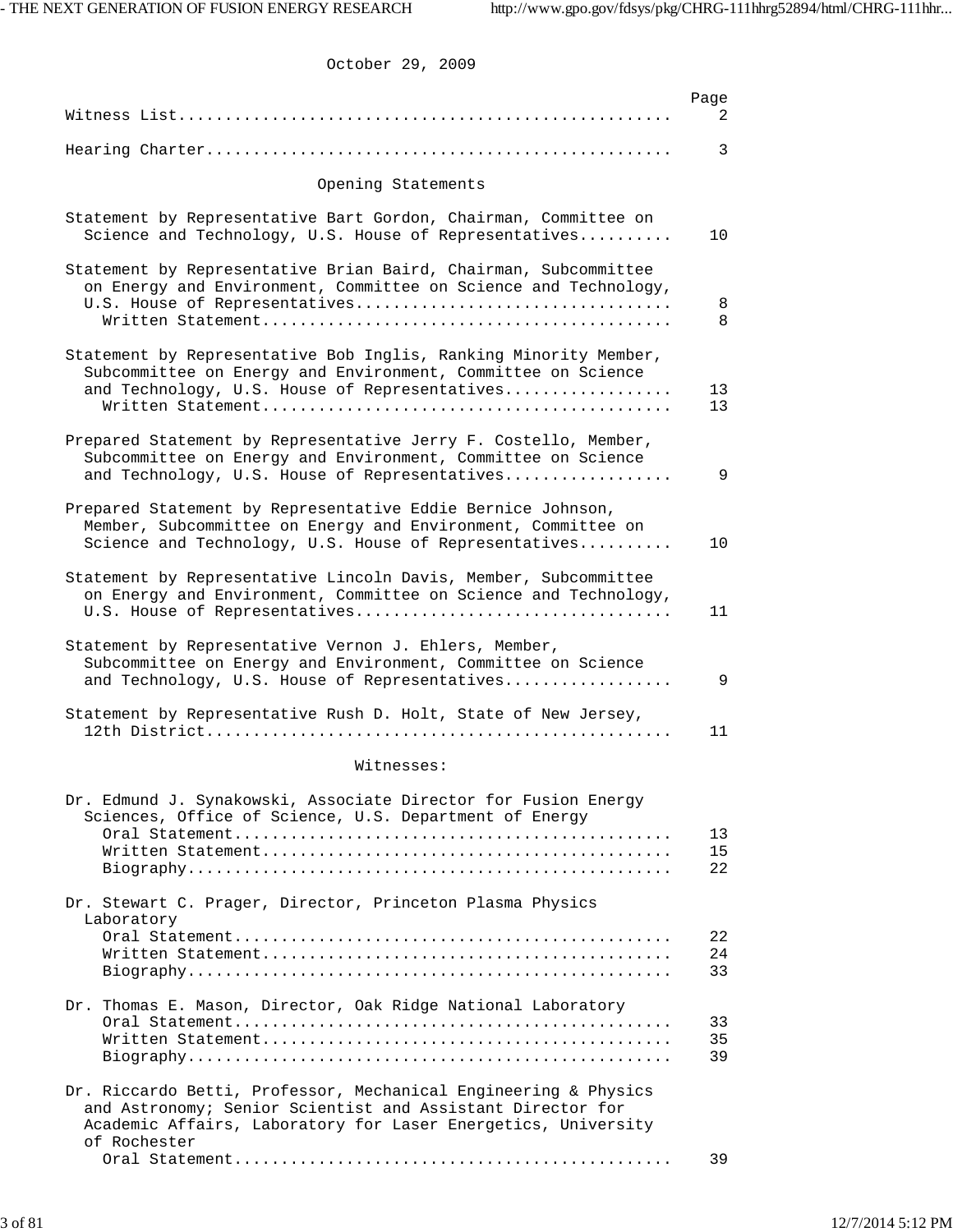|                                                                                                                                                                                                                                                                                                                                                                                                                 | 41<br>47                                                       |
|-----------------------------------------------------------------------------------------------------------------------------------------------------------------------------------------------------------------------------------------------------------------------------------------------------------------------------------------------------------------------------------------------------------------|----------------------------------------------------------------|
| Dr. Raymond J. Fonck, Professor of Engineering Physics,<br>University of Wisconsin-Madison                                                                                                                                                                                                                                                                                                                      | 48<br>49<br>56                                                 |
| Discussion                                                                                                                                                                                                                                                                                                                                                                                                      |                                                                |
| How Fusion Energy Becomes a Usable Resource<br>Potential Consumer Prices for Fusion Energy<br>Fusion as an Alternative to Other Energy Sources<br>Arguments for Promoting Fusion Research<br>National Security and Technical Elements of Plasmas in Reactors<br>Fusion vs. Wind and Solar Energy<br>A Federal Agency Home for Inertial Fusion Research<br>Fusion as an Unacceptable Substitute for Conservation | 57<br>58<br>59<br>60<br>61<br>64<br>64<br>65<br>67<br>68<br>69 |
| Appendix 1: Answers to Post-Hearing Quetions                                                                                                                                                                                                                                                                                                                                                                    |                                                                |
| Dr. Edmund J. Synakowski, Associate Director for Fusion Energy<br>Sciences, Office of Science, U.S. Department of Energy                                                                                                                                                                                                                                                                                        | 72                                                             |
| Appendix 2: Additional Material for the Record                                                                                                                                                                                                                                                                                                                                                                  |                                                                |
| Additional Testimony by Dr. Stewart C. Prager, Director,<br>Princeton Plasma Physics Laboratory                                                                                                                                                                                                                                                                                                                 | 76                                                             |
| THE NEXT GENERATION OF FUSION ENERGY RESEARCH                                                                                                                                                                                                                                                                                                                                                                   |                                                                |
| ----------                                                                                                                                                                                                                                                                                                                                                                                                      |                                                                |
| THURSDAY, OCTOBER 29, 2009                                                                                                                                                                                                                                                                                                                                                                                      |                                                                |
| House of Representatives,<br>Subcommittee on Energy and Environment,<br>Committee on Science and Technology,<br>Washington, DC.                                                                                                                                                                                                                                                                                 |                                                                |
| The Subcommittee met, pursuant to call, at 10:03 a.m., in<br>Room 2318 of the Rayburn House Office Building, Hon. Brian<br>Baird [Chairman of the Subcommittee] presiding.                                                                                                                                                                                                                                      |                                                                |
| hearing charter                                                                                                                                                                                                                                                                                                                                                                                                 |                                                                |
| SUBCOMMITTEE ON ENERGY AND ENVIRONMENT                                                                                                                                                                                                                                                                                                                                                                          |                                                                |
| COMMITTEE ON SCIENCE AND TECHNOLOGY                                                                                                                                                                                                                                                                                                                                                                             |                                                                |
| U.S. HOUSE OF REPRESENTATIVES                                                                                                                                                                                                                                                                                                                                                                                   |                                                                |
| The Next Generation of                                                                                                                                                                                                                                                                                                                                                                                          |                                                                |
| Fusion Energy Research                                                                                                                                                                                                                                                                                                                                                                                          |                                                                |

 thursday, october 29, 2009 10:00 a.m.-12:00 p.m. 2318 rayburn house office building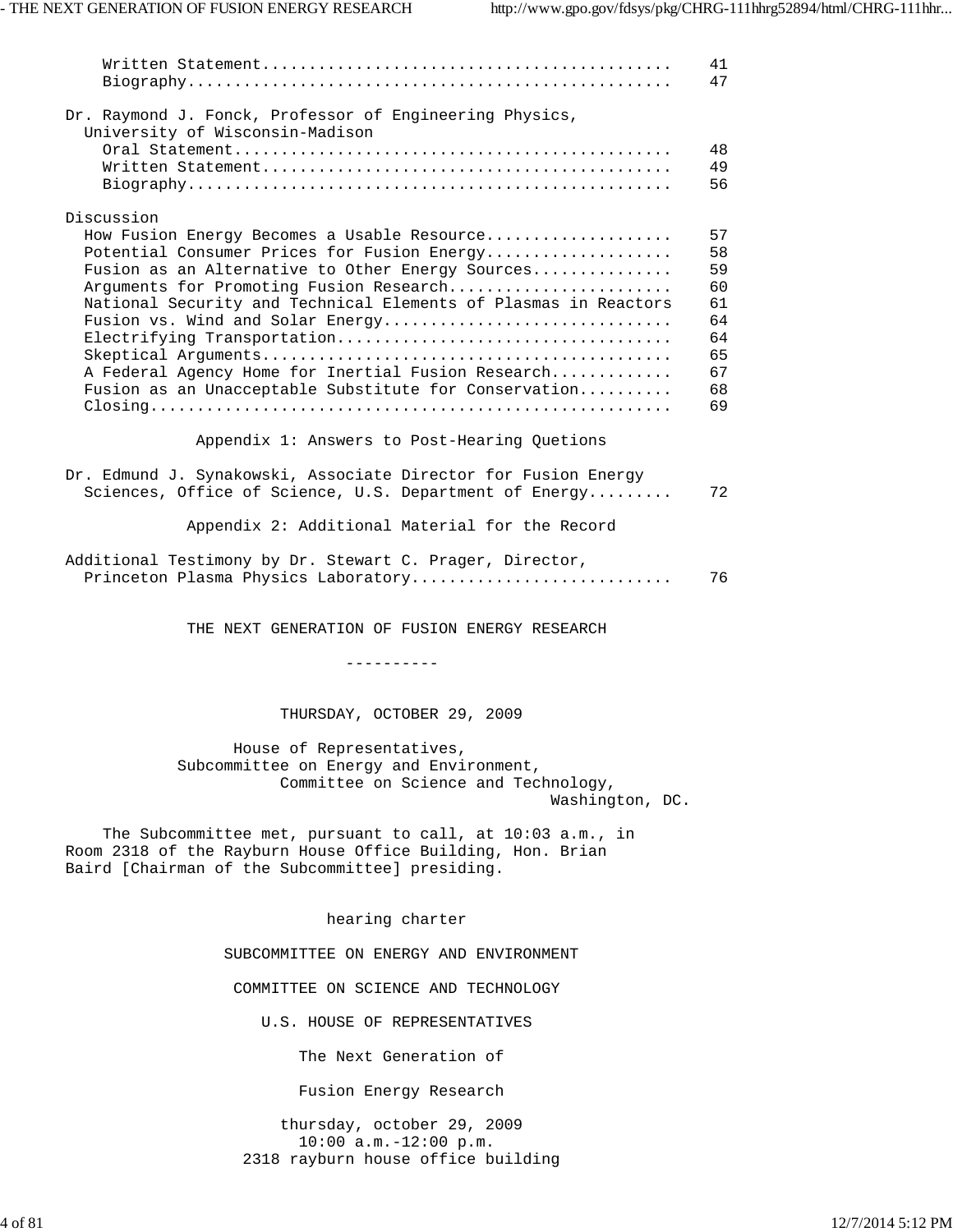### Purpose

 On Thursday, October 29, 2009 the House Committee on Science and Technology, Subcommittee on Energy and Environment will hold a hearing entitled ``The Next Generation of Fusion Energy Research.''

 The Subcommittee will receive testimony on research activities conducted by the Department of Energy (DOE) Office of Science's Fusion Energy Sciences (FES) program, as well as its collaborations with DOE's National Nuclear Security Administration (NNSA). In addition, the Subcommittee will examine the status of international partnerships in fusion energy research.

### Witnesses

 Dr. Edmund Synakowski is Director of FES. Dr. Synakowski will testify on DOE's current fusion research activities and his vision for how the program should evolve over the next ten years.

 Dr. Stewart Prager is Director of the Princeton Plasma Physics Laboratory (PPPL) in Princeton, NJ and former Chair of DOE's Fusion Energy Sciences Advisory Committee (FESAC). Dr. Prager will testify on PPPL's current and future roles as a leading center of fusion energy research.

 Dr. Thom Mason is Director of Oak Ridge National Laboratory (ORNL) in Oak Ridge, TN. Dr. Mason will describe the current status of the ITER international fusion project and the role of ORNL as the headquarters of the U.S. ITER Project Office.

 Dr. Riccardo Betti is an Assistant Director of the University of Rochester's Laboratory for Laser Energetics in Rochester, NY and former Chair of the National Academies Plasma Science Committee. He was also Chair of a 2009 DOE report on ``Advancing the Science of High Energy Density Laboratory Plasmas.'' Dr. Betti will testify on the status of inertial fusion energy (IFE) research and his vision for how DOE should steward IFE over the next ten years.

 Dr. Raymond Fonck is a Professor of Engineering Physics at the University of Wisconsin-Madison and former Director of FES. He was also Chair of the 2004 National Academies report ``Burning Plasma: Bringing a Star to Earth.'' Dr. Fonck will testify on his experience as FES Director and his vision for a viable U.S. fusion program over the next several decades.

#### Background

 Fusion is the process that powers the sun and the stars, and U.S. scientists have investigated ways to replicate this process here on Earth for over 50 years. Research into fusion for military purposes began in the early 1940s as part of the Manhattan Project, but was not successful until 1952. Research on creating controlled fusion devices to meet growing demands for new energy sources began in the 1950s, and continues to this day. In one type of this reaction, two atoms of hydrogen combine together, or fuse, to form an atom of helium. In the process some of the mass of the hydrogen is converted into energy, following Einstein's formula: E (Energy) = m (mass) times c (the speed of light) squared. The easiest fusion reaction to artificially recreate combines deuterium (a ``heavy'' form of hydrogen as it includes both a proton and a neutron $\langle 1 \rangle$  ) with tritium (made up of a proton and two neutrons--the heaviest form of hydrogen found in nature) to make helium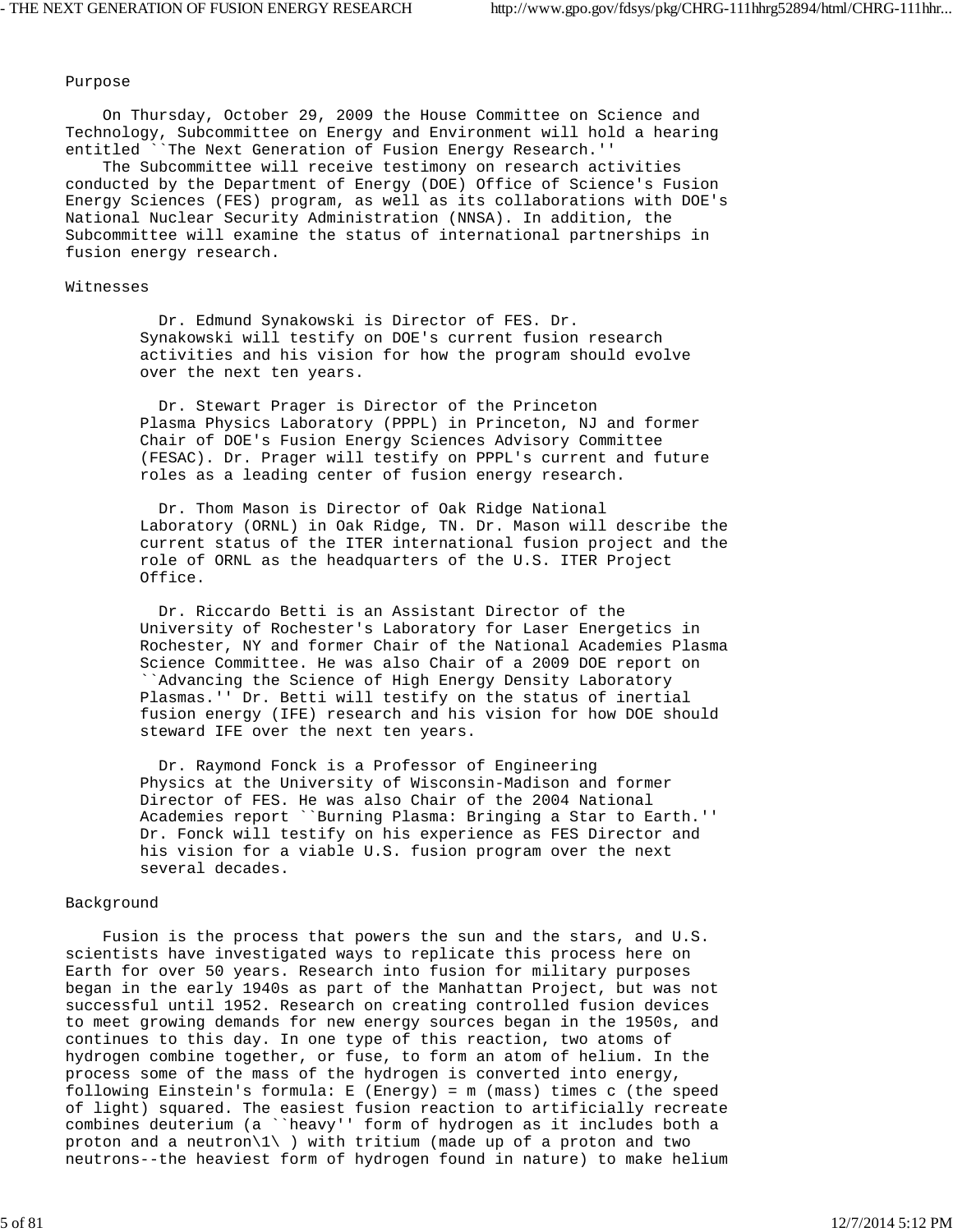and a neutron. Deuterium is plentifully available in ordinary water, and tritium can be produced by combining a fusion neutron with the relatively abundant lithium atom. Thus, if its significant remaining scientific questions and engineering challenges can be overcome, fusion may have the potential to be a practically inexhaustible source of energy. ---------------------------------------------------------------------------

 \1\ See charter for hearing entitled Investigating the Nature of Matter, Energy, Space, and Time held on October 1st, 2009 for further explanation of ``protons'' and ``neutrons,'' which are the primary constituents of an atom's nucleus. ---------------------------------------------------------------------------

 All nuclei in atoms are positively charged, so they have a natural electromagnetic repulsion pushing them apart. This is because, while opposite charges attract, like charges repel. Thus to induce the fusion process, hydrogen gas is typically heated to very high temperatures (100 million degrees or more) to give the atoms sufficient energy to overcome this repulsion and fuse. In the process the gas becomes ionized, meaning that atomic nuclei and their electrons have too much energy to stay bound to each other as neutrally charged atoms. Thus what is known as a plasma is formed. Plasmas are considered the fourth state of matter, after solids, liquids, and gases. Plasmas are unique from normal gases because large portions of them are either unbound electrons or charged nuclei (ions), so they can be manipulated by electric and magnetic fields. If a very hot plasma is held together (i.e., confined) long enough, then the sheer number of fusion reactions may produce more energy than what's required to heat the gas, generating excess energy that can be used for other applications. The sun and stars do this with gravity. Artificial approaches on Earth include magnetic confinement, in which a strong magnetic field holds the plasma together while its ions and electrons are heated by microwaves or other energy sources, and inertial confinement, where a tiny pellet of frozen hydrogen is compressed and heated by intense pressure so quickly that fusion occurs before the deuterium and tritium atoms can fly apart from each other. This level of pressure may be attained by utilizing a powerful laser or a heavy ion beam.

 If successful, fusion devices for energy production are expected to be relatively environmentally friendly, producing no combustion products or greenhouse gases. While fusion is a nuclear process, the products of a fusion reaction are not intrinsically radioactive and cannot themselves be weaponized. Relatively short-lived radioactive material (100 years, compared to thousands of years for some nuclear fission products) would result from interactions of the fusion products with the reactor wall. A long-term, large-scale geologic repository for waste from fusion would be unnecessary. Fusion also is not dependent on chain reactions that must be constantly monitored and regulated, so there should be no danger of a runaway process leading to a reactor meltdown.

 The above are the major reasons why most industrialized nations pursue fusion research today. However, several significant questions in this field remain, including:

Can we adequately control a fusion plasma--meaning a plasma that receives a significant portion of its heat from its own fusion reactions?

Given the intense heat and neutron flux expected inside a reactor, what material(s) should be used in the first wall facing a fusion plasma?

Even if all fundamental technical challenges are overcome, how economical can a fusion reactor be in comparison to other energy options?

And specifically with regard to inertial fusion: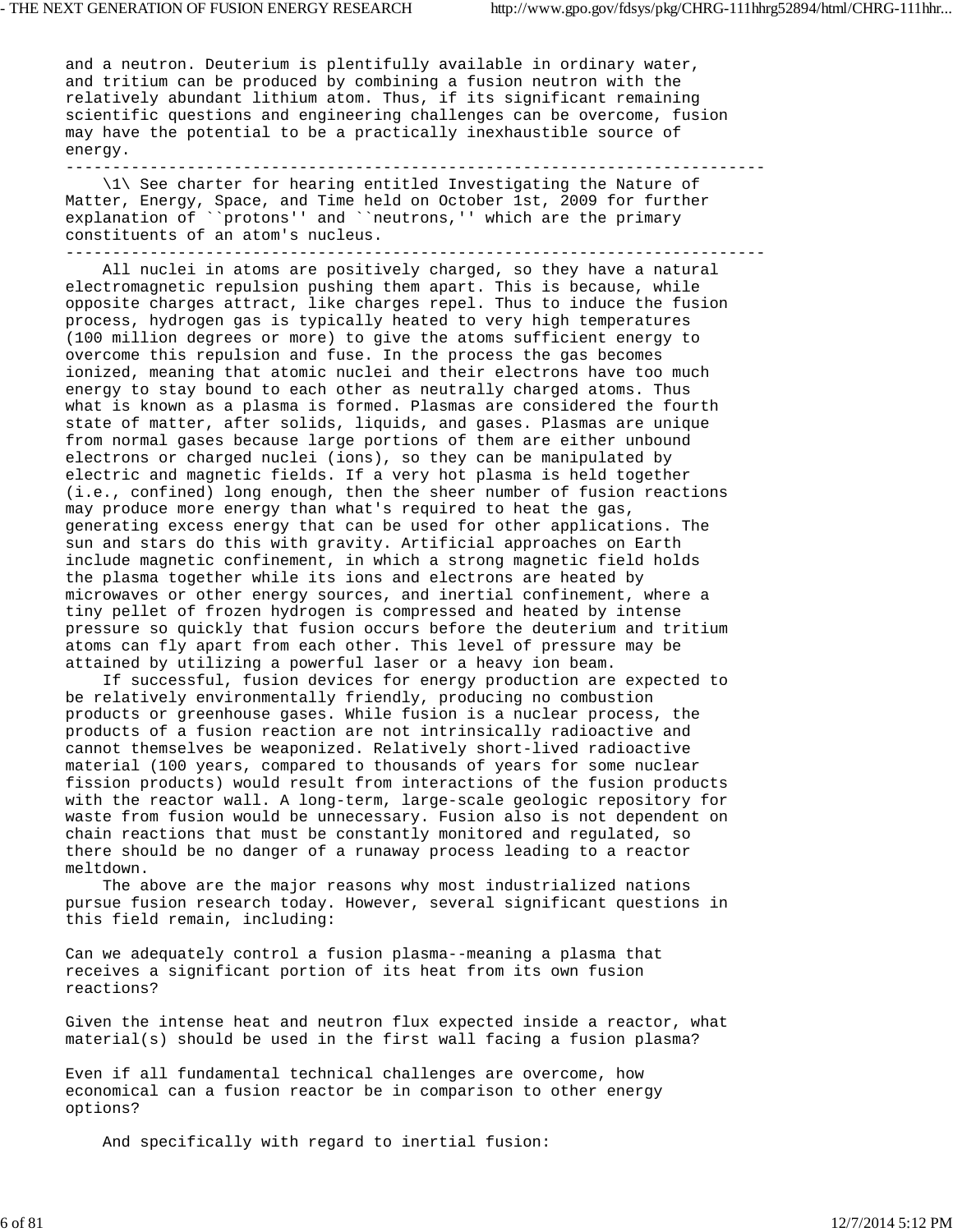Can we actually build a system that perfectly implodes and recovers energy from 10 pellets of hydrogen per second--the currently estimated rate necessary to produce significant net energy?

DOE Office of Science--Fusion Energy Sciences (FES)

 FES is the lead program in the Federal Government that supports research in the science and engineering required to magnetically confine plasmas for the purposes of generating net fusion energy. It is also the lead program that stewards basic research in plasma science, which has applications in a broad range of areas from microchip processing to astrophysics. In addition, FES examines the science underlying what are called ``high energy density laboratory plasmas,'' or HEDLP, which are relevant to current and proposed inertial fusion energy facilities. However, the Federal Government currently has no official steward of research in inertial fusion for the purposes of energy generation. This will be described in greater detail in the section on the National Ignition Facility below.

### ITER

 ITER (pronounced ``eater'') is a major international research project with the goal of demonstrating the scientific and technological feasibility of nuclear fusion energy. ITER was originally an acronym for International Thermonuclear Experimental Reactor, but that title was later dropped due to the potentially negative popular connotation of the word ``thermonuclear.'') The project's leaders now note that iter also means ``the way'' in Latin. The project is being designed and built by the members of the ITER Organization: the European Union, India, Japan, China, Korea, Russia, and the United States, with additional partner nations currently under consideration. The ITER Organization was formally established on October 24th, 2007 following ratification of the ITER International Agreement by all current members. The device will be built at Cadarache in southeastern France with the European Union serving as the host party, and it is scheduled to begin preliminary operations in 2018.

 By roughly 2025, ITER is expected to generate fusion power that is at least 10 times greater than the external power delivered to heat its plasma. The project is designed to be the top scientific tool for exploring and testing expectations of plasma behavior in what is called the burning plasma regime, wherein the fusion process itself provides the primary heat source to sustain its high temperatures. A clear and comprehensive understanding of this type of plasma is needed to confidently extrapolate its behavior and related control technologies beyond ITER to a reliable fusion power plant.

 The United States will primarily contribute hardware components and personnel during ITER's construction phase, with nearly all of these components being manufactured in the U.S. and then shipped to Cadarache. Throughout this phase, the United States is an equal, nonhost partner responsible for about nine percent of its total construction cost, though this cost may decrease if additional partners are added to the ITER Organization. DOE currently estimates the total U.S. cost in as-spent dollars to be between \$1.45 and \$2.2 billion, with an official baseline expected to be determined and announced over the next year. However, the total international cost for the project has not been determined because different partners use very different accounting practices for their contributions. For example, many do not include contingency, labor, and in some cases not even inflation in their announced estimates.

 The U.S. ITER Project Office is hosted by Oak Ridge National Laboratory in partnership with Princeton Plasma Physics Laboratory and Savannah River National Laboratory. Oak Ridge was chosen by the Department of Energy in large part because its recently commissioned Spallation Neutron Source facility is considered to be a major success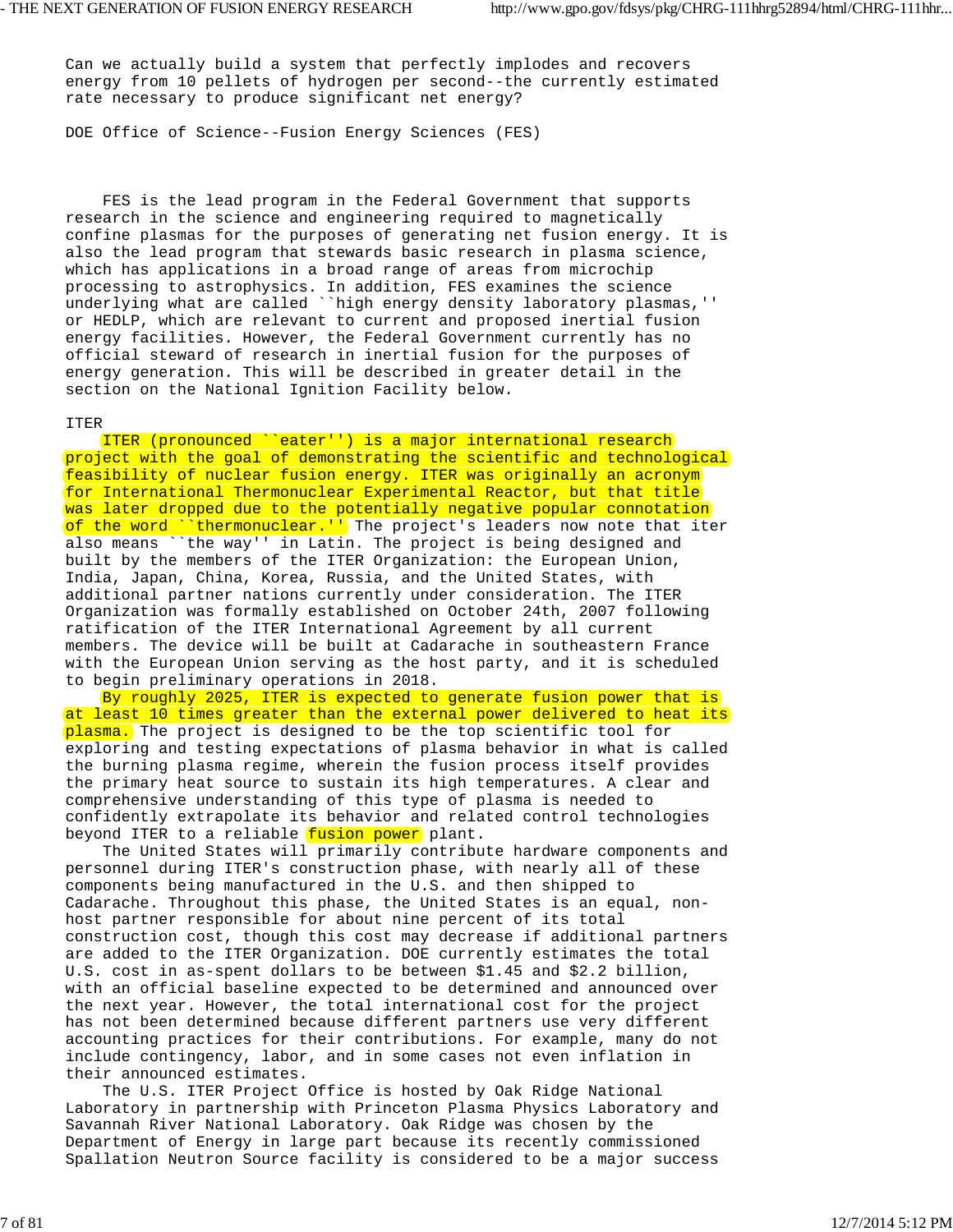in billion-dollar level project planning and execution, and the lab is employing nearly the same management and acquisitions team for the U.S. ITER contribution.

 In FY 2010, the U.S. plans to provide contributions valued at \$135 million for the ITER project, which is included in the Facility Operations budget line in Table 1.

### Science

 FES's Science subprogram includes several activities, much of which involve research in the leading configuration for magnetic fusion devices--including ITER--called the tokamak. Tokamaks, first conceived of by Russian scientists in the 1950s, are devices that are essentially toroidally (i.e., doughnut) shaped at their core. External coils induce magnetic fields which wind around the inside of the toroid and confine the hot plasma within. The U.S. hosts three major magnetic fusion facilities, two of which are tokamaks and one is known as a ``spherical torus,'' which is essentially a uniquely shaped tokamak that, at its core, appears to be a ball which a narrow hole down its middle. These facilities include:

> DIII-D (pronounced ``D. 3. D.'')--This tokamak operated by General Atomics in San Diego, CA is the largest magnetic fusion facility in the United States. It is also geometrically the closest to the ITER configuration. DIII-D has unique capabilities to shape its plasma and provide feedback control of errant magnetic fields that affect the stability of the plasma.

 Alcator C-Mod (pronounced ``ALKator See Mahd'')--This facility at the Massachusetts Institute of Technology is the only tokamak in the world operating at and above the ITER design magnetic field and plasma densities. It also produces the highest pressure tokamak plasma in the world, approaching pressures expected in ITER, allowing for materials testing relevant to both ITER and an eventual fusion power plant.

 The National Spherical Torus Experiment--NSTX is a unique magnetic fusion device that was constructed by the Princeton Plasma Physics Laboratory (PPPL) in collaboration with the Oak Ridge National Laboratory, Columbia University, and the University of Washington at Seattle. Its spherical torus configuration may have several advantages over conventional tokamaks, a major one being the potential ability to confine a higher plasma pressure for a given magnetic field strength, which could enable the development of smaller, more economical fusion reactors.

 In addition to direct research on these facilities, the Science subprogram also supports research in:

> Non-tokamak magnetic fusion concepts and experiments of various sizes and shapes at several universities and national laboratories

 High Energy Density Laboratory Plasmas (HEDLP), which are relevant to current and proposed inertial fusion facilities as well as the understanding of various astrophysical phenomena such as supernovae

 Theory and advanced simulation of fusion plasma behavior

Basic plasma science

Facility Operations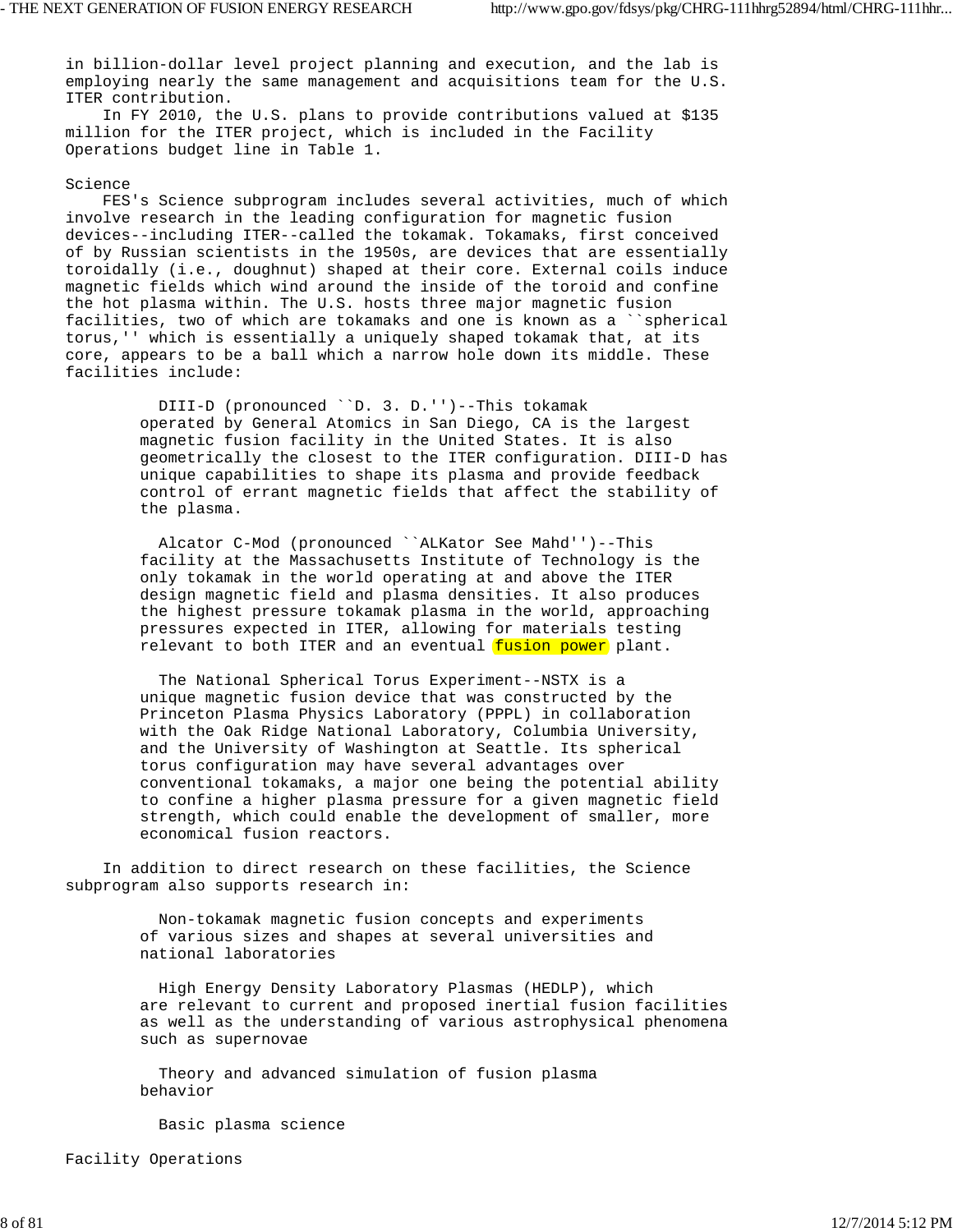The mission of the Facility Operations subprogram is to provide for the operation, maintenance, and enhancements of the three major fusion research facilities--DIII-D, Alcator C-Mod, and NSTX--to meet the needs of the scientific collaborators using the facilities. In addition, this subprogram is responsible for the execution of new projects and upgrades of major fusion facilities, such as installation of new diagnostics, in accordance with the Office of Science's project management standards and with minimum deviation from approved cost and schedule baselines. As noted above, Facility Operations also includes the U.S. contributions to the ITER project.

#### Enabling R&D

 The Enabling R&D subprogram focuses on developing and continually improving the hardware, materials, and technology that are incorporated into existing fusion research facilities, thereby enabling these facilities to achieve higher levels of performance within their inherent capability. Enabling R&D efforts also develop near-term technology advancements enabling U.S. researchers, through international collaborations, to access plasma conditions not available in domestic facilities. In addition, this subprogram supports the development of new hardware, materials and technology that are incorporated into the design of next generation facilities to increase confidence that the predicted performance of these new facilities will be achieved.

### National Ignition Facility and Inertial Fusion Energy Research

 The National Ignition Facility (NIF), located at Lawrence Livermore National Laboratory in Livermore, CA, is the largest inertial fusion facility in the world. Its construction was certified complete on March 31, 2009, and the facility was officially dedicated on May 29, 2009 with experiments beginning in June. NIF's construction was supported entirely by DOE's National Nuclear Security Administration (NNSA), not FES. The total cost to build the facility was approximately \$3.5 billion. Its primary mission is to produce data relevant to ensuring the reliability of the U.S.'s nuclear weapons stockpile through the study of controlled fusion events similar to the detonation of a thermonuclear warhead.

 To do this, NIF's designers created the world's largest and highest-energy laser, which can be used to form 192 powerful laser beams. In 2010, NIF will begin experiments that will focus all of these beams on a BB-sized target filled with deuterium and tritium fuel. NIF's researchers believe that by 2012, they will be able to consistently implode these pellets, igniting the fusion process and creating the first man-made fusion system to produce more energy than it uses.

 While this facility was not primarily designed for energy research applications, the achievement of net fusion energy production in NIF may become strong justification for a significant inertial fusion energy program. At this time, however, neither NNSA nor FES, nor DOE as a whole, has determined which (if either) subagency would take a leading role in developing such a program, nor determined how such a program would be stewarded in the future. Until FY09, a small inertial fusion energy research program had been funded solely through Congressional direction at NNSA. Recently, in the FES section of the Conference Report for the Energy and Water Development Appropriations Act, 2010, DOE was directed to review an inertial fusion energy research project at the Naval Research Laboratory and report on its findings within 60 days. The Conference Report also states: ``The conferees encourage the Secretary to explore all possible opportunities to ensure that this program, which offers unique potential for longterm energy independence, is not abandoned for lack of a bureaucratic home.''

Chairman Baird. This hearing will now come to order. I want to wish everyone a good morning and welcome them to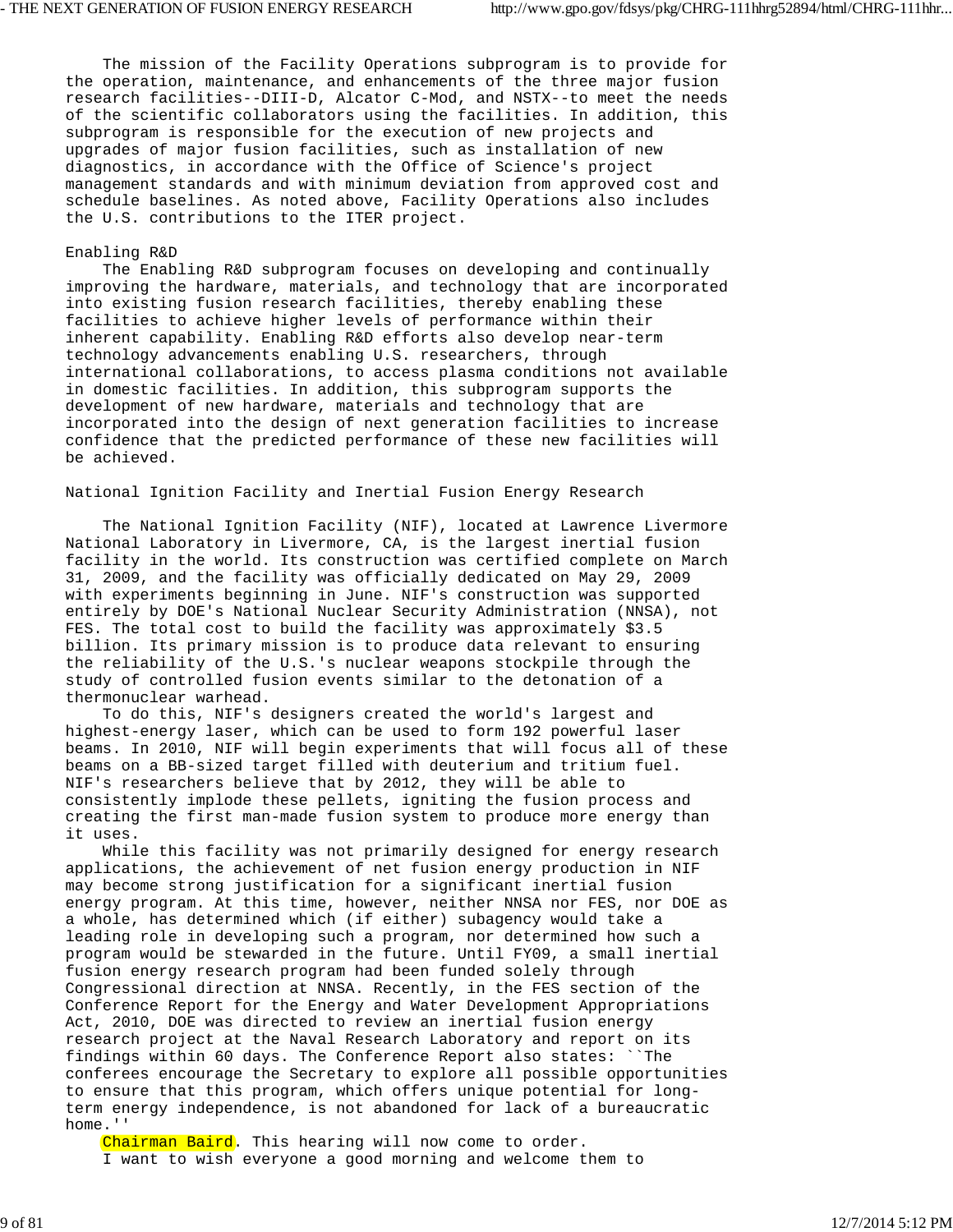our hearing on the next generation of fusion energy research. Before we get started, we have Congressman Rush Holt of New Jersey with us in the Committee today. If there is no objection, I would ask unanimous consent that he join us on the dais. Hearing no objections, so ordered. Thank you for being here, wherever--where is Rush? Oh, hey Rush. Come on up. We will begin today--Rush, thank you for joining us. Your expertise will be much appreciated on this committee along with that of Dr. Ehlers.

 Fusion energy has successfully powered the sun and the stars for billions of years, so it is no surprise that humankind has tried to recreate and harness this energy here on Earth. However, we all know that a working fusion reactor has been much more difficult to achieve than our Atomic Age scientists initially expected. Over the years, there were also some overly optimistic or even, in some cases, fraudulent proclamations by folks who skipped the peer review process and went straight to the media, which has further complicated the popular and political assessment of the extent to which the Federal Government should continue to support this research.

 That said, however, according to recent reviews by the National Academies and the Department of Energy, there have been significant developments in the fields of advanced computing, engineering and plasma science over the last 20 years that have led to a far better understanding of how to create and control a fusion system. Within about three years time, the National Ignition Facility in California is expected to become the first fusion device in the world to produce more energy than it consumes, though only for at most a handful of brief experiments per day. In Cadarache, France, the large international fusion project called ITER is about to begin construction. This experiment is designed to produce five times more energy than it consumes for several consecutive hours--I think my children already do that, however, they are four and a half years old, and I swear they put more energy out than they consume--as well as 10 times more for at least 500 seconds. That is the expectation, at any rate.

 If these new facilities are successful, they will represent a dramatic turning point in developing a viable commercial fusion reactor. Big questions still remain, however, such as how affordable fusion can be in comparison to other options that are known already to produce greater amounts of energy, and what the appropriate choices are for materials in a device which contains gases that can be hotter than the sun. But the U.S. fusion program needs to do all it can to ensure these successes and be ready to take advantage of them if and when they occur.

 I look forward to learning more from this excellent panel of witnesses on how this program should evolve in light of recent developments.

[The prepared statement of Chairman Baird follows:]

Prepared Statement of Chairman Brian Baird

 Fusion energy has successfully powered the sun and the stars for billions of years, so it's no surprise that man would try to recreate and harness this energy source here on Earth. However, we all know that a working fusion reactor has been much more difficult to achieve than our atomic age scientists initially expected. Over the years, there were also some overly optimistic or even fraudulent proclamations by self-identified fusion researchers who skipped the peer review process and went straight to the media, further complicating the popular and political assessment of the extent to which the Federal Government should continue to support this research.

 That said, according to recent reviews by the National Academies and the Department of Energy, there have been significant developments in the fields of advanced computing, engineering, and plasma science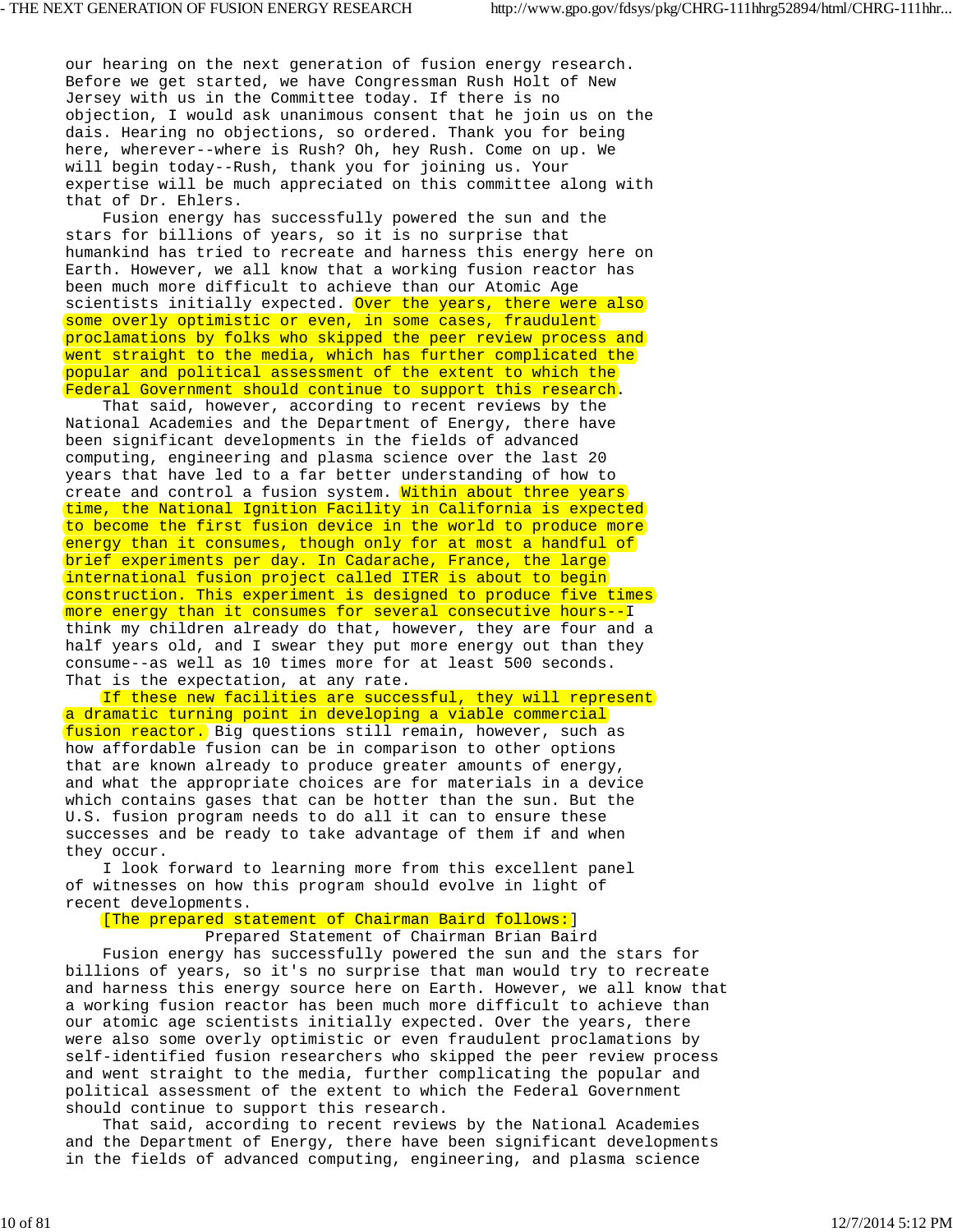over the last twenty years that have led to a far better understanding of how to create and control a fusion system. Within about three years time, the National Ignition Facility in California is expected to become the first fusion device in the world to produce more energy than it consumes, though only for at most a handful of brief experiments per day. And in Cadarache, France, the large international fusion project called ITER is about to begin construction. This experiment is designed to produce five times more energy than it consumes for several consecutive hours, as well as 10 times more for at least 500 seconds.

 If these new facilities are successful, they will represent a dramatic turning point in developing a viable, commercial fusion reactor. Big questions will still remain, such as how affordable fusion can be in comparison to other options, and what the appropriate choices are for materials in a device which contains gases that can be hotter than the sun. But the U.S. fusion program needs to do all it can to ensure these successes, and be ready to take advantage of them if and when they occur.

 I look forward to learning more from this excellent panel of witnesses on how this program should evolve in light of recent developments, and with that I yield to our distinguished Ranking Member, Mr. Inglis.

 Chairman Baird. We are waiting for Mr. Inglis but I would- how would you like to proceed, Vern? Do you want to make an opening comment or----

 Mr. Ehlers. Thank you, Mr. Chairman. I am just sitting in briefly for the Ranking Republican on this committee, who will make a grand entrance shortly, I am sure.

 But I really appreciate, Mr. Chairman, you holding this hearing. This is an issue that has really dominated long-range energy thinking for many years but has had very little public successes to back up the standing that they had hoped to achieve, and I hope, sincerely hope that we can learn a lot more about fusion and energy not only in this hearing but in the next five years and really be able to put it in its rightful place in the hierarchy of energy alternatives that we should be pursuing. It is clear to us that we have to take a different approach in our society in terms of the generation and use of energy. We know much of what we have to do to change our use of it. We even know a great deal about what we have to do to develop alternative methods of producing usable energy but we certainly don't know as much as we need to know about fusion energy and what role it can and should play in the future.

 So I thank you for holding this hearing, and I will yield back.

Chairman Baird. Thank you, Dr. Ehlers.

 If other Members wish to submit additional opening statements, those statements will be added to the record, and of course, when Mr. Inglis arrives we will accept his statement as well.

 [The prepared statement of Mr. Costello follows:] Prepared Statement of Representative Jerry F. Costello

 Good Morning. Thank you, Mr. Chairman, for holding today's hearing to examine the fusion energy research activities conducted by the Department of Energy's (DOE) Office of Science.

 In order to develop a sustainable energy policy we must develop and demonstrate sources of energy that will reduce our dependence on foreign oil, improve our greenhouse gas emissions, and satisfy our energy needs. Fusion energy should play an integral role in providing a substantial amount of clean, domestic energy to our communities and industry without the risks of nuclear energy.

 I am interested to hear from our witnesses today how this committee can work with DOE to ensure that we are using cutting-edge technology and providing appropriate levels of funding for fusion energy research.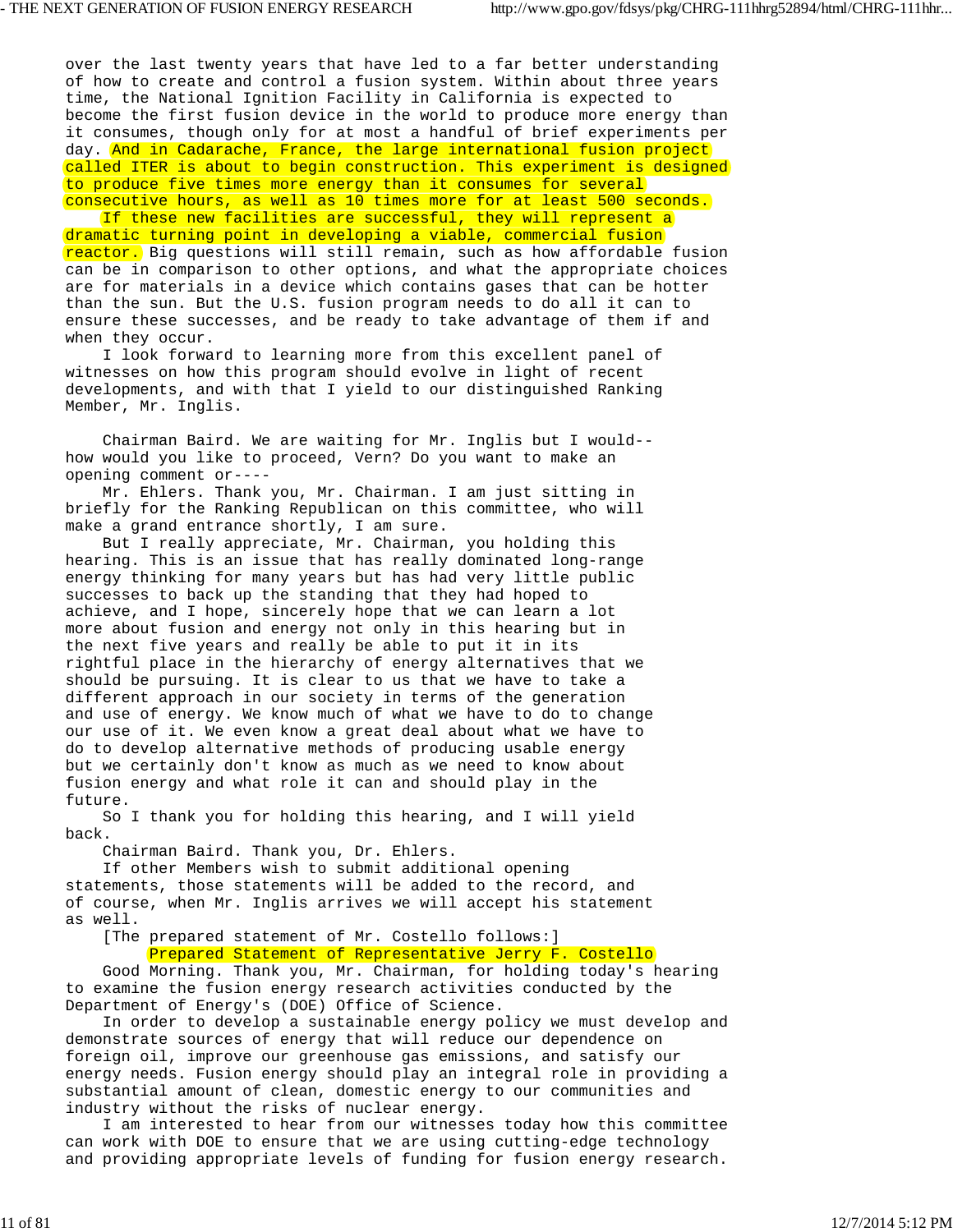In particular, what timelines are in place to move current research efforts to the development and demonstration and eventually to largescale commercialization. In addition, I would like to learn more about the international research collaborations on fusion energy and how this committee and the Federal Government can work with the international community on fusion research efforts while continuing to take the lead on these important efforts.

 I welcome our panel of witnesses, and I look forward to their testimony. Thank you again, Mr. Chairman.

# [The prepared statement of Ms. Johnson follows:]

 Prepared Statement of Representative Eddie Bernice Johnson Mr. Chairman I would like to thank you and the Ranking Member for holding this important hearing today on the future of fusion energy research.

 I am please to welcome our witnesses, and look forward to their testimony.

 Fusion energy is one of the most innovative and essential research projects occurring in this country and around the world.

 As a safe, abundant and clean form of energy, the future of fusion is truly the future of energy independence in America.

 Since the development of nuclear weapons in the 1940s, we've been working on research to harness that type of power into an energy source.

 While fission has been successfully developed, fusion has proved more elusive.

 There are currently several pivotal projects in fusion energy research.

 One of those projects that I remain most interested and optimistic about is the international ITER (pronounced eater) research project.

 The research they are doing in plasma behavior should prove essential in the generation of fusion power.

 I am also interested in hearing about our domestic magnetic fusion research and facilities. They are playing a key role in many aspects of the future of fusion.

 I look forward to hearing more about this project from our witnesses.

 I am pleased that the Science Committee is holding this hearing today and believe we need to continue to take a proactive role in encouraging Congress and the Administration to invest more in energy research and development.

 Witnesses, many of you represent the future of innovation in energy research. Once again, I welcome you and appreciate your contributions to today's hearing.

Thank you, Mr. Chairman. I yield back.

 Chairman Baird. At this point it is my pleasure to introduce our extraordinarily distinguished panel of expert witnesses. Dr. Edmund Synakowski is the Director of the Office of Fusion Energy Science at the U.S. Department of Energy. Dr. Riccardo Betti is the Assistant Director of Academic Affairs for the Laboratory for Laser Energetics at the University of Rochester. Dr. Raymond Fonck is a Professor of Engineering Physics at the University of Wisconsin, and I will yield to our distinguished Chairman and then following that--well, I was our distinguished Chairman. I will yield to--oh, Bart, I didn't see you were here. It is our distinguished Chairman, Mr. Gordon. I didn't see you. Mr. Gordon is here, of course, to introduce Dr. Thom Mason, Director of Oak Ridge National Lab.

 Chairman Gordon. Thank you, Dr. Baird, and, you know, as I have said before, you have been the workhorse, this has been the workhorse Subcommittee for our Full Committee, and I thank you for another very excellent hearing with an outstanding group of witnesses. Thank you all for coming.

I am pleased to have the opportunity to welcome to the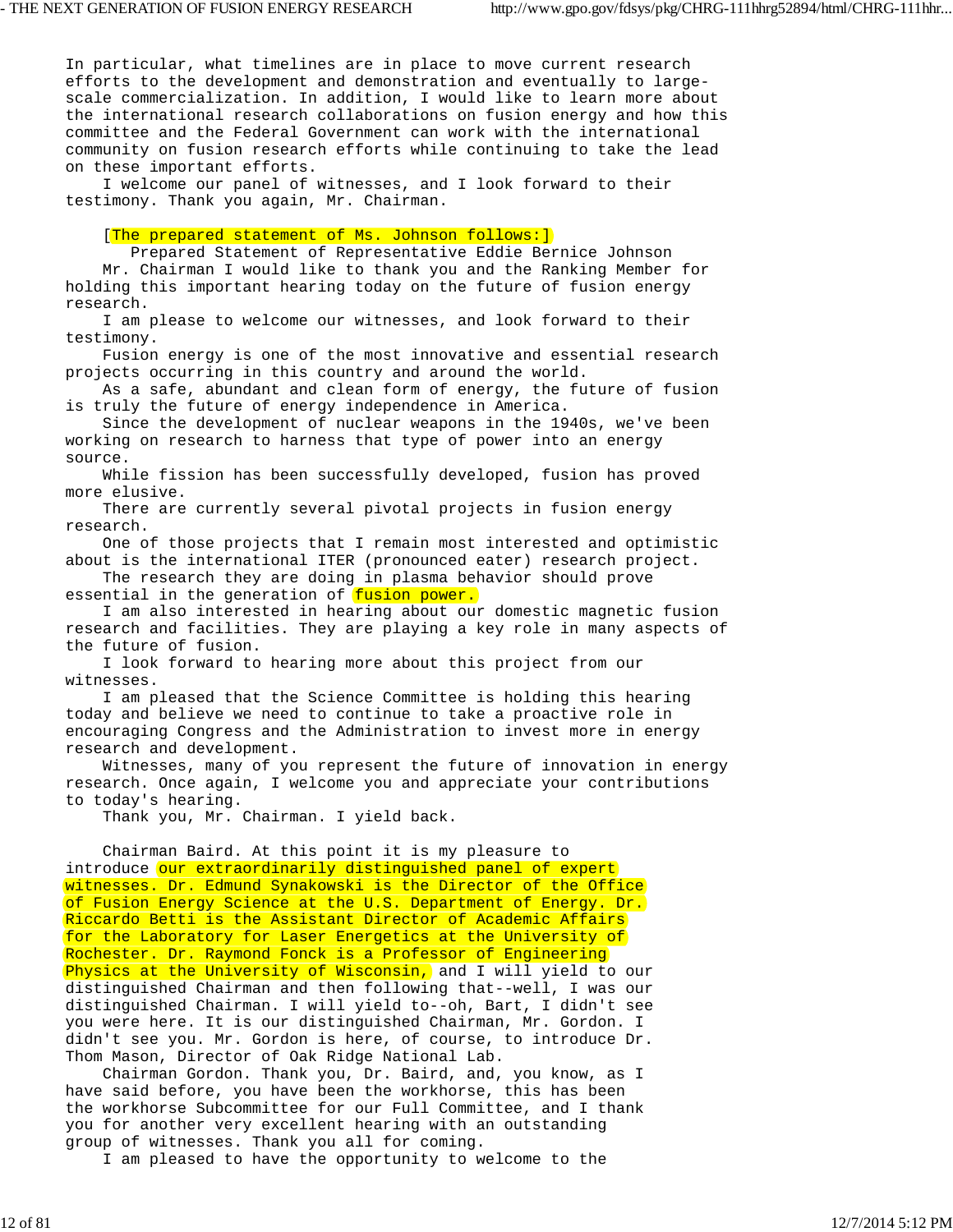Subcommittee today an adopted Tennessean and the Director of the Oak Ridge National Lab, Dr. Thom Mason. Dr. Mason earned his Ph.D. in experimental condensed matter physics, something that Mr. Davis and I talk a lot about. After touring the world, he came to Oak Ridge in 1998, and in 2001 he was named Director of the lab's Spallation Neutron Source project, an impressive \$1.4 billion project that was finished on time and under budget and at Oak Ridge now. Then later in 2007 he became Director of the lab at Oak Ridge. He is going to describe today his critical role in managing the U.S. contribution to the ITER reactor. They are in east Tennessee, I am in middle Tennessee, but Mr. Davis represents many of the folks that work there so I will yield to Mr. Davis to pander for a few minutes.

 Mr. Davis. I am glad you said a few minutes. It takes me a long time to get words out. I speak a little bit slower than perhaps some folks.

 Mr. Chairman, thank you for the work that you do on this committee and we in Tennessee are certainly lucky and very proud of the accomplishments that you have, and Bart and I represent an area that has in it the Cumberland Mountains, and our folks there say they are proud to say they have two Congressmen. I think they are prouder of Bart Gordon probably than of me since he is Chairman of this committee.

 I would like to add to what comments you just made, and I would like to add that Oak Ridge is a pillar of the community in Tennessee, supporting world-leading research initiatives in energy, environment, national security and computing as well as providing good jobs and performing educational outreach to our students. We are lucky to have this critical scientific resource in our region with such an accomplished and dedicated scientist and leader as you are. Dr. Mason, I am very happy that you are here today to provide valuable insights on the future of fusion research, both at Oak Ridge and abroad. I look forward to your continued strong leadership at this laboratory in Oak Ridge. It has been great working with you, and as I travel to Oak Ridge to the lab, or whether its at the Spallation Neutron Source or the NNSA (National Nuclear Security Administration) at Y-12, I realize that this area of the world, this area of America, and this part of Tennessee, has been a valuable asset in scientific research and will continue under your leadership. Thank you for being here.

 Chairman Baird. I thank our Oak Ridge boys for their introduction. I apologize to the Chairman. I hadn't seen you here, Mr. Chairman, so I was puzzled by what appeared to be a strange third-person self-reference here.

 I would now be happy to recognize our guests at the Committee, Representative Rush Holt, to introduce our last witness, and Mr. Holt will be followed by Dr. Ehlers, who wishes to offer comments as well.

 Mr. Holt. I thank the Chair and I am pleased to be with you and my distinguished colleagues today, and also with the distinguished panel. I have been asked to introduce Dr. Prager, and I could equally well spend time introducing and praising Dr. Synakowski, Dr. Fonck, all three of whom have been constituents in the 12th Congressional District in New Jersey, but more importantly, all three of whom have been leaders, world leaders, in advancing plasma physics and fusion sciences. They all have contributed to what we now see, the promise of fusion with essentially unlimited, globally available ingredients, with great environmental attractiveness, with no harmful emissions or high-level radioactive waste or connection to proliferations of weapons materials--in other words, a technology well worth undertaking. They have--they will be well prepared to address today how realistic and practical this may be, I would say at least possibly and I would go as far as to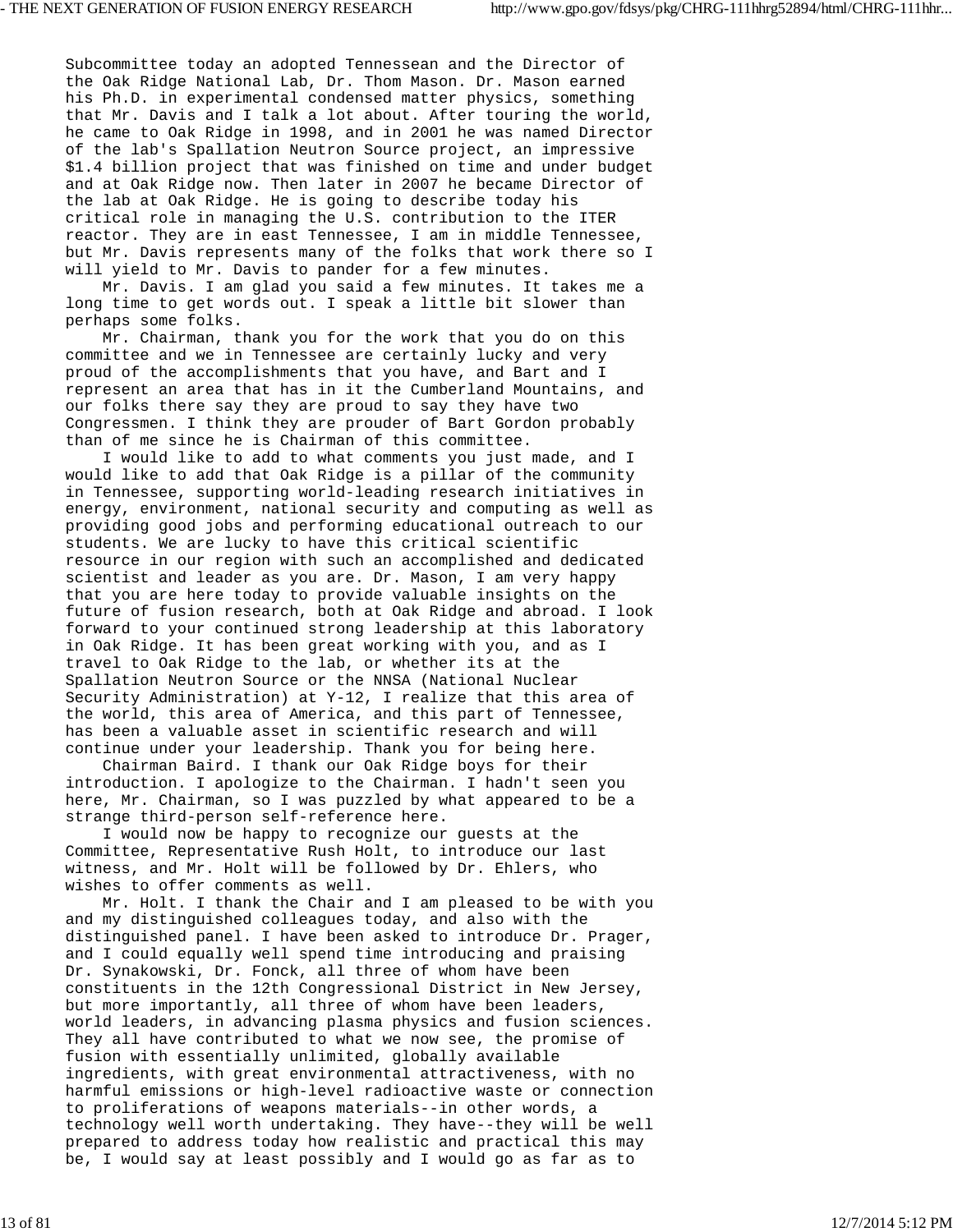say probably. The progress has been great by any measure exceeding predictions. Certainly if you look at achievements per dollar spent, in power contained, millions of watt and plasma sustained, improvements by factors of hundreds of thousands to what amounts to an eternity in plasma lifetimes, development of an entire new field of science, plasma physics, with theoretical and practical contributions, not just to materials and engineering and science but to daily lives. The progress, the promise, the justification of spending taxpayer dollars, significant taxpayer dollars, have been recognized by domestic and international advisory committees, in some cases on which our panelists have served or which they have chaired, and also recognized by the actions of many other countries. It is worth noting as we talk about the fusion energy program in the United States that the United States was once for decades the world leader. We could be again. We should be again for a lot of reasons. If we are, it will be in part because of the work of some of these panelists.

 Dr. Prager has worked at a number of the places where this significant work has been done: General Atomics in San Diego, Columbia University in New York, University of Wisconsin for many years, and he has chaired the Fusion Energy Advisory Committee, and he has chaired the Division of Plasma Physics of the American Physical Society. You will notice I spoke earlier of creating an entirely new field of science growing out of the work of Lyman Spitzer at Princeton 40, 50 years ago now. Dr. Prager also served as President of the University Fusion Association, so he represented the large academic contributions of this field as well. He is a recipient of the Dawson Prize and the Leadership Award of Fusion Power Associates. So I am pleased to introduce Dr. Prager but also commend to you, all of the panelists, whom I know personally and cannot praise highly enough. Thank you.

Chairman Baird. Thank you, Dr. Holt.

Dr. Ehlers.

 Mr. Ehlers. Thank you, Mr. Chairman, just a brief comment in view of the comments of the two gentlemen from Tennessee sitting on the dais here and especially to our chairman, Mr. Gordon. When he was making--they were making their comments about Oak Ridge, it suddenly occurred to me, it has been at least 30 years since I have been to Oak Ridge. It has been probably 20 since I have been to Argonne and 10 since I have been to Fermilab. Members of the Committee, these are the crown jewels of our research effort, and I think Members of the Committee should be visiting these laboratories more often. So my plea to Chairman Gordon is, perhaps we could start organizing CODELs where Members of the Committee can go visit the national labs on a rotating basis. I think it would be extremely beneficial for the Members of the Committee. Yield back.

 Chairman Baird. I hear there are visa problems for some of us to get into Oak Ridge.

 We have been joined by the Ranking Member, Mr. Inglis, and we will recognize him. First we will welcome him. I know he had a panel he was attending prior to this so I appreciate his presence, and thank you, Dr. Ehlers, for so ably filling the role in the absence of Mr. Inglis. Welcome.

Mr. Inglis. Thank you, Mr. Chairman.

 Well, I think that Dr. Ehlers filled in very well and I thank you, Dr. Ehlers, for filling in. I am looking forward to hearing the testimony because it is very important and very exciting. The key question is how to make it work. So looking forward to learning more from you.

 So thank you, Mr. Chairman, for holding the hearing. [The prepared statement of Mr. Inglis follows:]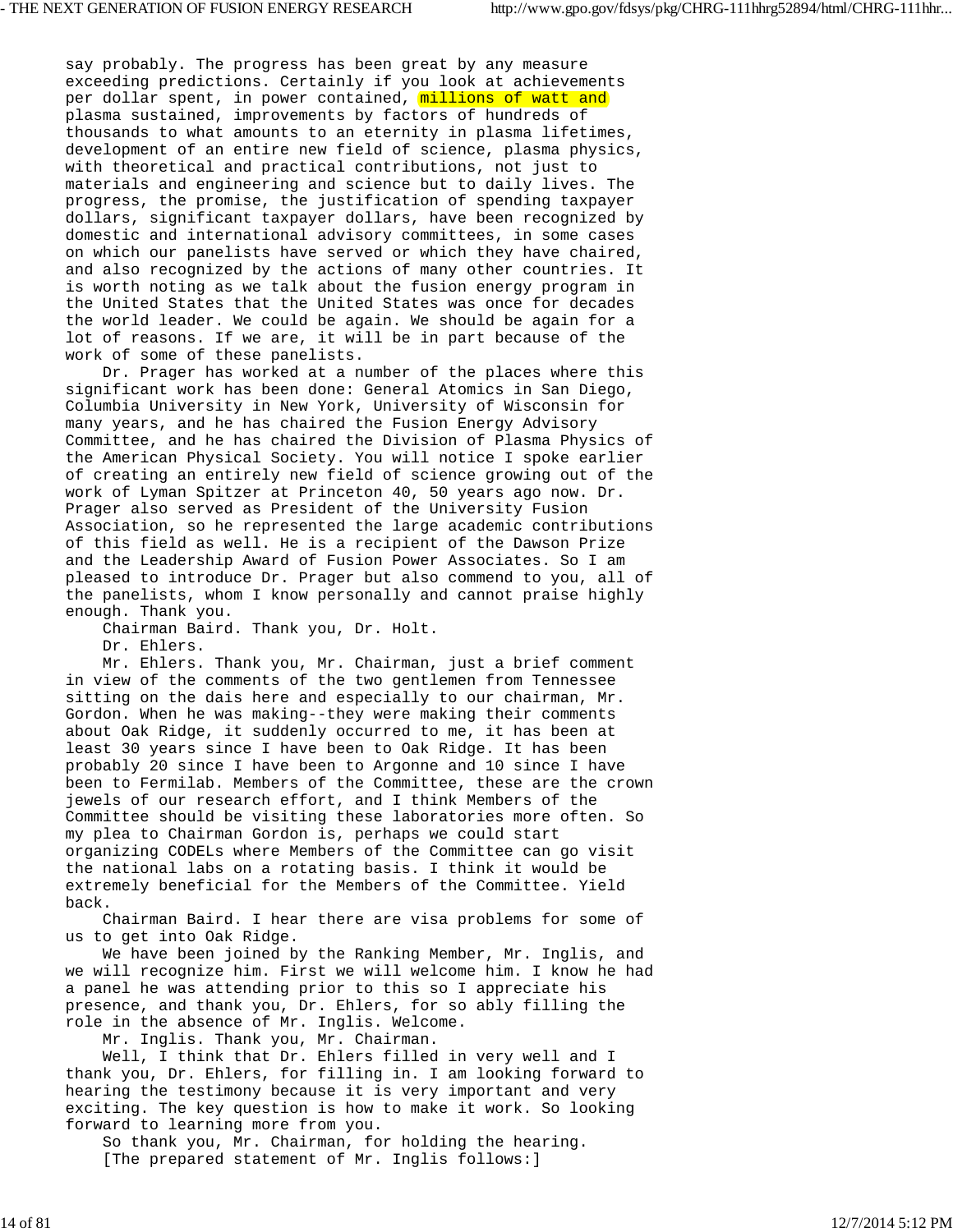# Prepared Statement of Representative Bob Inglis

 Good morning and thank you for holding this hearing, Mr. Chairman. It's probably fair to say that when it comes to fusion, we're talking about the Holy Grail of energy. For the past 50 years, fusion has given us hope as an abundant, clean, secure, and safe source of energy. We've been investing in that hope, learning more about fusion and gaining critical technical knowledge. We've also identified more questions that need answering to turn fusion into the energy solution we're looking for.

 Today our witnesses will help us understand where we stand on the road to fusion power. The recent capital investments in the National Ignition Facility at Lawrence Livermore National Lab and the international ITER project have been substantial. We need to understand what these investments will deliver and if these types of investments are getting the most out of scarce federal dollars. We also need to identify where the unique intellectual capital and innovative power of the United States should be put to work to crack the code to fusion energy.

 I'd like to think that if we play our cards right, the materials, devices, and technologies necessary to turn fusion into electricity can be developed right here at home. That's why I joined Rep. Lofgren in co-sponsoring the Fusion Energy Science and Fusion Energy Planning Act of 2009. This bill will strengthen our fusion engineering research program and prepare the U.S. to lead on key research areas.

 I'm hopeful that we'll find the way to practical fusion energy, but I also realize that it must be proved. I hope our witnesses can help us balance the marvelous prospect of a *fusion-powered* economy tomorrow with the responsibility to bring reliable forms of power to the market.

 Mr. Chairman, thank you again for holding this hearing. I look forward to hearing from the witnesses and I yield back the balance of my time.

 Chairman Baird. One of the things I greatly respect about Mr. Inglis is, he recognizes when everybody has said everything and he doesn't have to say it again. That is a rare quality in Congress, and with that, we will proceed to our experts and I will begin with Dr. Synakowski. Thank you very much.

 STATEMENT OF DR. EDMUND J. SYNAKOWSKI, ASSOCIATE DIRECTOR FOR FUSION ENERGY SCIENCES, OFFICE OF SCIENCE, U.S. DEPARTMENT OF ENERGY

Dr. Synakowski. Thank you, Mr. Chairman, Ranking Member Inglis and Members of the Committee.

 I have been Director of the Federal Fusion Energy Sciences Program since June 7 of this year, and I am thrilled to join this office when the scientific readiness, opportunity and urgency of fusion are extraordinarily resonant.

 The pursuit of fusion energy embraces the challenge of bringing the power of a star to Earth. Fusion's promise is enormous--nearly limitless fuel supplies, large-scale energy production, no greenhouse gas emissions. We are entering a new age in fusion science during which our knowledge base will be put to the test as researchers will undertake a fundamental set of new studies of fusion energy's viability.

 At the heart of fusion energy in the stars and on Earth is the world's most famous equation,  $E = MC^2$ , which describes the fundamental relationship between mass and energy. The challenge is getting atomic nuclei of the fuel to bind together to form heavier elements, releasing enormous quantities of energy in the process. In the lab we use hydrogen isotopes as the fuel, and  $I$  have had the privilege of being part of experiments that have generated millions of watts of fusion power.

The science underpinning much of fusion energy research is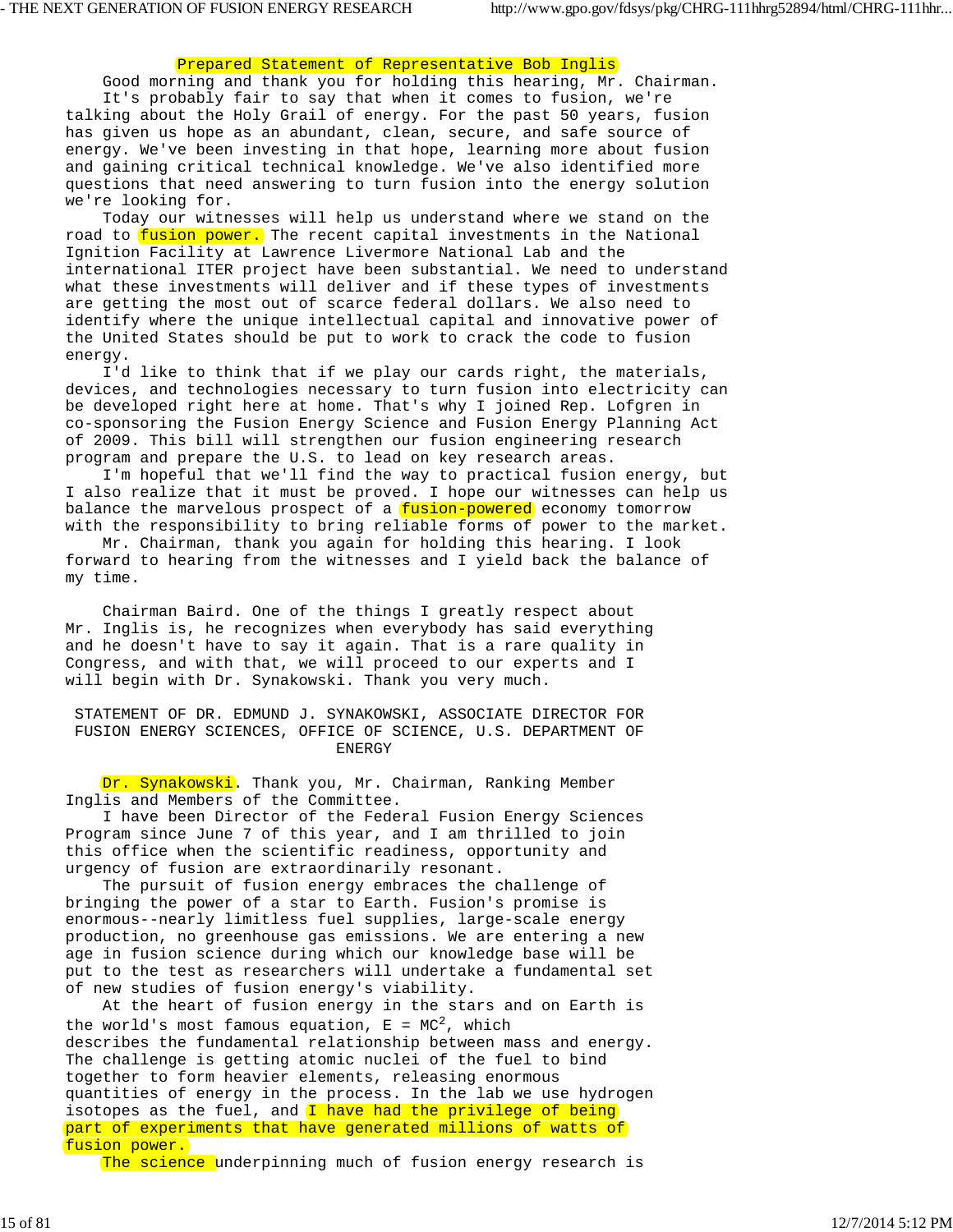plasma physics. Plasmas are hot gases, the stuff of stars, and over 99 percent of the visible universe, lightning, flames. Plasmas are routinely confined by magnetic fields and heated in laboratories to fusion conditions. The tokamak, a Russian invention from the 1960s, is studied worldwide and is the leading candidate ``magnetic bottle'' for creating fusion energy.

 Dramatic progress prompted the National Academy of Sciences in 2004 to urge the United States to take a landmark step: it should participate in a fusion experiment in which the plasma burns, or generates more energy than is used to heat it externally and in large part, heats itself. In response, the United States agreed to participate in the ITER project to be built in Cadarache, France. We view ITER as a scientific instrument with the flexibility to reveal critical requirements for fusion's optimization. The seven members of ITER are China, the European Union, India, Japan, Russia, South Korea and the United States. Construction will take place over the next decade with burning plasma experiments slated to take place in the 2020s. The United States is committed to bringing a strong and effective approach to project management in ITER's design and construction.

 Another approach to fusion is to compress the fuel extremely rapidly and to rely on its inertia to confine it long enough for fusion to occur. This is being studied by the National Nuclear Security Administration (NNSA) for stockpile stewardship applications and a joint program to study this extraordinary state of matter is being forged between NNSA and my office that will engage a broad array of laboratories and universities. Tests of this approach are being planned for the National Ignition Facility. If successful, they will be historic. The National Academy of Sciences has emphasized the importance of studying this plasma state to both energy research and to a rich array of scientific questions.

 ITER's success, its chances of success and our prospects for deep scientific return are intimately interwoven with a broad domestic research program in the fusion-related sciences. In the United States, our multi-institutional program in experiment, theory and computation is rich in discovery and impact. It is globally respected for its depth, accomplishment and scientific aesthetic and has had a major impact on the ITER design and research plan. Research is supported in 38 states at national labs, private industry and about 60 universities. U.S. researchers participate in about 75 joint international activities and about 340 graduate students partake in fusion energy and general plasma science research.

 Strategic planning is underway aimed at filling gaps in the world so as to assert U.S. leadership where it best advances fusion as a whole while maximizing U.S. scientific return. For magnetic fusion, the scientific challenges can be broadly stated as follows. First, understanding and optimizing the burning plasma state. Experiments, theory and simulation have significantly advanced our understanding of what to expect from a burning plasma, and will continue to do so, but ITER provides the only platform planned to directly test and expand our understanding of this complex physics.

 Second, understanding the requirements for extending the burning plasma state to long times--days, weeks, and longer. Many aspects of this are pursued in the United States, and the second 10 years of ITER's operation will put our understanding to crucial tests. However, overseas fusion programs are set to assert leadership in part through new billion-dollar class research facilities in Europe, Japan, South Korea and China. We are exploring growing our collaborations to increase their impact and the knowledge returned.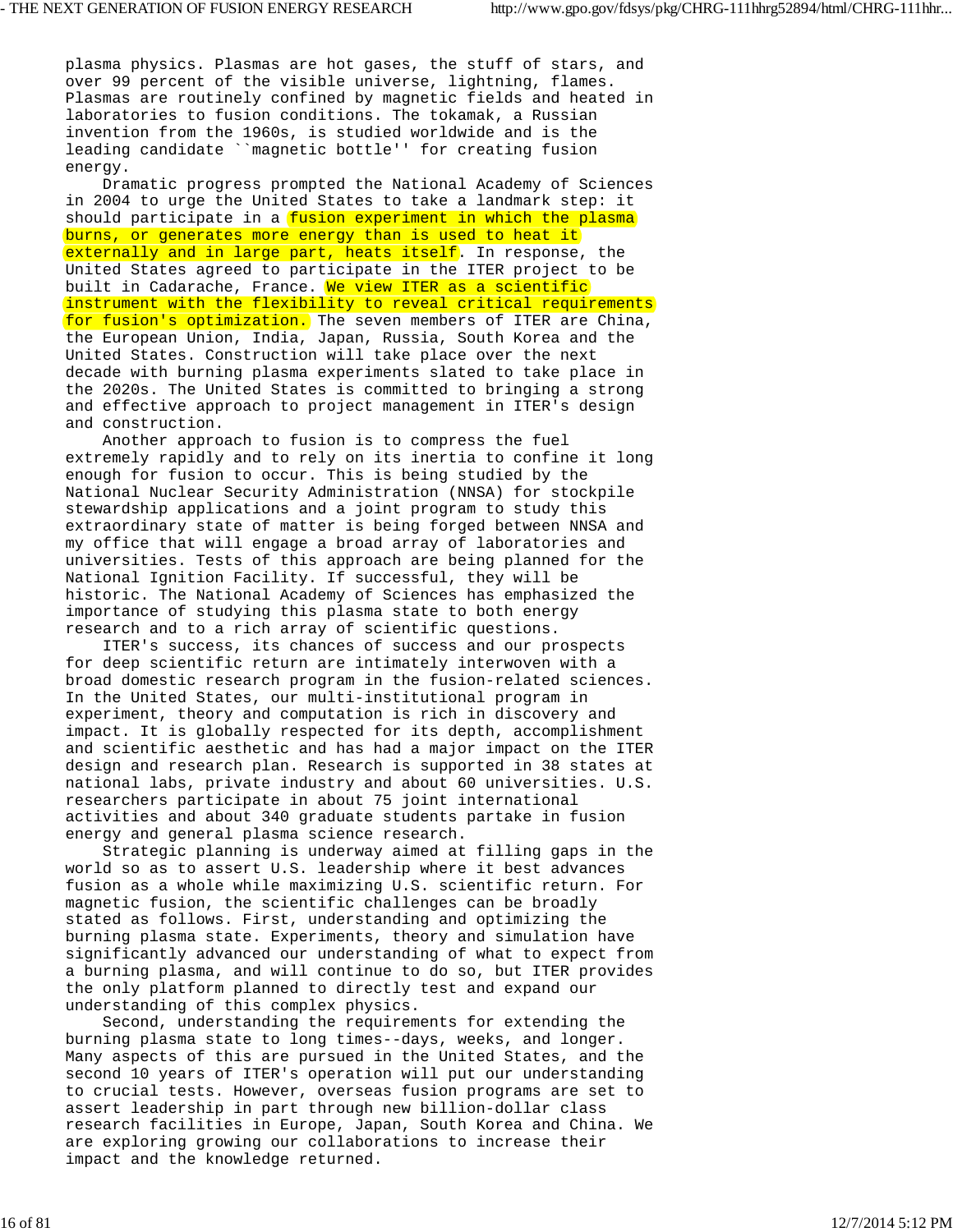And finally, third, advancing the materials science for enduring the harsh fusion plasma environment, for extracting energy and for generating fusion fuel in situ. We will be exploring what is required to develop a materials and fusion nuclear science program, one that addresses the necessary fundamental scientific issues, while weaving the results and advances into our best concepts of future fusion systems.

 Thank you, Mr. Chairman, for providing this opportunity to discuss the Fusion Energy Sciences Program. This concludes my testimony, and I would be pleased to answer any questions you may have.

[The prepared statement of Dr. Synakowski follows: ]

Prepared Statement of Edmund J. Synakowski

 Thank you Mr. Chairman, Ranking Member Inglis, and Members of the Committee for the opportunity to appear before you to provide testimony on the Fusion Energy Sciences program in the Department of Energy's (DOE's) Office of Science (SC). I have been Director of the Office of Fusion Energy Science since June 7th of this year. It is a privilege to lead the Nation's fusion energy sciences program following a career of scientific research and service at two national laboratories and in research collaborations with national labs and universities. I am thrilled to have joined this Office when the scientific readiness, opportunity, and urgency in fusion are extraordinarily resonant. I am pleased to share with you my perspectives on the status and the strategy for advancing fusion as we enter a new and critical age in its research and development.

## Introduction

 The pursuit of fusion energy embraces the challenge of bringing the energy-producing power of a star to Earth for the benefit of humankind. The promise is enormous--an energy system whose fuel is obtained from seawater and from plentiful supplies of lithium in the Earth, whose resulting radioactivity is modest compared to fission, and which yields zero carbon emissions to the atmosphere. The pursuit is one of the most challenging programs of scientific research and development that has ever been undertaken. A devoted, expert, and innovative scientific and engineering workforce has been responsible for the impressive progress in harnessing fusion energy since the earliest fusion experiments over sixty years ago. As a result we are on the verge of a new age in fusion science during which researchers will undertake fundamental tests of fusion energy's viability. The scientific community's excitement and optimism about our progress and readiness to enter this new era of fusion research is amplified by the high awareness worldwide of the need to fundamentally alter our energy landscape in this century. Fusion can be part of that landscape shift. But it is no secret that fusion on Earth is difficult. Establishing a deep scientific understanding of the requirements for harnessing and optimizing this process on Earth is critical, and the progress has been dramatic.

# The Scientific Challenges of Fusion Energy

 The science underpinning much of fusion energy research is plasma physics. Plasmas--the fourth state of matter--are hot gases, hot enough that electrons have been knocked free of atomic nuclei, forming an ensemble of ions and electrons that can conduct electrical currents and can respond to electric and magnetic fields. The science of plasmas is elegant, far-reaching, and impactful. Comprising over 99 percent of the visible universe, plasmas are also pervasive. It is the state of matter of the sun's center, corona, and solar flares. Plasma dynamics are at the heart of the extraordinary formation of galactic jets and accretion of stellar material around black holes. On Earth it is the stuff of lightning and flames. Plasma physics describes the processes giving rise to the aurora that gently illuminates the far northern and southern nighttime skies. Practical applications of plasmas are found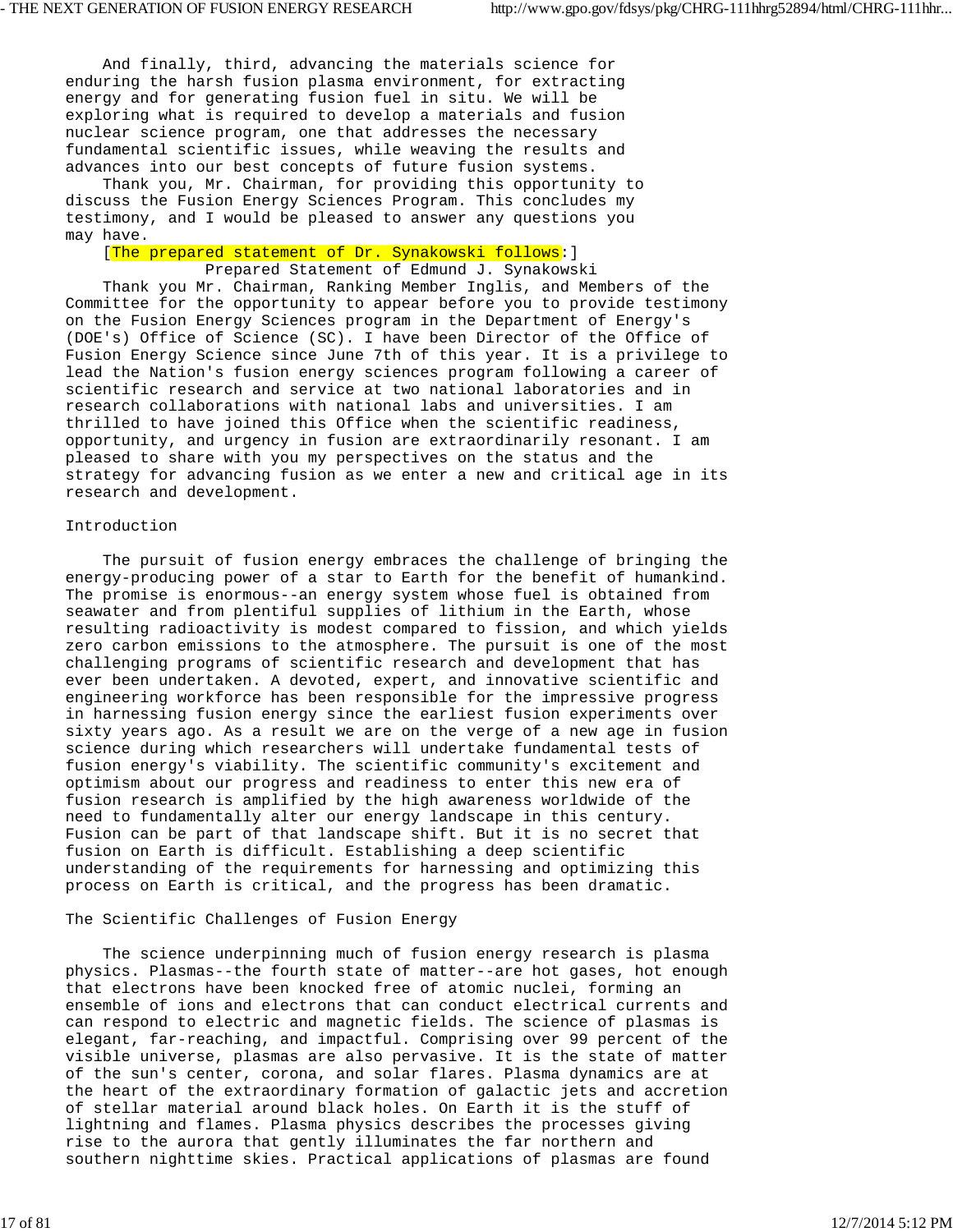in various forms of lighting and semiconductor manufacturing, and of course plasma televisions.

 At the heart of fusion energy in the stars and on Earth is the world's most famous equation,  $E = mc^2$ , which summarizes our understanding of how mass can be converted into energy. Inside the sun, plasma pressures are high enough that hydrogen nuclei frequently collide and fuse into new atomic nuclei. The end product of these new fused systems actually weighs less than the original nuclei; the ``missing'' mass is converted into the motion of the byproducts of the collisions, releasing prodigious quantities of energy. The energy released by fusion is largest per unit mass for the lightest elements. Thus, scientists also choose hydrogen isotopes to achieve fusion on Earth.

 On Earth, fusion is in fact routinely created and controlled in our fusion research laboratories--for example, I've had the privilege of being part of and of leading experiments that have generated millions of watts of fusion power for seconds at a time. In our vision of a working reactor, some of the energy will be captured by the plasma itself, and the plasma will self-heat, enabling more fusion to take place. The energy of the fusion reaction byproducts--energetic ions and neutrons--escaping the plasma will be captured and converted into heat. This heat will drive conventional power plant equipment to boil water, generate steam, and turn turbines to put electric power on the grid.

 The leading challenge for fusion is stable confinement and control of the hot plasma. When a plasma gets hot enough for fusion to occur, its strong tendency is to expand and cool like any gas. If allowed to do this too quickly, the conditions that enable fusion are lost. If this same hot plasma strikes a material wall before fusion can take place, it also cools and fusion ceases. Thus the hot plasma must be confined for a long enough time away from a material container. The leading approach to fusion energy being pursued in the world is to confine the hot fusion fuel with magnetic fields. The insulating properties of magnetic fields, properly configured, can be extraordinary. In present experimental devices, temperatures of plasmas are found to increase tens of millions of degrees centigrade in a matter of a few centimeters--from the room-temperature vessel containing the hot plasma into the plasma itself. Another approach is to compress the fuel rapidly so as to reach fusion conditions and rely on the inertia of the fuel itself to keep it combined long enough for fusion to happen. This approach is being studied by the National Nuclear Security Administration (NNSA), and a joint program researching this state of matter is being forged between NNSA and my office.

 A second great challenge for fusion is materials that can tolerate the extreme conditions of a fusion reactor. A plasma at a high enough temperature and density to undergo nuclear fusion in a reactor, while generating close to a billion watts of fusion power, will present a uniquely hostile environment to the materials comprising the reactor. The extreme heat fluxes inflicted on a reactor vessel's walls--at rates of tens of millions of watts per square meter--present significant materials challenges. Furthermore, in a fusion reactor the materials that will be near the burning plasma will bathe in a harsh shower of neutrons that can displace its constituent atoms and thus alter its strength and other material qualities. Advances in material science will be required to achieve reactor components that can withstand exposure to the enormous heat and neutron fluxes emanating from prolonged fusion burns.

 In the last two decades, progress in our understanding of plasma systems and their control requirements has enabled the fusion community to move to the edge of a new era, the age of self-sustaining ``burning'' plasmas. For both lines of research described above, magnetic and inertial fusion, new experimental plans are being developed to make historic first studies of fusion systems where the energy produced by the fusion process itself is substantially greater than the energy applied externally to heat and control the plasma. In this testimony, I describe the current frontiers for the fusion energy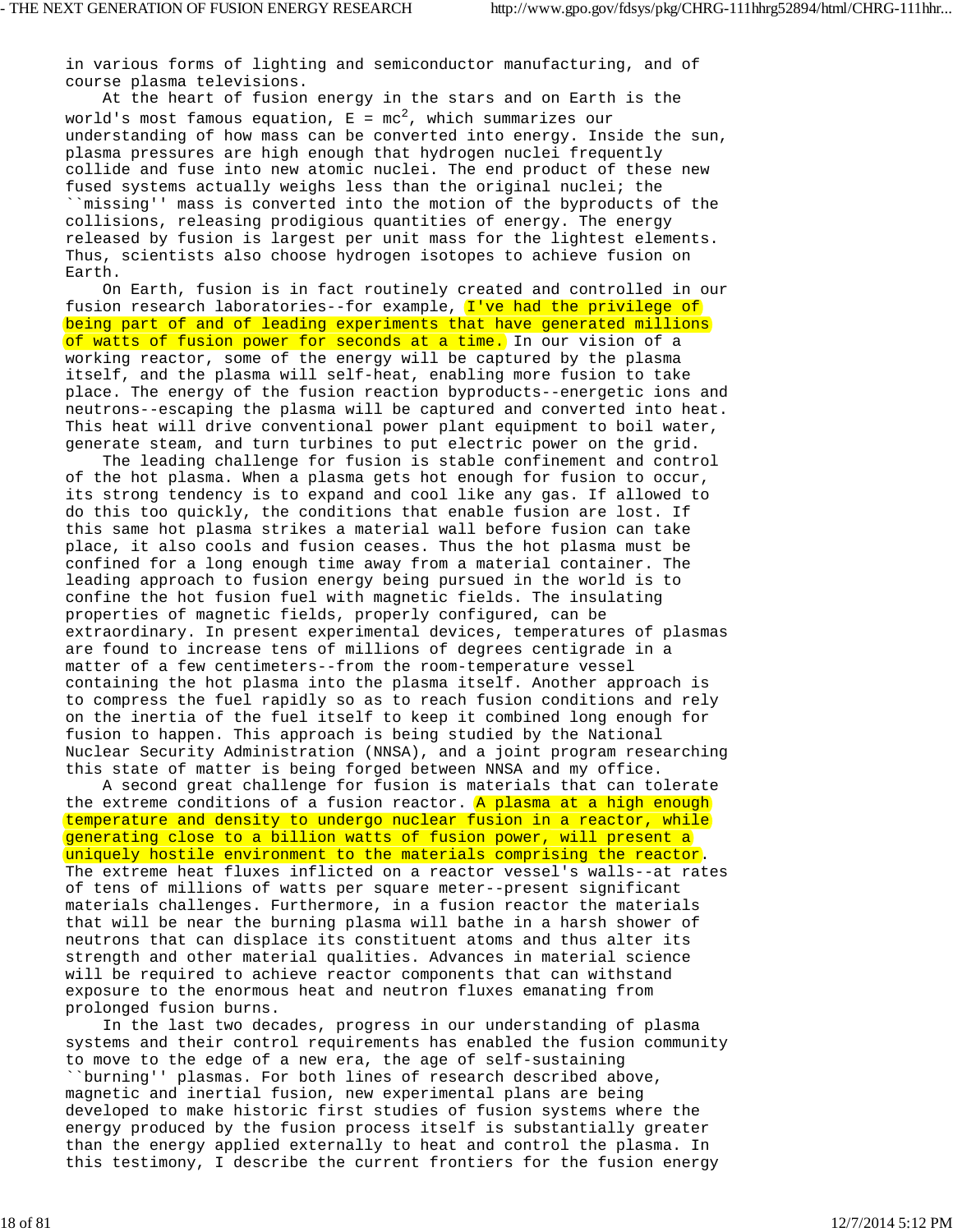sciences and describe how the research programs of the Office of Science contribute to scientific advances in these areas. I will discuss our program's relationship to international partners and the anticipated benefits of continued U.S. leadership, including benefits to science and to the Nation. I will also describe activities in our own program in the U.S. for building the science that is enabling us to enter the burning plasma era. To begin, however, I would like to briefly describe the origins and scientific breadth of fusion research.

A Brief History of Fusion Energy Sciences Research in the U.S.

 The advent of the nuclear age in the mid-20th century led scientists to consider whether the nuclear fusion process could be harnessed on Earth for energy production. In the United States, interest in the possibility of controlled fusion dates back even prior to the end of World War II. From 1944 to 1946, frequent and lively discussions of the subject were held among scientists assembled at the Los Alamos Scientific Laboratory, particularly E. Fermi, E. Teller, J.L. Tuck, S. Ulam, J. Wheeler, and R.R. Wilson. In the wake of the Manhattan Project, optimism for fusion energy ran high. Many scientists, flush with excitement and confidence from the rapid success of fission research, expected similarly expeditious progress towards controlled fusion. Most of the basic principles of fusion, if not already known, were formulated at that time, and a number of suggestions were made for achieving controlled thermonuclear fusion conditions. While many of these early suggestions were highly ingenious, all failed to meet the basic requirements of a controlled fusion device. From 1951 until 1958, fusion energy research continued under a classified program named ``Project Sherwood.'' By the mid-1950's, about 200 personnel were involved in the U.S. in magnetic fusion research, designing and testing various approaches for ``magnetic bottles'' to confine the hot plasma.

 By the mid-1950s, it was apparent that the underlying physics of the plasma state was proving to be far more complex and difficult to control than had been anticipated. The research in magnetic fusion was declassified in 1958, and at that time it was seen that the U.S., Soviet, and British-led fusion research programs were neck-and-neck- and far from achieving a usable energy source. Each program was only capable of producing plasmas that were, according to a standard measure, about ten thousand times lower than required for fusion to generate more heat than was required to create the fusing plasma in the first place. Throughout most of the 1960's, research in fusion progressed through small-scale laboratory experiments and research into fundamental plasma theory. It became clear that cracking the nut of the fusion energy challenge was going to take far more basic physics research than predicted at the program's outset.

 Much of the research through the 1960's focused on an approach where the magnetic field for confining the plasma was completely defined by the hardware of the experiment. In 1968, however, a major breakthrough was announced by Soviet researchers. They introduced a clever innovation wherein some of the magnetic field for confining the plasma was created by an electrical current passed through the plasma itself. This led to a dramatic simplification in the magnetic coils needed externally. The announced results were stunning to researchers- plasma performance measured in terms of confinement quality were said to be improved by an order of magnitude. In fact, the results were so surprising that many in the West did not believe them. In an event extraordinary for the times but emblematic of how science is best carried out, the leader of the Soviet fusion effort opened the door to British scientists in 1969. They brought their own measurement equipment to the Soviet Union and confirmed the Soviet claims--the plasma quality was far superior to any that had been created in any other experiment to date. The results led to the conversion of U.S. research facilities to this new concept called a tokamak, a name based on a Russian acronym for ``toroidal (donut-shaped) chamber with a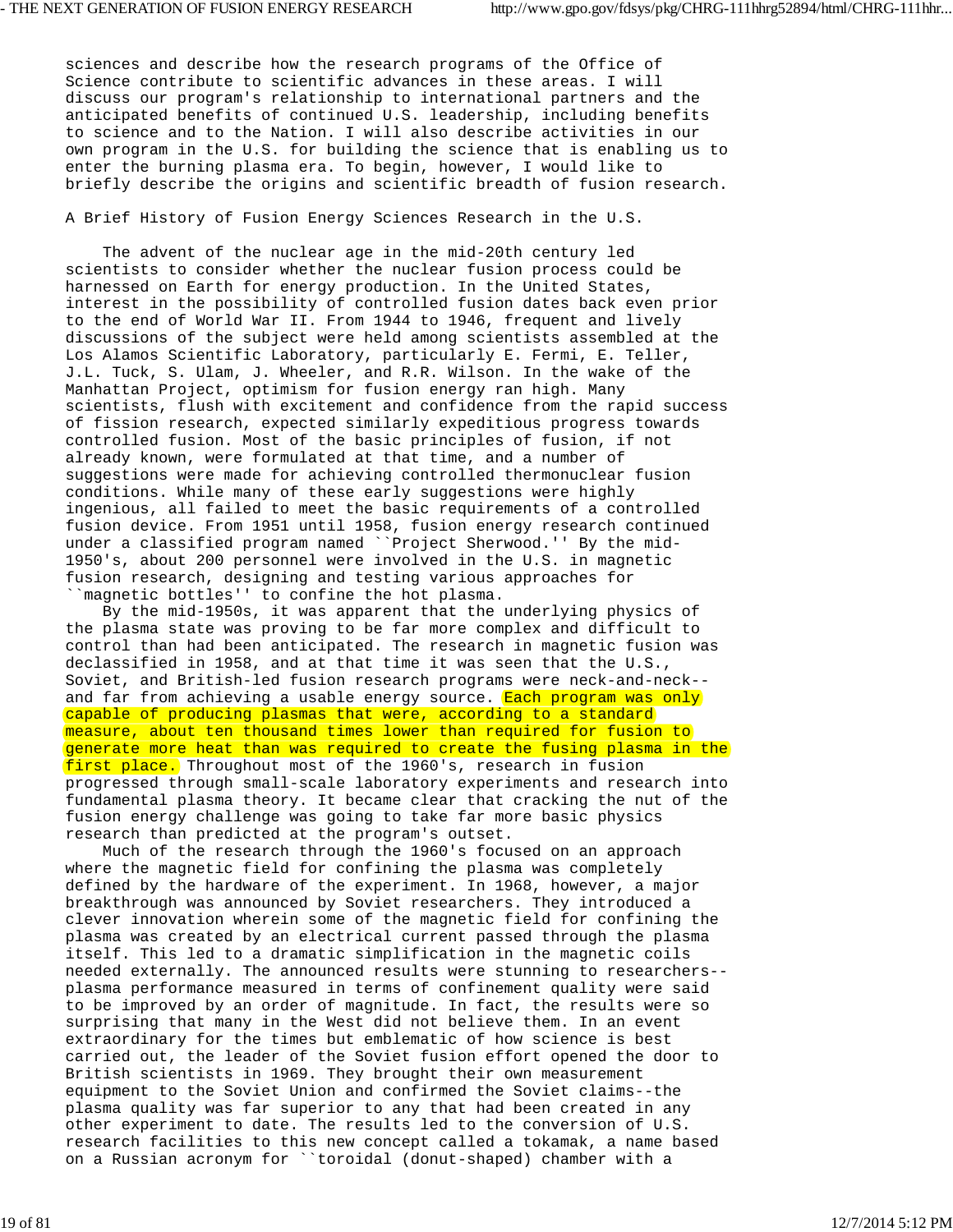magnetic coil.''

 These developments expanded our view of what was possible in fusion research. In the 1970's, progress was rapid, and budgets for fusion research in the U.S. increased as a result of the energy crisis. New research facilities were built across the country, including those at the DOE national labs located at Princeton, New Jersey, Oak Ridge, Tennessee, and Livermore, California. A major industrial research endeavor was also begun through a contract with General Atomics in La Jolla, California. University research grew. The theory and computation efforts that accompanied and supported development and interpretation of these experiments grew as well. International research programs also were ambitious, with the largest facilities in the world being constructed in the United Kingdom and Japan.

 Scientific progress was strong through the 1980's, despite declining budgets. Major choices were made in program direction, and the tokamak concept was selected as the leading contender to reach the promised land of creating a sustained, magnetically confined burning plasma on Earth. In the 1980's research began on the flagship Tokamak Fusion Test Reactor (TFTR) at Princeton, and mid-decade a remarkable achievement was realized. Temperatures of the plasma fuel reached over 200 million degrees Centigrade--ten times the core temperature of the sun--in these magnetically confined plasmas. The flexibility of this experiment proved to be of great scientific value in launching controlled research studies of this plasma state. The exciting TFTR results were joined by rapid progress at the DIII-D tokamak at General Atomics in La Jolla, and a healthy competition grew within the U.S. as well as internationally. At this time, complementary experiments were continued at MIT in compact devices of very high magnetic field. The Joint European Tokamak (JET) in England was the first to use the ``high octane'' mix of the hydrogen isotopes deuterium and tritium (D-T) that will be used in a first-generation fusion reactor. They soon announced to the world the generation of a few million watts of fusion power, enough to power thousands of homes. The race was on--TFTR at Princeton began its experimental campaign with the D-T fuel mix, and completed it with experiments in 1994 that generated over 10 million watts of fusion power. The JET experiment ultimately created a record 16 million watts of fusion power in 1997, a result enabled by the larger size of the device as compared to TFTR.

 Notably, however, more power was used to heat and control the plasma in each of these cases than was used to create the fusion reactions themselves. The figure of merit used in magnetic fusion,  $Q$ , relates the fusion power created to the power used to heat the plasma. The JET experiment yielded a  $Q$  of about  $0.6$ . A campfire analogy is that, to date in fusion research, we have been burning wet wood. Remove the external flame, and the fire goes out. Extending the analogy, we have learned a great deal during and since these research campaigns about how to make a fire and how to make a fusion fireplace in which the wood burns itself--in which we have a self-sustained ``burning'' plasma.

 Today we have to build that fireplace and learn how to best manage the fire in a robust, attractive way. Results from the D-T TFTR and JET studies and those obtained worldwide in other experiments pointed to a common direction, one in which meeting the burning plasma challenge is going to require an increase in scale of the research device. The embodiment of these research conclusions is the design and new construction of the international project called ITER (Latin for ``the way''), which is described more fully later in this testimony.

 It is important to note for understanding the potential future of fusion research that at least two major research thrusts were developing in parallel to the magnetic confinement experiments that I have just described. First, a seminal paper in 1972 pointed out the potential of the laser, invented in 1960, to be used as the basis of a fundamentally different approach to fusion energy. This approach, called inertial confinement fusion, uses symmetrically-applied exceptionally high-power pulsed laser beams to compress a small pellet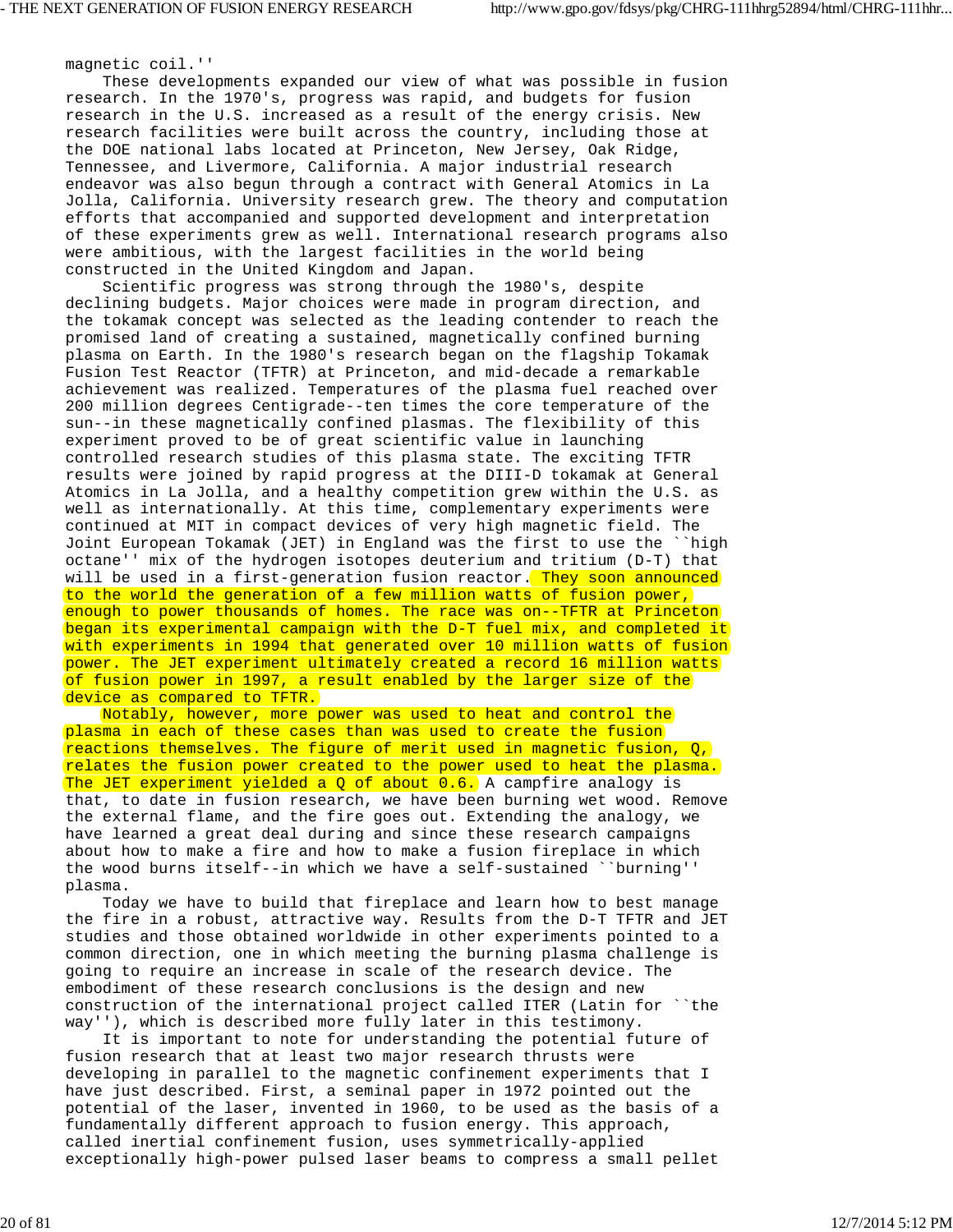of fusion fuel to high enough densities and temperatures for fusion to occur. In this case, the inertia of the fuel itself is relied upon to keep the matter contained long enough for a fusion burn to take place. The National Nuclear Security Administration (NNSA) has been the primary supporter of this line of research, through its aim to develop critical tools for stockpile stewardship. The Office of Fusion Energy Sciences also has a keen interest in inertial fusion, both from the point of view of the richness of the plasma physics--more on this later--as well as its potential energy applications.

 NNSA's recently completed National Ignition Facility at Lawrence Livermore National Laboratory is the world's leading experimental enterprise in this research, and its work in the emergent field of High Energy Density Laboratory Plasma (HEDLP) physics is supported stateside by related research at other national laboratories, the University of Rochester, and a wide range of university-scale experiments.

 Second, the computer revolution had enormous impact on fusion research in both magnetic and inertial fusion. The fusion sciences have been transformed from a largely empirical enterprise to a theory-based dominated by vigorous interaction between those who measure the elusive qualities and behavior of the plasma state in fusion conditions, and those who develop its complex theory and represent that theory in computational models. Over the last twenty years, the scientific basis for our readiness for the next era of fusion energy research has been established through this interaction, anchored in flexible, inventive experiments, continuously growing computational horsepower, and rich physics challenges that have yielded many secrets of the plasma to our probing.

 In both magnetic fusion energy science and the linked science of inertial fusion energy, we are at the edge of the burning plasma era. A burning plasma is fundamentally different from plasmas that have been created in research facilities to date; it is only in a burning plasma that the energy confinement, heating, and stability are fully coupled, and the scientific issues associated with creating and sustaining a power-producing plasma can be explored. The importance of moving into this era was strongly affirmed in a 2004 National Academy of Sciences review, ``Burning Plasmas--Bringing a Star to Earth.'' This report recognized that a burning plasma experiment is essential to assessing the scientific and technical feasibility of fusion as an energy source. Its strongest recommendation was that the U.S. fusion science research program confront the rich and important scientific questions that will only be possibly by creating a burning plasma in the laboratory. Even since this report, our scientific basis for entering this new era has deepened.

 Allow me to now describe for you the present fusion sciences research program in the U.S., with references to the world-wide effort that supports our entrance into this new age, and the enabling program of this new era--the ITER project.

#### The U.S. Research Program Today

 In the United States, a broad, multi-institutional program in experiment, theory, and computation is executed through the Office of Fusion Energy Sciences. A national laboratory dedicated to plasma physics and fusion research is located at Princeton, New Jersey, and other national laboratories are funded to undertake research in the fusion sciences as well. Many university partners partake in fusion research at these laboratories and at their own campuses.

 A major feature of the program is the research platform provided by three major experiments. These facilities and their predecessors have been crucial for developing the physics basis needed to justify a burning plasma physics program. Today the experimental research programs at the U.S. facilities are scientifically complementary.

 These are the DIII-D tokamak at General Atomics, mentioned previously, the National Spherical Torus Experiment (NSTX), at the Princeton Plasma Physics Laboratory, and a compact, high magnetic field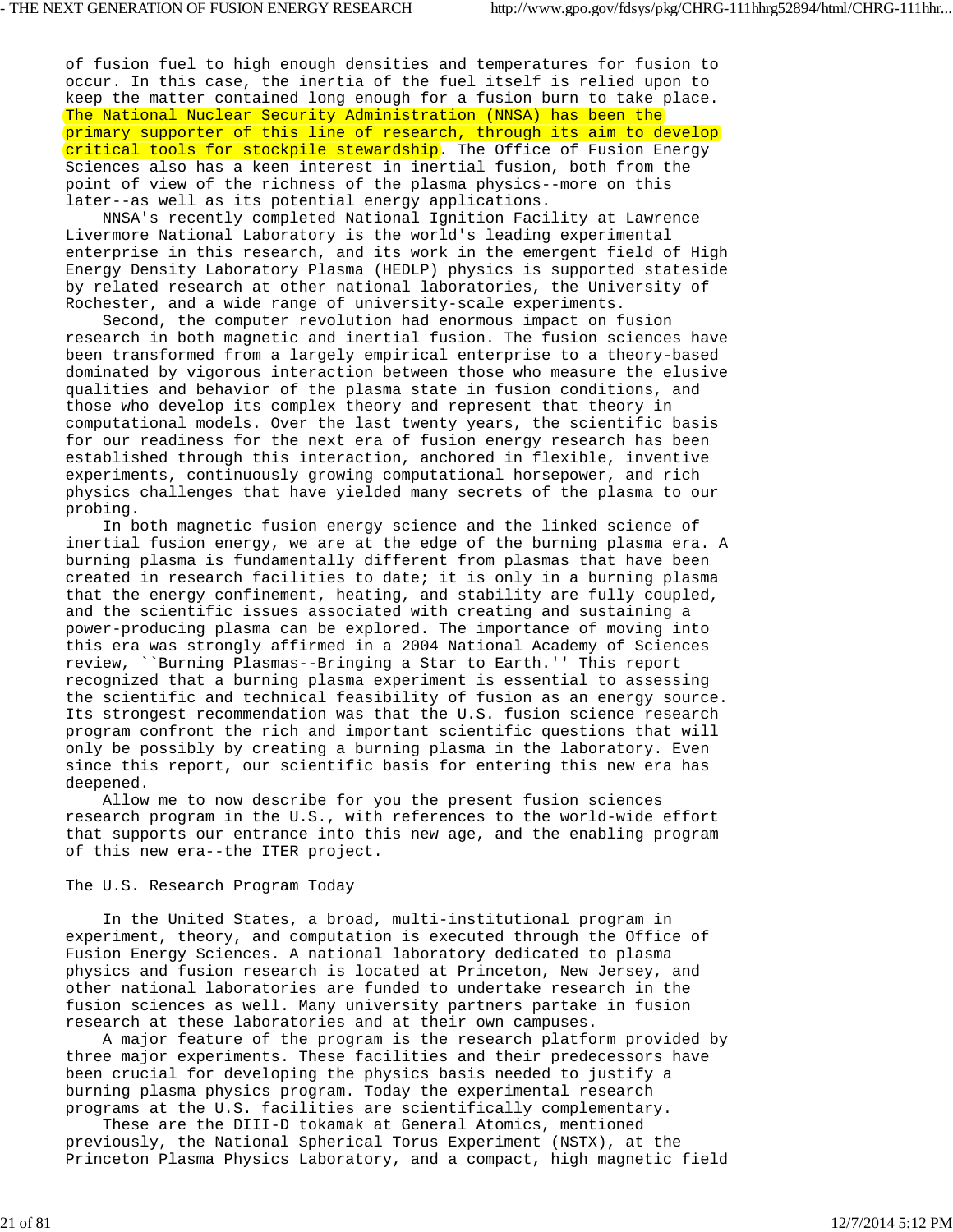tokamak called Alcator C-Mod at the Massachusetts Institute of Technology. Researchers participate in joint experiments conducted between these facilities and are leaders in an international organization that develops joint experiments with facilities overseas as well. U.S. researchers participate in about 75 joint international activities at the present time. These activities have a common aim, namely, to develop the scientific basis for a sound and revealing burning plasma research program and to develop fusion plasma science more generally. The national laboratories are intimately intertwined in the research execution and program leadership at these sites. Significant student populations partake in research there, and their programs are intrinsically collaborative. In part through student participation (about 340 graduate students at this time participate in an aspect of fusion energy science research), these national programs have strong, productive ties with many universities across the Nation.

 Our portfolio also includes a robust program in innovative plasma confinement concepts, which broadens the fusion program by exploring the science of confinement optimization and plasma stability through a variety of smaller novel devices. The breadth of this program is summarized by the fact that, taken together, these confinement devices allow scientists to study plasmas with densities spanning twelve orders of magnitude.

 FES also supports a world-leading theory program, which provides the conceptual scientific underpinning of the magnetic fusion energy sciences program. This program focuses on three thrust areas: burning plasmas, fundamental understanding, and configuration improvement. Theory efforts describe the complex multiphysics, multiscale, nonlinear plasma systems at the most fundamental level. These descriptions--ranging from analytic theory to highly sophisticated computer simulation codes--are used to interpret results from current experiments, plan new experiments on existing facilities, design future experimental facilities, and assess projections of facility performance. U.S. expertise and capabilities in theory and computation are a lynchpin of the transition to the burning plasma era.

 The flagship program of this new era is the ITER project, an international fusion research project being constructed in Cadarache, France, that will realize magnetically confined burning plasmas for the first time. Burning plasma physics as it will be explored on ITER presents at once a grand scientific challenge in its own right and an undertaking of tremendous practical import. The goal of this international research program is to demonstrate the scientific and technological feasibility of sustained fusion power. In the United States, we place high importance on the potential of ITER as a flexible instrument for scientific discovery as well as a demonstration of fusion energy's scientific and technical viability. ITER's overarching goals are the creation of plasmas producing 500 megawatts of power with  $Q = 10$  for hundreds of seconds, that is, ten times the fusion power generated by the burning plasma as compared to the power used to heat it, and plasmas of  $Q = 5$  for durations of up to an hour. What we learn through ITER will guide our choices in the development of a subsequent demonstration power plant.

 Seven members comprise the ITER partnership: China, the European Union, India, Japan, Russia, South Korea, and the United States. Under the formal international agreement that entered into force in 2006, the experiment is to be built in Cadarache, France proximal to a major French nuclear research laboratory. It will be the largest magnetic confinement fusion experiment ever constructed, with a radius of the magnetic donut over six meters, enclosed in structure close to 10 stories tall. The magnets will be superconducting so as to enable long pulses of fusion plasmas. U.S. researchers have played a significant role in identifying the design for ITER. As host, the European Union has responsibility for five-elevenths of the project cost. The remaining six partners, including the U.S., is each responsible for one-eleventh share. Contributions of the member states are primarily in-kind hardware components for the project. Annual cash contributions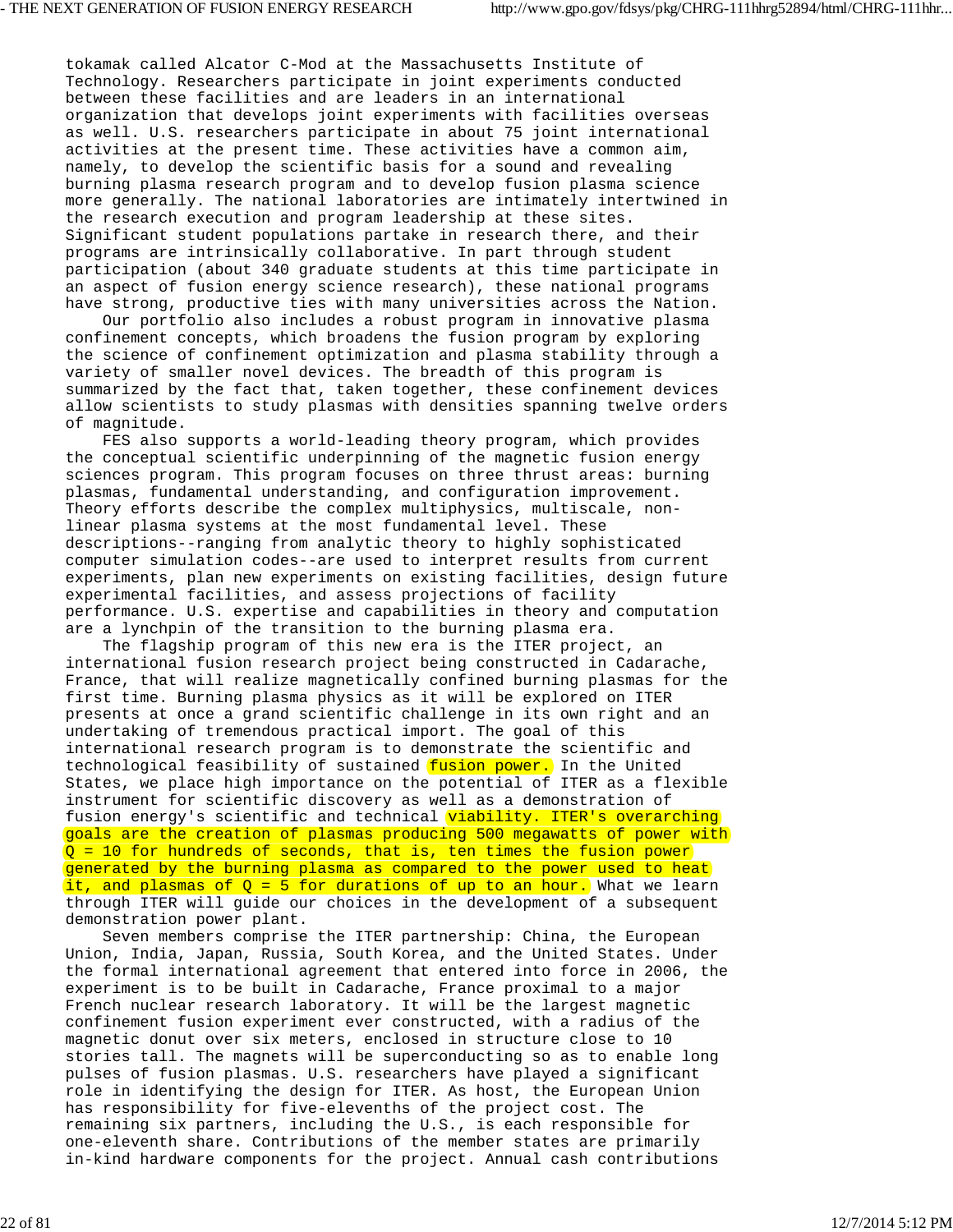are also made to the ITER Organization (IO) in Cadarache that is responsible for assembling the device and the civil construction of the site. The data obtained from ITER will be shared by all partners.

 The U.S. ITER Office (USIPO), located at Oak Ridge National Laboratory, reports to my office and manages the interfaces with the IO and the development of the hardware that are a U.S. responsibility. Most of the funds directed to the USIPO will be spent domestically in U.S. industry to design and fabricate the hardware needed to fulfill our obligations. Examples of what we will deliver include superconducting transformer coils that will reside in the center of the magnetic donut, superconducting strands of wire to be used in the construction of some the other magnets for ITER, and measurement instrumentation systems that will be installed on the device to measure and monitor many aspects of the burning plasma.

 The schedule for ITER operations is being developed and refined; the first plasma experiments to commission the device are almost certainly at least 10 years away, with the first burning plasma experiments probably in the mid-2020's. This time scale is an acknowledged frustration of all parties given the urgency of the energy challenge and reflects both the immense technical scope of the project, the fact that the laboratory and its governance are being set up at a green field site, and the added challenges posed by a novel international collaboration. Importantly, the USIPO is vigorously engaged with the IO in Cadarache and other members' domestic agencies in implementing U.S. project management practices in ITER. The Office of Science takes most seriously the imperative that ITER be well managed in both its construction and research phases.

 With respect to burning plasma physics and ITER itself, the U.S. research program has been particularly effective in improving the ITER design. For example, the ``dynamic range'' of the plasmas that ITER will be capable of creating has been significantly increased thanks in significant part to U.S. intellectual leadership. The U.S. fusion program's robust interplay among experimentalists, theorists, and computational researchers in developing complex simulation programs executed on the world's most powerful computers have been and will continue to be essential for preparing for the burning plasma era. This interplay is facilitated by the U.S. Burning Plasma Organization, a community-led endeavor of researchers currently headed by the chief scientist of the USIPO.

 As described earlier, there is another form of fusion in the laboratory, inertial confinement fusion, whose science is being pursued and is also on the cusp of the burning plasma era. The National Ignition Facility is slated to explore whether a small pellet of fusion fuel can be ignited in a fusion burn by simultaneously heating and compressing it with the enormous radiant power of its unparalleled laser system. If successful, these experiments will be historic- analogous to achievement of the first spark ever in an internal combustion engine. Significant scientific and technological development will be required to achieve appreciable energy output per spark and the generation of many sparks per second in an attractive manner.

 The branch of plasma physics at the heart of this endeavor, high energy density laboratory plasma physics, studies extreme states of matter known to exist otherwise only in extraordinary systems such as stellar interiors and exploding stars. The National Academy of Science has recognized the importance of this field to energy and the study of astrophysical systems, and has urged the formation of a coherent programmatic home in the Federal R&D portfolio. To this end, the Office of Fusion Energy Sciences is now collaborating with NNSA in launching a research program in this branch of science for the sake of advancing both fusion energy science and the science of these extraordinary systems so as to further understanding of our universe.

 Importantly, the U.S. fusion energy sciences program also has ambitions to develop and advance general plasma science in the broadest sense. A number of vigorous university-based programs are deployed across the country. Furthermore, my office supports over 30 joint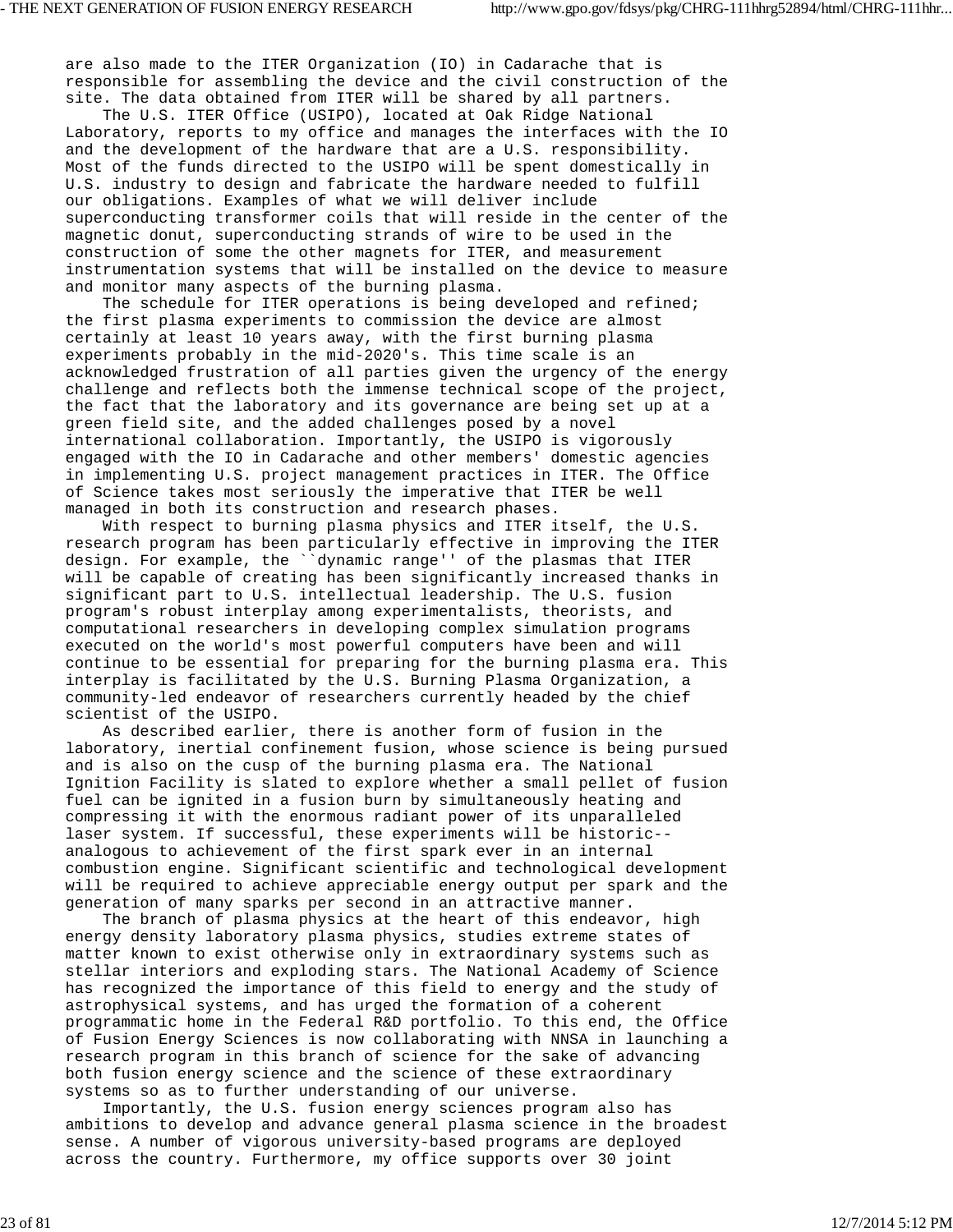research efforts with the National Science Foundation to advance general plasma science that extends beyond the immediate needs of the fusion goal. This science can be of high import in describing natural plasma phenomena and also has an impact on the economics of industrial plasma applications. Joint research centers with university-scale experiments are at the heart of these ventures and on shedding light on the phenomena governing plasma dynamics in settings ranging from the industrial to the solar corona.

 The Office of Fusion Energy Sciences is currently engaged in a formal strategic planning process aimed at filling scientific gaps in the global research portfolio so as to assert U.S. leadership and maximize U.S. scientific return where it best advances fusion as a whole. For magnetic fusion, a Fusion Energy Sciences Advisory Committee recently identified gaps in scientific knowledge that must be filled so as to maximize ITER's scientific opportunities and to close the gaps between ITER and demonstrating fusion power on the grid. This formal gaps and priorities analysis was followed by a community-based activity that identified the research needs for making such an advance. This Office is developing a strategy by drawing upon this input and assessing strategic opportunities for partnership across the Department of Energy. Based on this input, the scientific challenges for magnetic fusion can be broadly stated as follows:

> (1) Understanding and optimizing the burning plasma state. Experiments, theory, and simulation have significantly advanced our understanding of what to expect from a burning plasma, and will continue to do so. The U.S. domestic program will continue to play a strong and world-leading role in preparing for the burning plasma era. But ITER provides the only platform planned to directly test and thus expand and challenge our understanding of this complex physics. Both before and during experiments on ITER, we must strengthen the coupling between experiment, theory, and large-scale computer simulation so as to enable prediction of burning plasma performance beyond ITER's operating range and configuration.

> (2) Understanding the requirements for extending the burning plasma state to long times--days, weeks, and longer. Many aspects of this are pursued in the U.S., and the second ten years of ITER's operation will put our understanding to crucial tests. However, in the next ten years overseas fusion programs are set to assert a stronger role and leadership in part through new billion dollar class research facilities in Europe, Japan, South Korea, and China. We are exploring growing our collaborations to increase their impact and the knowledge returned. And finally,

> (3) Advancing the materials science for enduring the harsh fusion plasma environment, for extracting energy, and for generating fusion fuel in situ. We are beginning to outline our plans in these areas and to explore alignments with other energy-related fields in developing a materials and fusion nuclear science program. Common interests in materials research exist across both magnetic and inertial confinement fusion research. Beyond this, we will be exploring synergies in this area between fusion, fission, and defense-related research so as to assess the viability and requirements for a cross-office ``Materials for Energy'' effort that would make the most out of common needs and diverse resources.

### Concluding Remarks

 In the next ten years, the U.S. fusion research program will strive to be at the forefront of the burning plasma age, one in which research students grow a strong connection to fusion's future and potential. It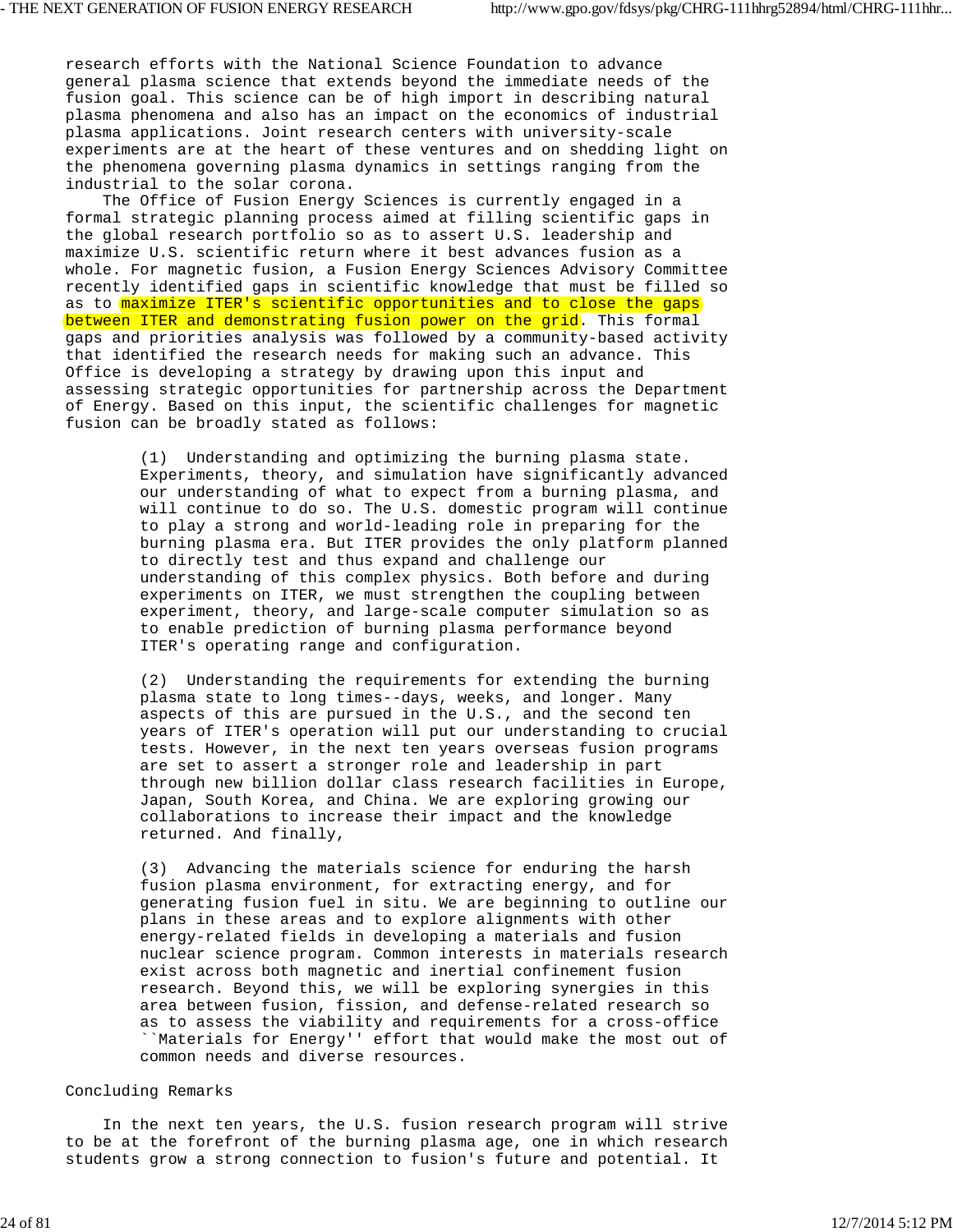will be an age where more is asked of advanced computation than ever, where computer simulations are relied upon to close the gaps between one research step and another, and reduce project costs and increase confidence. It will be an era where single purpose laboratories interact readily with multipurpose laboratories with common incentives and common purpose of advancing energy-related science for all. It will be an era in which the best combination of scientific depth and richness is combined with the highest sense of urgency to help the world address its energy challenges successfully to improve our quality of life.

 Thank you, Mr. Chairman, for providing this opportunity to discuss the Fusion Energy Sciences Program at the Department of Energy. This concludes my testimony, and I would be pleased to answer any questions you may have.

# Biography for Edmund J. Synakowski

 Dr. Edmund J. Synakowski is the Associate Director of Fusion Energy Sciences at the U.S. Department of Energy (DOE). With an annual budget of over \$400 million, the Office of Fusion Energy Sciences is the federal office supporting research to develop the scientific basis for fusion energy, and serves as a steward for plasma science. He joined the Office of Science on June of 2009 from the Lawrence Livermore National Laboratory where he was director of the Fusion Energy Program and Deputy Division Leader for the Physics Division of the Physics and Life Sciences Directorate. From 1988 through 2005, he was at the Princeton Plasma Physics Laboratory where he was Head of Research and Deputy Program Leader of the National Spherical Torus Experiment. He also performed extensive research and led research programs in fusion plasma confinement and control on the Tokamak Fusion Test Reactor. His service to the fusion community has included participation in the development of the initial research plan for the international ITER research program, chairmanship of the U.S. Transport Task Force, and membership of the American Physical Society Division of Plasma Physics Executive Committee. Dr. Synakowski received a B.A. degree in Physics from the Johns Hopkins University in 1982, graduating with Departmental Honors and receiving the Donald Kerr Medal for excellence in physics. He received a Ph.D. degree in physics from the University of Texas in 1988. He is a Fellow of the American Physical Society and received the American Physical Society award for Excellence in Plasma Physics Research in 2001 and the 2000 Kaul Foundation Prize for Excellence in Plasma Physics Research and Technology Development from Princeton University. He has published over 150 papers in the study of fusion plasmas and has performed research on all of the major U.S. fusion experiments.

 Chairman Gordon. [Presiding] Dr. Prager, you are recognized.

# STATEMENT OF DR. STEWART C. PRAGER, DIRECTOR, PRINCETON PLASMA PHYSICS LABORATORY

 Dr. Prager. Well, thank you very much, Members of the Committee, for this opportunity to discuss fusion energy, and thank you, Congressman Holt, for the kind opening words and for your deep engagement and expertise in this topic. As he said, I am Director of the Princeton Plasma Physics Laboratory, which is a DOE national lab managed by Princeton University dedicated to developing fusion energy.

There are two complementary approaches to fusion; in one, as you have heard, powerful lasers compress a tiny pellet of fuel, releasing fusion energy in a flash. The National Ignition Facility will tremendously advance the physics for this approach.

 I am here to discuss the approach known as magnetic fusion, in which the large, hot plasma is confined continuously by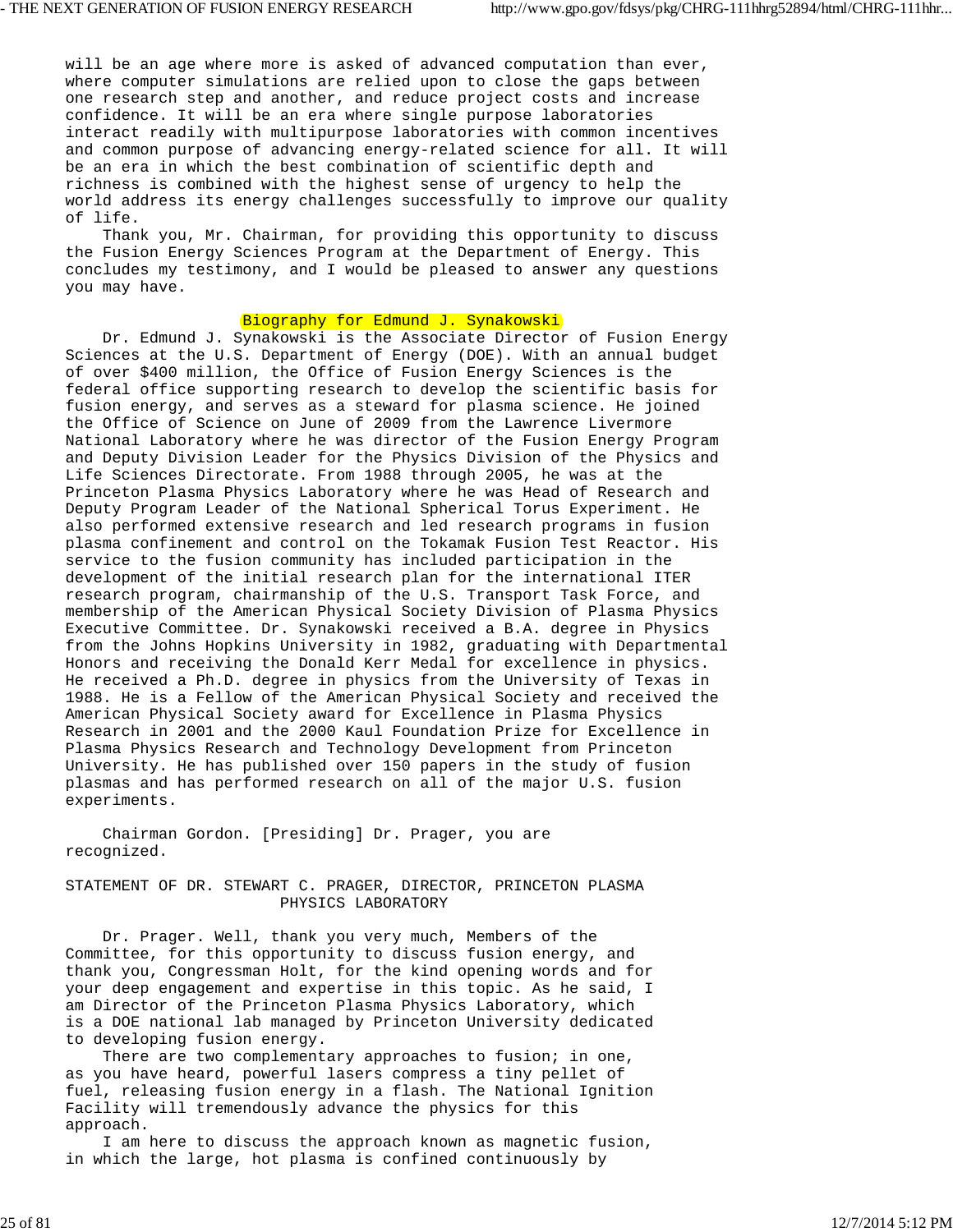powerful magnetic fields. As I hear you already well recognize, fusion energy is one of the most challenging physics and engineering quests ever undertaken. It will be key to solving perhaps the most pressing problem confronting the world today: the absence of sustainable energy.

By any metric, we are far along the road to commercial fusion power. In the past 30 years we have progressed from producing one watt of fusion power for one-thousandth of a second to 15 million watts for seconds, and ITER will produce 500 million watts for 10 minutes and longer. Driving this progress has been the development of an entirely new field of science called plasma physics. Outside reviews continuously laud the progress of fusion. The most recent National Academy study notes remarkable progress in recent years. But my focus today is the future, the remainder of the journey to fusion power.

 My comments are informed by the just-completed study by the U.S. fusion community commissioned by DOE known as the ReNeW Report. Two hundred fusion scientists undertook this one-year study that identifies the remaining scientific issues to resolve for fusion power. A fusion system consists of the hot plasma core and the surrounding material structure. We are ready to move forward on the two major challenges to better control the plasma and to develop new materials. The two problems are coupled since the plasma and the material structure interact with each other. Our ability to control the 100-million-degree plasma core is quite amazing, yet we have more work to do to sustain the plasma indefinitely and controllably. The sophistication of plasma science now offers new opportunities; for example, designs of magnetic configurations are possible now that were nearly impossible even to conceive 20 years ago. They are possible only with modern computers. Building upon the foundation of the mainline tokamak approach, these designs produce plasmas that persist indefinitely and are so well controlled as to reduce the severity of the materials challenge.

 It is crucial that we establish a research program and materials for fusion. Materials must be developed to withstand the intense heat that emerges from the plasma. But full solution of the materials challenge ultimately requires study of materials in a true fusion environment with the intense flux of neutrons that are produced in the fusion reactions. It is time to lay the groundwork for such a facility, sometimes called a ``fusion nuclear science facility,'' since it exposes materials to a nuclear fusion environment. If this facility were designed somewhat more aggressively, it could possibly demonstrate net electricity production. Design studies are required to identify the wisest next step in these directions.

 The Princeton Plasma Physics Lab aims to solve a broad range of fusion science challenges. Our core capabilities in plasma physics enable us to attack crucial problems in the fusion plasma and in materials exposed to the intense plasma heat. The major experiment at our lab is laying the physics basis for a fusion nuclear science facility, is advancing fusion science broadly and is investigating novel material boundaries. We are contributing to the design and fabrication of ITER and are preparing for research in ITER. We hope to play key roles in a fusion nuclear science facility which would not be located at our laboratory, and we are developing plans to realize experimentally, at our laboratory, the new study state approaches to fusion energy that could prove so essential to the feasibility of fusion.

 When I began my research career, the United States was the world leader in fusion with the best facilities, arguably the most innovative programs. Scientists from the world over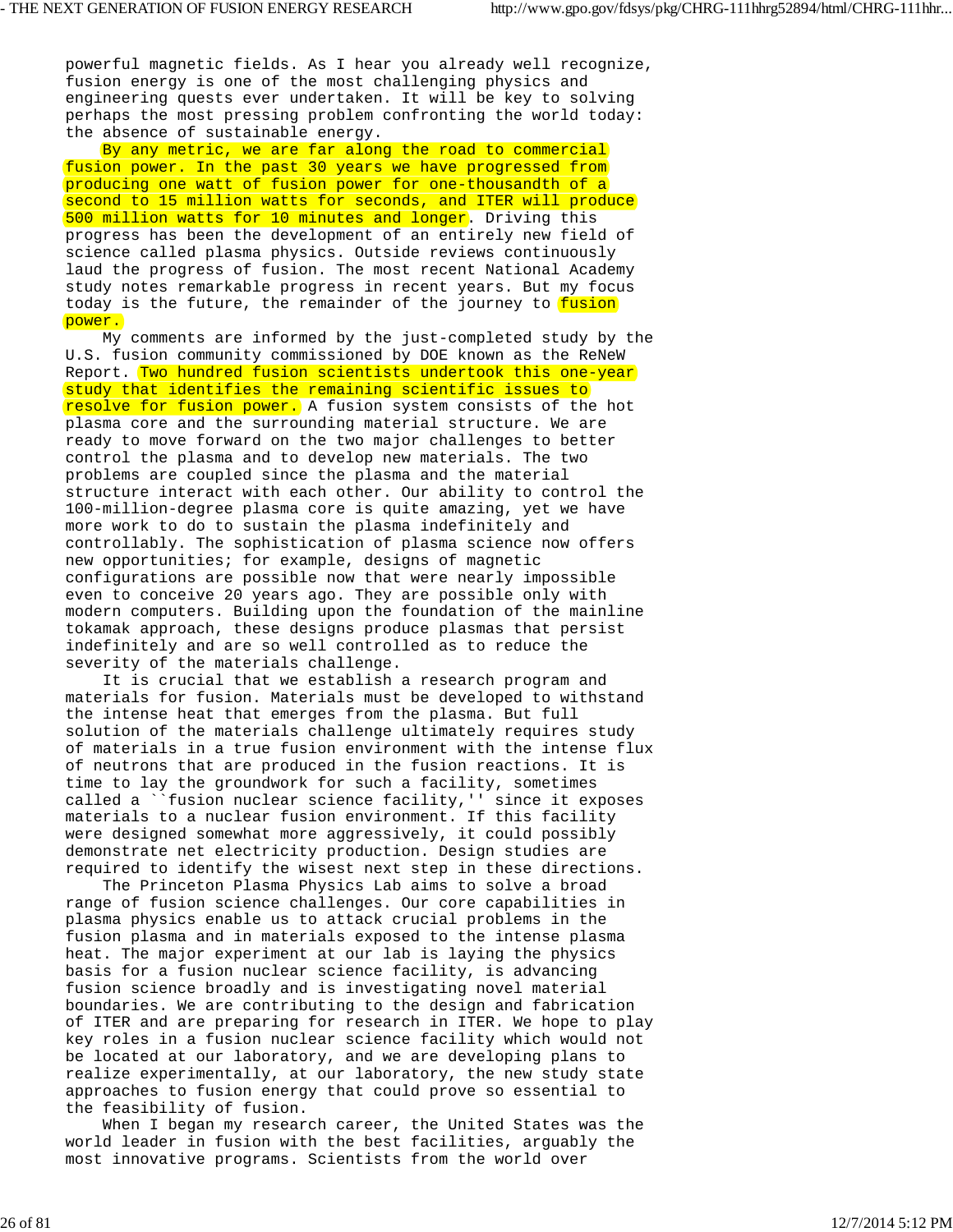flocked to our labs. Japan sent research teams to U.S. facilities to learn the trade. An alarming reversal of that flow of scientists is now underway. The United States has not built a major nuclear fusion facility in decades. The rest of the world is seizing the opportunities. Major facilities more ambitious than anything in the United States are starting operation or are under construction in China, Japan, South Korea, Germany and France. Our effort has dwindled to a fraction of that of Europe and Japan. The time is right for the United States to reverse its slide. Opportunities such as we are discussing today abound to restore the United States to world leadership and move us aggressively toward carbon-free, abundant fusion energy.

 And I will just close by inviting all Members to please visit our laboratory, which is a short train ride up the coast, and with that, thank you very much.

[The prepared statement of Dr. Prager follows:]

Prepared Statement of Stewart C. Prager

 Mr. Chairman and Members of the Committee, thank you for this opportunity to discuss fusion energy.

 I am Director of the Princeton Plasma Physics Laboratory--a Department of Energy national lab, managed by Princeton University, dedicated to developing the scientific foundation for fusion energy. Prior to nine months ago, I was a practicing fusion plasma physicist at the University of Wisconsin.

 There are two complementary, compelling approaches to fusion energy. In one, powerful lasers compress a tiny frozen pellet of fusion fuel, releasing fusion energy in a billionth of a second. The anticipated demonstration of ignition in the National Ignition Facility will tremendously advance the physics basis for this approach.

 I am here today to discuss the approach known as.magnetic fusion, in which a large, hot plasma (the hot gas that makes up the sun) is confined continuously by powerful magnetic fields. Fusion energy is perhaps one of the most challenging physics and engineering quests ever undertaken; its realization will be key to solving what is perhaps the most pressing problem confronting the world today--the absence of sustainable energy. By any measure, we are far along the road to commercial fusion power. My goal today is to talk about the future: the remainder of the journey to fusion energy.

 My comments are informed by the just-completed study by the U.S. fusion community, commissioned by DOE and known as the ReNeW report. About 200 fusion scientists undertook this one-year study that articulates the scientific issues yet to resolve for fusion power, beyond those to be resolved in the landmark international ITER experiment. A fusion system consists of the hot plasma core--the ``sun on Earth''--in which fusion reactions occur, and the surrounding material structure. We are ready to move forward to better control the plasma and to develop new materials. The two problems are coupled in that the plasma affects the materials and the material affects the behavior of the plasma within.

 Our ability to control the 100 million degree plasma core is quite amazing. Yet, we have more work to do to sustain the fusion plasma indefinitely and controllably. The sophistication of plasma science now offers new opportunities for fusion. For example, new designs of magnetic configurations are possible now that were nearly impossible even to conceive twenty years ago. They are possible only with modern computers, enabled by new principles in plasma physics. Building upon the substantial experimental foundation of the mainline tokamak approach, these cousins of the tokamak produce plasmas that persist indefinitely and are so well controlled as to reduce the severity of the materials challenges.

 It is crucial that we establish a research program in materials for fusion. Materials must be developed to withstand the intense heat that emerges from the plasma. This requires a basic materials research combined with materials studies in plasma experiments.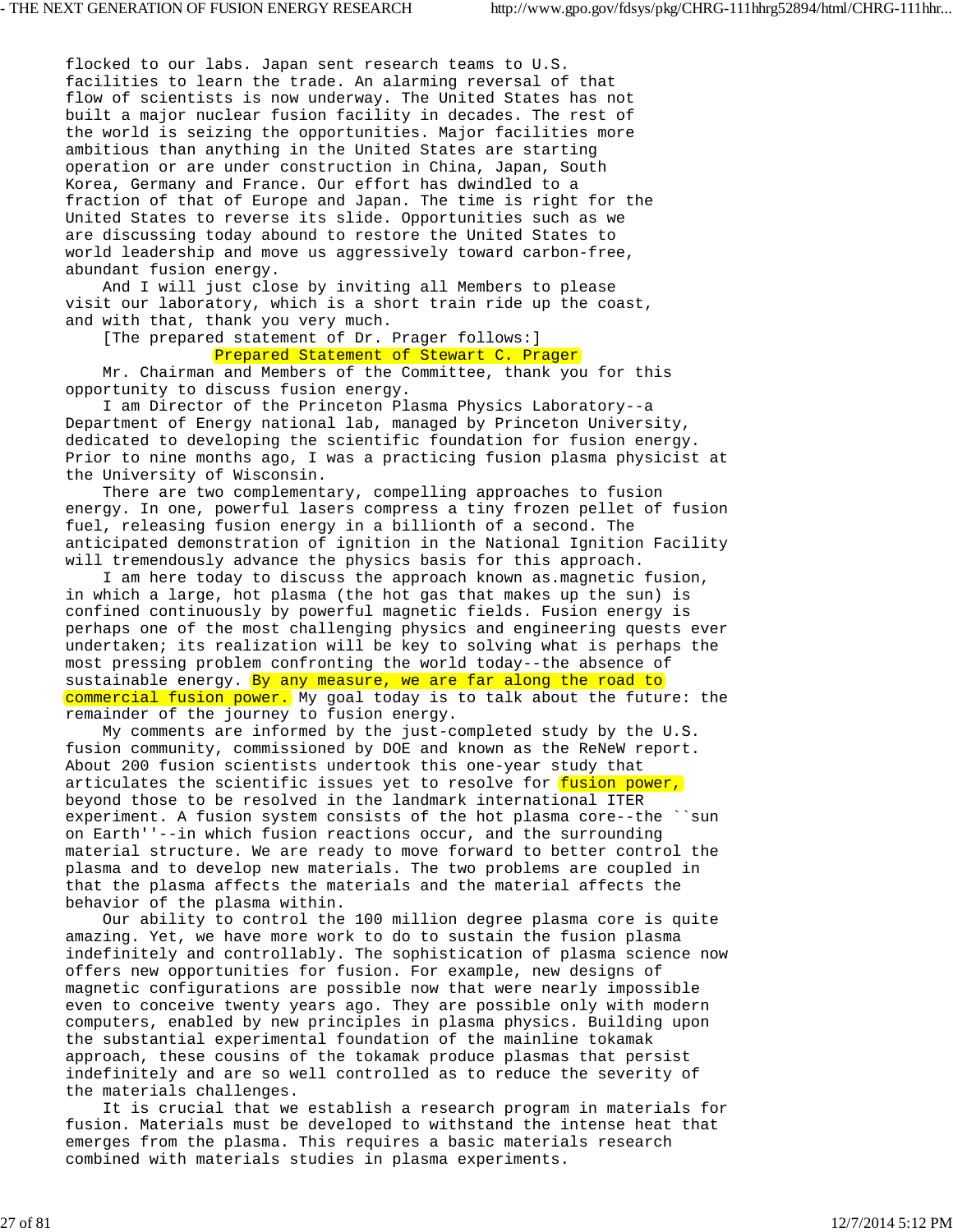But full solution of the materials challenge ultimately requires study of materials in a true fusion environment--with the intense flux of neutrons that are produced in the fusion reactions. It is time to lay the groundwork for such a U.S. facility, sometimes called a fusion nuclear science facility since it provides study of materials in the nuclear fusion environment. If this facility were designed somewhat more aggressively--to produce net fusion power as well as neutrons, it would demonstrate electricity production. Design studies are required to identify the wisest next step in these directions, considering our level of physics and engineering readiness.

 The Princeton Plasma Physics Lab is dedicated to solving the broad range of fusion science challenges. Our key capability in plasma physics enables us to attack crucial problems in the fusion plasma core, the interaction between the plasma and materials, and the properties of materials exposed to the intense plasma heat.

 The major experiment at our lab is developing the plasma physics basis for a fusion nuclear science facility, advancing physics broadly applicable to fusion and ITER, and investigating novel materials boundaries. We hope to play a key role in the physics and engineering design of a fusion nuclear science facility, which would not be located at our laboratory. We will continue our contributions to the design of ITER, and are preparing ourselves for participation in ITER research. And we are developing plans to realize experimentally, at our laboratory, the new steady-state approaches to fusion energy that could prove so essential to the feasibility of fusion.

 When I began my research career the U.S. was the world leader in fusion. We had the best facilities and arguably the most innovative program. Scientists the world over flocked to our labs. The Japanese government sent research teams to then-modern U.S. facilities to learn the trade. An alarming reversal of that flow of scientists is now underway. The U.S. has not built a major new fusion facility in decades. The rest of the world is seizing the opportunities. Major facilities, more ambitious than anything in the U.S., are starting operation or are under construction in China, Japan, South Korea, Germany and France. The U.S. effort has dwindled to a fraction of that of the European Union and Japan. The time is ripe for the U.S. to reverse its slide. Opportunities abound to restore the U.S. to world leadership and move us aggressively toward carbon-free, abundant fusion energy.

Appendix I

Executive Summary of the

Research Needs Workshop (ReNeW)

## for Magnetic Fusion Energy Science

 Nuclear fusion--the process that powers the sun--offers an environmentally benign, intrinsically safe energy source with an abundant supply of low-cost fuel. It is the focus of an international research program, including the ITER fusion collaboration, which involves seven parties representing half the world's population. The realization of fusion power would change the economics and ecology of energy production as profoundly as petroleum exploitation did two centuries ago.

 The 21st century finds fusion research in a transformed landscape. The worldwide fusion community broadly agrees that the science has advanced to the point where an aggressive action plan, aimed at the remaining barriers to practical fusion energy, is warranted. At the same time, and largely because of its scientific advance, the program faces new challenges; above all it is challenged to demonstrate the timeliness of its promised benefits.

 In response to this changed landscape, the Office of Fusion Energy Sciences (OFES) in the U.S. Department of Energy commissioned a number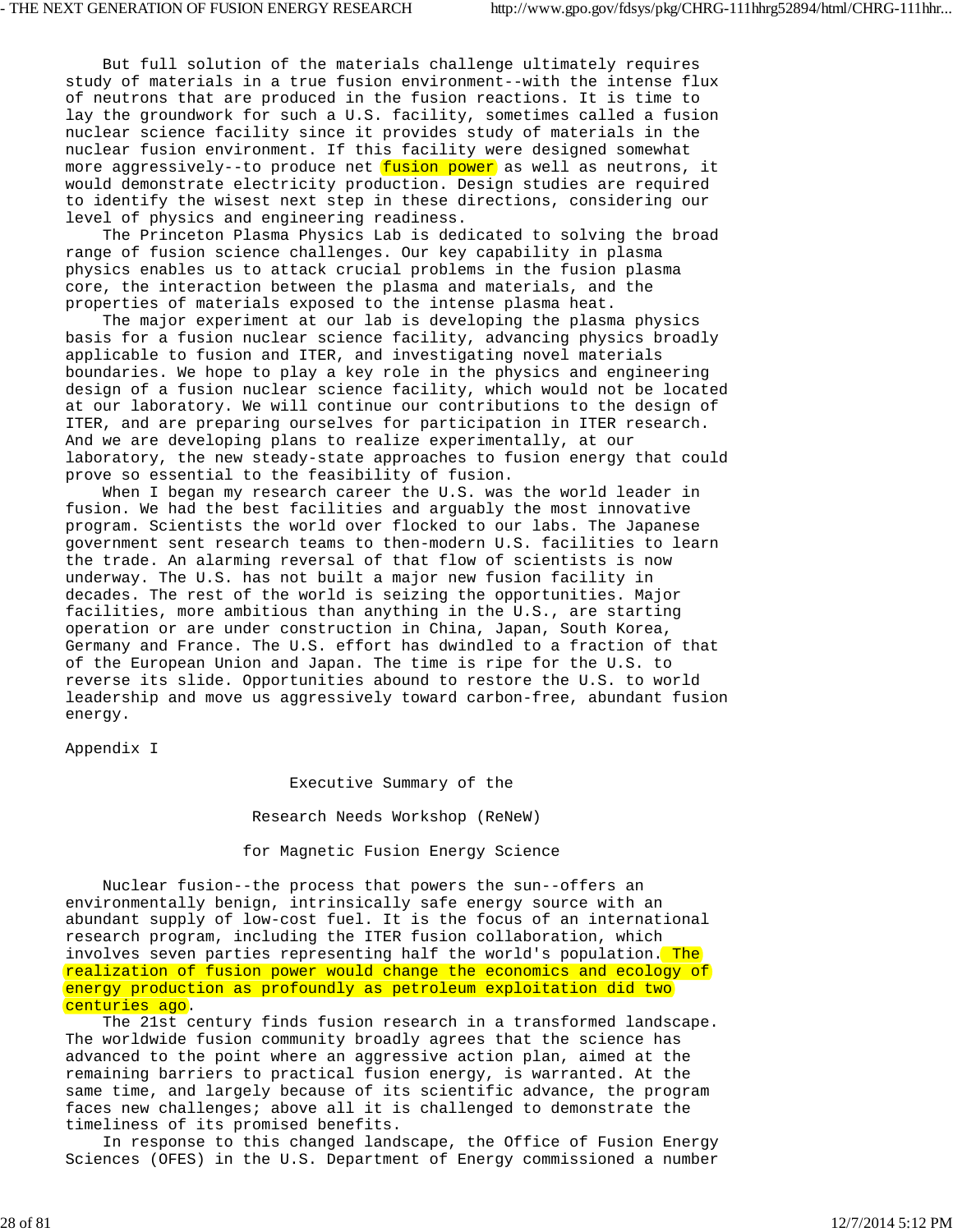of community-based studies of the key scientific and technical foci of magnetic fusion research. The Research Needs Workshop (ReNeW) for Magnetic Fusion Energy Science is a capstone to these studies. In the context of magnetic fusion energy, ReNeW surveyed the issues identified in previous studies, and used them as a starting point to define and characterize the research activities that the advance of fusion as a practical energy source will require. Thus, ReNeW's task was to identify (1) the scientific and technological research frontiers of the fusion program, and, especially, (2) a set of activities that will most effectively advance those frontiers. (Note that ReNeW was not charged with developing a strategic plan or timeline for the implementation of fusion power.)

### The Workshop Report

 This Report presents a portfolio of research activities for U.S. research in magnetic fusion for the next two decades. It is intended to provide a strategic framework for realizing practical fusion energy. The portfolio is the product of ten months of fusion-community study and discussion, culminating in a Workshop held in Bethesda, Maryland, from June 8 to June 12, 2009. The Workshop involved some 200 scientists from Universities, National Laboratories and private industry, including several scientists from outside the U.S.

 Largely following the Basic Research Needs model established by the Office of Basic Energy Sciences (BES), the Report presents a collection of discrete research activities, here called ``thrusts.'' Each thrust is based on an explicitly identified question, or coherent set of questions, on the frontier of fusion science. It presents a strategy to find the needed answers, combining the necessary intellectual and hardware tools, experimental facilities, and computational resources into an integrated, focused program. The thrusts should be viewed as building blocks for a fusion program plan whose overall structure will be developed by OFES, using whatever additional community input it requests.

 Part I of the Report reviews the issues identified in previous fusion-community studies, which systematically identified the key research issues and described them in considerable detail. It then considers in some detail the scientific and technical means that can be used to address these issues. It ends by showing how these various research requirements are organized into a set of eighteen thrusts. Part II presents a detailed and self-contained discussion of each thrust, including the goals, required facilities and tools for each.

 This Executive Summary focuses on a survey of the ReNeW thrusts. The following brief review of fusion science is intended to provide context for that survey. A more detailed discussion of fusion science can be found in an Appendix to the Report, entitled ``Fusion Primer.''

Fusion science

Fusion's promise The main advantages of producing power from fusion reactions are well known:

> Essentially inexhaustible, low-cost fuel, available worldwide.

 High energy-density of fuel, allowing straightforward base-load power production without major transportation costs.

No production of greenhouse gas, soot or acid rain.

 No possibility of runaway reaction or meltdown that could pose a risk to public safety.

Minimal proliferation risk.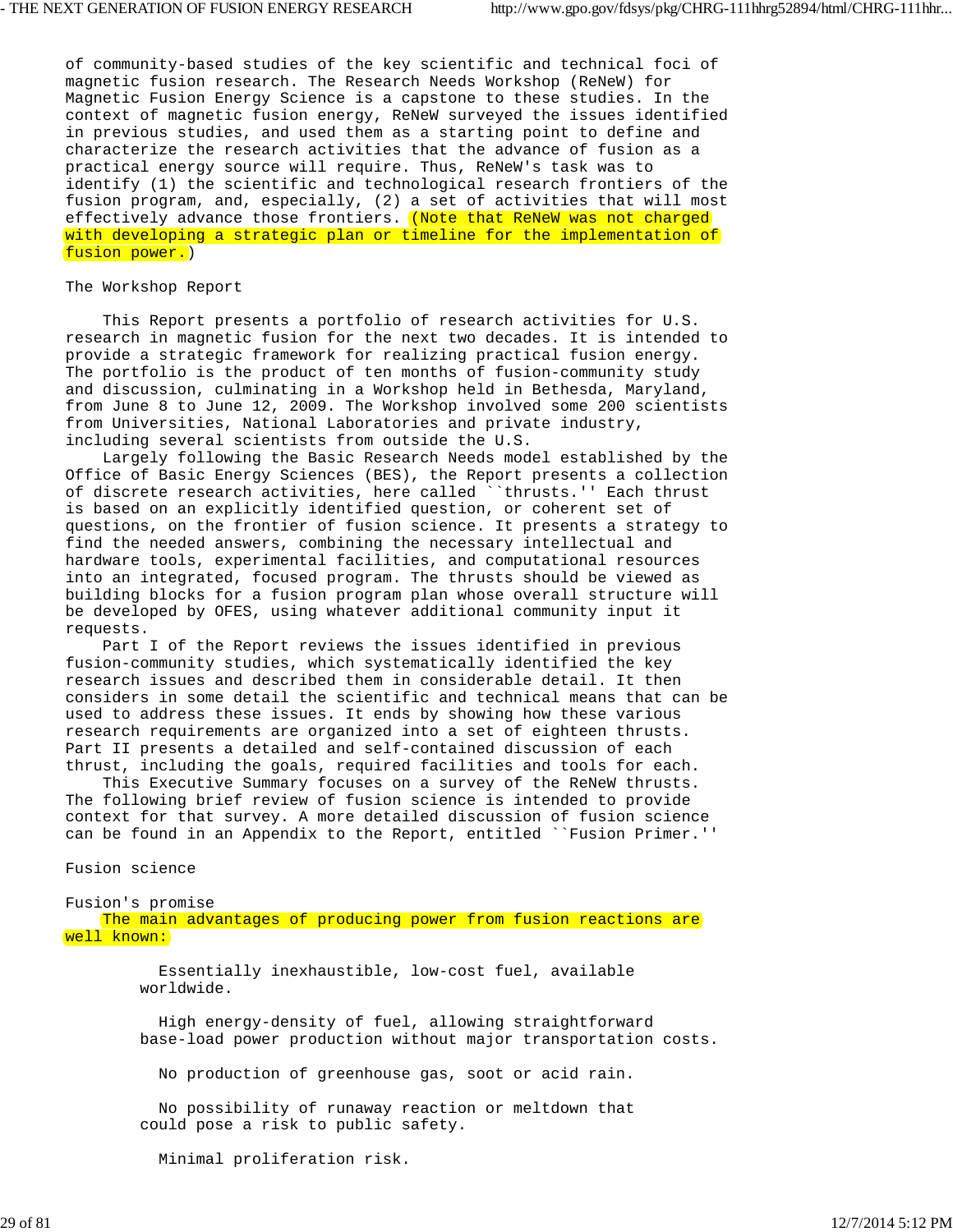Only short-lived radioactive wastes.

 Few of these benefits are unique to fusion; what is exceptional is their simultaneous achievement in a single concept. For example, fusion's freedom from greenhouse gas production and chemical pollution is shared with, among other energy sources, fission nuclear power; in this regard the relatively mild radioactivity of fusion, whose waste is thousands of times less radioactive and long-lived than fission, is significant. On the other hand, compared to the non-proliferating renewable energy sources, fusion offers a steady, predictable energy source with low land use.

 To be weighed against these advantages is the long and relatively expensive development path for fusion. Achieving the conditions necessary for appreciable fusion reactions to occur invokes substantial physics and engineering challenges. Yet the impressive progress achieved in addressing these hurdles must be acknowledged. One measure is the exponential increase in fusion power produced in laboratory experiments, amounting to some eight orders of magnitude (a factor of 100,000,000) since the mid-1970's. Indeed some fusion experiments have approached scientific ``break-even,'' producing roughly as much fusion power as was externally supplied for heating the fuel. A more important if less easily measured avenue of progress lies in scientific understanding. Fusion scientists have developed a broad and sophisticated, if still incomplete, picture of what is happening in a magnetically confined fusion plasma. This advance now allows routine control of key plasma properties and behavior.

### Magnetic confinement

 Magnetic confinement (more accurately termed ``magnetic insulation'') allows the fusion fuel, which is necessarily in the form of ionized gas, or plasma, to retain sufficient heat to maintain fusion reactions. It acts by enforcing a relatively low plasma density at the plasma boundary, where vessel walls would otherwise cool the gas, and by inhibiting heat flow from the interior to the wall region. The essential ingredient is a magnetic geometry in which the magnetic field lines abide in a closed, bounded region.

 During the last decades of the twentieth century, fusion research gained important scientific victories in plasma confinement: major advances in both the control of instability and the amelioration of heat transport. While significant confinement issues remain to be solved, and while most of the fusion scientific community looks forward to substantial further improvements, the present demonstrated level of confinement is sufficient to impart confidence in the future of fusion energy. One indicator of this scientific advance is the rapid confinement progress mentioned above. Perhaps a more significant consequence is the decision by the international fusion community to embark on the ITER project.

# Breadth of fusion research

 Fusion progress requires scientific research of the highest quality and originality. Such science is not an activity to be balanced against the energy goal, but rather an essential component of the quest for that goal. This Report emphasizes the goal-directed nature of the program, but it is also appropriate to mention that, like any deep investigation, fusion research has enjoyed broad connections with other domains of science.

 Many connections are mentioned in the Theme chapters of Part I. Examples are:

> gyrokinetic simulation, used to understand transport and stability in magnetized fusion plasmas, has become an important tool in astrophysics and magnetosphere physics;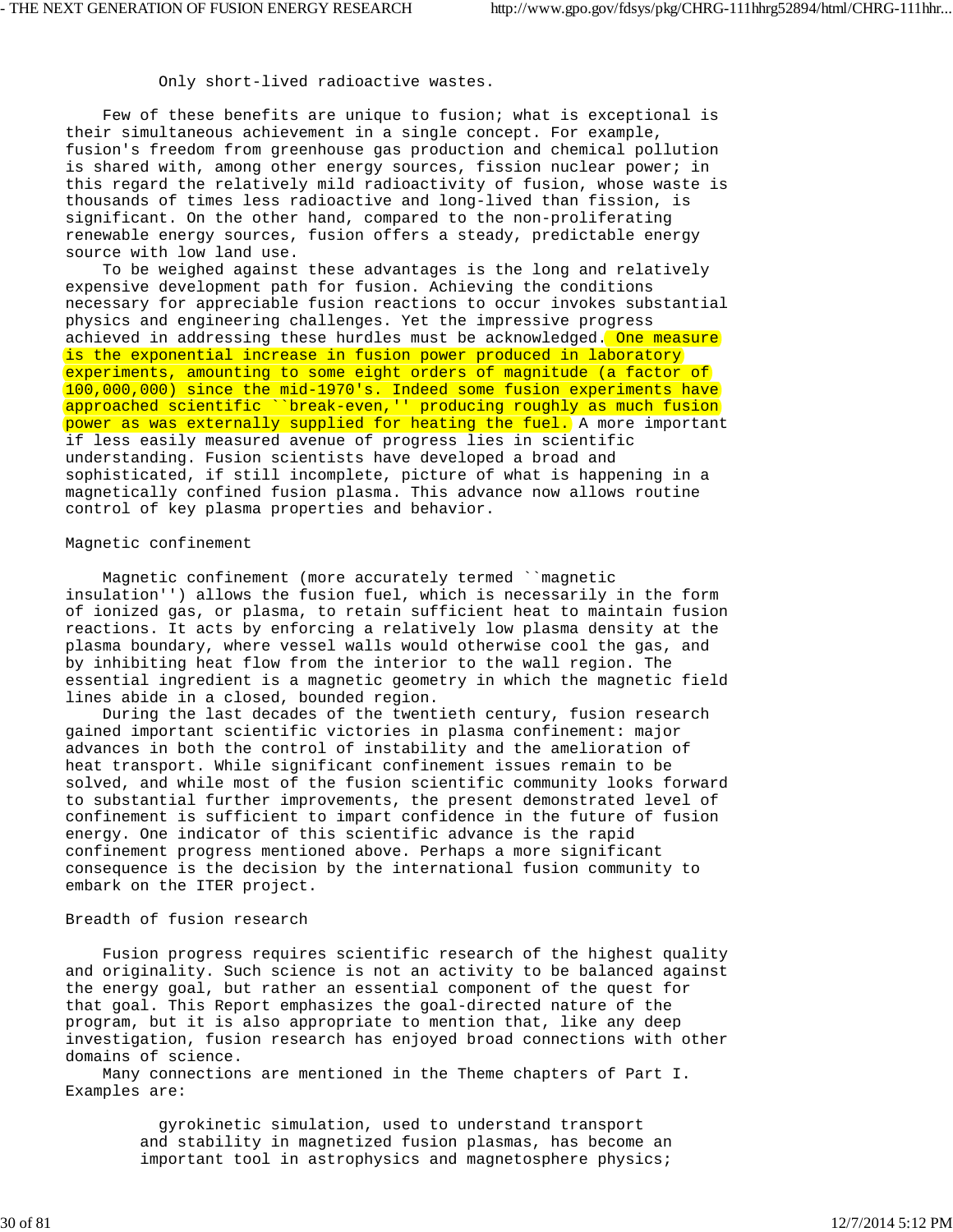magnetic reconnection, a key phenomenon in the stability of magnetically confined plasmas, has central importance in numerous solar, magnetosphere and astrophysical contexts;

 turbulent heat transport across the magnetic field, which plays a role in modern fusion experiments very similar to its role in the equilibrium configuration of the sun and other stars;

 unstable Alfven waves, whose effects in fusion experiments are closely similar to observed perturbations in the Earth's magnetosphere;

 the high-strength, ductile materials being developed for fusion should have wide application in industry, including aerospace and chemical manufacturing.

### Research requirements

 In the next two decades, the ``ITER era,'' magnetic fusion will for the first time explore the burning plasma regime, where the plasma energy is sustained mostly by its own fusion reactions. We expect ITER to expand our understanding of fusion plasma science and to be a major step toward practical fusion energy. It will also, as the first burning plasma experiment, pose new requirements, including advanced diagnostics for measurement and control in a burning-plasma environment, and analytical tools for understanding the physics of self-heating.

 To benefit fully from its investment in ITER the U.S. must maintain a broad research program, attacking fusion's scientific and technical issues on several fronts. We need in particular to acquire knowledge that ITER cannot provide: how to control a burning plasma with high efficiency for indefinite periods of time; how to keep a continuously burning plasma from damaging its surrounding walls--and the walls from contaminating the plasma; how to extract the fusion energy from a burning plasma efficiently and use it to produce electricity and a sustained supply of tritium fuel; and ultimately how to design economical fusion power plants. These requirements motivate a multidisciplinary research program spanning such diverse fields as plasma physics and material science, and advancing a range of technologies including plasma diagnostics, magnets, radio-frequency and microwave sources and systems, controls, and computer simulation.

 The key scientific and technical research areas whose development would have a major effect on progress toward fusion energy production were systematically identified, categorized and described in the three resource documents that form the starting point for ReNeW: the report of the Priorities, Gaps and Opportunities Panel, chaired by Martin Greenwald; the report of the Toroidal Alternates Panel, chaired by David Hill; and the report of the Energy Policy Act task group of the U.S. Burning Plasma Organization.

 In Part I of the ReNeW Report the full panoply of fusion issues are summarized, and then examined from the point of view of research requirements: the facilities, tools and research programs that are needed to address each. The research thrusts presented in Part 11 are essentially integrated combinations of these research requirements. [NOTE: This paragraph is similar to the first paragraph on page 2.]

The ReNeW thrusts: a research portfolio

#### Thrust definition

 The ReNeW thrusts listed below are the key results of the Workshop. They constitute eighteen concerted research actions to address the scientific and technological frontiers of fusion research. Each thrust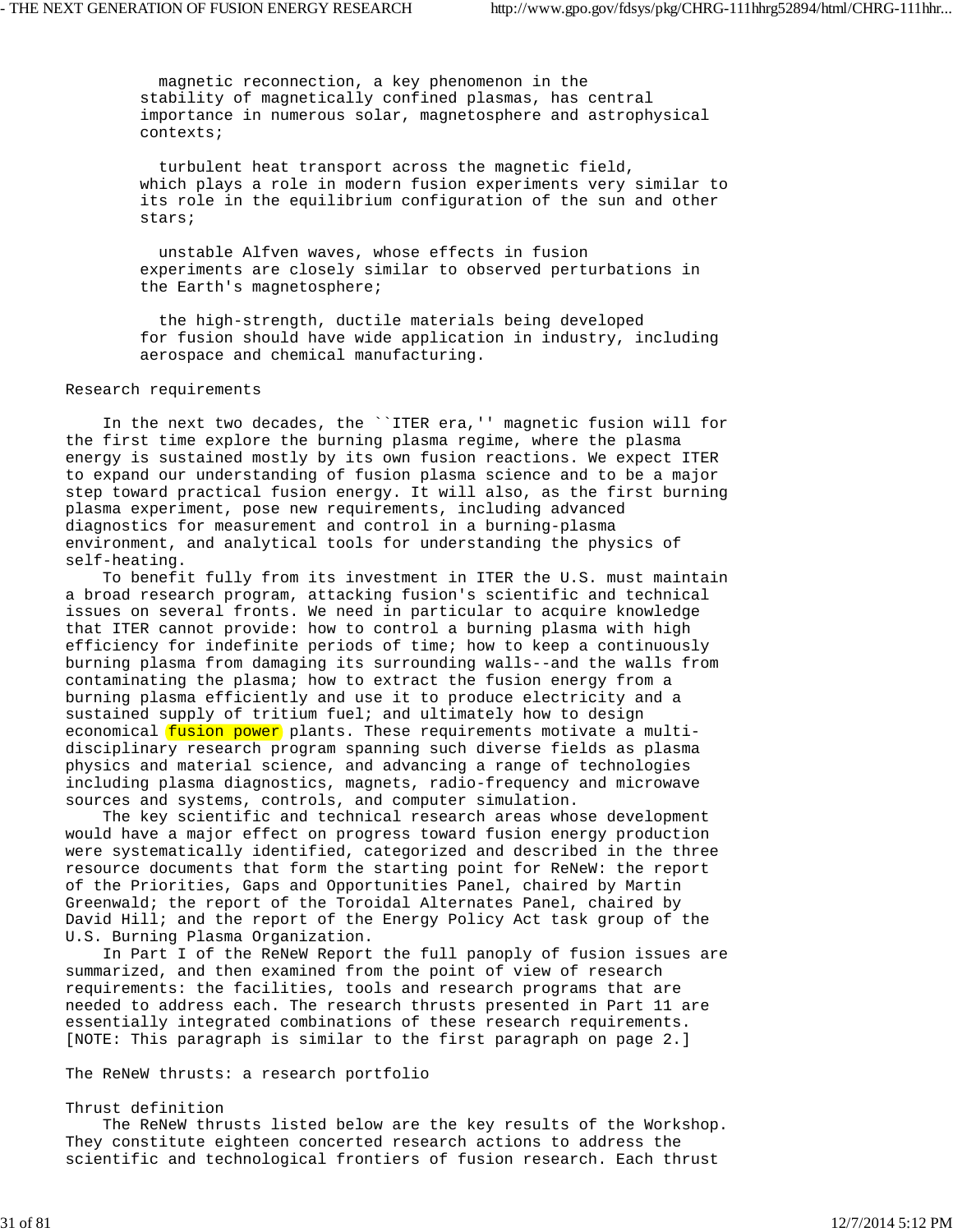attacks a related set of fusion science issues, using a combination of new and existing tools, in an integrated manner. In this sense each thrust attempts a certain stand-alone integrity.

 Yet the thrusts are linked, both by scientific commonality and by mutual dependence. The most important linkages--for example, requirements that a certain thrust be pursued and at least in part accomplished before another is initiated--are discussed in Part 11 of the main Report. Here we emphasize that fusion advances along a broad scientific and technological front, in which each thrust plays an important role.

 The thrusts span a wide range of sizes, from relatively focused activities to much larger, broadly encompassing efforts. This spectrum is expected to enhance the flexibility of OFES planning.

 ReNeW participants consider all the thrusts to be realistic: their objectives can be achieved if attacked with sufficient vigor and commitment. Three additional elements characterize, in varying degrees, the ReNeW thrusts:

> Advancement in fundamental science and technology- such as the development of broadly applicable theoretical and simulation tools, or frontier studies in materials physics.

 Confrontation with critical fusion challenges--such as plasma-wall interactions, or the control of transient plasma events.

 The potential for major transformation of the program--such as altering the vision of a future fusion reactor, or shortening the time scale for fusion's realization.

#### Thrust organization

 The resource documents used by ReNeW organized the issues into five scientific and technical research areas. Correspondingly, the ReNeW organizational structure was based on five Themes, each being further sub-divided into three to seven panels. The thrusts range in content over all the issues delineated in the five Themes.

 Many of the ReNeW thrusts address issues from more than one Theme. For this reason the scientists contributing to most thrusts are from a variety of research areas, and key elements of a given thrust may stem from ideas developed in several Themes. In other words, the content of a typical thrust transcends that of any single Theme. Nonetheless, it is convenient to classify each thrust according to the Theme that contains its most central issues.

The ReNeW thrusts are:

Theme 1: Burning plasmas in ITER.

 ITER participation will be a major focus of U.S. fusion research during the time period considered by ReNeW. The opportunities and challenges associated with the ITER project are treated in Theme 1.

> Thrust 1: Develop measurement techniques to understand and control burning plasmas. This thrust would develop new and improved diagnostic methods for measuring and controlling key aspects of burning plasmas. The desired measurement techniques must be robust in the hostile burning-plasma environment and provide reliable information for long time periods. While initially focused on providing critical measurements for ITER, measurement capability would also be developed for steady-state burning plasmas beyond ITER.

> Thrust 2: Control transient events in burning plasmas. This thrust would develop the scientific understanding and technical capability to predict and avoid disruptions and to mitigate their consequences, in particular for ITER. Also, tools would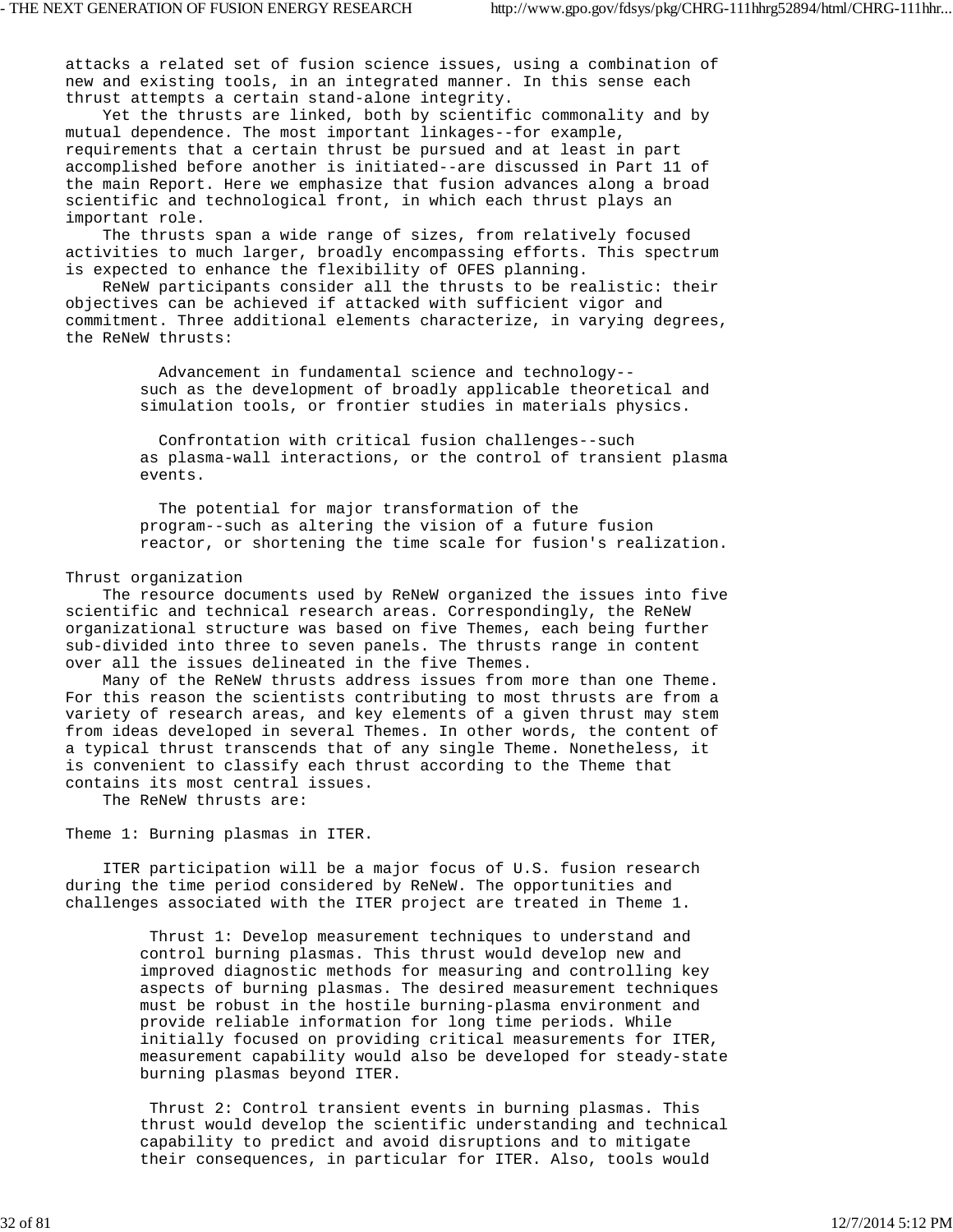be developed to control edge plasma transport and stability, to minimize instability-driven heat impulses to the first wall.

 Thrust 3: Understand the role of alpha particles in burning plasmas. Key actions would be developing diagnostics to measure alpha particle properties and alpha-induced fluctuations, incorporating validated theories for alpha particle behavior into integrated burning-plasma simulation tools, and expanding the operating regime of burning plasma devices through the development of control techniques for alpha-driven instabilities.

 Thrust 4: Qualify operational scenarios and the supporting physics basis for ITER. This thrust would address key issues in forming, heating, sustaining, and operating the high temperature plasmas required for ITER's mission. An integrated research campaign would investigate burning-plasma-relevant conditions with the use of upgraded tools for heating and current drive, particle control and fueling, and heat flux mitigation on existing tokamaks, along with a possible new facility.

Theme 2: Creating predictable, high-performance, steady-state plasmas

 An economic fusion reactor will require a steady state with higher fusion density and greater fraction of self-heating than ITER. This Theme addresses a broad range of issues, including both plasma physics and engineering science, needed to demonstrate that plasmas with the needed conditions can be achieved and controlled. Predictive capability to enable confident extrapolation to a demonstration reactor is emphasized.

> Thrust 5: Expand the limits for controlling and sustaining fusion plasmas. This thrust would integrate development of the diagnostic, auxiliary heating, current drive, fueling systems and control systems needed to maintain the nonlinear tokamak plasma state, seeking to maximize performance. The thrust will exploit existing experiments to test and develop new ideas and proceed with increased integration in upcoming steady-state experiments and alpha-heated plasmas in ITER, ultimately enabling the self-heated and self-driven plasmas needed for a fusion power plant.

> Thrust 6: Develop predictive models for fusion plasmas, supported by theory and challenged with experimental measurement. Advances in plasma theory and simulation would be combined with innovative diagnostic methods and experiments to improve and validate models of confined plasma dynamics. Assessment of critical model elements would be provided by dedicated analysts, acting as bridges between theorists, code developers and experimentalists.

 Thrust 7: Exploit high temperature superconductors and other magnet innovations to advance fusion research. Magnets are crucial for all MFE concepts. This focused thrust would perform the research necessary to enable revolutionary new high temperature superconducting materials to be used in fusion applications. Key activities include development of high current conductors and cables, and integration into components of fusion research experiments, with great potential to improve their design options.

 Thrust 8: Understand the highly integrated dynamics of dominantly self-heated and self-sustained burning plasmas. This thrust would explore scenarios where, as in a reactor, most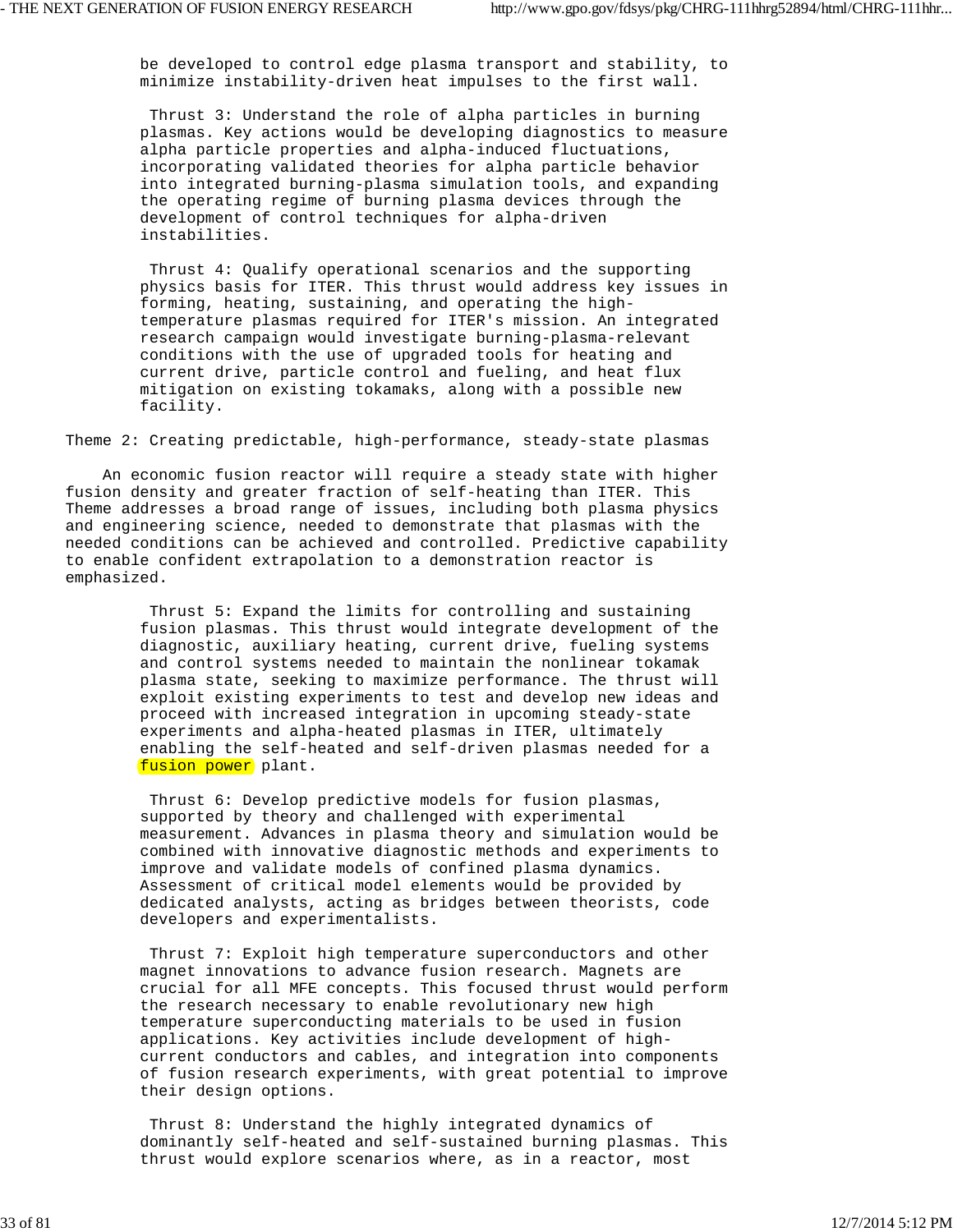heat comes from fusion alphas and most current is self-driven by plasma gradients. It would start by assessing potential advanced plasma scenarios and upgrades on ITER which could enhance its performance. In parallel, scoping/design studies would be done for a new US facility to explore the high fusion gain DEMO plasma regime. The studies would support actions to proceed with ITER enhancements, the construction of a U.S. D-T facility, or both.

## Theme 3: Taming the plasma-material interface

 Magnetic confinement sharply reduces the contact between the plasma and the vessel walls, but such contact cannot be entirely eliminated. Advanced wall materials and magnetic field structures that can prevent both rapid wall erosion and plasma contamination are studied in Theme 3.

> Thrust 9: Unfold the physics of boundary layer plasmas. Comprehensive new diagnostics would be deployed in present confinement devices to measure key plasma parameters in the boundary region, including densities and temperatures, radiation, flow speeds, electric fields and turbulence levels. The results could vastly improve numerical simulation of the edge region, allowing, in particular, reliable prediction of wall erosion and better radio-frequency antenna design.

 Thrust 10: Decode and advance the science and technology of plasma-surface interactions. Measurement of complex interaction of plasma with material surfaces under precisely controlled and well-diagnosed conditions would provide the information needed to develop comprehensive models to uncover the basic physics. These measurements would be made on both upgraded present facilities and new boundary plasma simulators capable of testing irradiated and toxic materials.

 Thrust 11: Improve power handling through engineering innovation. Heat removal capability would be advanced by innovative refractory power-exhaust components, in parallel with assessment of alternative liquid-metal schemes. Materials research would provide ductile, reduced-activation refractory alloys, which would be developed into prototypes for qualification in high-heat flux test devices. Practical components would be deployed on existing or new fusion facilities.

 Thrust 12: Demonstrate an integrated solution for plasma material interfaces compatible with an optimized core plasma. Understanding of interactions between a fusion plasma core region and its boundary would be advanced and validated in a new facility. The facility would combine high power density, long pulse length, elevated wall temperature and flexibility regarding boundary systems, in a limited-activation environment. Knowledge gained from thrusts 9-11 would help guide the design of this facility.

# Theme 4: Harnessing fusion power

 Fusion energy from D-T reactions appears in the form of very energetic neutrons. Theme 4 is concerned with the means of capturing this energy, while simultaneously breeding the tritium atoms needed to maintain the reaction.

> Thrust 13: Establish the science and technology for fusion power extraction and tritium sustainability. Fusion must create the tritium fuel it uses, and do so in the same systems that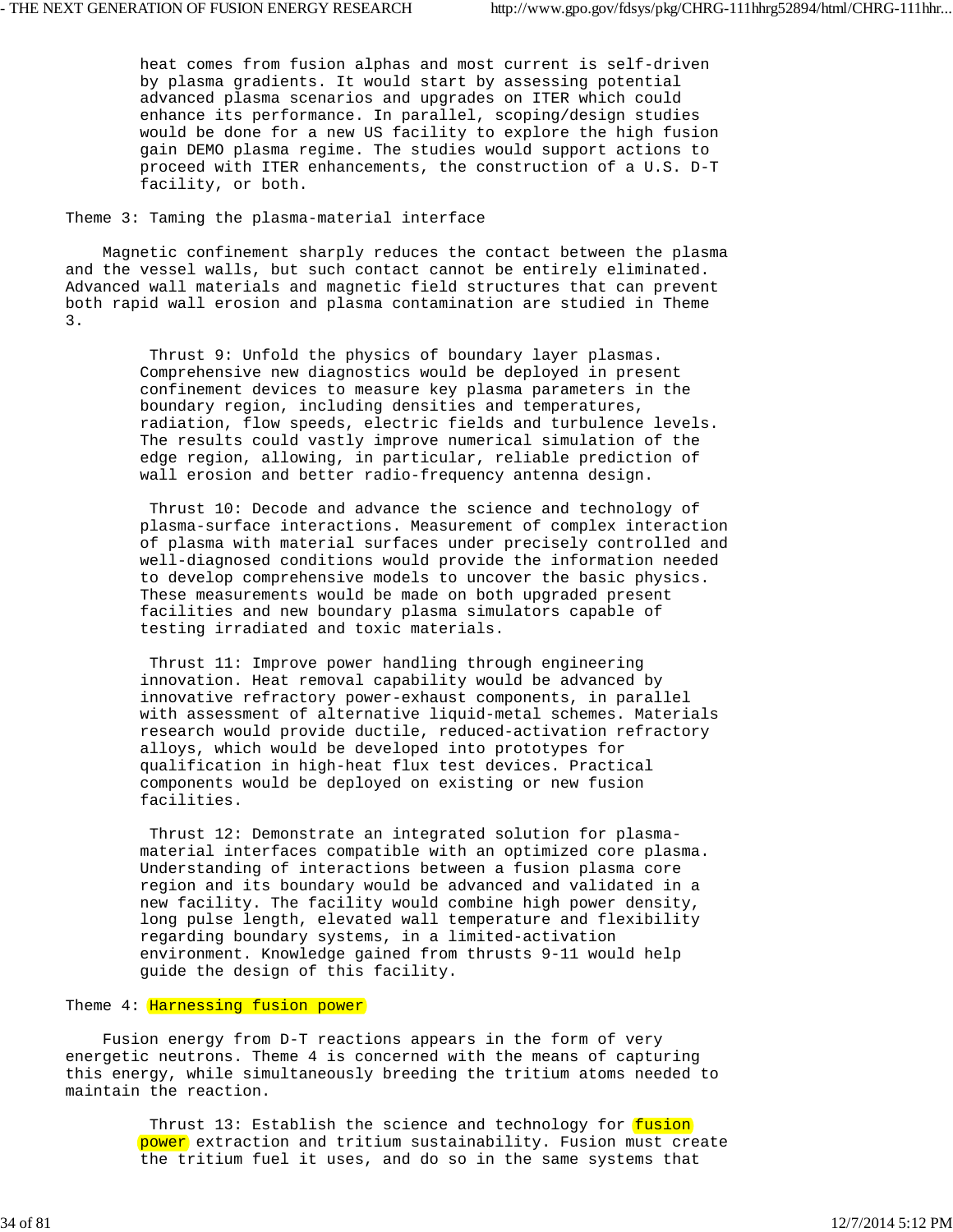capture and extract the fusion energy. This thrust develops the scientific foundation and engineering of practical, safe and reliable processes and components that harvest the heat, create and extract the tritium, and rapidly process and contain the tritium. The thrust will culminate in a fuel and power handling capability on a scale needed for a demonstration energy system.

Thrust 14: Develop the material science and technology needed to harness fusion power. The objective of this thrust is to create low-activation, high-performance materials that effectively function for a long time in the hostile fusion environment. An essential requirement to fulfill the mission of this thrust is the establishment of a fusion-relevant neutron source to perform accelerated characterization of the effects of radiation damage to materials.

Thrust 15: Create integrated designs and models for attractive fusion power systems. Advanced design studies focused primarily on DEMO, but also on nearer term fusion nuclear facilities is one element of this thrust. These would lay out the scientific basis for fusion power and provide focus to the research efforts required to close the knowledge gap to DEMO. The other element comprises science-based predictive modeling capabilities for plasma chamber components and related systems.

Theme 5: Optimizing the magnetic configuration

 Currently most large fusion experimental devices are based on the tokamak magnetic configuration, a design using a strong, axisymmetric external magnetic field to achieve operating parameters close to those in a fusion reactor. Alternative magnetic configurations are studied to investigate physics and technology principles that could optimize the design of future fusion devices. The most developed alternate toroidal magnetic configurations are considered in Theme 5.

> Thrust 16: Develop the spherical torus to advance fusion nuclear science. Experiments on the small aspect-ratio tokamak, or Spherical Torus, would be extended to regimes of lower collision frequency, approaching values needed for fusion nuclear science applications. Plasma start-up, power handling, controlled stability, and sustainment issues in this regime would be studied in long-pulse experiments using stronger magnetic fields, improved heating and current drive, and advanced diagnostics, with strong coupling to theory and modeling.

> Thrust 17: Optimize steady-state, disruption-free toroidal confinement using 3-D magnetic shaping, and emphasizing quasi symmetry principles. Magnetic quasi-symmetry in 3-D configurations is expected to lead to excellent plasma confinement while ensuring stable steady-state burning plasma performance with minimal need for control. This thrust would conduct new quasi-symmetric experiments, which would, together with theory, engineering design, and targeted international collaboration, validate extrapolation to burning plasma applications.

 Thrust 18: Achieve high-performance toroidal confinement using minimal externally applied magnetic field. This thrust advances a multi-faceted program of theory, simulation, and well diagnosed experiments to resolve critical issues of confinement, stability, and current sustainment in magnetic configurations with minimal toroidal field. New devices with heating and current drive systems would enable scaling to high temperature and small ion gyroradius. Fusion system studies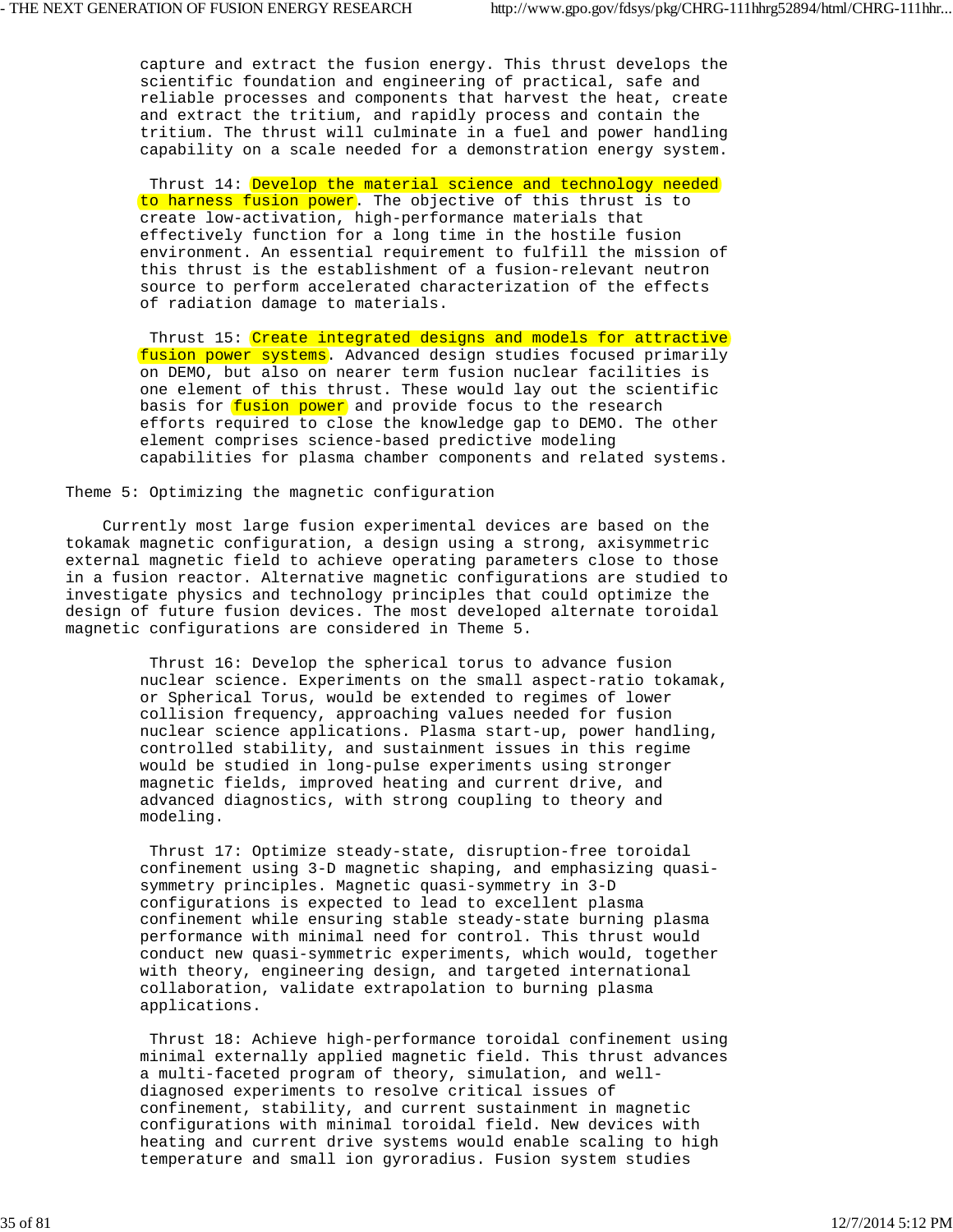will guide productive directions for present and future research.

Appendix:

# A Fusion Primer

 Just as the heaviest elements, such as uranium, release energy when fission allows them to become smaller, so the very lightest elements release energy when they fuse, joining together to produce larger nuclei. (The dividing line between nuclei that are too light and want to fuse and those that are too heavy occurs at iron, the most stable nucleus.) The reaction that occurs most readily is the fusion of two isotopes of hydrogen: deuterium (D), whose nucleus consists of a proton and a neutron, and tritium (T), whose nucleus contains a proton and two neutrons. Fusion of these nuclei--the so-called D-T reaction--yields helium, an inert, non-radioactive gas whose nucleus has two protons and two neutrons. This helium nucleus or ``alpha particle'' carries 20 percent of the fusion energy production. It is contained by magnetic fields, and provides the plasma self-heating that sustains the very high plasma temperature. The remaining neutron is released at very high energy--energy whose capture provides 80 percent of the energetic profit of the reaction.

 A reactor based on D-T reactions would have to breed tritium from lithium (which is plentiful), using the neutrons liberated in the D-T fusion process. More advanced fuel cycles would not require tritium breeding, but the D-T reaction has advantages with regard to accessibility and energy production. It is expected to be used in at least the first generation of fusion power reactors.

 Because all nuclei are positively charged, they electrically repel each other. This ``Coulomb repulsion'' can be overcome only by bringing the reactants to very high temperatures; in the case of D-T the required temperature exceeds one hundred million degrees.

 Far below thermonuclear temperatures the electron on each hydrogen atom breaks free from its nucleus, yielding independent ion and electron fluids. The resulting electrically active gas, called plasma, can carry enormous electric currents; it is strongly responsive to electromagnetic fields, while at the same time able to produce strong fields on its own. Thus the operating fluid in any fusion device is plasma, a form of matter more electro-dynamically active than any conventional liquid, solid or gas.

In summary, the key features of D-T fusion are:

 1. an operating temperature in the hundred-million degree range, with the result that the working gas is necessarily in the plasma state;

 2. an energy release primarily in the form of very fast alpha particles and neutrons, whose energy must be captured to provide the thermal output of the reactor;

3. the need to breed tritium from the D-T neutron and lithium.

Heating and confinement

 Evidently the most basic tasks in constructing a fusion reactor are to heat a hydrogen gas to thermonuclear temperatures, and then to confine the resulting plasma for a time long enough for fusion reactions to take place, thus maintaining the high temperature. In most reactor designs heating is provided by a combination of driving electric currents through the plasma, directing energetic particle beams at the plasma, and energizing plasma particles by means of radiofrequency electromagnetic radiation, similar to the heating mechanism of a microwave oven.

Confinement is measured by the so-called energy confinement time,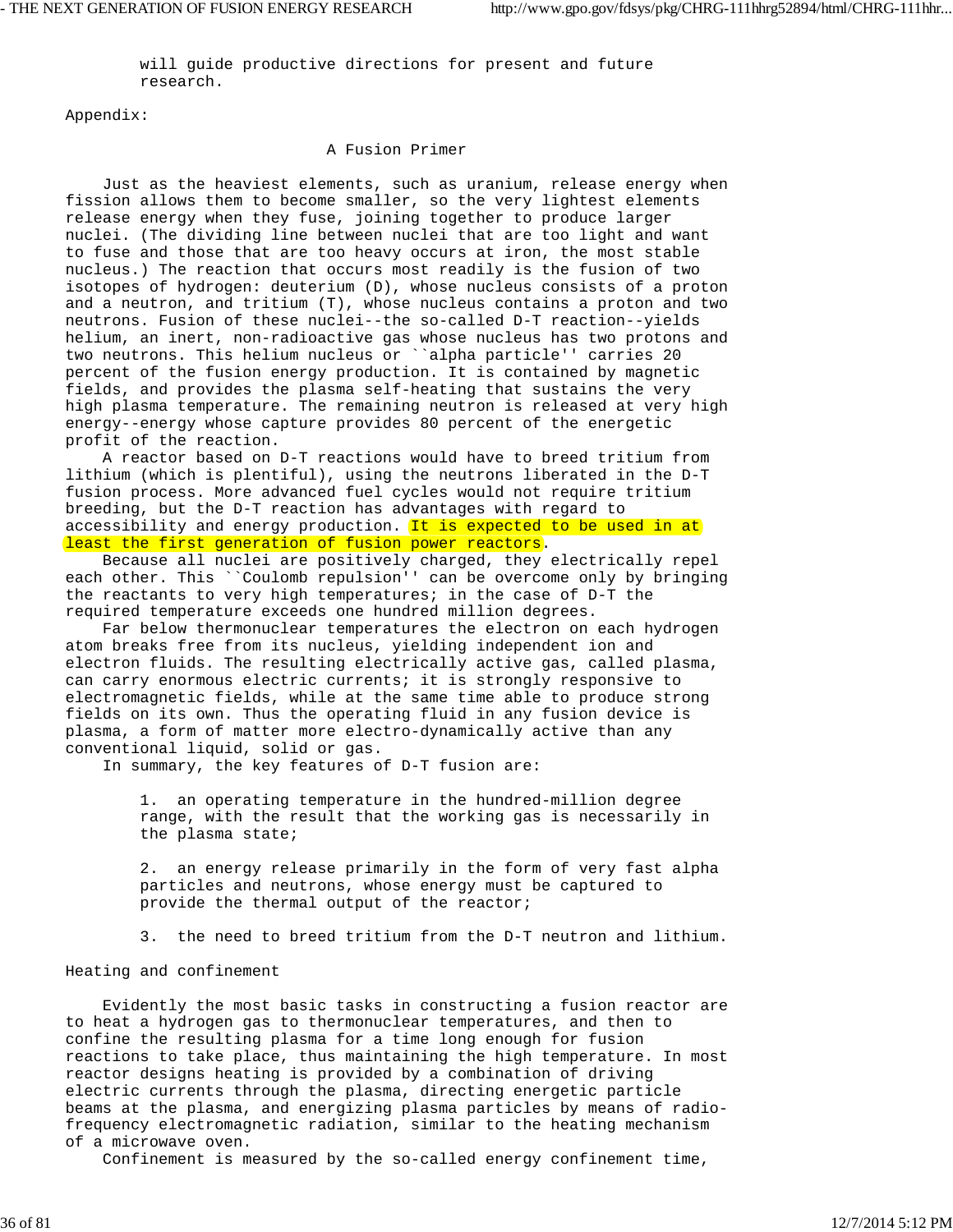denoted by tE. Since both reaction rates and energy loss rates depend upon the plasma density n, the required value of tE depends on plasma density. It turns out that the critical parameter is the product ntE; when density is measured in ions per cubic centimeter and tE in seconds, sufficient confinement has been achieved if the product exceeds about  $10^{14}$  sec/cm<sup>3</sup> (the ``Lawson criterion''). [NOTE: This paragraph is a little technical for a general primer, but it seems to work.]

 One way to satisfy the Lawson criterion is to compress a hydrogen pellet to extreme density values, exceeding the density of conventional solids, while allowing relatively short confinement times. This is the approach taken by the inertial confinement program. The main arm of international fusion research uses much lower densities-lower even than the density of air at the Earth's surface. Thus the working fluid is a rarefied plasma, whose low density is part of the reason for the intrinsic safety of the device. The relatively long confinement time thereby required is supplied by magnetic fields, taking advantage of the plasma's strong response to such fields. This line of research is called magnetic fusion, although the phrase ``magnetic confinement for fusion'' would be more descriptive.

# Magnetic confinement

 Neon signs confine cold plasma in glass tubes. But a very hot, rarefied plasma--a fusion plasma--could not maintain thermonuclear temperatures if it had substantial contact with a material wall. At the densities used in magnetic fusion, plasma resting against a wall will quickly cool, bringing fusion reactions to a halt. So the confining magnetic field must protect the plasma from being quenched by contact with its bounding vessel. A magnetic field configured to provide this confinement is traditionally called a ``magnetic bottle.''

 A magnetic bottle can work because charged particles--the ions and electrons that constitute a fusion plasma--spiral around the local field direction in helical orbits; the stronger the field, the tighter the helix. Thus, while motion parallel to the field is unaffected, motion perpendicular to the local field direction is strongly inhibited.

 This inhibition of perpendicular motion has two effects. First, it allows the magnetic force to act against plasma pressure, pushing plasma away from the vessel wall. This profile control is especially effective when a divertor--a magnetic geometry in which the outermost field lines are diverted into an external chamber--is employed. In this case the layer of plasma near the vessel wall has especially low density, imposing a near vacuum between the inner plasma core and the wall.

 The second insulating effect of the magnetic field pertains to dissipative transport. The inhibition of perpendicular motion affects plasma diffusion and heat conduction: transport in directions transverse to the field is sharply reduced, while transport parallel to the field is unaffected. For an appropriate field configuration this anisotropy markedly slows the conduction of heat from the fusion plasma core to the boundary region. Notice that this effect acts throughout the plasma volume, not only near the wall.

 It is significant that while a magnetic bottle can reduce plasma contact with material boundaries, such contact is not eliminated. The residual contact is sufficiently tenuous to maintain a hot plasma interior, but still problematic because the wall material can be scarred. Aside from the obvious lifetime aspects of such erosion, plasma-wall interaction can allow impurities from the wall to enter the confinement region, with deleterious effects on both confinement and fusion reaction rates. Thus, significant materials-physics issues arise in the fusion quest.

 A centuries-old theorem in topology shows that any closed surface on which the magnetic field does not vanish must have the topology of a torus: a magnetic bottle must be toroidal--donut-shaped. All the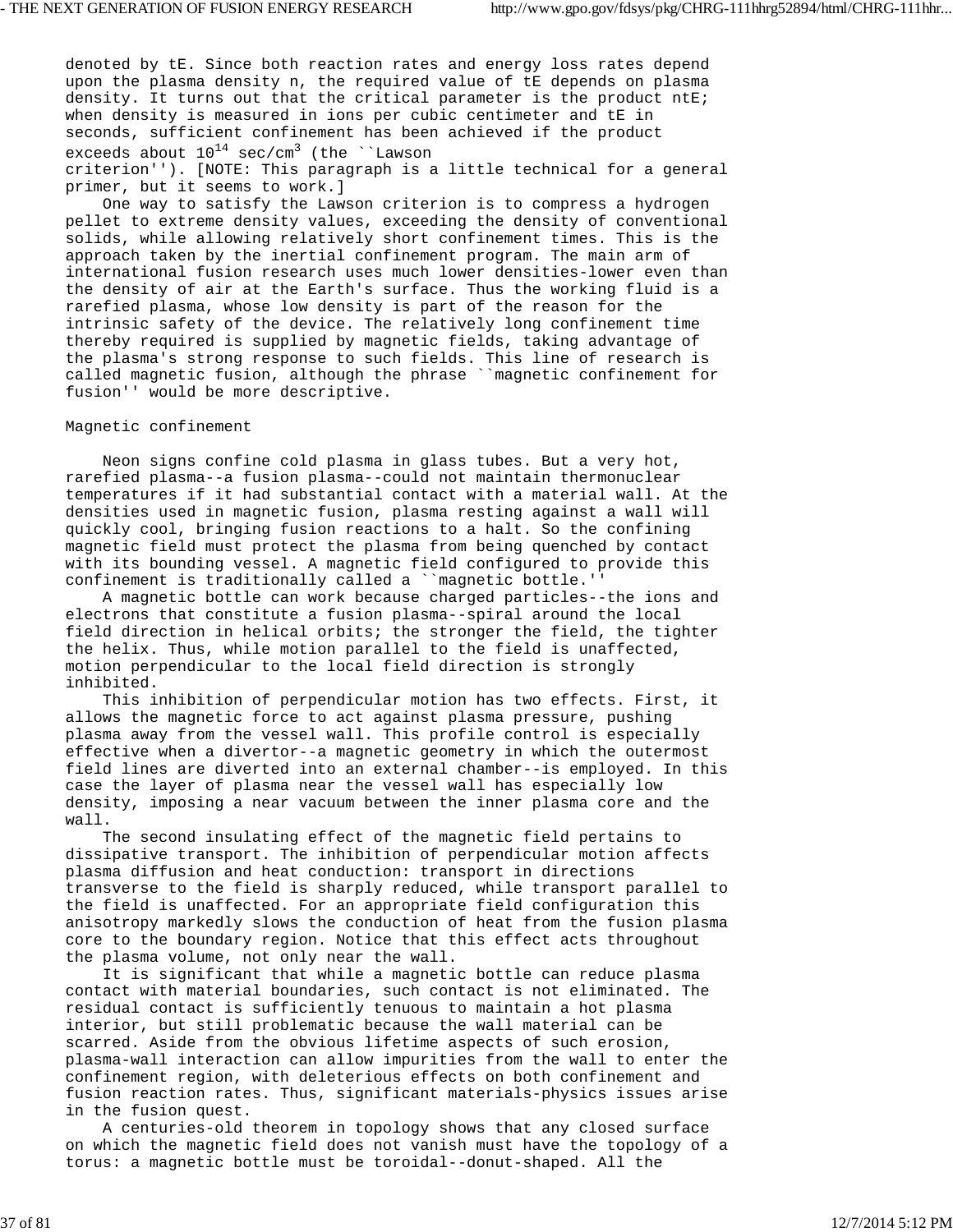devices consider by ReNeW resemble donuts in this sense. (So-called ``magnetic mirrors'' get around the topological theorem by ``plugging'' the ends of a cylindrical field configuration; the mirror approach to confinement was not part of the purview of this ReNeW.) Since the only source of a magnetic field is electric current, magnetic confinement is based on electric currents flowing around or within some toroidal surface.

 Most confinement devices employ a combination of external currents, in wire-wound coils, and internal currents, flowing within the plasma itself, to maintain the toroidal field structure. A prominent example is the tokamak, in which external and internal currents combine to yield a confining field that is symmetric with respect to a central axis. Other confinement schemes have yet to achieve the tokamak's level of performance but could bring operating advantages. For example, the stellarator deliberately breaks the field symmetry in order to simplify steady-state operation. And there are schemes under investigation that require relatively weak (and therefore less expensive) external magnetic fields.

 Constructing a magnetic bottle does not solve the problem of confinement; there are essentially two additional hurdles. First, plasma currents, arising spontaneously from electromagnetic and fluid instability, can create magnetic fields that open up the bottle. Second, even when the magnetic configuration is stable with regard to gross distortion, localized ``micro-instabilities'' can produce fluctuations that degrade confinement. Common versions of such accelerated transport resemble boiling water on a stove: the water remains in the pot, but its turbulent motion rapidly conducts heat from the hot bottom to the cooler upper surface.

 In the last decades of the twentieth century fusion research gained important scientific victories in plasma confinement: major advances in both the control of instability and the amelioration of turbulent transport. While significant confinement issues remain to be resolved, and while the fusion scientific community looks forward to substantial further improvements, the present demonstrated level of confinement is sufficient to impart confidence in the future of magnetic fusion energy.

 Heating and confinement are the central, but not the only, challenges that must be faced before fusion power can be realized. Even a perfectly confined plasma at thermonuclear temperature must be fueled with reactant, it must be promptly cleansed of the helium that fusion produces, its thermal energy yield must be effectively retrieved, and so on. Such challenges occupy increasing research attention as the fusion program matures; they are the subject of major attention by ReNeW.

### Biography for Stewart C. Prager

 Stewart Prager is Director of the Princeton Plasma Physics Laboratory, a Department of Energy national laboratory, and Professor of Astrophysical Sciences at Princeton University. He received his Ph.D. degree in plasma physics from Columbia University in 1975. Following two years performing fusion energy research at General Atomics in San Diego he joined the University of Wisconsin Madison as an Assistant Professor of physics. Prager remained at the University of Wisconsin, as a Professor of physics, until 2009 when he assumed his position at Princeton.

 Prager's research focuses on basic plasma physics, including applications to fusion energy and, more recently, applications to astrophysics. He has worked to advance the understanding and control of spontaneous plasma processes, such as turbulence, transport, and processes characterized under the umbrella of magnetic selforganization. While at Wisconsin, Prager was director of the Madison Symmetric Torus (MST) experimental facility supported by DOE. He also served as Director of the Center for Magnetic Self-Organization in Laboratory and Astrophysical Plasmas, established through the National Science Foundation program of ``physics frontier centers.''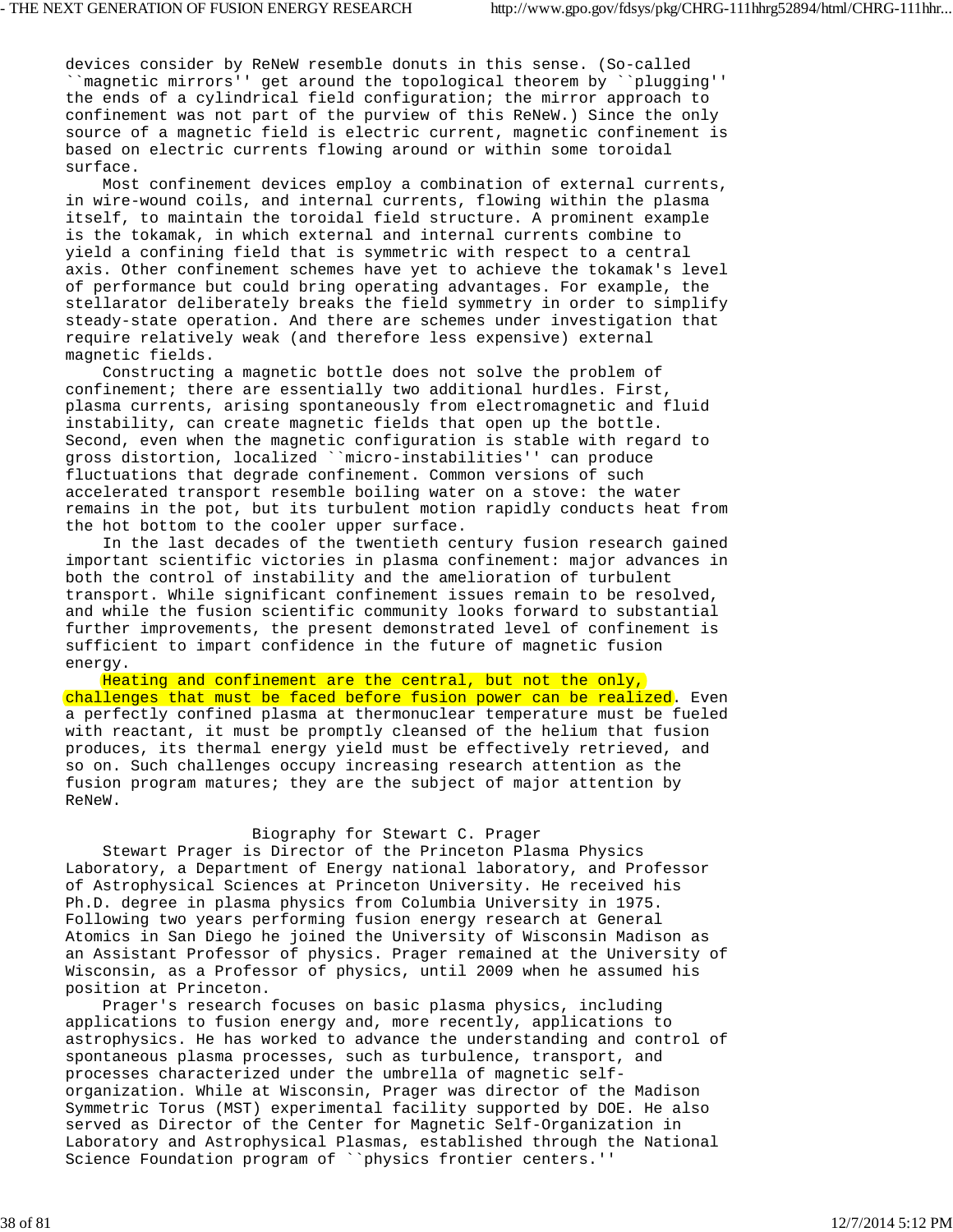Prager has participated in numerous scientific planning and advisory processes, including service as the chair of the DOE's Fusion Energy Sciences Advisory Committee, as Chair of the Division of Plasma Physics of the American Physical Society (APS), and as President of the University Fusion Association. He is also a co-recipient of the APS Dawson Prize for Excellence in Plasma Physics, a fellow of the APS, and a recipient of the Leadership Award of Fusion Power Associates.

 Chairman Baird. Thank you. Dr. Mason.

STATEMENT OF DR. THOMAS E. MASON, DIRECTOR, OAK RIDGE NATIONAL LABORATORY

 Dr. Mason. Mr. Chairman, Ranking Member Inglis and Members of the Committee, thank you for the opportunity to appear before you today. My name is Thom Mason. I am the Director of the Department of Energy's Oak Ridge National Laboratory (ORNL), and unlike the other members of the panel, I am not an expert in fusion. But as Director of DOE'S largest multipurpose laboratory, I oversee a broad program of energy-related R&D that includes magnetic fusion, and it is from that perspective that I see fusion research as an essential part of the Nation's energy R&D portfolio.

 You have heard how this is a promising source of energy that uses widely available fuel and produces no greenhouse gas emissions or long-lived radioactive waste. In fact, one could say that the fuel for fusion is smart people and high-end manufacturing, and so from that point of view, from the point of view of U.S. competitiveness and the type of energy source that is worth seeking, I think fusion is significant. Its science and technology base is now mature enough to warrant a significant investment in determining our readiness to advance to a prototype fusion reactor.

 ITER is an international project to demonstrate the scientific and technological feasibility of fusion energy. It is being built at Cadarache in France by seven partners: the United States, Russia, the European Union, Japan, China, South Korea and India. Each partner is responsible for a share of the hardware, personnel and cash contributions towards common expenses. This international partnership presents an extraordinary number of technical and management challenges. ITER will be twice the size of the largest existing fusion experiment. It is a first-of-a-kind experimental facility made up of a large number of complex systems provided by suppliers all over the world and they must be integrated into a device that can function under extremely demanding challenges. The ITER organization has also faced the challenge of standing up and staffing a new multinational organization to provide coordination, project management, integration and engineering while overseeing efforts to finalize the design and supervise construction at Cadarache. Given these challenges, it is not surprising that there have been some teething pains. For example, in the United States we have struggled to secure funding for ITER during some very tough budget years, but now with the strong support provided by Congress in fiscal year 2009, for which we are very grateful, we are on a sound footing.

 Today the ITER organization has two urgent tasks: completing the overall design and establishing realistic cost and schedule baselines. The U.S. fusion community is fully engaged in the execution of these tasks.

 Oak Ridge has hosted and led the U.S. ITER project office since 2006. We are responsible for all U.S. activities supporting ITER construction. The estimated cost of these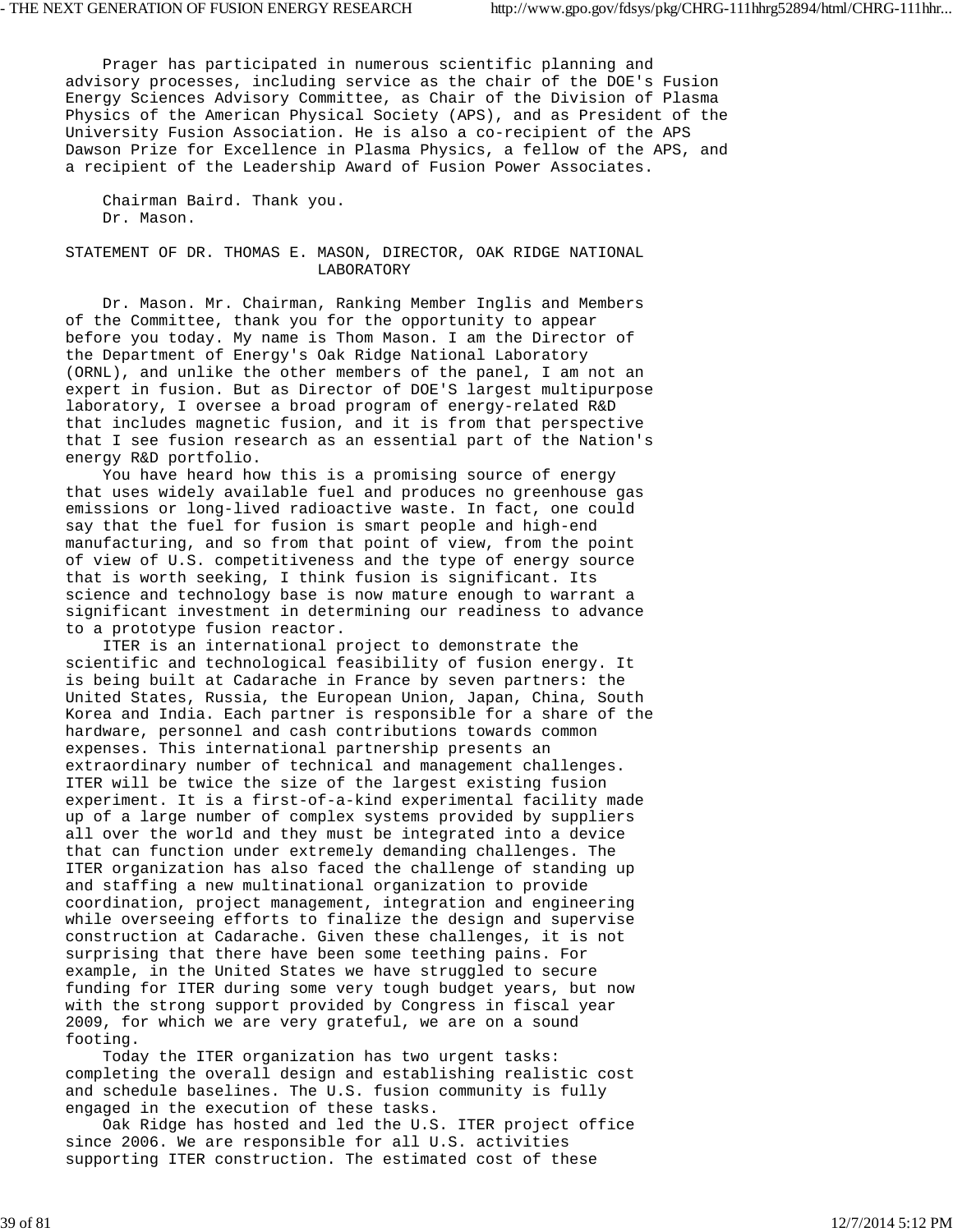activities is between \$1.4 and \$2.2 billion, so this is a heavy responsibility and it is one that we take very seriously. The office was located at Oak Ridge to take advantage of project management expertise developed during the Spallation Neutron Source project, which as you have heard was a \$1.4 billion neutron-scattering facility that was designed and built by a partnership of six Department of Energy national laboratories. It was completed on scope, on schedule and on budget in 2006. We are working with other national laboratories, industry and universities to deliver the U.S. contributions to ITER.

 Recently, two contracts worth \$34 million were awarded to U.S. companies: one in Waterbury, Connecticut, and one in Carteret, New Jersey. The New Jersey supplier has also received a contract from the European Union's ITER domestic agency. This speaks well of the ability of U.S. companies to compete internationally for work supporting ITER. More than 160 companies and universities in 33 states have worked directly on the project, and many others are interested in future procurements. The U.S. ITER team also provides substantial support to the international organization by developing systems engineering procedures, technical baseline documents, project management plans and so forth.

 As ITER proceeds through construction into operation, Oak Ridge will continue to play a substantial role in fusion and the U.S. ITER project will remain a high priority. We will use our distinctive capabilities in materials R&D, nuclear technology and high-performance computing to advance fusion science, technology and engineering.

 One specific focus will be a next-generation fusion nuclear science facility to answer questions that lie outside of ITER's scope. Our strengths at Oak Ridge position us to lead the technical and programmatic planning for this facility and we will work with the U.S. community to bring it into being at an appropriate pace.

 ITER represents an opportunity for the DOE national laboratories, U.S. universities and U.S. industry. We are now positioned to make substantial contributions to ITER and to reap the rewards it will provide in terms of increased scientific knowledge, high-tech jobs that will help us rebuild U.S. manufacturing capacity, and training for fusion scientists and engineers who work on ITER and bring home what they learn. A sustained investment in ITER is essential to realizing the benefits of this extraordinary effort.

 We also need a vibrant domestic fusion program to take advantage of the knowledge gained from ITER and to continue advancing toward commercial fusion power. ITER is a major step forward, but it will not answer all of our questions.

 Congresswoman Zoe Lofgren has introduced a bill calling for a comprehensive plan to identify the R&D facilities needed to ensure the realization of practical fusion energy, and this is a vital step in setting the direction of the U.S. fusion program. The bill also calls for investing in U.S. capability in fusion engineering science. This will enable us to develop the materials and enabling technology needed to realize the full benefit of ITER and to take the next steps toward a fusion demonstration facility.

 Sustained support for fusion engineering science and facilities is essential to successful development of this future energy source. As we search for sustainable energy solutions, we need a balanced R&D portfolio that includes both near- to mid-term improvements in energy efficiency, renewables and fission, along with electrification of our transportation sector, and fusion as a source of clean, safe and abundant baseload power in the long-term interest.

Thank you again for the opportunity to testify. I welcome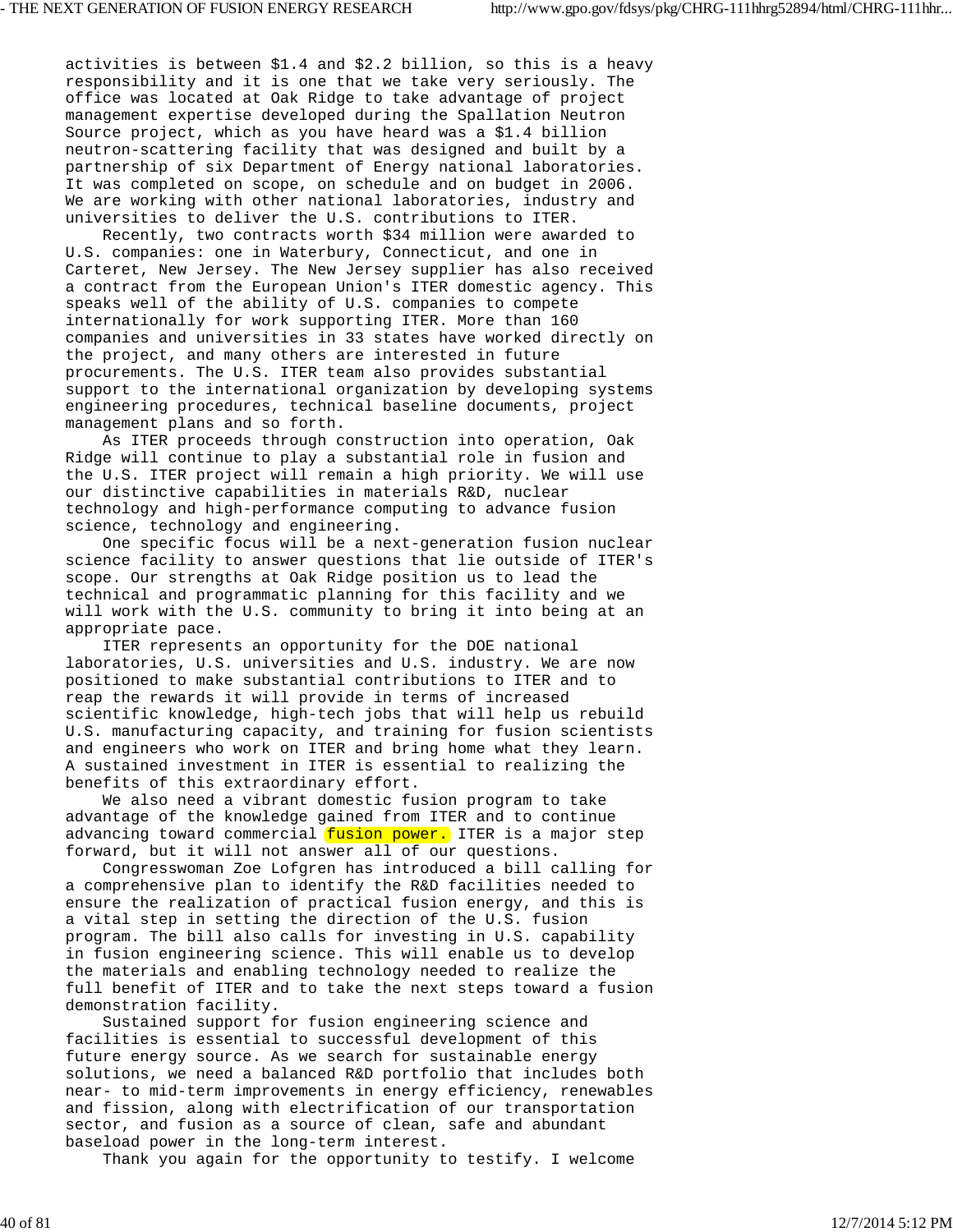your questions on this important topic.

[The prepared statement of Dr. Mason follows:]

 Prepared Statement of Thomas E. Mason Mr. Chairman, Ranking Member Inglis, and Members of the Committee: Thank you for the opportunity to appear before you today. My name is Thomas E. Mason, and I am Director of the U.S. Department of Energy's Oak Ridge National Laboratory (ORNL) in Oak Ridge, Tennessee. It is an honor to provide this testimony on the status of the ITER international fusion project, the role of ORNL as the headquarters of the U.S. ITER Project Office, and the way that fusion research fits into the overall portfolio of research and development (R&D) at ORNL.

#### INTRODUCTION

 ORNL is the Department of Energy's largest science and energy laboratory. From my position as Director of a national laboratory with research encompassing fundamental science of relevance to energy through an extensive suite of energy programs--including energy efficiency; energy from renewable, fossil, and fission sources; and energy transmission and distribution--I view fusion as an essential part of the Nation's R&D portfolio. Fusion is a promising long-term source of energy whose fuel is widely available and whose emissions would include neither CO2 nor long-lived radioactive waste. Its scientific and technological basis is maturing and warrants a significant federal investment, with the aim of advancing the underlying science and gaining understanding of the technology sufficient to enable future decisions on advancing to the level of a prototype reactor.

 ORNL has been engaged in research on fusion energy since the early 1950s, when the Atomic Energy Commission launched Project Sherwood with the goal of developing a fusion analog to the fission reactor. From its earliest days, the Oak Ridge fusion program has drawn on the diverse resources afforded by ORNL's standing as a multi-program laboratory, and it has leveraged substantial investments by the Department of Energy in materials science, nuclear technology, and high-performance computing to deliver advances in plasma theory and simulation, magnetic confinement experiments, plasma heating and fueling, atomic physics, and materials development.

 As soon as magnetic fusion research was declassified in 1958, the ORNL program initiated extensive collaborations with the international fusion community, which continue today. In particular, ORNL has been a key contributor to ITER since the inception of this activity in 1985.

 The promise of fusion as a clean and abundant source of energy has driven extensive programs of R&D, at ORNL and other institutions throughout the world, for more than six decades. Impressive progress has been made in overcoming the challenges of harnessing fusion energy. From experiments in the United States and other nations, we have established the scientific and technical knowledge base for fusion, and we have reached a point at which the next step is to create a burning plasma: that is, an ionized gas in which the alpha particles produced by the fusion of hydrogen isotopes provide enough heat to keep the fusion reaction going.

 With the potential to provide clean baseload electrical energy without a fuel resource constraint, fusion can be an important component of a long-term shift away from fossil fuels with the attendant environmental, economic, and national security benefits. The main cost lies in the intellectual content and high-end manufacturing, both of which are hallmarks of American industrial strength, so in addition to providing an attractive solution to our energy needs, fusion offers the potential to drive the development of a new industry.

THE ITER INTERNATIONAL FUSION PROJECT

 The ITER international fusion project has been established to construct an experimental device that will demonstrate the scientific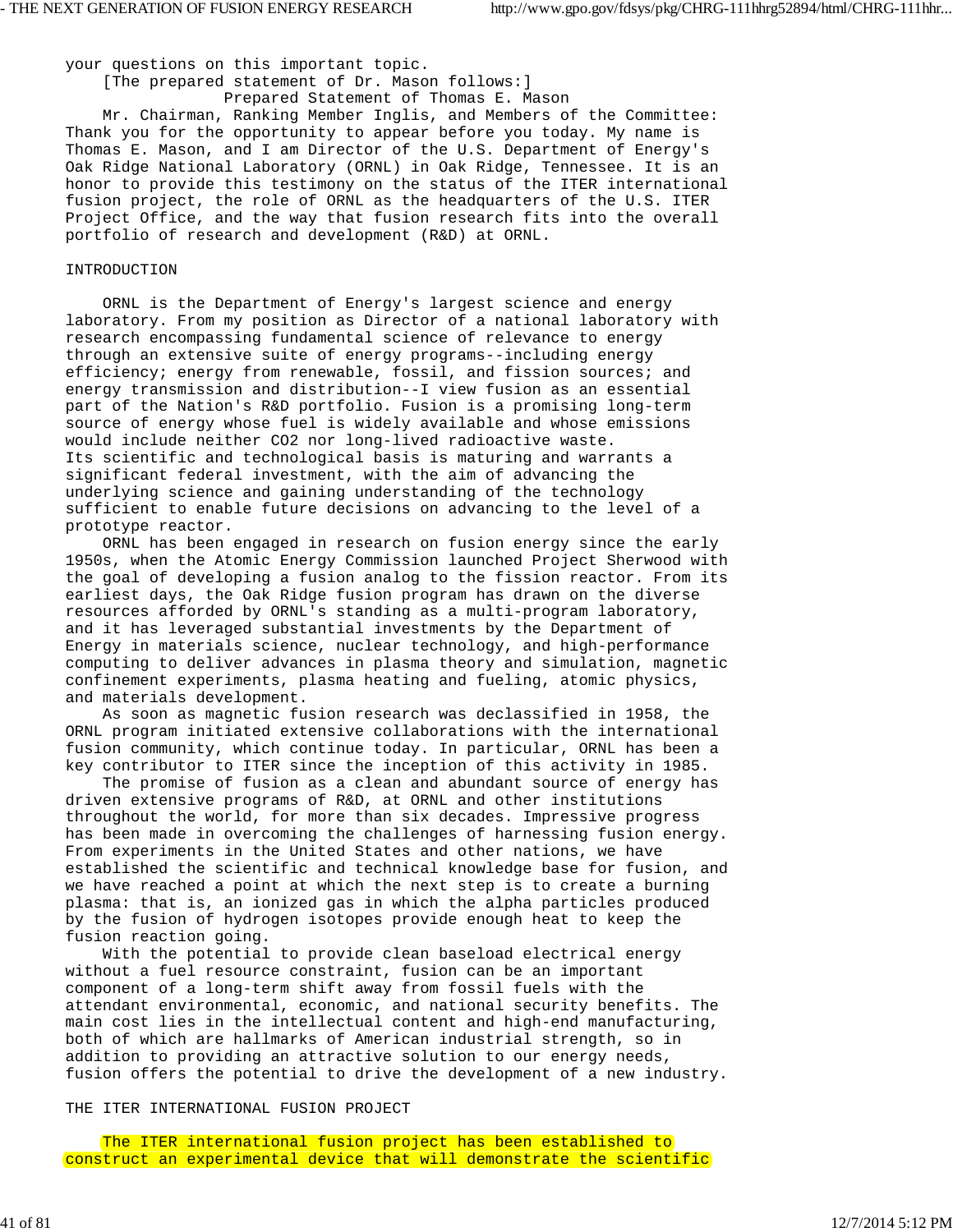and technological feasibility of fusion energy and achieve sustained fusion power generation. The long-range goal is for ITER to produce at least ten times as much power as is needed to heat the plasma. It will test many of the key technologies needed to use fusion as a practical energy source, and it will provide industry with the opportunity to validate production techniques for components needed for future fusion power plants.

 ITER will be constructed at Cadarache in southeastern France from components fabricated in the countries of the ITER Members: the United States, the Russian Federation, the European Union, Japan, the People's Republic of China, South Korea, and India. A Joint Implementation Agreement, finalized in 2007, governs the details of construction, operation, and decommissioning, as well as financing, organization, and staffing. Each ITER Member is responsible for supplying a share of hardware (including supporting R&D and design); personnel assigned to the ITER site; and cash contributions toward common expenses. The international ITER Organization established by the Joint Implementation Agreement is the legal entity responsible for project execution. It is governed by a Council that includes senior U.S. Department of Energy officials.

 Each ITER Member was tasked with creating a Domestic Agency to fulfill the Member's obligations under the ITER Joint Implementation Agreement. The Domestic Agencies' role is to perform R&D and design and to procure each Member's in-kind (i.e., non-cash) contributions to ITER. The Domestic Agencies employ their own staff, have their own budget, and place contracts with suppliers. The United States was the first ITER Member to establish its Domestic Agency under the auspices of the Office of Fusion Energy Sciences within DOE's Office of Science. This is the U.S. ITER Project Office, about which I will speak further in a moment.

 Under the terms of the Joint Implementation Agreement, the United States is a full Member of the ITER project. Our 9.09 percent share of the total cost gives us access to all scientific data and the right to propose and carry out experiments. It also creates opportunities for U.S. industry to manufacture the high-technology components that make up roughly 80 percent of our contribution.

 The ITER project presents an extraordinary number of technical and management challenges. Although the design of ITER is not yet complete, it is expected to be twice the size of the largest existing fusion experiment. It is a ``first-of-a-kind'' experimental facility comprising a large number of systems, some of which require innovative technologies. These systems, to be constructed by suppliers selected by the seven Domestic Agencies, must be integrated to produce a system that can perform under extremely demanding conditions.

 The ITER Organization has also faced the challenge of standing up and staffing a new organization to provide coordination, project management, technical integration, and engineering while overseeing efforts to finalize the ITER design and supervising early-stage civil construction in Cadarache. A host of issues relating to finances, communication, intellectual property rights, conflicting national safety and import/export regulations, and other areas unique to this large-scale, high-visibility multinational scientific collaboration have had to be resolved to the satisfaction of all parties.

 Given these challenges, it is not surprising that the project has experienced some ``teething pains.'' We have not been immune to those teething pains in the United States as we struggled to secure funding during some very tough budget years; however, with the support provided by Congress in FY 2009 we are now on a sound footing and able to fully engage our international partners. The most urgent tasks facing the international ITER Organization today are completing the overall ITER design and systems engineering and establishing realistic schedule and cost baselines. The U.S. fusion community is supporting these tasks, while continuing to carry out an extensive program of work that is enhancing the physics basis and technology support for ITER.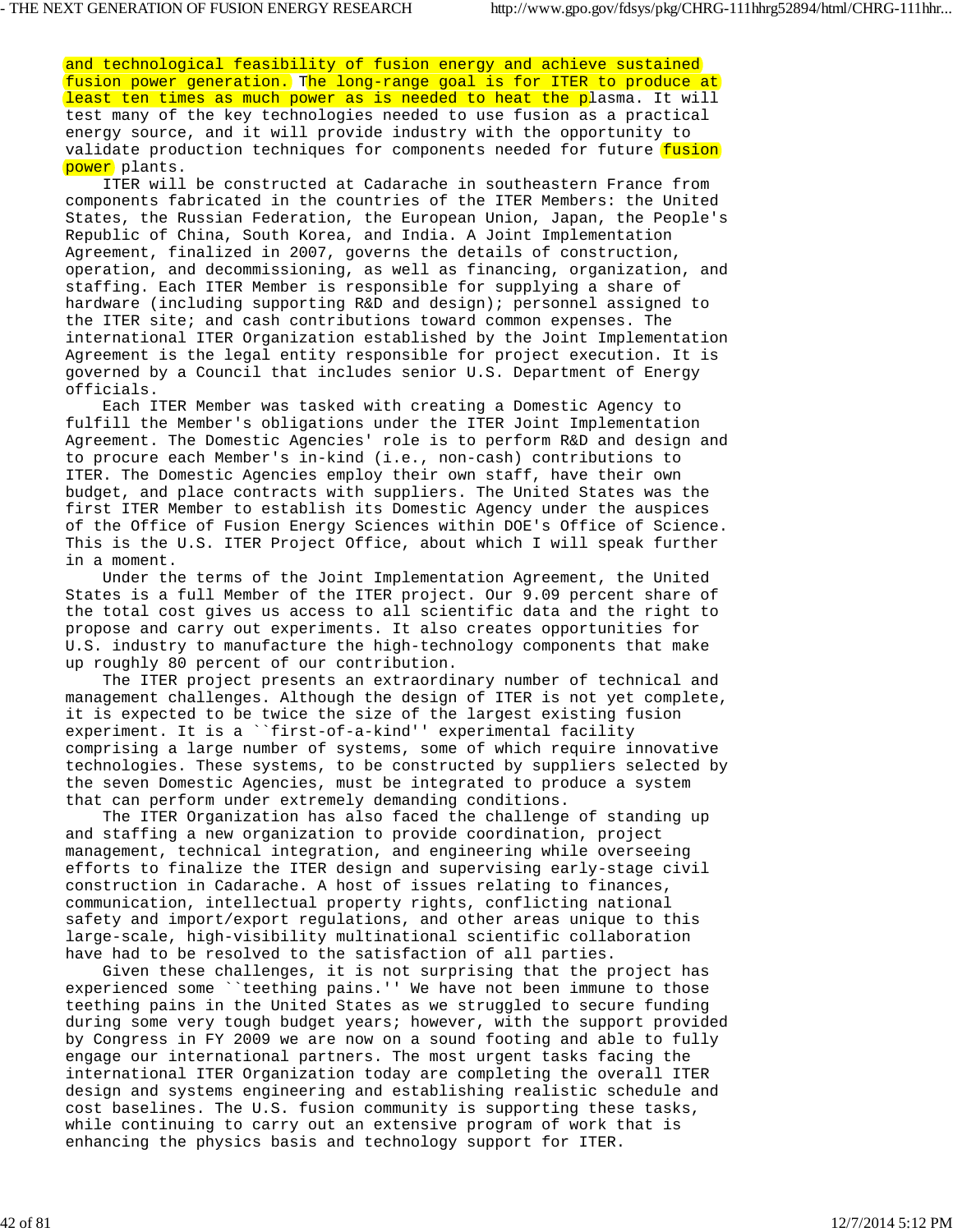THE ROLE OF ORNL AS HEADQUARTERS OF THE U.S. ITER PROJECT OFFICE

 Since 2006, ORNL has hosted and led the U.S. ITER Project Office, which is responsible for project management of all U.S. activities to support construction of ITER. The U.S. share of the international ITER project construction has an estimated range of \$1.4 billion to \$2.2 billion, so this is a heavy responsibility and one that we at ORNL take very seriously.

 All U.S. ITER activities are managed by the Department of Energy's Office of Science as a Major Item of Equipment (MIE) project and are subject to rigorous review. The project team under ORNL includes Princeton Plasma Physics Laboratory and Savannah River National Laboratory as partner laboratories.

 The U.S. ITER Project Office was located at Oak Ridge to take advantage of the project management expertise developed during the construction of the Spallation Neutron Source. This \$1.4 billion neutron scattering facility was designed and constructed by a partnership of six Department of Energy national laboratories, which I had the privilege of leading from 2001 to 2006. The project was completed ahead of schedule and within budget in 2006, and many members of the project team are now applying their expertise to the needs of the U.S. ITER Project Office.

 The U.S. ITER team is engaging other national laboratories and industry and university partners across the United States in R&D, engineering, manufacturing, and fabrication of the U.S. contributions to ITER. Earlier this month, the U.S. ITER Project Office awarded two contracts totaling \$33.6 million, one to a company in Waterbury, Connecticut, and the other to a company in Carteret, New Jersey, for components of the superconducting magnets that will confine the ITER plasma. It is noteworthy that in addition to these U.S.-funded contracts, a similar award has been made to the New Jersey supplier by the European Union's ITER Domestic Agency, which speaks well of the ability of U.S. industry to compete in this area on the world stage. To date, more than 160 companies and universities in 33 states have worked directly on the project, and some 140 have expressed interest in future procurements.

 The U.S. ITER team is also providing substantial support to the international ITER Organization. Staff have contributed to the development of systems engineering procedures and technical baseline documents, assisted in the development of project management processes and procurement arrangements, and evaluated project risks and assisted with development and implementation of risk mitigation plans.

#### FUSION ENERGY RESEARCH AT ORNL OVER THE NEXT 20 YEARS

 As the ITER project moves through construction and operation, ORNL will continue to play a substantial role, both through the U.S. ITER Project Office and through an extensive and well-integrated program of science, technology, and engineering aimed at supporting ITER and developing the understanding required for an attractive fusion energy source.

 In particular, we will take advantage of ORNL's distinctive capabilities in materials R&D, nuclear technology, and high-performance computing to deliver the science and technology needed to realize the full potential of ITER and to exploit the knowledge gained from it in advancing toward a fusion power plant. Expertise in nuclear design and operations, nuclear materials science, ITER, fusion engineering, and project management positions ORNL to lead U.S. technical and programmatic planning for a next-generation fusion nuclear science facility. Such a facility and associated R&D programs could establish the scientific basis for fusion fuel self-sufficiency and reliable and efficient power extraction under realistic fusion power reactor conditions.

CLOSING REMARKS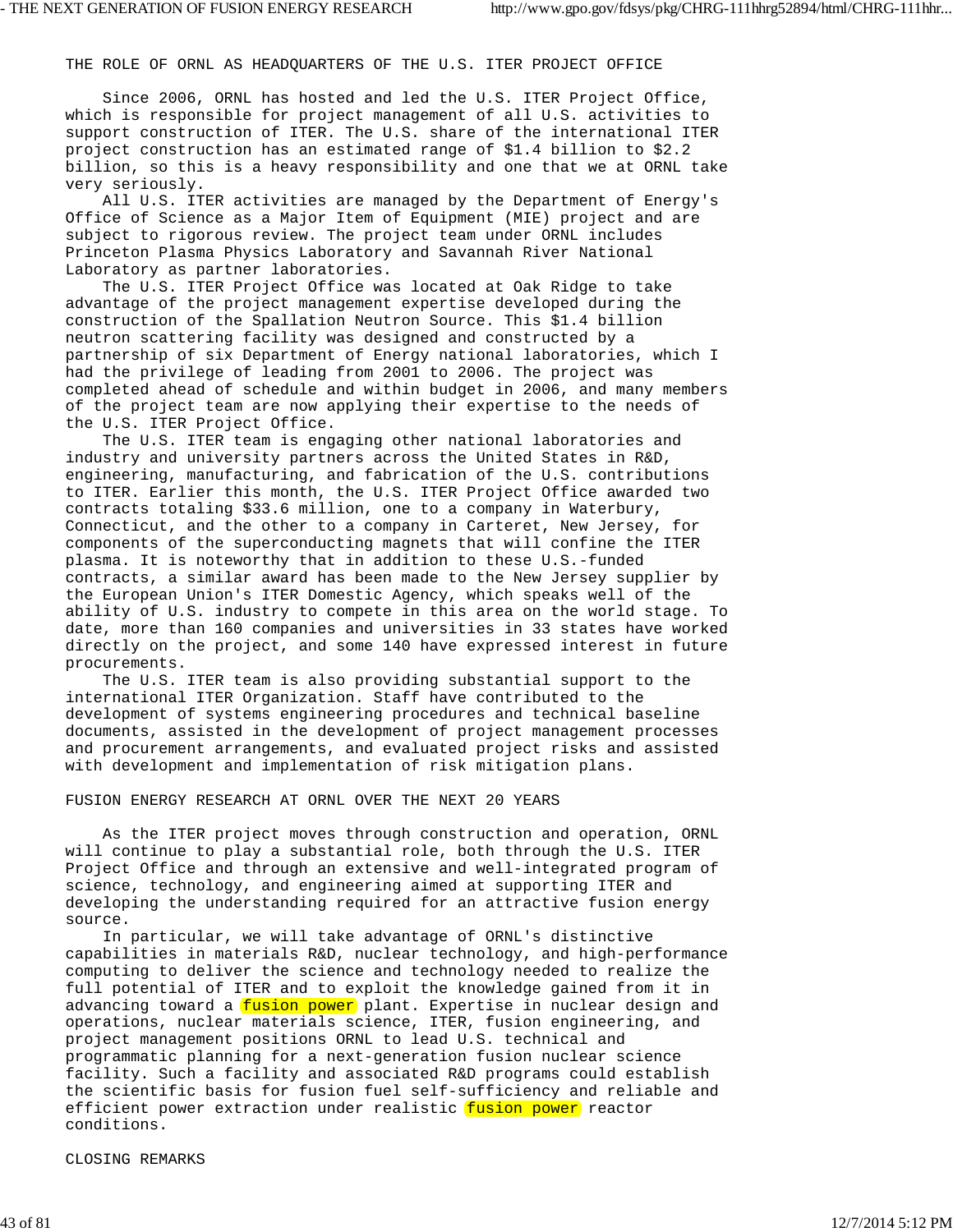The international ITER project represents an opportunity for the Department of Energy's national laboratories, U.S. universities, and U.S. industry to play a key role in a very challenging technical development and build a scientific and technical base for moving the fusion program from a science experiment to an engineering demonstration. The United States is positioned to make substantial contributions to the international ITER project and to reap the rewards that it will provide: increased scientific knowledge, high-technology jobs that can contribute to the restoration of U.S. manufacturing capacity, and training of fusion scientists and engineers who have the opportunity to work on this experiment with their colleagues from other nations and to apply the findings to the next generation of fusion systems. Sustaining the U.S. investment in ITER is essential to realizing the benefits of this extraordinary effort.

 Our investment in ITER should be complemented by a vibrant domestic fusion program to ensure that the United States is positioned to exploit ITER for research, capitalize on the knowledge gained from ITER, and move forward along the way to commercial fusion power. While ITER represents a path-breaking advance toward the goal of practical magnetic fusion energy, it cannot address all of the questions that must be answered before we can proceed with a fusion power plant. For example, ITER is based on a magnetic confinement concept known as the tokamak, which was invented in Russia in the 1960s. This configuration was selected for ITER because of its maturity, but other configurations have properties that may make them attractive candidates for commercial power plants. Other challenges that lie outside ITER's scope include the development of materials and components that can withstand the intense conditions at the edge of a burning plasma and handle prolonged exposure to neutrons.

 Legislation introduced by Congresswoman Zoe Lofgren, the Fusion Engineering Science and Fusion Energy Planning Act of 2009 (H.R. 3177), calls for the development of a comprehensive plan to identify what the U.S. fusion community must do to ensure the realization of practical fusion energy. This is a vital step in determining the direction of the U.S. fusion program, and it has the full support of the program's leadership.

 Congresswoman Lofgren's bill also calls for a targeted investment of \$165 million over the next three years to enhance U.S. capability in fusion engineering science, in addition to the funding provided to the Department of Energy's Office of Fusion Energy Sciences for current programs. This would provide the U.S. fusion community with resources for developing the materials and enabling technology needed to realize the full benefit of the ITER project and to prepare for the experiments, such as a fusion nuclear science facility, needed to move beyond ITER to a successful fusion demonstration facility.

 Some might argue that the investment of substantial sums in fusion R&D over the past six decades should have enabled us to reach the goal of fusion energy by now. In response to such an argument, I would make two points. First, controlled fusion has turned out to be a much more challenging scientific and technological problem than was originally thought. Optimistic predictions based on an incomplete understanding of the difficulties involved have haunted the program in the past. Today, however, we have attained a level of understanding that provides a solid foundation for ITER and for continuing efforts to find ways of meeting our energy needs with fusion.

 Second, in 1972, federal funding for magnetic fusion energy was \$33.3 million (about \$172 million in today's dollars); it rose dramatically in response to the energy crisis, peaking in 1977 at roughly \$1 billion in today's dollars, and then declined precipitously, to \$230 million in 1997 (about \$300 million in today's dollars) and has remained close to that level. The FY 2010 Energy and Water Appropriations bill passed by the Congress allocates \$426 million for fusion energy sciences, which includes \$135 million for the U.S. contribution to ITER. While much useful science and engineering has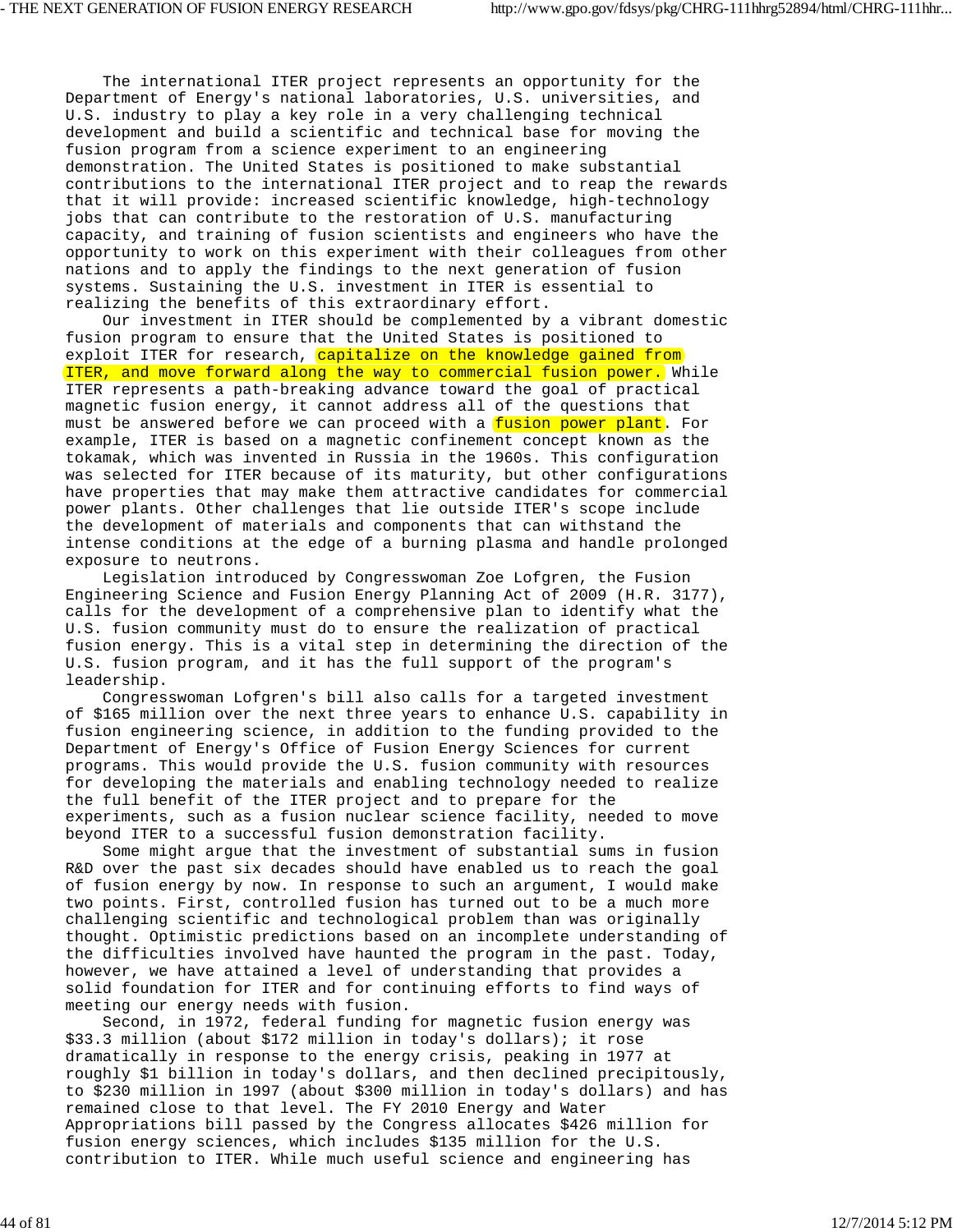been accomplished at these funding levels, it is unlikely that we will be able to make the final leap to practical fusion power without sustained support for fusion engineering science and facilities for answering the questions that lie outside ITER's scope.

 Ambassador Kaname Ikeda, ITER Director General, has pointed out that the current world energy market is about \$3 trillion and growing. The amount invested in energy R&D generally (not just in fusion) is very modest when compared with the economic value of the market; this is in sharp contrast to the situation in industries such as information technology or health sciences, despite the fact that the benefits to society and the scientific and technical challenges are no less significant.

 Perhaps even more important, most of the world's energy needs are now being met with nonrenewable fossil fuels that represent the primary source of the greenhouse gases that are contributing to climate change. As a safe and essentially inexhaustible source of baseload power that emits no greenhouse gases, fusion would be a sustainable energy solution for the long-term.

 This is not to say that improvements in energy efficiency, renewables, and fission, combined with electrification of our transportation sector, are not key near-term to medium-term challenges that we must address. But given that there is no single element of energy R&D that will yield supplies sufficient to meet our overall objectives of reducing the environmental consequences of CO2 and other emissions and the national security and economic consequences of a growing reliance on imported petroleum, fusion needs to be an element of a balanced energy R&D portfolio. Answering the remaining key science questions about the feasibility of fusion, which is a central focus of ITER, will enable us to shift our focus to the technological and engineering challenges of fusion as a power source.

 Thank you again for the opportunity to testify. I welcome your questions on this important topic.

## Biography for Thomas E. Mason

 Thomas Mason is a native of Dartmouth, Nova Scotia, in Canada. He graduated from Dalhousie University in Halifax, Nova Scotia, with a Bachelor of Science degree in physics and completed his postgraduate study at McMaster University in Hamilton, Ontario, Canada, receiving a Doctor of Philosophy degree in experimental condensed matter physics.

 After completing his Ph.D., he held a postdoctoral fellowship at AT&T Bell Laboratories in Murray Hill, New Jersey, and then became a Senior Scientist at Riso National Laboratory in Denmark. In 1993 he joined the faculty of the Department of Physics at the University of Toronto.

 Thom joined Oak Ridge National Laboratory (ORNL) in 1998 as Scientific Director for the Department of Energy's Spallation Neutron Source (SNS) project. In April 2001 he was named Associate Laboratory Director for SNS and Vice President of UT-Battelle, LLC, which manages ORNL for the Department. In 2006 he became Associate Laboratory Director for Neutron Sciences, leading a new organization charged with delivering safe and productive scientific facilities for studying of structure and dynamics of materials. In May 2007, Thom was named Director of Oak Ridge National Laboratory.

 Thom's research background is in the application of neutron scattering techniques to novel magnetic materials and superconductors using a variety of facilities in North America and Europe. He is coauthor of more than 100 refereed publications and an Associate of the Quantum Materials Program of the Canadian Institute for Advanced Research. In 1997, he was awarded an Alfred P. Sloan Foundation Research Fellowship. Thom was named a Fellow of the American Association for the Advancement of Science in 2001 and a Fellow of the American Physical Society in 2007. He received the Distinguished Alumni Award for the Sciences from McMaster University in 2008.

 Thom and his wife, Jennifer MacGillivray, also a native of Nova Scotia, live in Oak Ridge with their two sons, William and Simon.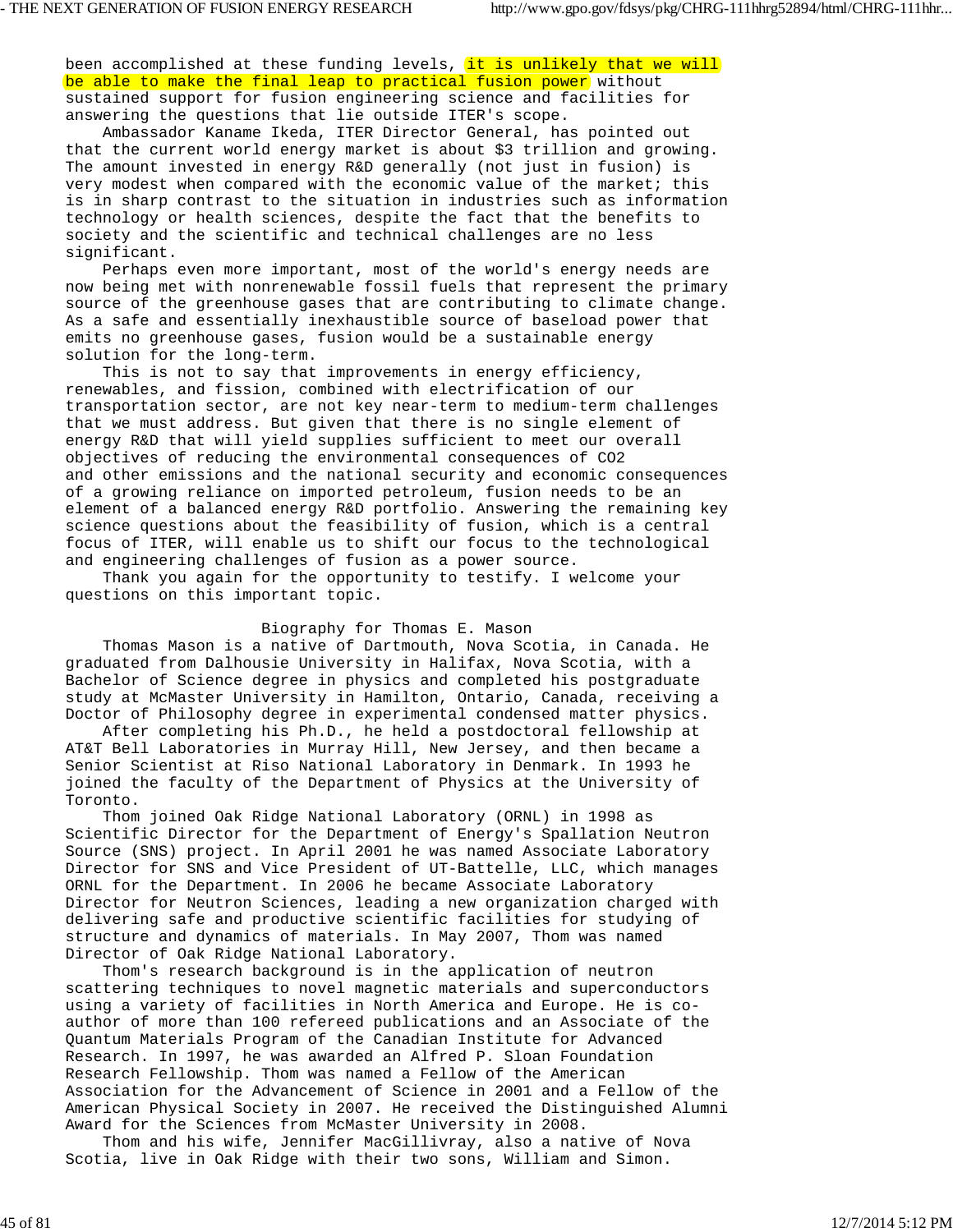Chairman Baird. Dr. Betti.

 STATEMENT OF DR. RICCARDO BETTI, PROFESSOR, MECHANICAL ENGINEERING & PHYSICS AND ASTRONOMY; SENIOR SCIENTIST AND ASSISTANT DIRECTOR FOR ACADEMIC AFFAIRS, LABORATORY FOR LASER ENERGETICS, UNIVERSITY OF ROCHESTER

 Dr. Betti. Mr. Chairman, Ranking Member Inglis and Members of the Committee, I am Riccardo Betti, Professor at the University of Rochester. Thank you for inviting me to testify today about the status of inertial fusion energy research and a vision for the future.

 Inertial fusion uses the same thermonuclear reactions and the same hydrogen fuel as magnetic fusion. Like gasoline in the cylinder of a car engine, fusion fuel must be ignited in order to produce useful energy. An ignited fuel can produce fusion energy that can greatly exceed the input energy. If the energy output is greater than the input, then we have an energy gain and only then fusion becomes an energy source. Thermonuclear ignition has been a scientific quest since the 1950s. Like no other time in history, we are now close to demonstrating ignition and energy gains in the laboratory.

 The path towards economically viable inertial fusion energy involves three crucial elements: first, the demonstration of ignition; second, the demonstration of high energy gains; and third, the development of the technology for a power plant. In the near future, the National Ignition Facility, the NIF, at Lawrence Livermore National Laboratory, by far the world's largest laser, is expected to achieve the first demonstration of thermonuclear ignition in the laboratory by compressing a tiny pellet of solid cryogenic hydrogen fuel using lasers.

 The current status of inertial fusion energy research in the United States is dominated by the National Ignition Campaign with a goal of achieving ignition on the NIF. The National Ignition Campaign is funded for reasons of national security by the Stockpile Stewardship Program under the National Nuclear Security Administration, the NNSA. In parallel to its national security mission, the National Ignition Campaign will be able to address many aspects of the physics principles of inertial fusion energy including ignition and energy gain. The National Ignition Campaign involves many institutions and major NNSA facilities. It is crucial to provide adequate funding to the National Ignition Campaign because achieving thermonuclear ignition in the laboratory is a milestone in the development of science and energy security. This goal should not be undermined by lack of funding. Not now, since we are so close to achieving ignition.

The next step after ignition is the demonstration of high energy gain. For a viable power plant, the fusion energy output must greatly exceed the input energy to the fuel by more than 100 times. It is unlikely that the NIF will achieve the high gains required for inertial fusion energy. The current configuration of the NIF will test one approach to inertial fusion, the indirect drive approach. Other inertial fusion concepts like direct drive, fast ignition and others funded through the Office of Fusion Energy Sciences, the OFES, and NNSA have the potential to generate the gains needed for inertial fusion energy. Some of these concepts can be tested on existing NNSA facilities.

 But unfortunately, the very limited access to these facilities constitutes a serious impediment to progress in this important area and to achieve the wide energy gains for inertial fusion energy. OFES and NNSA have already formed a joint program to support high-energy-density physics research.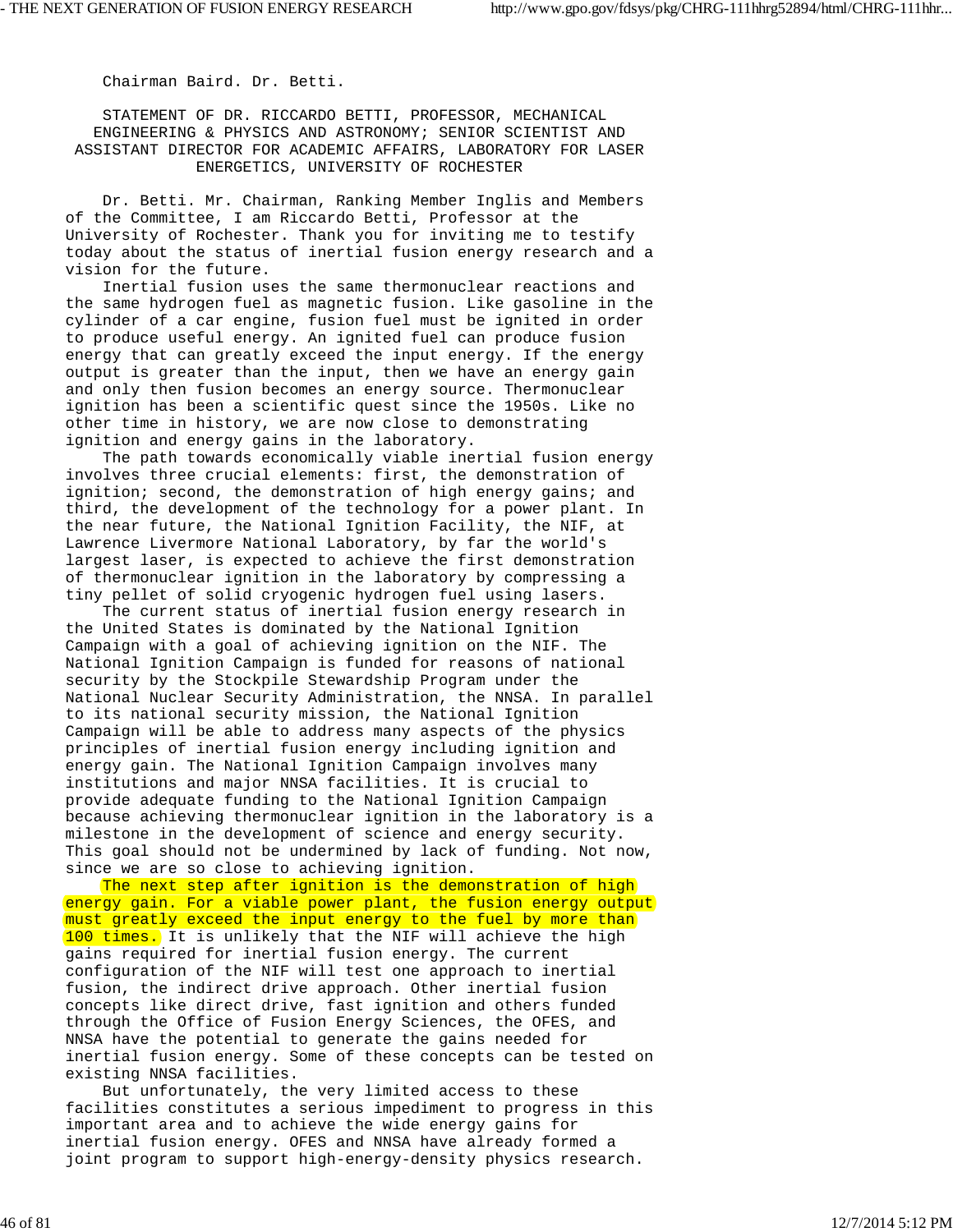This partnership should be strengthened to increase access to NNSA facilities to study high-gain inertial fusion energy concepts.

 Achieving ignition and high gain does not imply that economically attractive fusion energy is just around the corner. Major technological and engineering challenges will still remain even after ignition. Before starting a major energy development program, it is prudent to undertake an assessment of the different options. This can begin immediately with a small exploratory technology program. A power plant requires a driver to compress the pellet, a target chamber and many other systems. The driver is the most complex and expensive component to the power plant. Several drivers have been proposed. Lasers are the most developed drivers. Other drivers would likely require longer development paths. An exploratory technology program should be started with the goal of assessing and selecting the most attractive driver in order to move quickly towards an expanded energy development program once the National Ignition Facility has demonstrated ignition and energy gain.

 Thank you, Mr. Chairman, for allowing me to testify on the next generation of fusion energy research.

 [The prepared statement of Dr. Betti follows:] Prepared Statement of Riccardo Betti

#### EXECUTIVE SUMMARY

 Nuclear fusion powers the sun and other stars. Harnessing fusion energy has been a scientific quest since the 1950s. Inertial and magnetic confinement fusion are the main approaches to fusion energy pursued in the U.S. Both approaches use a 50-50 mixture of hydrogen isotopes (deuterium and tritium) as fuel. Like all advanced energy sources, inertial fusion requires a scientific demonstration of validity of the concept and a technology program to develop a viable power plant. The path to inertial fusion energy (IFE) involves three elements:

> The demonstration of the physics principles of controlled inertial fusion: thermonuclear ignition and burn of deuterium-tritium (DT) fuel

The demonstration of high energy gain from DT fuel

 The development of the technology for an IFE power plant.

Demonstration of Ignition and Burn: In the near future, the National Ignition Facility (NIF) at Lawrence Livermore National Laboratory (LLNL) is expected to achieve the first demonstration of thermonuclear ignition and moderate energy gain in the laboratory using lasers. In the indirect-drive approach to inertial fusion, the laser is used to heat a small metallic enclosure (a ``hohlraum'') to high temperatures. The heated metal of the hohlraum wall emits x rays that irradiate a tiny pellet of cryogenic solid DT fuel. The pellet implodes, achieving extreme pressures and temperatures that turn the solid DT into hot dense plasma producing copious amounts of nuclear fusion reactions (what is called ``a burning plasma''). Thermonuclear ignition is a thermal instability that causes the plasma to self-heat through a runaway process where fusion reactions increase the plasma temperature that in turn induces more fusion reactions. An ignited plasma can produce fusion energy that can greatly exceed the input energy required to produce the plasma. The process of laser irradiation, pellet implosion, thermonuclear ignition and energy gain is usually referred to as ``target physics.'' Demonstrating thermonuclear ignition and energy gain in the laboratory has been a goal of fusion energy research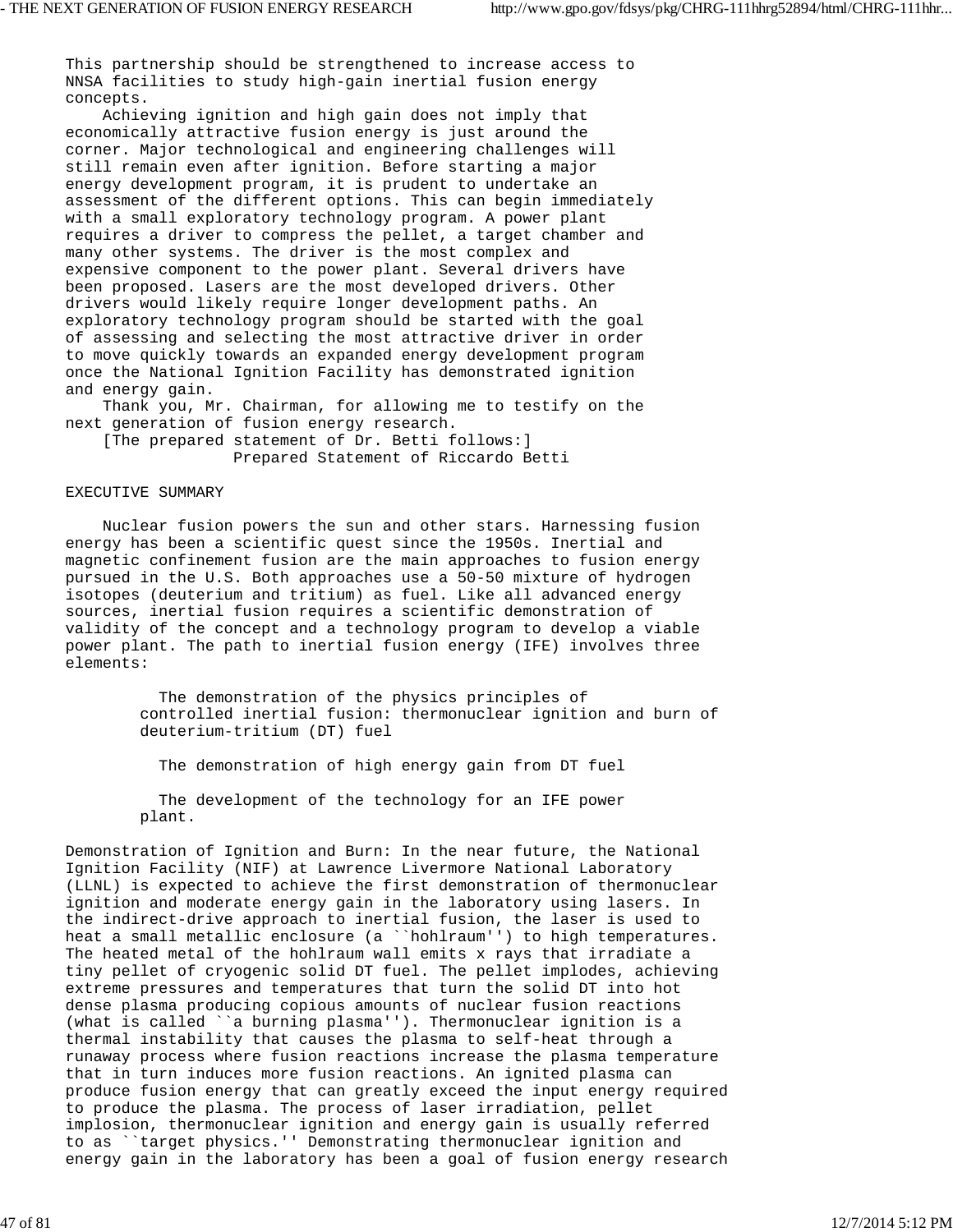for the past five decades, and is widely considered a milestone in the development of fusion energy, as well as a major scientific achievement.

 The current status of IFE research in the U.S. is dominated by the National Ignition Campaign (NIC). The NIC is funded for reasons of national security by the Stockpile Stewardship Program under the National Nuclear Security Administration (NNSA). In parallel to its national security mission, the NIC will be able to address many aspects of burning-plasma physics relevant to inertial fusion energy and will demonstrate the physics principles of IFE. The NIC involves many institutions (LLNL, LLE, LANL, General Atomics and SNL) and major NNSA facilities (NIF, OMEGA and Z). Many diagnostics and experimental setups are validated on smaller facilities (mostly on OMEGA at the Laboratory for Laser Energetics) before installation on the NIF.

> Recommendation: It is crucial to provide adequate funding to the National Ignition Campaign. Achieving thermonuclear ignition in the laboratory is a milestone in the development of science and energy security. This goal should not be undermined by lack of adequate funding.

Demonstration of High Energy Gain: The next step in target physics after ignition is the demonstration of high energy gain. For a viable IFE power plant, the fusion energy output must greatly exceed the input energy to the plasma. Energy gain is the ratio between energy output and input. It is unlikely that the NIF will achieve high gains (> 100) in the laser indirect-drive configuration.

 The 2009 FESAC report\1\ states that ``Alternative IFE concepts [laser direct-drive, fast ignition, heavy ion fusion and others] funded through OFES and NNSA have the potential to generate the gains needed for IFE.'' Present research in alternative IFE concepts is funded by DOE's Office of Fusion Energy Sciences (OFES) and NNSA, with NNSA providing limited access to their facilities. Limited access to the NNSA facilities constitutes a serious impediment to progress in this important area and to the achievement of high energy gains for inertial fusion energy. While the NIF is currently configured to fully validate the scientific principles of the laser indirect-drive approach, it can also test the laser direct-drive approach with very modest changes to the existing laser system. The direct-drive approach is simpler since the laser directly irradiates the solid pellet. It is also more efficient since it eliminates the need for the intermediate process of conversion of laser light into x rays.

---------------------------------------------------------------------------

 \1\ Fusion Energy Science Advisory Committee (FESAC), Advancing the Science of High Energy Density Laboratory Plasmas, U.S. Department of Energy, Office of Science, January 2009.

 Recommendation: OFES and NNSA have already formed a joint program to support high energy-density physics research. This partnership should be strengthened to increase access to NNSA facilities for research in the area of high-gain inertial fusion-energy concepts. Experiments on the NIF should be carried out to demonstrate ignition and energy gain with the ---------------------------------------------------------------------------

laser direct-drive approach.

Development of the Technology: Achieving ignition and high gain does not imply that economically attractive fusion energy is just around the corner. Major technological and engineering challenges will still remain even after the demonstration of ignition. The development of a viable fusion power plant requires large scientific and financial investments. Before launching a major energy development program, it is prudent to undertake an assessment of the different driver options. This can begin immediately with a small exploratory IFE technology program (``small'' here is used for comparison with the ``large''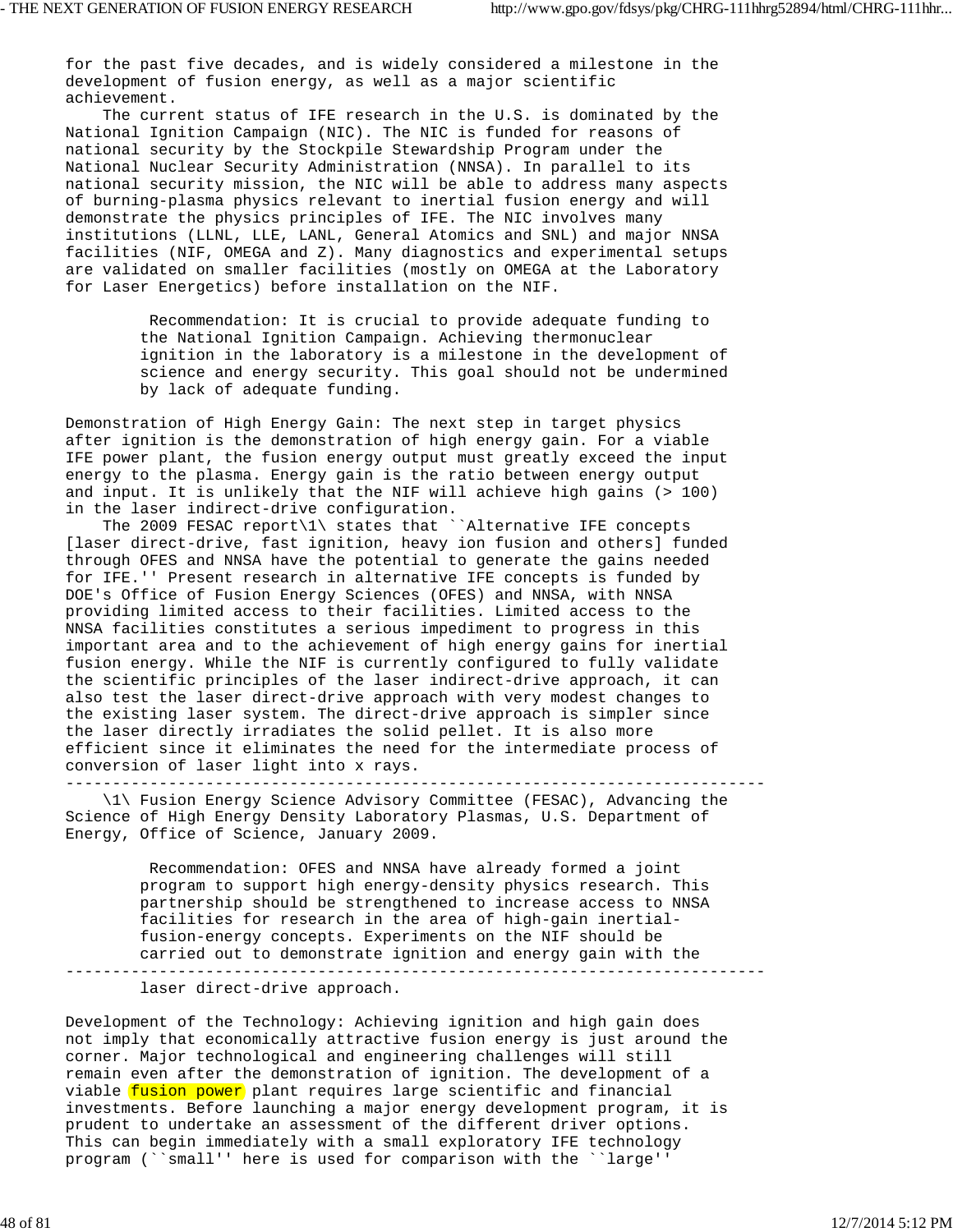science program of the National Ignition Campaign that received \$458M in the FY10 Appropriations bill).

 Several drivers have been proposed: solid-state and Krypton-Fluoride (KrF) lasers, Z pinches and heavy ion beams. The driver compresses the pellet and is the most complex and expensive component of an IFE power plant. Drivers are part of an integrated system including a target chamber, injection systems and other components. Drivers must operate with relatively high repetition rates to produce enough average power output. Lasers are the most developed drivers. Small-scale high-repetition-rate KrF and solid-state lasers have been built and operated. Research in target physics for laser drivers is also the most advanced. The current experimental campaign will explore ignition with lasers implying that the target physics issues will only be resolved for laser drivers. Other drivers will likely require longer development paths for both the technological development and target physics. An exploratory IFE program should be started with the goal of assessing and selecting the most attractive driver option in order to move quickly towards an expanded energy development program once the NIF has completed the ignition campaign and reliably demonstrated fusion-energy gains. Such a program should also assess the viability of fusion-fission hybrid systems where a blanket of fissionable material surrounding the fusion reactor is used to amplify the fusion-energy output. Funding for research in IFE technology has been eliminated in 2009 and no plans are in place to support it in the near future.

> Recommendation: It would be beneficial to immediately initiate an exploratory fusion technology program in parallel to the ignition campaign to assess the viability of the different driver options. If successful, such a program will select the most attractive driver by the completion of the ignition campaign on the NIF.

Status of Inertial Fusion Energy Research and Vision for the Future

 Nuclear fusion powers the sun and other stars. Fusion involves the merging (e.g., fusing) of light elements. Harnessing fusion energy has been a scientific quest since the 1960s. Inertial and magnetic confinement are the main approaches to fusion energy pursued in the U.S. Both approaches use a 50-50 mixture of hydrogen isotopes (deuterium and tritium). Deuterium is abundant and can be extracted easily from sea water. Tritium must be obtained by breeding with lithium, and lithium is a readily available light metal.

 Like all advanced energy sources, inertial fusion requires a scientific demonstration of viability of the concept and a technology program to develop a viable power plant. The path to inertial fusion energy (IFE) involves three elements:

> (1) The demonstration of the physics principles of controlled inertial fusion: thermonuclear ignition and burn of deuterium tritium (DT) fuel

- (2) The demonstration of high energy gain from DT fuel
- (3) The development of the technology for an IFE power plant.

1. Demonstrating Controlled Thermonuclear Ignition and Burn

 The demonstration of ignition and burn is the goal of the National Ignition Campaign (NIC). The NIC is funded for national security reasons by the Stockpile Stewardship Program under the National Nuclear Security Administration. The NIC involves many institutions (LLNL, LLE, LANL, General Atomics and SNL) and major NNSA facilities (NIF, OMEGA and Z). Many diagnostics and experimental setups are validated on smaller facilities (mostly on OMEGA at the Laboratory for Laser Energetics) before installation on the NIF.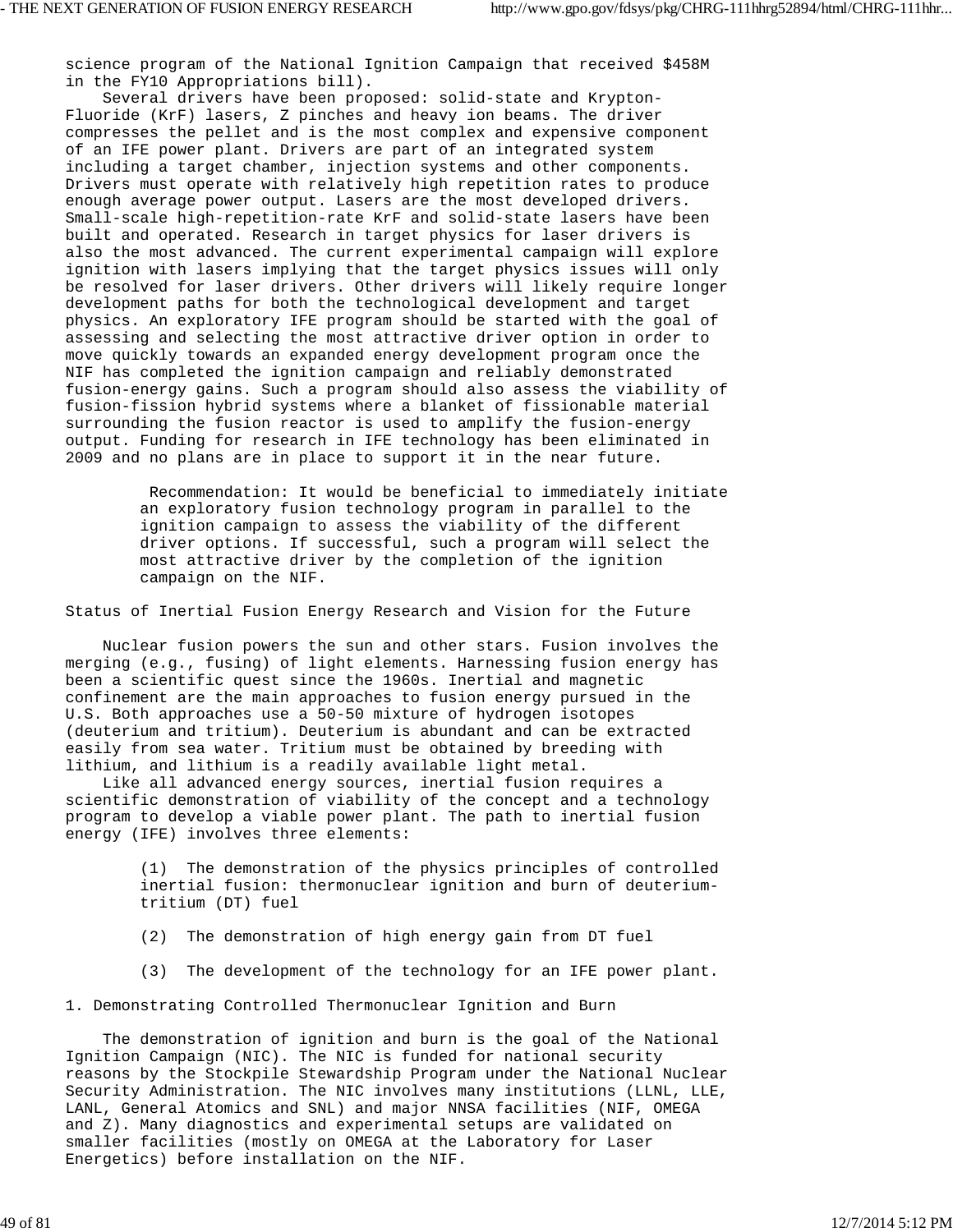Finding: The National Ignition Campaign aims at demonstrating ignition and moderate fusion-energy gains in the next few years on the National Ignition Facility (NIF). Preparatory work is under way and the first attempts to ignition are set to begin at the end of FY10 on the NIF.

 Two recent highlights of the National Ignition Campaign are worth mentioning.

> (1) Early experiments on the National Ignition Facility have shown good performance of the NIF laser and good coupling of the laser energy to the target. The NIF has already delivered energies exceeding one megajoule (one megajoule = one million joules) and is on track to proceed with the first attempts to ignition using the indirect drive approach.

 (2) Using the laser direct-drive approach, recent experiments on OMEGA have achieved world record performance in terms of DT plasma compression and attained the required densities for fusion. It is likely that, within the next few years, OMEGA will also demonstrate the temperatures that will scale to those required for ignition. If successful, OMEGA will validate many of the physics principles of the direct-drive approach (with the exception of ignition and burn).

 The direct-drive approach is a straightforward alternative to indirect drive. First, it is simpler since the laser directly irradiates the solid pellet and the targets do not require metallic enclosures (hohlraums). Second, it is more efficient since it eliminates the need for conversion of laser light into x-rays. For these reasons, the direct-drive approach offers better prospects for energy applications. While the NIF is currently configured to fully validate the scientific principles of the laser indirect-drive approach, it can also test the laser direct-drive approach with very modest upgrades to the laser system.

> Recommendation: The results from OMEGA can and should be used to field experiments on the National Ignition Facility to demonstrate ignition and energy gain with the laser direct drive approach. This is a necessary step that will resolve most of the target physics issues for the direct-drive scheme and will determine if laser direct-drive is a viable option for fusion energy.

 The NIC is currently funded at the level of \$458M for FY10. To the best of my knowledge, some of the key institutions involved in the NIC are operating under very tight budgets. With the first demonstration of ignition expected within the next few years, this is not the time to underfund the ignition campaign. Even small budget increases could significantly improve the prospects for success.

> Recommendation: It is crucial to provide adequate funding to the National Ignition Campaign. Achieving thermonuclear ignition in the laboratory is a milestone in the development of science and energy security. This goal should not be undermined by lack of adequate funding.

# 2. Demonstrating High Energy Gain

 The next step in target physics after ignition is the demonstration of high energy gain. For a viable IFE power plant, the product of the efficiency of the driver (the ratio of the ``wall plug'' energy to driver energy produced) and the target gain should exceed 10, e.g., a 10 percent efficient driver requires a gain of 100. The target gain is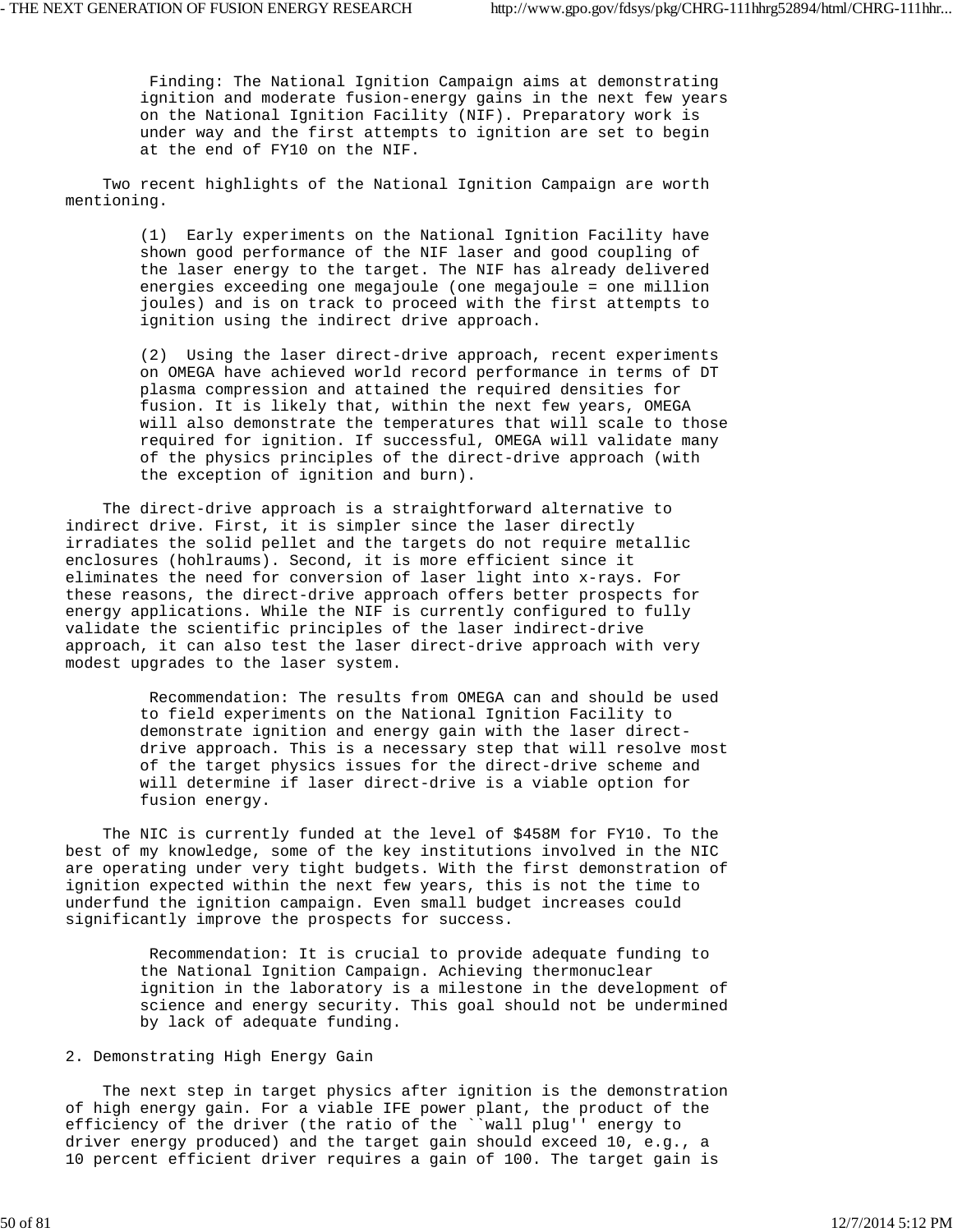the ratio between the energy output and the energy input on target. It is unlikely that the NIF will achieve high gains (> 100) in the laser indirect-drive configuration--and so an alternative approach may be required. The 2009 FESAC report\2\ states that ``Alternative IFE concepts funded through OFES and NNSA have the potential to generate the gains needed for IFE . . .. [The] alternative concepts in IFE will play a crucial role in the development of inertial fusion energy, since high gains and high driver efficiencies are required features of an economically viable IFE power plant.'' Present research in alternative IFE concepts is mostly funded by DOE's Office of Fusion Energy Sciences (OFES) and NNSA, with NNSA providing limited access to their facilities. Limited access to the NNSA facilities constitutes a serious impediment to progress in this important area and to the achievement of high energy gains for inertial fusion energy.

--------------------------------------------------------------------------- \2\ Fusion Energy Science Advisory Committee (FESAC), Advancing the Science of High Energy Density Laboratory Plasmas, US Department of Energy, Office of Science, January 2009 ---------------------------------------------------------------------------

 There are several options for achieving the gains required for IFE using lasers: direct-drive, fast ignition and shock ignition. Heavy ion fusion requires a heavy ion accelerator, and Z-pinch fusion requires a pulsed-power device.

Heavy ion accelerators are attractive drivers from the standpoint of wall-plug efficiency. Recent theoretical work has indicated that heavyion fusion (HIF) could achieve high gains through direct irradiation of the target. However, there is little or no experimental work on implosion physics with heavy-ion drivers. Since there are not existing HIF implosion facilities, it is not possible to easily acquire critical experimental data to make a valid assessment of the target physics requirements for HIF. An IFE development path for heavy-ion fusion will inevitably require both a target physics and a technology development program. With little available experimental data on heavy-ion fusion implosions and the lack of HIF implosion facilities, it is likely that an IFE development path based on heavy ion fusion will be lengthy and uncertain.

Z-pinch fusion uses the indirect drive approach and requires high-gain targets (gains of 100 or more). Current Z pinches such as the Z-machine at Sandia National Laboratory have demonstrated reasonable single-shot performance and high x-ray yields. The rate of progress in target physics is mostly limited by the low shot rates of large Z pinches. Theoretical work indicates that it may be possible to design high yield targets that can satisfy the requirements for inertial fusion energy. Z-pinch fusion requires driving large currents through massive transmission metal lines that are partially destroyed at every shot. Since the cost of replacing the transmission lines would exceed the value of the fusion-energy output, a Z-pinch based IFE power plant will require recycling the large amounts of metal of the transmission lines. While some interesting ideas have been put forward to address this issue, a technology development path for Z-pinch fusion is highly uncertain.

Lasers are the most developed drivers and the target physics for laser fusion is the most advanced. Laser drivers are used for direct drive, fast ignition and shock ignition. Laser direct drive has been pursued in the U.S., Europe and Japan for over 30 years. According to theoretical analyses, laser direct drive offers the possibility of achieving high energy gains. Since existing laser drivers have poor efficiencies, gains in excess of 100 are required for fusion energy. The conventional approach to laser direct drive uses a single step with a single laser pulse driving the compression and the heating of the thermonuclear fuel. This approach is currently under investigation at two implosion facilities: the OMEGA laser at the Laboratory for Laser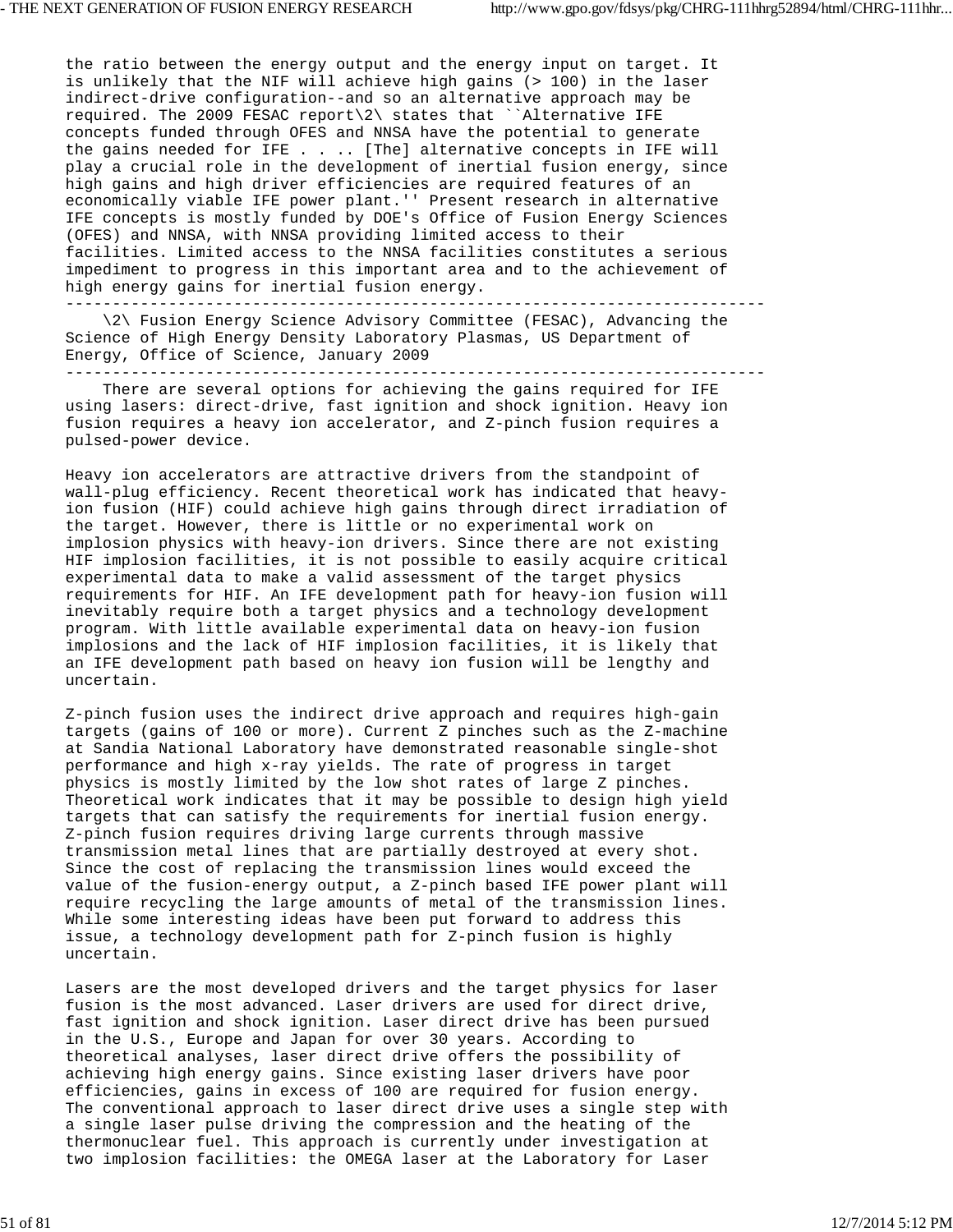Energetics of the University of Rochester, and the GEKKO laser at the Institute for Laser Engineering of Osaka University in Japan. Both OMEGA and GEKKO use glass laser technology. Until recently, targetphysics studies on laser direct drive were also pursued at the NIKE laser facility of the Naval Research Laboratory (NRL). NIKE is a Krypton-Fluoride (KrF) gas laser producing laser light with a wavelength shorter than the other large glass lasers. KrF lasers are more efficient than glass lasers. Their short wavelength light efficiently couples the laser energy to the target and allows operation at relatively high laser intensities. While short wavelength light improves several aspects of the target physics, it poses more severe technological constraints on the optical components of the laser system. The NRL IFE program did not receive funding in the FY09 Omnibus Appropriations bill and its future is uncertain.

 A wealth of experimental data is available on direct drive implosions. The data includes surrogate targets (mostly made of plastic shells) and cryogenic solid deuterium (D2) and deuteriumtritium (DT) targets. The latter are the targets of most interest to inertial fusion energy. To date, cryogenic DT targets have only been used for implosion experiments on the OMEGA facility. Recent cryogenic implosion experiments on OMEGA have achieved high compression of thermonuclear fuel. While the required densities have been achieved, further progress needs to be made to raise the temperature (by about 50 percent-70 percent) and the fusion yield (by about two to four times) from the compressed DT fuel. Only when all these requirements (density, temperature and fusion yield) are simultaneously met in cryogenic implosions on OMEGA, can one achieve a full understanding of the target physics and full validation of the predictive capability. Achieving an experimental validation of the predictive capability is an important requirement for the design of robust high-gain targets. OMEGA is close to achieving such an experimental validation (with the exception of the validation of ignition and burn physics that requires experiments on the NIF).

 Achieving gains in excess of 100 with the conventional approach to direct drive requires very large lasers. An IFE laser driver should deliver a few megajoules of ultraviolet light to the target at a rate of about 10 shots per second. Krypton-Fluoride and advanced solid state lasers offer the promise of high efficiency and high repetition rates, but even in the most optimistic scenario, a power plant based on the conventional direct-drive approach will require large megajoule-class lasers and targets with gains above 100. The need for large highrepetition-rate laser systems is the main difficulty in the development of the conventional laser direct-drive approach to inertial fusion energy.

Fast ignition is a relatively new concept that separates the compression and the heating of the thermonuclear fuel. The compression is driven by a conventional system (laser or other driver), and the heating is induced by a beam of energetic electrons produced by the interaction of a short-pulse ultra-high-intensity laser beam with the target. Fast ignition research is actively pursued in the U.S., Europe and Japan. Theoretical analyses indicate that fast ignition may lead to energy gains well above the gains of conventional direct drive. However, such theoretical calculations are incomplete and the physics principle concerning the interaction of intense light with matter and the transport of energetic electrons in plasmas are poorly understood. While fast ignition may require a relatively small compression laser (a sub-megajoule laser), it is likely that providing the necessary external heating power will involve a large high-power laser (100 kilojoule petawatt-class laser--one petawatt = 1000 trillion watts). Presently, the largest petawatt lasers are the OMEGA EP laser (2.5 kilojoules) at the Laboratory for Laser Energetics and the FIREX laser (10 kilojoules) at Osaka University.

 Since little experimental data on the target physics for fast ignition is available, it is difficult to make an assessment on its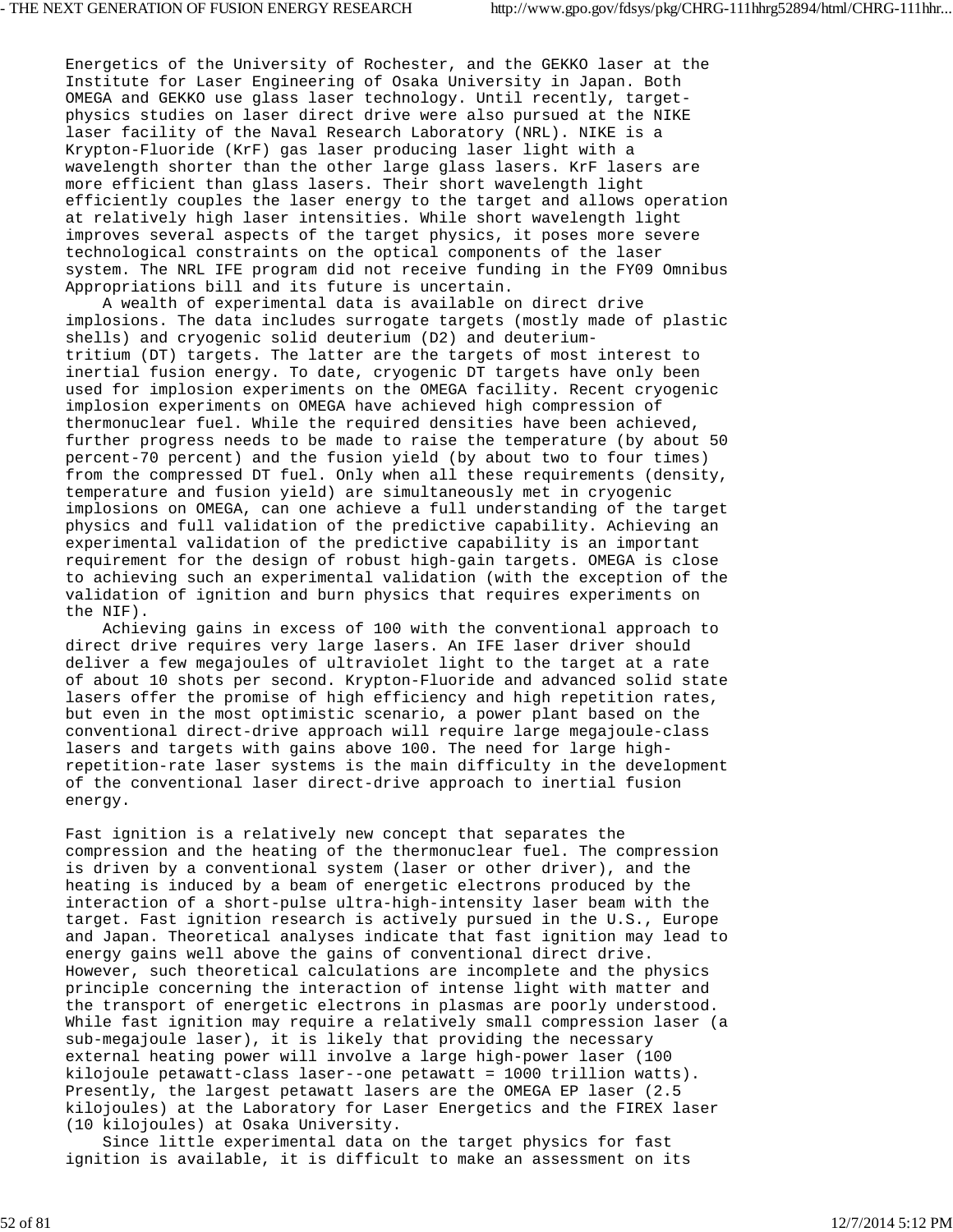viability as an option for fusion energy. In the past, the lack of experimental facilities with a dual integrated laser system (the compression and heating lasers working together) has prevented the acquisition of the necessary data. However, the U.S. and Japan have recently completed the construction of two integrated facilities that can explore the fast ignition concept. Such integrated laser systems are OMEGA at the Laboratory for Laser Energetics, and FIREX-I at Osaka University. A third integrated facility will soon be available at Lawrence Livermore National Laboratory. The OMEGA facility includes the OMEGA compression laser and the OMEGA-EP high-power laser, the FIREX-I facility includes the GEKKO compression laser and the FIREX high-power laser, and the NIF will soon include the ARC high-power laser. These three facilities have the potential to rapidly advance the target physics for fast ignition. The main obstacle to such advances is the very limited access granted to fast ignition studies on the U.S. integrated facilities OMEGA and NIF. For example, only five days of the OMEGA facility were devoted to integrated fast ignition experiments in FY09. With such a limited time allocation, it is difficult to make meaningful progress in fast ignition. The reason for this limitation is that such facilities are funded by NNSA, whose primary mission does not include fusion energy development. Inadequate access to the integrated NNSA laser facilities is currently the main obstacle to acquiring the necessary experimental data required to validate the fast ignition scheme. The lack of experimental data on the target physics as well as the complexity of the scheme and targets renders highly uncertain the development path of fusion energy based on the fast ignition concept.

Shock ignition is a very new concept introduced in 2007. Similarly to fast ignition, shock ignition is also a two-step process where a strong shock wave is used to heat the thermonuclear fuel previously assembled by a compression laser. An advantage of shock ignition is that the shock can be launched by the same laser used for the compression, and therefore it requires a single laser. Much of the target physics for shock ignition is a straightforward extension from laser direct drive. However, launching strong shock waves requires relatively high laser intensities and there are concerns about the coupling of the laser light to the target and other negative effects that occur at high intensities. Most of the theoretical work on shock ignition to date comes from computer simulations carried out at the Laboratory for Laser Energetics, the Naval Research Laboratory, Lawrence Livermore National Laboratory and the Centre Lasers Intenses et Applications in Bordeaux (France). This work shows that high energy gains may be possible with shock ignition using a sub-megajoule driver. Recent experiments on the NIKE laser, target design work and computer simulations from NRL have indicated that Krypton-Fluoride lasers are particularly suitable for shock ignition because they provide a more effective drive for the shock and reduce the risks (to the target) of operating at high intensities. This interesting research stopped in 2009 when the NRL program did not received funding in the FY09 Omnibus Appropriations bill. While the simulation results are promising, there is not sufficient available experimental data on the target physics to make an assessment of shock ignition as a viable scheme for fusion energy. The only available implosion data on shock ignition comes from a few experiments on the OMEGA laser. Acquiring meaningful experimental data requires access to the NNSA laser implosion facilities OMEGA and NIF. Like fast ignition, access to these facilities for shock-ignition research is very limited. For example, only one day of operation of the OMEGA facility was devoted to shock ignition in FY09. Inadequate access to the NNSA laser facilities is currently the main obstacle to acquiring the necessary experimental data required to validate the shock-ignition scheme. Due to the lack of experimental data on the target physics, the development path for shock ignition is uncertain.

> Finding: Laser drivers are the most developed drivers for inertial fusion. The target physics for laser direct drive is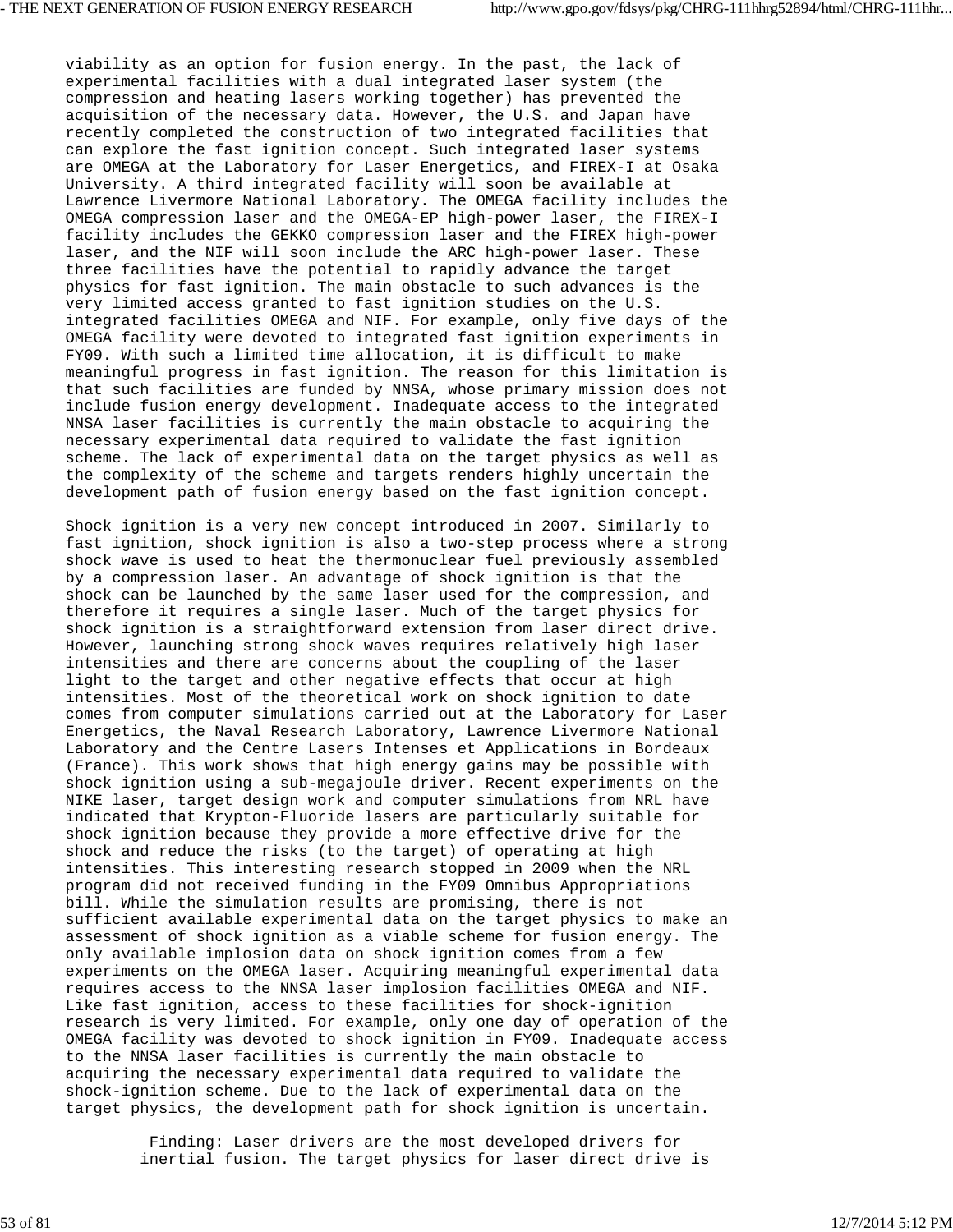also the most advanced. Because of the relatively low driver efficiency, laser-based inertial fusion energy requires high gain targets (with gains above 100). Laser direct drive, fast ignition or shock ignition may provide such high gains. A power plant based on conventional direct drive will likely require large and expensive megajoule-class lasers. Fast and shock ignition may require a significantly smaller driver than conventional direct drive. However, little experimental data is available for fast and shock ignition to make a valid assessment of their viability for fusion energy. Heavy-ion drivers are more efficient than lasers but little or no experimental data is available on implosion physics for heavy ion fusion and there are no plans to acquire such data in the near future. Z-pinch fusion uses the indirect-drive approach and requires high gains (about 100 or more). Z-pinch research has made progress in target physics but serious questions remain on the viability of Z pinches as fusion-energy drivers.

 Existing NNSA facilities have the capability of exploring the physics principles of direct- and indirect-drive laser fusion, as well as fast and shock ignition. Fast and shock ignition research is currently funded by the OFES. Access to the NNSA facilities for fast and shock-ignition experiments is currently very limited since NNSA's mission does not include fusion-energy development. This limited access is currently the main obstacle to acquiring the necessary experimental data required to validate high-gain IFE concepts.

> Recommendation: OFES and NNSA have already formed a joint program to fund high-energy-density physics research. This partnership should be strengthened to increase access to NNSA facilities for research in the area of high-gain inertial fusion energy concepts.

3. Developing the Technology for Inertial Fusion Energy

 Achieving ignition and high gain does not imply that economically attractive fusion energy is just around the corner. Major technological and engineering challenges will still remain even after the demonstration of ignition. The development of a viable fusion power plant requires large scientific and financial investments. Drivers compress the pellet and are the most complex and expensive component of an IFE power plant. The driver is part of an integrated system including a target chamber, injection systems and other components. Drivers must operate with relatively high repetition rates to produce enough average power output.

> Finding: Several IFE drivers have been proposed: solid state lasers, Krypton-Fluoride lasers, Z pinches and heavy-ion beams. Drivers are part of an integrated system including a target chamber, injection systems and other components. While the technology of some drivers is more advanced than others, none of them offers a development path free of major engineering and technological challenges.

 Therefore, before launching a major energy development program, it is prudent to make an assessment of the different driver options. This can begin immediately with a small exploratory IFE technology program (``small'' here is used for comparison with the ``large'' science program of the National Ignition Campaign).

 In the past ten years, the High Average Power Laser Program, funded by NNSA under congressional mandate, was engaged in IFE technology development for KrF and solid state lasers. This program was not funded in the FY09 Omnibus Appropriations bill and no funding is currently provided for IFE technology.

Lasers are the most technically advanced drivers. Small-scale high-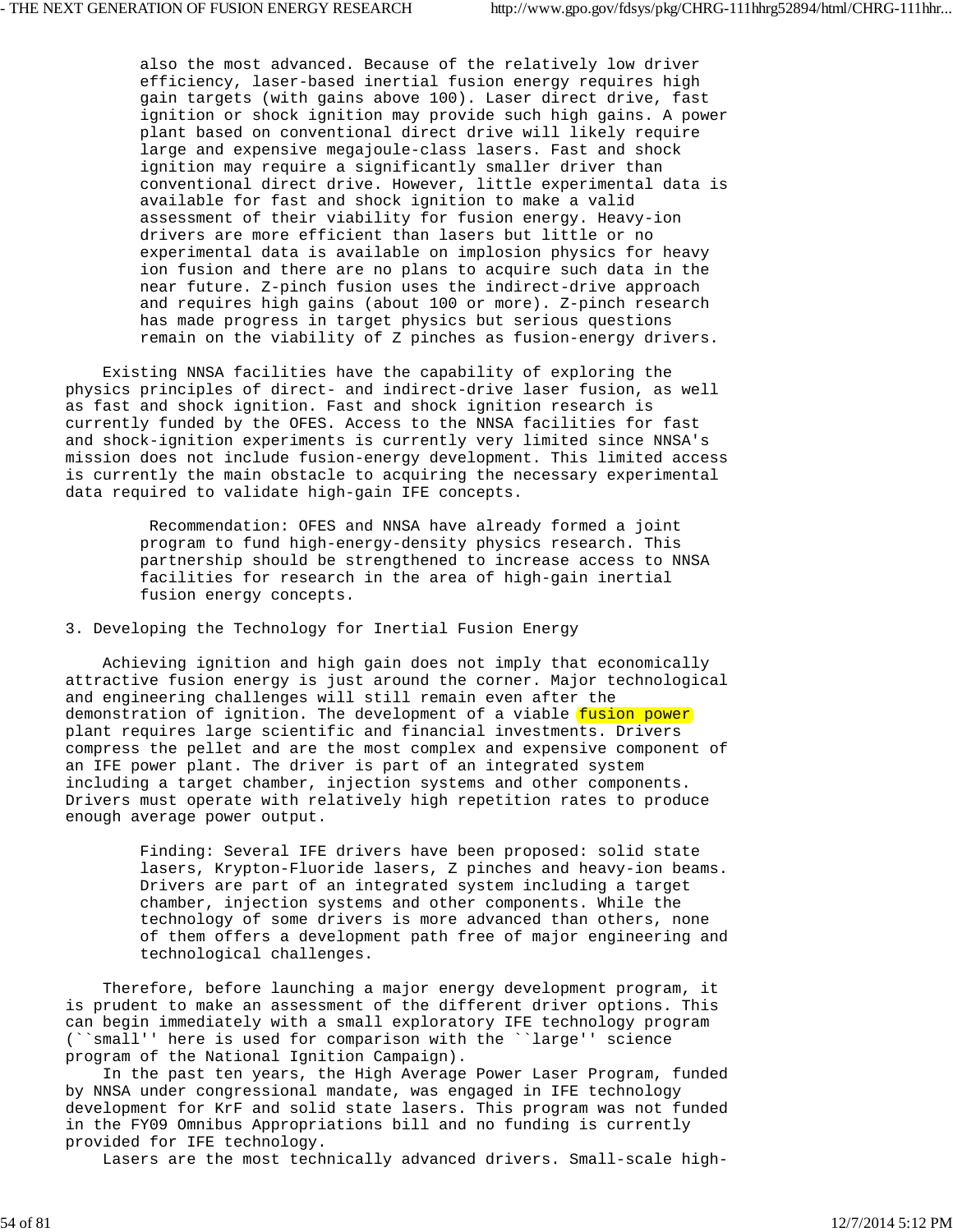repetition-rate KrF and solid-state lasers have been built and tested. Research in target physics for laser drivers is also the most advanced. Furthermore, the current experimental campaign will explore ignition with lasers implying that all the target physics issues will only be resolved for laser drivers. Other drivers will likely require longer development paths for both the technological development and the target physics. An exploratory IFE program should be started with the goal of selecting the most attractive driver option in order to move quickly toward an expanded energy development program once the NIF has demonstrated ignition and energy gains.

 Because of the engineering and technological difficulties involved with fusion energy, it is important to assess/explore all possible schemes including fusion-fission hybrids. A fusion-fission hybrid power plant consists of a fusion reactor (the ``engine'') surrounded by a blanket of fissionable material. This concept has been recently promoted by the Lawrence Livermore National Laboratory (LLNL). The fissionable material is depleted uranium or spent nuclear fuel, while the fusion engine is based on the laser indirect-drive approach. Since the fission blanket amplifies the energy output from the fusion engine, a relatively low-gain laser indirect-drive (or direct-drive) scheme may suffice in its role as neutron source. Advocates argue that the LLNL approach to fusion-fission hybrids offers the shortest development path for inertial fusion energy since the target physics and the required target gains are essentially the same as the ones explored by the NIF within the next few years.

 In light of these possible advantages, an exploratory IFE technology program should also assess the viability of fusion-fission hybrid systems and make a determination on the benefits of such systems and the possibility of a shorter development path.

> Recommendation: It would be beneficial to immediately develop an exploratory fusion technology program in parallel to the ignition campaign to assess the viability of the different driver options. If successful, such a program will select the most attractive driver by the completion of the ignition campaign on the NIF.

Additional technical information, findings and recommendations can be found in:

> Fusion Energy Science Advisory Committee, Advancing the Science of High Energy Density Laboratory Plasmas, (Chapters 7, 9, 11), U.S. Department of Energy, Office of Science, January 2009.

 Fusion Energy Science Advisory Committee, Review of the Inertial Fusion Energy Program, U.S. Department of Energy, Office of Science, March 2004.

#### Biography for Riccardo Betti

 Dr. Riccardo Betti is currently Professor of Mechanical Engineering & Physics and Astronomy at the University of Rochester. He is also Director of the Fusion Science Center for Extreme States of Matter, Senior Scientist and Assistant Director for Academic Affairs at the University of Rochester's Laboratory for Laser Energetics.

 Dr. Betti has conducted research in plasma physics, inertial and magnetic confinement fusion for over 20 years. He is Vice-Chairman of the Department of Energy Fusion-Energy-Science Advisory Committee (FESAC), and Steering Committee Member of the High-Energy-Density Science Association. He was Chairman of the Plasma Science Committee of the National Academies in 2006-09, and Chairman of the FESAC sub-panel on High-Energy-Density Physics in 2008-09. Dr. Betti is a Fellow of the American Physical Society for his pioneering work on ablative fluid instabilities in inertial confinement fusion and energetic particle instabilities in magnetic confinement fusion. He is a recipient of the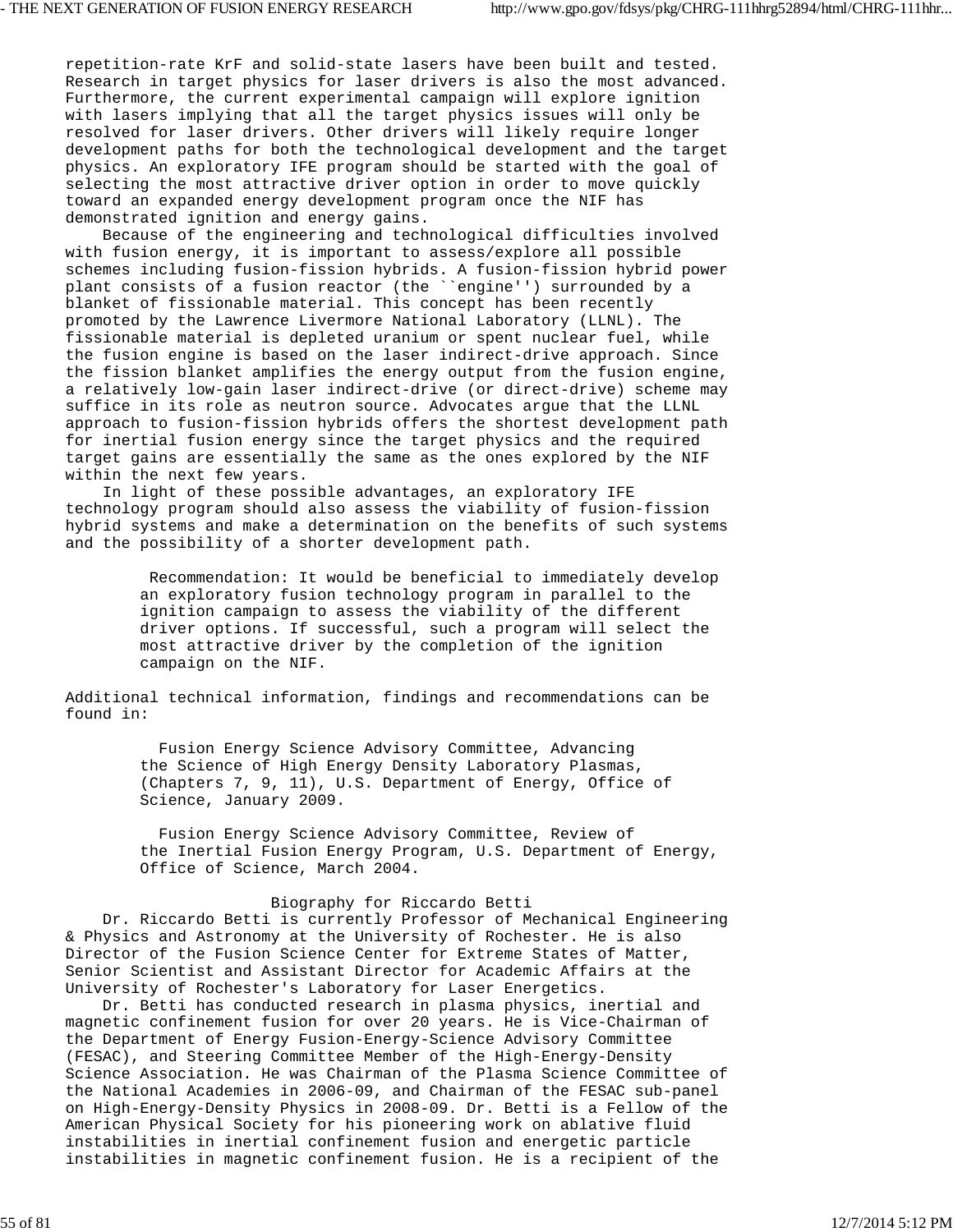Edward Teller Medal for his seminal contribution to the theory of thermonuclear ignition and implosion physics for inertial confinement fusion. Dr. Betti received a ``laurea cum laude'' degree in Nuclear Engineering from the University of Rome, and a Ph.D. in Nuclear Engineering from the Massachusetts Institute of Technology. He has coauthored over 100 refereed articles in plasma physics, magnetic and inertial confinement fusion.

 Chairman Baird. Thank you, Dr. Betti. Dr. Fonck.

 STATEMENT OF DR. RAYMOND J. FONCK, PROFESSOR OF ENGINEERING PHYSICS, UNIVERSITY OF WISCONSIN-MADISON

 Dr. Fonck. Mr. Chairman, Ranking Member Inglis and Members of the Committee, thank you for the opportunity to testify today. I got the instruction from your letter to say what our vision for the next 10 to 20 years is, and I thought about it and said the biggest vision is: we should not have this hearing again in 20 years. We should not be talking about fusion energy science; we should be talking at that point about fusion energy development, and there is a crucial difference. So to answer your question, I will give you an example of a path we could take to pursue in the next 10 to 20 years to get in that direction.

 In spite of the scientific progress we have made, it is no secret there is skepticism on the credibility or timeline of fusion energy but much of that can be traced to the fact that the full range of technical challenges is not being addressed. These challenges are--some of them have been mentioned- demonstrating and exploring the burning plasma state, creating predictable, high-performance continuous plasma, taming the plasma material interface and harnessing fusion power from the very energetic neutrons released in fusion. Addressing these four challenges would provide the knowledge base to establish the credibility of fusion as an energy source and motivate a decision to establish a fusion energy development program.

 There has been outstanding progress in fusion energy science, as has been mentioned here already, under the auspices of the Department of Energy. Most of this is focused on the properties of the extremely hot fuel or plasma required for fusion energy and reactions to occur. But it is very important, and it must be emphasized, that fusion science is not just plasma physics. The frontiers of fusion science research are moving to the critical issues of the last two fusion challenges: the plasma-wall interactions and harnessing fusion energy. At the same time as these frontiers are moving, our experimental facilities are aging. Our leading experiment is over 20 years old. The next-generation state-of-the-art facilities and capabilities are being developed outside the United States. The fact that we have not positioned ourselves to lead in addressing the first two challenges because of these aging facilities, and that we haven't built anything in 20 years, puts us in a unique position, however, of being able to address more aggressively the last two elements of the fusion challenge. An emphasis on the complex processes occurring in the plasma material interfaces, their integration with the systems with that extract energy from the fusion system and the effects of the fast neutrons on those processes, should be the focus of the domestic U.S. program in the ITER era. This program and ITER together will address most of the critical issues underlying the credibility of fusion energy. Just as importantly, it starts the United States on the path to benefit economically from its long-term investments in fusion science research. Indeed, the intellectual property rights that accrue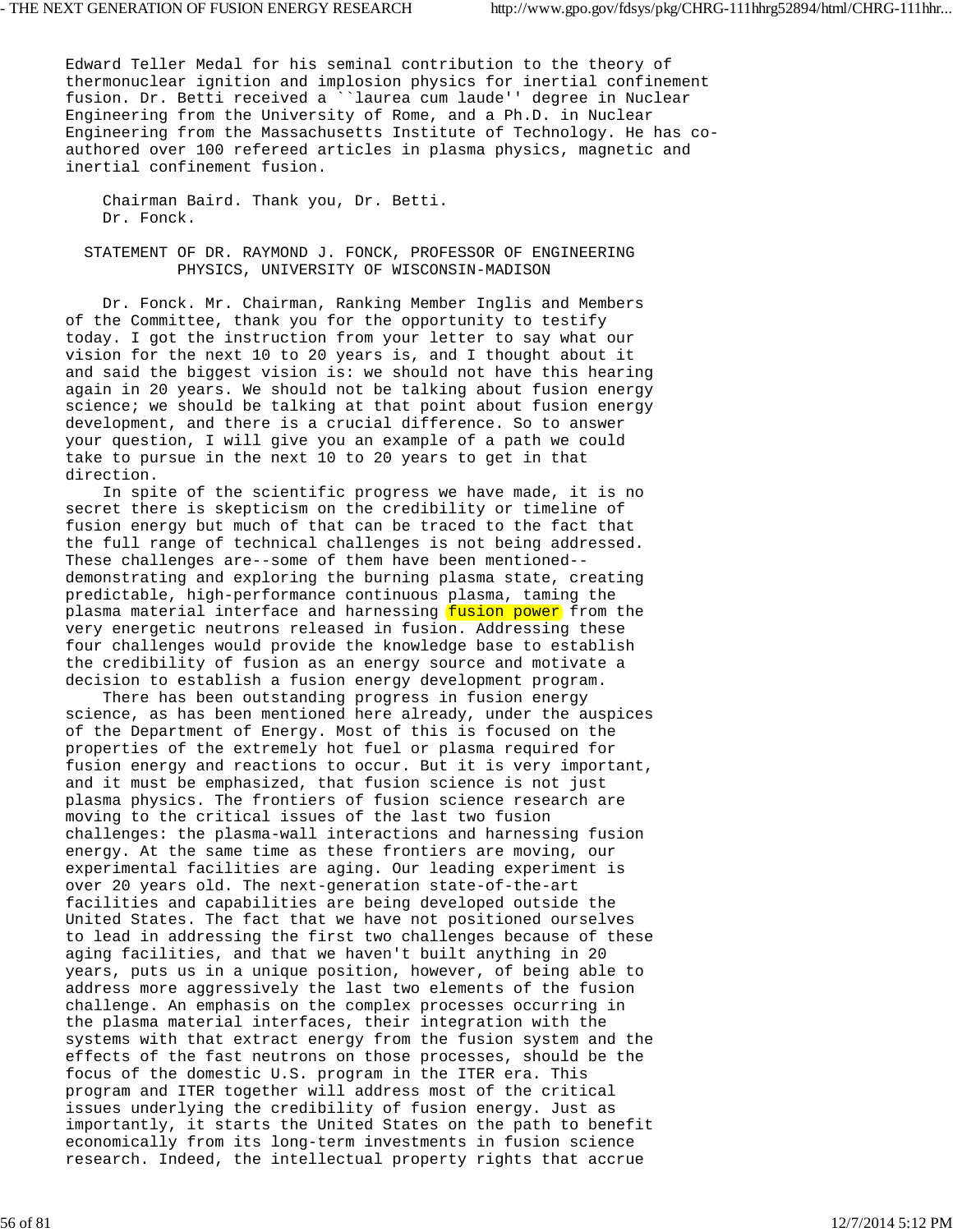from the development of fusion will concentrate in these areas, not in the plasma sciences directly.

 So it is time to create a plan to put the U.S. fusion program on a trajectory towards leadership in the next generation of fusion research. To accommodate realistic budgets, specific programs and facilities in our program will need to be redirected or completed to free resources for these new directions. Domestically, the program should move to address the pending nuclear and energy-related issues that fusion will present. These scientific challenges will be addressed first in small-scale studies, material studies, computational modeling, et cetera. But this effort should culminate in a national, integrated fusion nuclear science test facility as the central fusion facility in the United States. It will provide the needed integrated test of our understanding of the coupled plasma-wall energy conversion systems. Whatever form this facility takes, this centerpiece experiment in the United States should be a deuterium-tritium facility to access the full range of fusion nuclear issues.

 The transition of the domestic program to an increasingly strong focus on fusion nuclear sciences can be executed over the next decade or so concurrent with the construction and initial operation of ITER. As ITER construction winds down, the roll-off of those funds could be applied to this new national facility to meet the new challenges. Pursuing this program would vault the U.S. program into leadership of critical areas of the overall fusion challenge. In the ITER era, the research activities on ITER and this U.S. program would arguably define the centers of gravity of fusion science and engineering development and will expedite the decision whether to develop a demonstration fusion reactor either by the U.S. Government or industry or some combination thereof.

 So there is a pressing need for plans, A, to evolve--a world-leading fusion nuclear science program under realistic budgets, and B, to develop the technical case for an evolution of the program into a fusion energy development program as soon as it can. To support developing those plans, the planning of scientific missions and conceptual designs of requisite facilities to match those missions should begin immediately. Support of H.R. 3177, the Fusion Engineering Science and Fusion Energy Planning Act of 2009, would provide funding to start this transformation of the program.

 Finally, I just want to comment on inertial fusion, because I have been concentrating on magnetic. If its the campaign to demonstrate ignition of fusion plasmas via inertial confinement in the National Ignition Facility is imminent. The achievement of ignition in NIF will be exciting and historic. It will rightly demand a reexamination of our national position on inertial fusion energy, or IFE. As the ideas and proposals for moving forward towards an IFE program evolve after results are obtained from NIF, it would be valuable to have a disinterested expert panel outside the community evaluate the prospects for inertial fusion energy to inform and motivate any decision about moving forward to a new inertial fusion energy science program.

 Again, thank you for the opportunity to address the Committee.

[The prepared statement of Dr. Fonck follows:]

Prepared Statement of Raymond J. Fonck

 Mr. Chairman, Ranking Member Inglis, and Members of the Committee, thank you for the opportunity to testify today. In my testimony I will try to describe how the U.S. Fusion Energy Sciences program has been quite successful, but has been, through historical and artificial constraints, unable to address key issues that must be resolved before practical fusion energy can be reached. I will also suggest one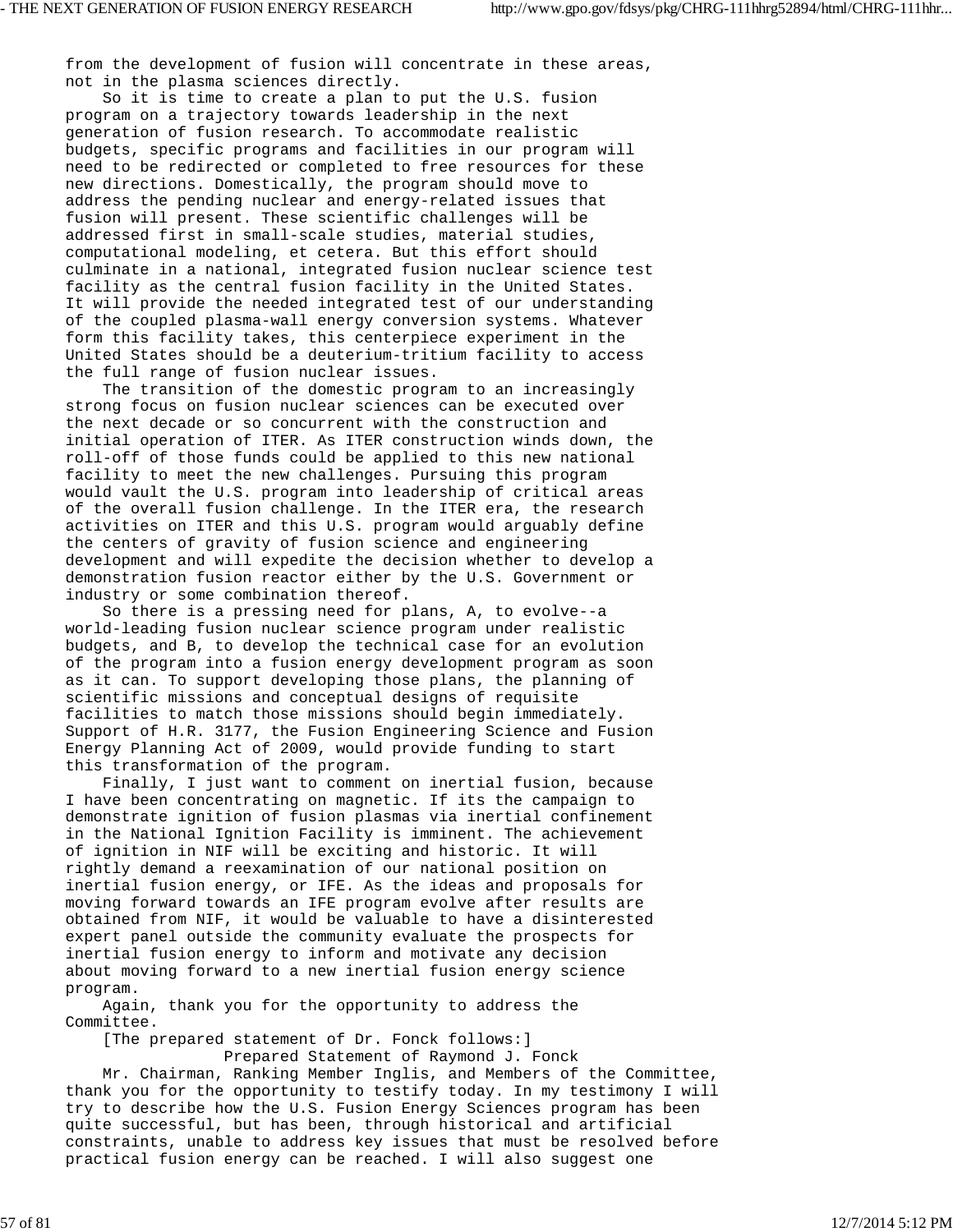possible path along which these issues can be resolved within a reasonable budgetary envelope.

 Research on the properties of high-temperature plasmas, the fuel for fusion reactors, has made tremendous strides in the past decades. In the future, the scientific frontiers of fusion will increasingly move to the complex interactions among the cooler plasma edge, the materials of the surrounding chamber, and energy extraction systems, and the role of neutrons in modifying those interactions. To address these critical issues and motivate a future fusion energy development program, it is time to start building a fusion nuclear science program in the fusion R&D portfolio. It will start with modest activities in materials and related research, and should have a longer-term goal of deploying a new national fusion nuclear science research facility as the centerpiece of the U.S. domestic experimental effort in magnetic fusion in the ITER era. The transition to these new efforts will be gradual and must be funded during ITER construction in large part by completing existing programs. Strategic plans for the evolving program need to be developed. In addition, the anticipated success of the ignition campaign on NIF should motivate an examination of proposals for a new program in inertial fusion energy science and/or engineering. Support of H.R. 3177, the Fusion Engineering Science and Fusion Energy Planning Act of 2009, would provide funding to assist the start of necessary transformations in the program.

Progress in Plasma Sciences Motivates a New Phase of Fusion Research

 Fusion is the nuclear process that produces energy in the interior of the sun and stars. Developing fusion power in the laboratory truly means capturing the power of the sun here on Earth, and is a grand challenge of science and technology. The path to producing useful energy through the fusion process here on Earth is complex, and the quest is not complete.

 With readily available fuel and significant environmental advantages, fusion energy is a candidate for significant carbon-free, base-load energy production in the second half of this century. However, major new energy technologies can require decades to strongly penetrate the market after introduction. To offer the possibility of fusion power in a useful timeframe, we need to move as quickly as we can now to exploit and complement the advances in fusion energy R&D that are expected in the next decade or more.

 Historic achievements have been made and others are eagerly anticipated in the world of fusion energy sciences research. Past demonstrations of  $10-20$  MW of fusion power production in the TFTR (in the U.S.) and JET (in the E.U.) experiments confirmed the promise of magnetic confinement of fusion plasmas in the 1990's. The U.S. subsequently entered the ITER project to allow U.S. scientists to explore magnetically confined burning plasmas. A burning plasma exists when the power released by the fusion nuclear reactions is roughly 5-10 times larger than the power injected to sustain the fusion process. All of those experiments are based on the tokamak concept, which is a type of donut-shaped magnetic bottle that holds the hot fusion fuel away from any material walls.

 In addition to the magnetic confinement approach with tokamaks, the demonstration of ignition in inertially driven fusion targets in the National Ignition Facility is planned for the near future. This relies on powerful lasers to compress solid fusion fuel pellets to heat them to fusion temperatures and create a very short, powerful release of fusion energy.

 There has been outstanding progress in fusion energy science research under the auspices of the Department of Energy Office of Science programs. Most of this has focused on the properties of the extremely hot fuel, or plasma, required for fusion reactions to occur. Our understanding of the extraordinarily complex problem of small-scale plasma fluctuations that lead to increased heat losses, and hence inhibit the ability to achieve the fusion state, has evolved to the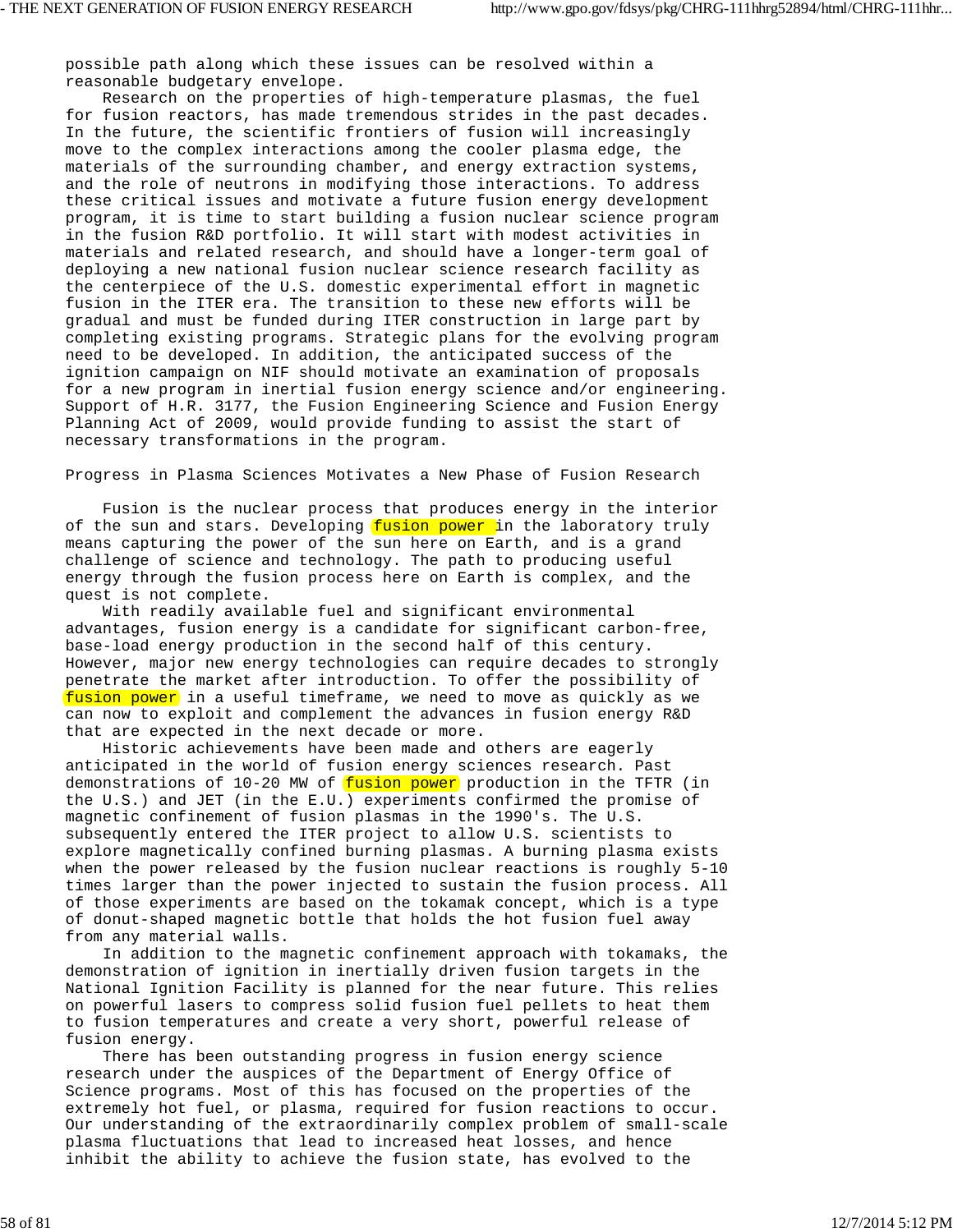point where these fluctuations can often times be suppressed. This leads to increasing plasma temperatures and *fusion power*. The understanding and predictability of fusion-grade plasmas have been refined to the point that the plasmas can be actively controlled to avoid damaging large-scale instabilities. Techniques to heat and manipulate these plasmas to finely tailor the plasma state and thereby optimize the potential to produce fusion reactions are being successfully developed. Similar progress has been made in understanding inertially confined plasmas in defense-related DOE programs. With all of these accomplishments in plasma sciences and supporting technologies, we are resolving some of the major plasma physics issues in the overall challenge of establishing the base for fusion energy.

 These developments represent the culmination of decades of research in high temperature plasma sciences, and motivate us to confront the additional challenges remaining to making the case for fusion energy. Hence, it is indeed timely to consider `The next generation of Fusion research,'' and it is time to start broadening the scope of the programs to expedite decisions on a commitment to fusion energy development.

# Broadening the Fusion Research Portfolio to Enable a Future Energy Development Program

 The DOE fusion science programs have, somewhat of necessity and somewhat due to artificial constraints, concentrated on studying many of the relevant plasma science questions that arise in moving towards fusion energy conditions. However, the fusion challenge is much broader than high temperature plasma science and its attendant enabling technologies. The development of the knowledge base for fusion energy requires a variety of topics to be addressed, including basic high temperature plasma science, measurement sciences, materials, the effects of nuclear interactions, and the engineering technology challenges of capturing and converting fusion energy. In fact, the full range of issues is well known, and only a fraction of them are addressed in the present program.

 The research and development needed to establish the foundation for fusion energy development were identified in plans for fusion energy research in the 1970's, acknowledged in repeated reviews and planning documents since then, and most recently restated by a major Fusion Energy Sciences Advisory Committee study that was charged to identify the gaps in our knowledge that remain, assuming successful completion of the ITER burning plasma program. While the details vary, the general issues identified through the years have not changed, mainly because they are driven by the physical challenges of attaining and exploiting the fusion state.

 From the most recent assessment of fusion, the fusion R&D enterprise must at least address the following four challenges.

FUSION CHALLENGES:

Demonstrating and exploring the burning plasma state

 Creating and controlling a fusion plasma that releases several 100 MW of energy, and understanding the effects of very energetic fusion-created particles, is a grand challenge of fusion science research.

 Creating predictable, high-performance, steady-state plasmas

> A continuously burning plasma that behaves predictably and is highly efficient is needed for economical fusion reactors

Taming the plasma-material interface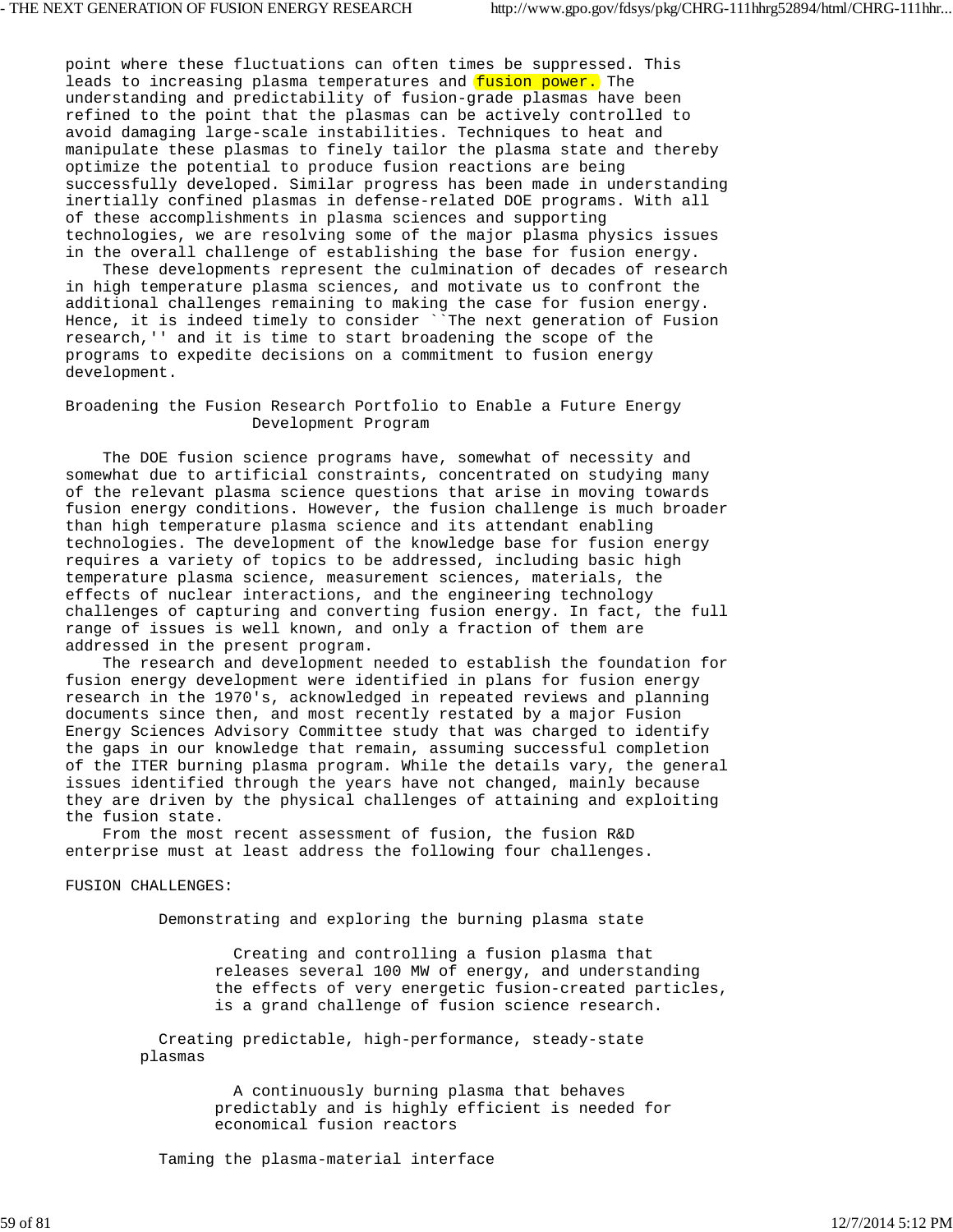Magnetic confinement sharply reduces the contact between the plasma and the containment vessel walls, but such contact cannot be entirely eliminated. Advanced wall materials and magnetic field structures that can prevent both wall erosion and plasma contamination are required.

## Harnessing Fusion Power

 Fusion energy from deuterium-tritium (D-T) reactions appears in the form of very energetic neutrons. The understanding of the effects of these neutrons on the surrounding materials and the fusion plasma, and the means of capturing this energy, while simultaneously breeding the tritium atoms needed to maintain the reaction, must be developed.

 The first two challenges are addressed by research focused on understanding the high-temperature plasma properties in the hot central core region of these magnetically confined plasmas. This research has been very successful, and will remain a vibrant field well into the future.

 However, the scientific frontiers of fusion are inexorably moving to examine the critical issues of the plasma interactions with the material chamber, and methods of extracting the energy from the fusion process. These topics are the focus of the last two challenges. For example, it is now clear that the processes in the edge plasma region, where the hot plasma interacts with the surrounding material chamber, profoundly influence the overall behavior of the plasma in the central hot region. The processes that occur in the plasma-chamber-energy conversion systems increase in number and complexity in the presence of a high-energy neutron flux, where the properties of the materials and their interactions with the plasma edge, can be significantly altered. This interacting plasma-chamber-energy conversion system will eventually need to be examined in integrated tests. This will encompass the entire fusion system, and complement the burning plasma studies to address all four fusion challenges.

 It is no secret that there is skepticism on the credibility or timeline of fusion as an energy source, and much of it can be traced to the fact that this full range of challenges is not being addressed. Nevertheless, in those areas that have been addressed in detail (mainly concerning 1 and 2 above), the progress has been steady, impressive, and acknowledged. Outside evaluations of the science developed by the fusion research program have affirmed the high quality and integrity of that scientific enterprise. However, few resources have been focused on addressing the last two fusion challenges listed above, and hence progress there has been slow, which in turn undermines the argument for accelerating the development of fusion energy.

 With the entry into the era of burning and ignited plasmas, it is time to broaden the fusion research enterprise to address, at appropriate levels, the full range of fusion challenges. ITER will provide us unique tests of the physics of the high-temperature core of a fusion system and some reactor-relevant technology. An emphasis on the complex processes occurring in the plasma-material interfaces, their integration with the systems that extract energy from the fusion system, and the effects of neutrons on those processes, should be the focus of the domestic U.S. program in the ITER era. These two efforts together will address most of the critical issues underlying the credibility of fusion energy. This will then provide the government and industry the information needed to decide any future commitment to fusion energy development as soon as possible.

 Most present fusion-energy related research is in the portfolio of the Office of Fusion Energy Sciences in the Office of Science of DOE, and is concentrated on the magnetic confinement approach. It is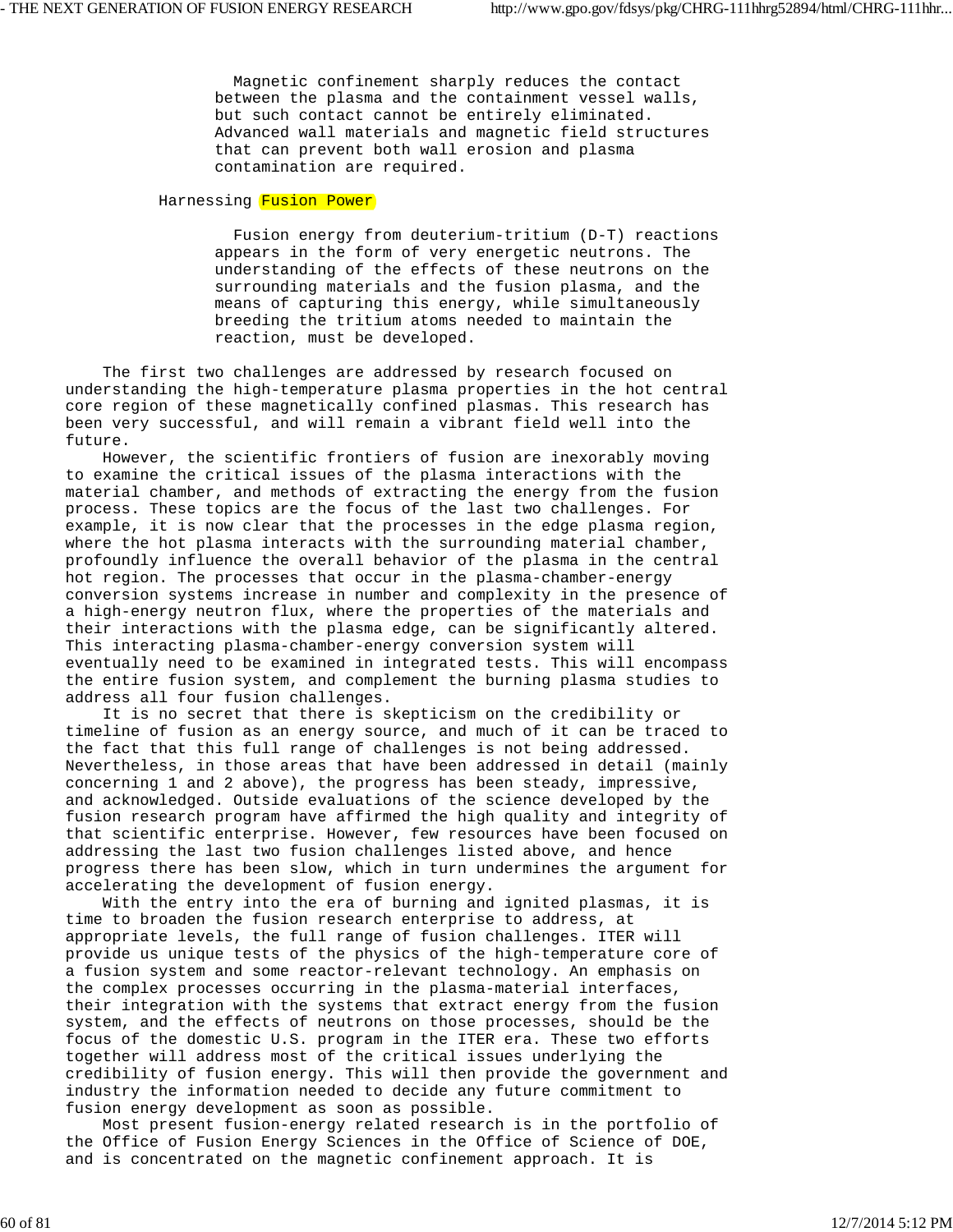establishing the scientific basis for fusion energy, but it is natural to expect that at some time in the future this program will evolve to a dedicated fusion energy development program, either inside or presumably outside of the Office of Science. This evolution will occur as the credibility of fusion energy is established through focused research activities that address in part all of the fusion challenges above. Continuing basic science studies to support this focused energy development program would continue in the Office, similar to other programs there. Indeed, this is precisely what the National Academics recent Decadal Study for Plasma Physics suggested will be the natural evolution of this program.

 A major challenge of the present fusion research program is to establish the credibility of fusion energy to expedite this transition to an energy development program. To that end, DOE and the research community soon need to develop a long-range strategy to both justify and smoothly effect this transition towards an energy development program, assuming success in the present science program. Moving in this direction can be done within reasonable funding levels and will attract a new generation of researchers.

BROADENING THE FUSION PORTFOLIO IN THE NEAR-TERM

 While one can anticipate the future fusion energy development program, the ability to move the present fusion science program forward within realistic budget constraints is hampered by both externally and internally imposed constraints.

 The program is strongly focused on the underlying plasma science of the fusion plasma core. It does not address the rich array of scientific and engineering challenges that arise in the entire fusion system, and that must be addressed in the quest to demonstrate the viability of fusion power. Practically, this resulted from an external constraint on the program that there could be little research into the engineering sciences, material sciences, and technologies relevant to fusion energy until the whole range of underlying plasma physics issues is addressed.

 While this constraint may have reflected priority setting in a resource-limited program and been used as a means of restraining the appetite for significantly increased budgets without clear priority setting, it is increasingly anachronistic. Without removing this constraint, we will miss the opportunity to develop the knowledge and skills in precisely those areas of the fusion problem that will lead to economic advantages from our long investments in fusion research. In considering the next phase of fusion research, I assume that this constraint is lifted and the Office of Fusion Energy Sciences will be free to allocate resources across the relevant broad range of issues to optimize the path to a fusion energy development program within available resources.

 The fusion research community imposes another constraint on itself by seeing its resources as locked and concluding that there is little opportunity to move forward to new frontiers, which often means new facilities to access new physical states. This sense of insurmountable limits arises from real constraints on the amount of funding available, but also from an unwillingness to acknowledge clearly focused goals and make hard priority choices to achieve those goals.

 This can be addressed by developing a plan for fusion R&D in the next decade and beyond that makes the hard choices needed to regain U.S. leadership in selected areas that focus on the credibility and eventual economic exploitation of fusion as an energy source. In particular, an eight- to ten-year plan that includes a growing activity in the critical fusion nuclear science and engineering issues that are relevant to exploitation of the energy-producing plasma should be developed and pursued. The goal of this plan would be to move smoothly over the next decade during ITER construction to include in the U.S. fusion program a world-leading fusion nuclear science program, with access to the requisite tools and resources to address the critical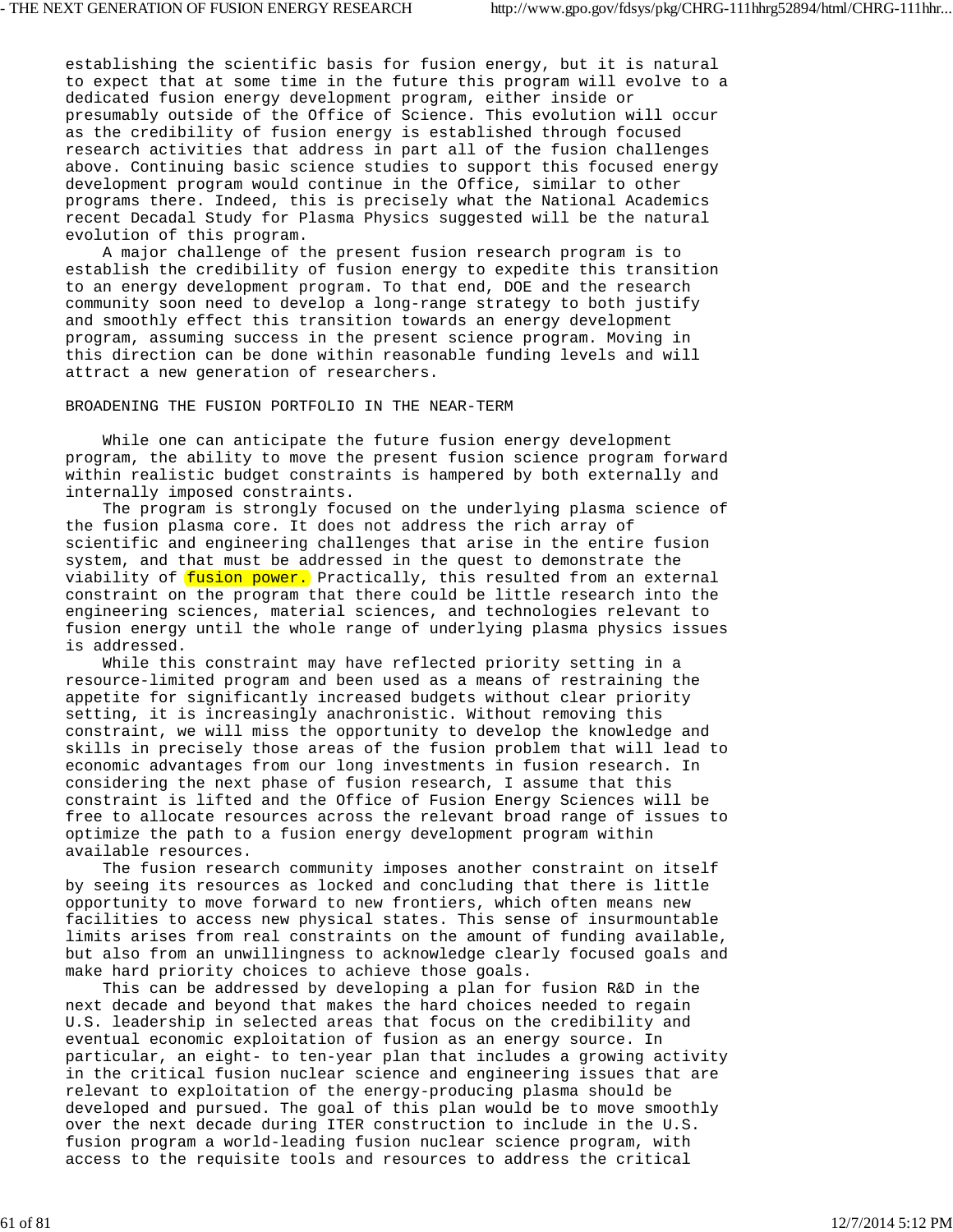issues during the ITER era.

 As mentioned above, the U.S. fusion science research program is addressing mainly the first two of the four main fusion challenges. However, the next-generation, state-of-the-art facilities and capabilities to address both of these challenges are being developed and located outside the U.S. The burning plasma program is now centered on ITER in France, and the large major tokamaks that are cited as necessary for ITER preparation and operation are located in the EU and Japan. Likewise, tokamaks with superconducting coils and world-class stellarator experiments will lead the research to resolve the issues inherent in steady-state plasma operations. The new superconducting tokamaks are located in China, South Korea, and Japan, while the large stellarator experiments reside in Germany and Japan. U.S. scientists, using older facilities, have certainly made seminal contributions to these various concepts--indeed, some of these facilities have benefited directly from U.S. developments. However, it is inevitable that research on these new facilities will guide fusion energy science developments in these areas in the future. Hopefully, our scientists will collaborate on these international facilities, but the net consequence is that the U.S. is off-shoring its ability to lead in the first two of the four challenges of fusion energy development.

 This, however, puts the U.S. community in the position of being able to address more aggressively the last two elements of the fusion challenge. In particular, we have a unique opportunity to pursue world leadership in the new frontiers of fusion: plasma-wall interactions, materials, and harnessing fusion energy. These areas cover the problems inherent in handling, capturing, and converting fusion neutrons and heat created by the fusing plasma to useful power. The problems include: plasma, atomic, molecular, and nuclear physics; material sciences; neutron sciences; and associated engineering challenges. Starting to move the U.S. program in the direction of addressing these integrated problems complements the planned research on ITER and directly confronts major points of criticism of fusion power. Most importantly, it starts to position the U.S. to benefit economically from its long-term investments in fusion science research. Indeed, the intellectual property rights that accrue from fusion development will concentrate in these areas, since the plasma science knowledge to address the first two elements is openly developed and available.

## A CONSTRAINED, AGGRESSIVE FUSION ENERGY RESEARCH PLAN

 A fusion program with a properly expanded scope to include a growing focus on the underlying nuclear and energy science issues can be readily envisioned. One such scenario is outlined here, but it is only conceptual. Wide variations of this approach could emerge as planning goes forward. In any case, it must be constrained to realistic budgets, include milestone commitments, and contain sometimes-painful priority decisions.

 I assume that the ITER construction will be supported, and U.S. domestic research funds will include the present level, with inflation escalation, and any increases that the program can successfully compete for as the Office of Science budget increases though pursuit of the goals of the America COMPETES Act. This funding profile will require that specific programs and facilities in the U.S. program be completed to provide resources for new directions of research.

 The central activities addressing the first two elements of the fusion challenge will migrate to collaborative research on international facilities. That is, the research addressing the burning plasma and steady-state issues for fusion plasmas will be pursued overseas, and major U.S. facilities will be transitioned out as their programs are completed. As the new superconducting and steady-state plasma facilities come into full operation overseas, collaborative agreements will need to be developed or expanded to provide our scientists access to those capabilities that are not available in the U.S. Participation in ITER burning plasma studies will eventually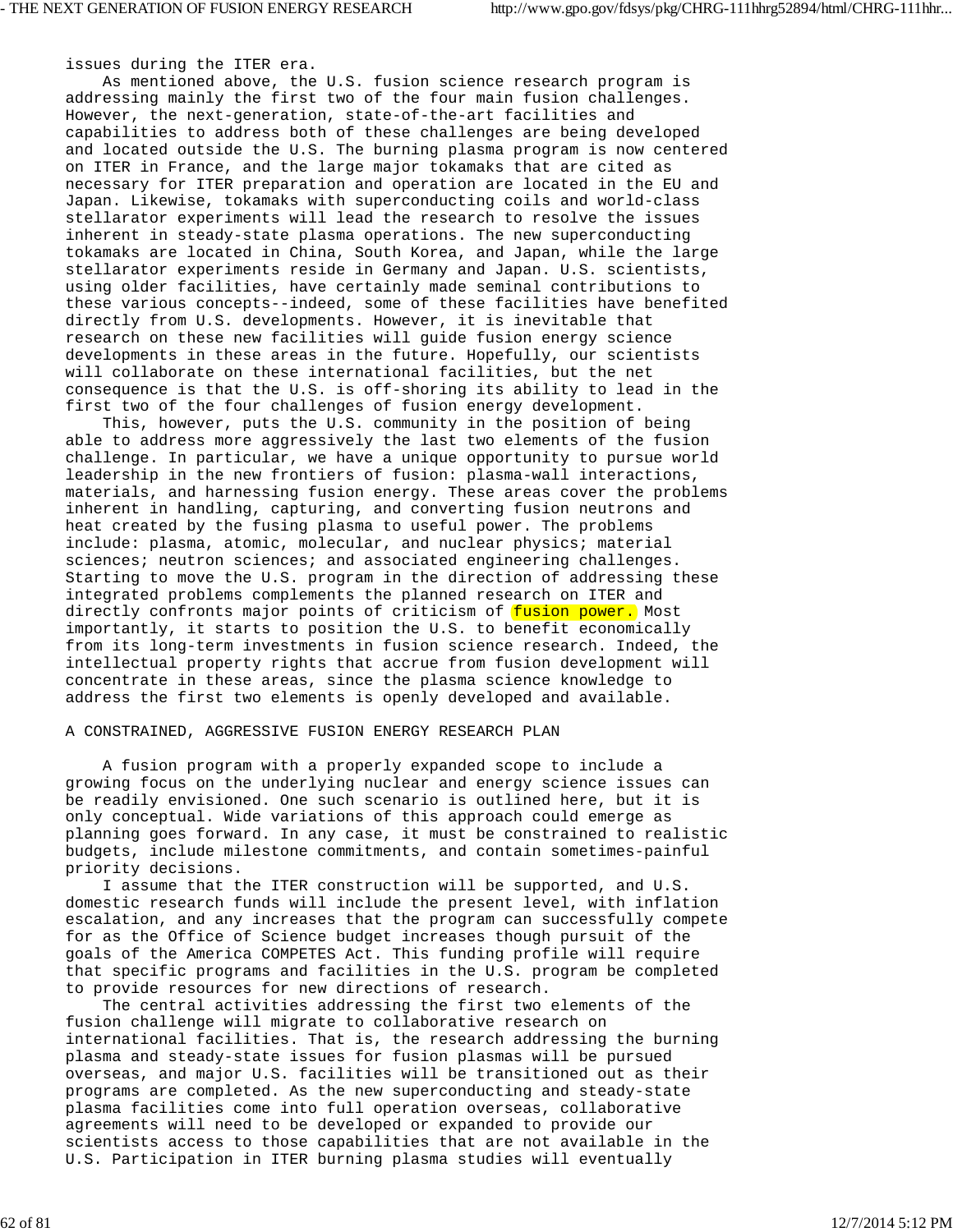require the development of a U.S. ITER science team. This team could also execute that collaborative research on other state-of-the-art tokamaks in anticipation of the ITER collaborations.

 The stellarator (mentioned earlier) is a magnetic confinement concept that is similar to the tokamak but in a sense offers simpler plasma properties at the expense of more complex mechanical systems. It may provide a potential breakout concept for a fusion reactor concept, and international collaboration is also critical here. However, there may be a world-leading role for the US to pursue modest facilities to resolve critical issues. The domestic program in the U.S. should retain a viable research activity in this area to support informed decisions on future reactor concepts.

 Domestically, the U.S. fusion science program should now begin to address the pending nuclear and energy-related issues that fusion will present. The scientific challenges of plasma-wall interactions can be addressed initially in present tokamaks, move to dedicated test stands to understand underlying physics, and eventually be a focus in the first phases of a central U.S. facility dedicated to fusion nuclear science issues. The fusion nuclear science program should ramp up over time to at least include: elemental material science studies and development of materials conducive to deployment in the fusion environment; materials tests using fission reactor irradiation; a materials test station to allow initial tests of small materials samples under intense energetic neutron bombardment; small-scale supporting test facilities as needed; and computational modeling of the integrated fusion system.

 This effort should culminate in a national integrated fusion nuclear science test facility as the central fusion experimental facility in the U.S. It will provide the needed integrated tests and development of our understanding of the coupled plasma-wall-energy conversion systems. While the actual form that the fusion nuclear science test facility takes will depend on detailed development of its mission requirements and comparison of competing concepts, this next major confinement experiment in the U.S. should be a DT (deuteriumtritium) facility to access the full range of fusion nuclear issues. Such a facility would likely attract a substantial investment from other countries should the U.S. seek to lead this effort and pursue such partnerships. A phased development of the capabilities of this experiment will restrain costs and coincidently mitigate the impacts of our off-shoring our abilities to address the first two fusion challenges above.

 The transition of the domestic program elements from the present configuration to one including the second two fusion challenges is required. It is important to recognize that this transition will take time, both to bring existing activities to successful closure and transition people and resources to new directions. Generally, the transition can be executed over the next decade or so, concurrent with the construction and initial operation of ITER.

 As the ITER construction winds down, those roll-off funds should be applied to the new national facility to meet the challenges I have mentioned above. Some augmentation of those funds will be required to support a full DT implementation, but foreign collaborations might be solicited to help make up this gap.

 To prepare moving in this direction, the planning of scientific programs and conceptual designs of requisite facilities to match chosen scientific missions must begin immediately. These will inform decisions needed in a few years. In the meantime, the near-term activities of the program will center on completing missions for existing facilities and programs as needed to begin a wedge of growth of a Fusion Nuclear Science Program component to the U.S. fusion program. There is especially an immediate need for initiating related materials research and developing trained fusion engineering science personnel.

 Executing this transition of the program, and eventually deploying an integrated fusion nuclear science experiment, would vault the U.S. program into leadership of critical areas of the overall fusion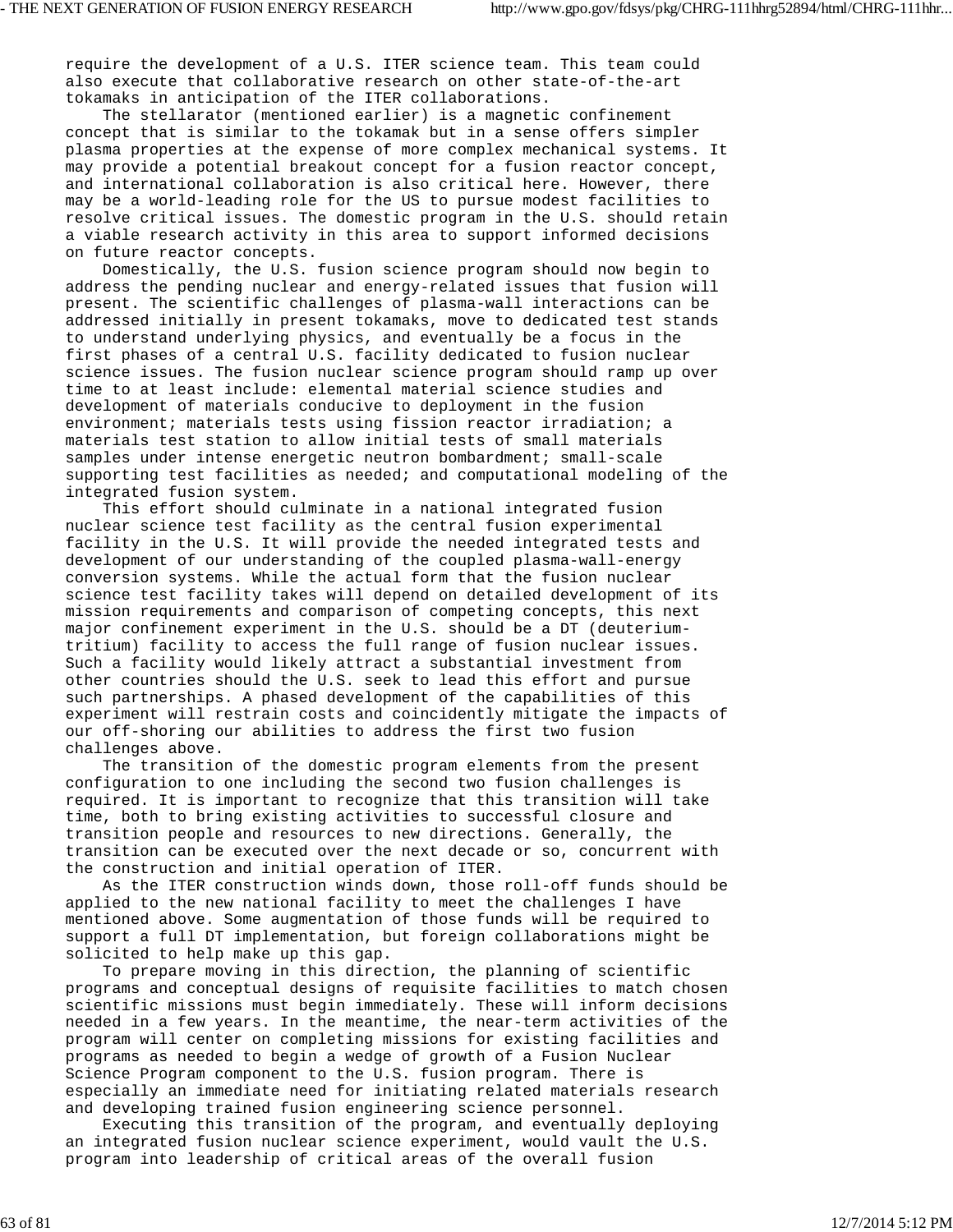challenge. In the ITER era, the research activities on ITER and this U.S. program would arguably define the centers of gravity of fusion science and engineering development, and will expedite the decision on proceeding to the development of a demonstration fusion reactor, whether by the U.S. Government, industry, or some combination thereof.

 There are substantial risks to pursuing this program, and they must be recognized and managed. There is a real potential for loss of expertise and momentum as major U.S. facilities roll off and international collaboration becomes the norm for access to leadershipclass facilities. If all or almost all of the major confinement experiments in the U.S. were terminated well before a new national experiment was initiated, there would likely be a loss of specialized machine designers. This in turn would make it increasingly difficult to start world-class programs in the U.S. as the international community moves forward. This has already happened in individual laboratories in the fusion community.

 There is the danger of loss of interest by new young scientists without world-class U.S. facilities while waiting for a new national facility. There will inevitably be displacement of personnel, and longterm planning and scheduling will be required so that scientists and engineers know what is coming and can adjust accordingly. These changes will not necessarily be welcomed by the research community because they will almost inevitably include some reduction of the activities presently being pursued, and everyone can legitimately claim there is much more to do in any given area. Indeed, an additional risk is that many underlying science issues will receive less emphasis than may be called for. Finally, there is the risk that collaborations with U.S. scientists may be seen to be less valuable to foreign hosts when the U.S. has a decreasing number of world-class facilities and likely some declining domestic research capabilities.

 These are serious consequences to a vital research program, and they are not suggested casually. They follow directly from the funding levels expected for the program and the scientific demands of the fusion enterprise. The program could be fatally damaged if these transitions are not managed adroitly.

 However, there are corresponding risks to not evolving from the present program while our international partners and competitors aggressively advance their programs. We will either further, or possibly indefinitely, delay a decision on developing fusion energy. We would not be competitive as fusion energy and it commercial applications are developed elsewhere.

 Thus, the program must focus and move forward to make the case for a breakout into a fusion energy development program as soon as it can. To that end, it may be useful to develop a technical contract among the fusion research community and DOE managers to define what minimal knowledge base is needed to establish the credibility of fusion and then confront the question of whether society wants to make the next level of investment for the development of commercial fusion energy. This contract should reflect the views of energy policy professionals on the criteria for the credibility of fusion as an energy source.

## A COMMENT ON INERTIAL FUSION ENERGY RESEARCH

 This discussion has focused on the direction of the magnetic confinement fusion research, given its prominence in the present OFES program. As mentioned earlier, the campaign to demonstrate ignition of fusion plasmas via inertial confinement with laser compression of solid fuel pellets on the National Ignition Facility is imminent. At present, there is no established program in the U.S. with a focus on developing the science and technology of inertial fusion energy (IFE). There is a modest research program in the related area of High Energy Density Physics, but it is quite broad and addresses some points of interest to IFE.

 The achievement of ignition in NIF will be exciting and historic. It will rightly demand a reassessment of our national position on IFE.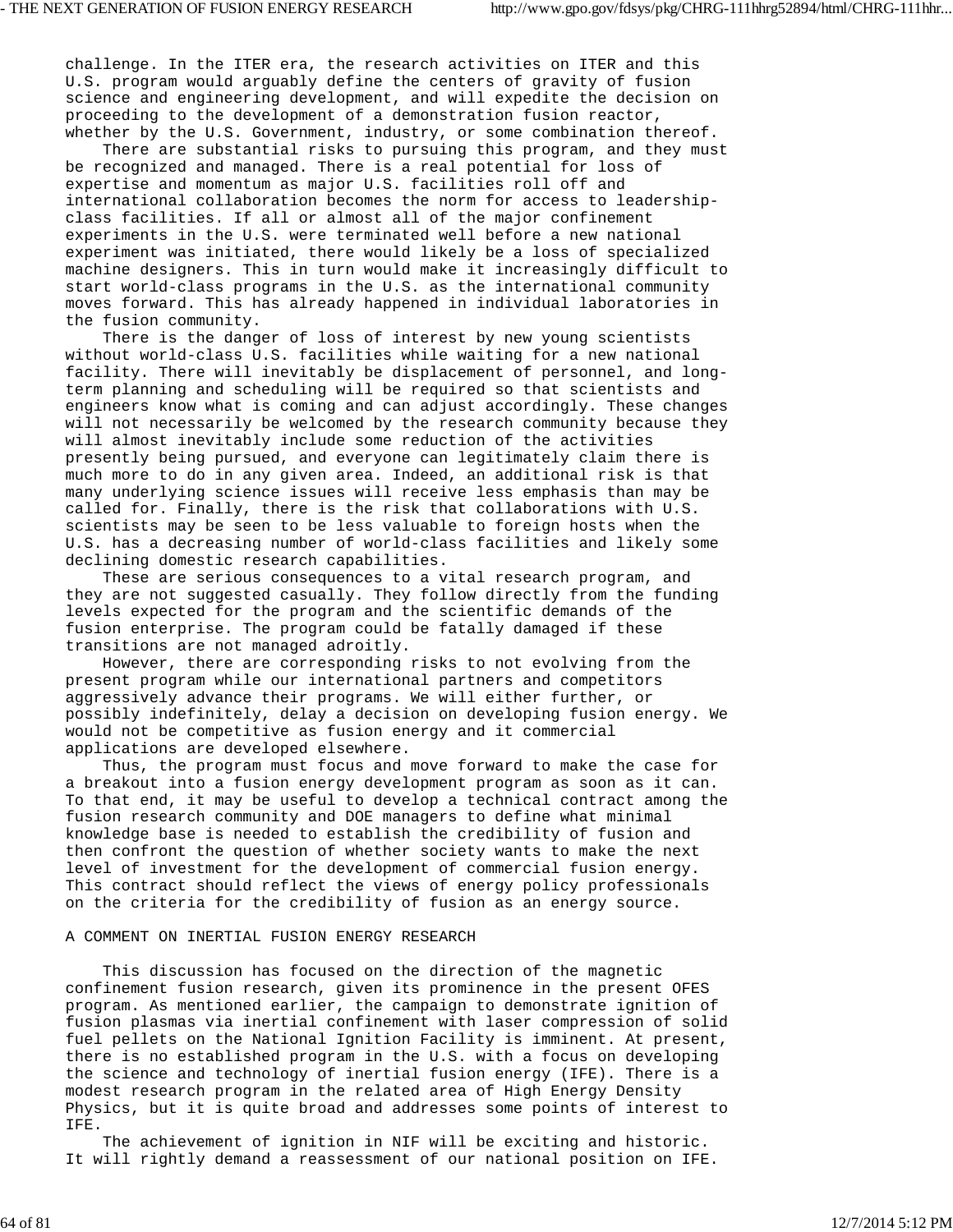When ignition is demonstrated, there naturally will be increased interest in this approach to fusion production as an energy source. However, the challenges expected to move from this accomplishment to an energy source are as at least comparable to those in the magnetic fusion approach. While first concentrating on increasing the fusion gain to levels of interest to energy production, the issues of target development, laser development, and fusion chamber development will rise in interest. In addition, many of the materials and nuclear science issues to be addressed in the proposed fusion nuclear science program are common to both approaches to fusion energy.

 As the ideas for moving forward towards an IFE program evolve after data is obtained from NIF, it would be valuable to have a disinterested expert panel evaluate the prospects and requirements for inertial fusion energy to inform any decision to embark on an inertial fusion science program or an inertial fusion energy development program.

## SUMMARY

 Significant progress in fusion science has been made in the past decade, and a solid scientific basis now exists to plan towards a fusion energy mission. The recognition that magnetic fusion energy research is at a mature stage for exploring burning plasmas and the expected achievement of high fusion gain in NIF for inertial fusion energy presage new eras for fusion research and development.

 There is a pressing need to broaden the range of fusion research in the U.S. to prepare to explore the new frontier of fusion science, i.e., the integrated plasma-chamber-energy conversion system. To address this issue and position the U.S. as a world-leading source of expertise in the developing and harnessing of fusion power in the post-ITER era, it is timely to begin building a fusion nuclear science program. This will complement the advances made in magnetic confinement plasma sciences. It will start with modest activities in materials research and development of a new cadre of fusion engineers, and progress to the deployment of a new national fusion science research facility as the cornerstone of the U.S. fusion experimental effort in magnetic fusion.

 The transition to these new efforts should be gradual and supported during ITER construction in large part by completing existing programs and out-sourcing many of our near-term activities to new facilities and programs presently being developed in partner states. Strategic plans should be developed to map the next decade or more to point to the initiation of a national fusion nuclear science test facility and to map the present fusion science program to a future fusion energy development program, with priority given to expediting that transition. This will necessarily be a very focused program, and hence contain risks of disrupting the existing infrastructure and missing other profitable avenues of research and development.

 The highly anticipated success of the ignition campaign on NIF will rightly increase interest in evaluating the potential of inertially confined plasmas for energy applications, and should motivate a highlevel review of proposals for a new program in IFE science and/or engineering.

 Finally, support of the H.R. 3177, the Fusion Engineering Science and Fusion Energy Planning Act of 2009, would provide a modest level of funding to start this transformation in the program.

# Biography for Raymond J. Fonck

 Raymond John Fonck is a professor in the Department of Engineering Physics and the Steenbock Professor in the Physical Sciences at the University of Wisconsin-Madison. He received his Ph.D. in Physics from the University of Wisconsin-Madison in 1978 (atomic physics and laser spectroscopy). He has been involved in fusion energy science research for almost 30 years in the university and at national laboratories. He has also been involved in fusion science research policy, serving in several capacities for national advisory committees and for committees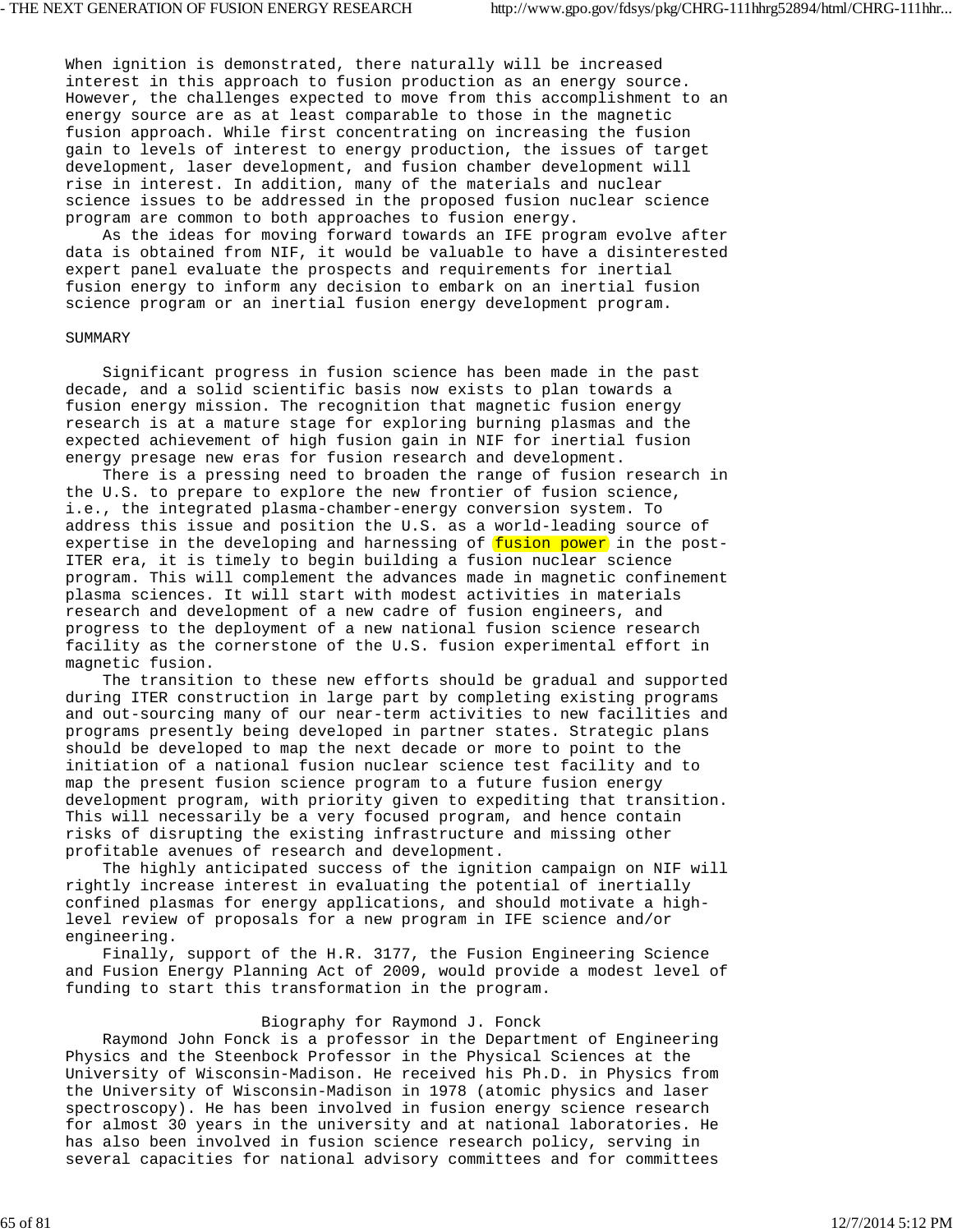of the National Academies of Sciences and Engineering. He recently served as Associate Director of the DOE Office of Science for Fusion Energy Sciences.

 Specifically, he was at the Princeton University Plasma Physics Laboratory from 1978 through 1989, where he was Deputy Head of the PBX-M Tokamak project and head of the spectroscopy group on the TFTR experimental team. He joined the Department of Nuclear Engineering and Engineering Physics at Wisconsin in 1989. He headed the Pegasus Toroidal Experiment and directed collaborative experiments on the DIII-D National Fusion Facility. He is a Fellow of the American Physical Society (APS), and served as President of the University Fusion Association for 1999-2000. He was chair of the Organizing Committee for the 2002 APS Topical Conference on High Temperature Plasma Diagnostics, and has served on APS Division of Plasma Physics organizing committees. He has served as a member of the Executive Committee of the Division of Plasma Physics. He has been a member of several Program Advisory Committees for large fusion science experiments, and is presently Chair of the Fusion Simulation Program Advisory Committee. He served on the Fusion Energy Sciences Advisory Committee sub-panel for U.S. participation in ITER. He also was a member on the Fusion Science Assessment Committee of the National Academies' National Research Council (NRC), and was co-chair of the NRC Burning Plasma Assessment Committee. He was a member of the NRC Board on Physics and Astronomy from 2003 to 2007, and was appointed a National Associate of the National Research Council of the National Academies in 2008. He presently is a member of the Fusion Advisory Board of the United Kingdom. Recently, he served as Associate Director of the Fusion Energy Sciences Program of the U.S. Department of Energy Office of Science. In that role, he led the fusion science program as it moves to exploring the burning plasma regime in the ITER international experiment. The program also supports investigations of magnetically confined plasmas, basic plasma science, high energy density laboratory physics, and fusion engineering sciences. Prior to his appointment to DOE, he was serving as the Director of the U.S. Burning Plasma Organization and Chief Scientist of the ITER Project Office. His research has been in experimental studies of high-pressure plasmas in toroidal geometries, plasma turbulence, and high-temperature plasma diagnostic development. He was awarded the 1999 APS Award for Excellence in Plasma Physics Research for his work on measurements of turbulence in high temperature plasmas. He was also awarded the Fusion Power Associates 2004 Fusion Leadership Award. He is the author of over 180 articles in publications on plasma turbulence, plasma confinement and stability, atomic physics, applied optics, and plasma measurement techniques.

# Discussion

 Chairman Baird. I thank all the panelists for not only your testimony today but for your very distinguished careers and your service to our country as scientists, and I want to ask a number of questions and will recognize myself for five minutes to do so.

 I want to put my questions into context. The context is known, and I often mention it regardless of the topic of this hearing, but it is worth putting forward. The hearing is in the context of a time when our country faces an \$11 trillion debt, a \$1.4 trillion deficit over the last fiscal year. That is our fiscal situation. Our energy situation is that we, if as I believe the evidence is compelling that we face global overheating and acidification of our oceans, the pace at which we need to make significant cuts in CO2 and other greenhouse gases is much more rapid than any of the proposals currently moving through the Congress, and I think more ambitious than any of the proposals in terms of our reduction of greenhouse gases. That puts a budgetary constraint and a timeline constraint, and so with that as context, let me ask a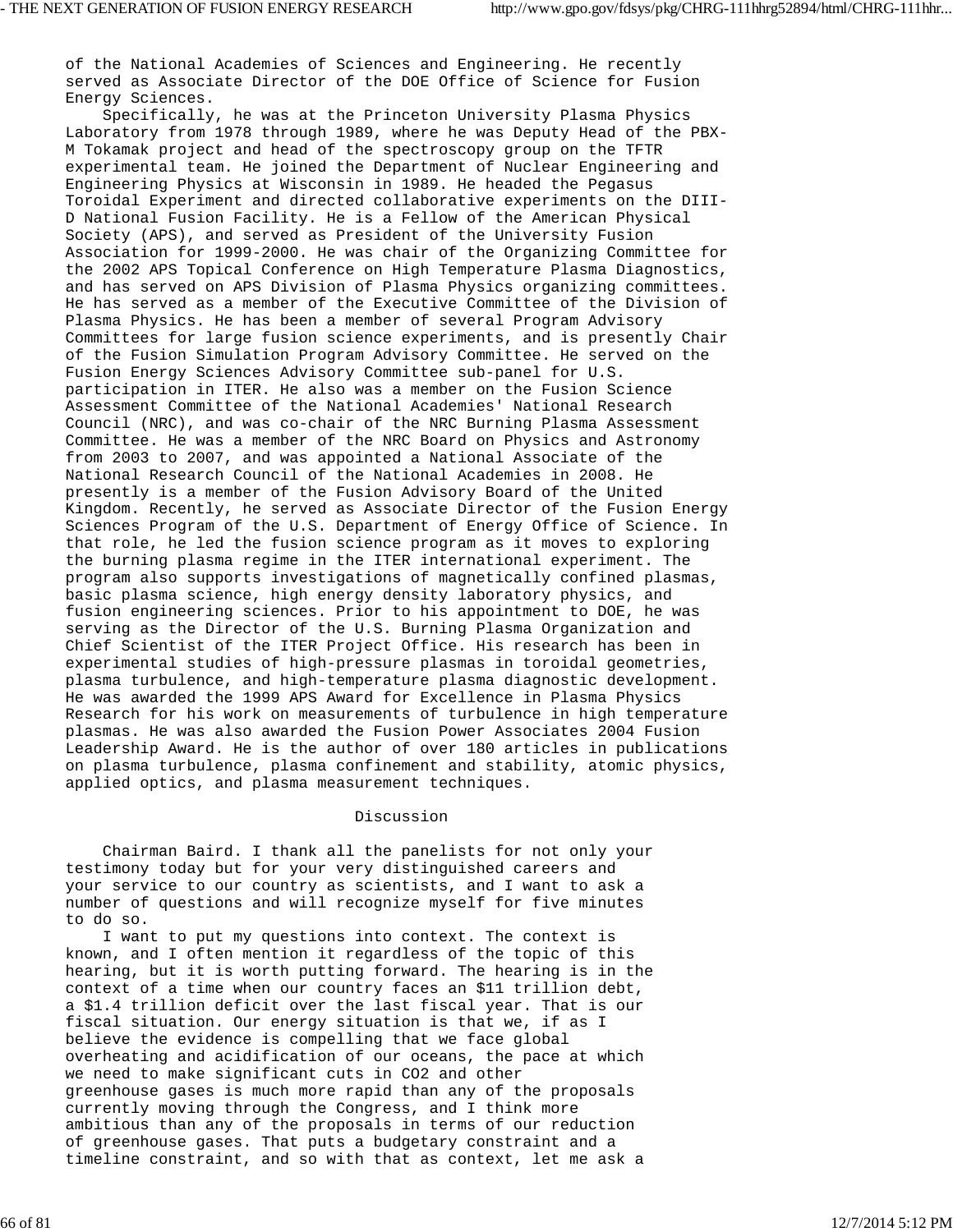series of questions so I can understand the sort of timeframe we are dealing with.

How Fusion Energy Becomes a Usable Resource

Just first of all, how--when we speak of ignition, which I understand is when more energy is put out than put in, in layman's terms, what is the longest period of ignition achieved so far in any of our modalities in terms of time, how much time?

 Dr. Synakowski. Today actually no plasma has ignited. We have had plasmas with controlled fusion reactions. An analog I like to use is that it has been like burning wet wood. We have created a fire, we have controlled the fire, when we take away the external flame, the fire goes out.

 Chairman Baird. Okay. Let us suppose we achieve ignition, so the challenge, I think once ignition is achieved--this is not an easy thing and you folks have dedicated your careers as brilliant as you are to this, and many others before you and I am sure after. So once we--if and when we actually achieve ignition, that is a eureka moment in a way but it is not like all our problems are solved because now we have got more energy coming out. The challenge is capturing that energy. You have got to somehow capture it. My understanding is that, and correct me if I am wrong, and this is not meant in any way pejoratively, but basically the way we are going to actually capture that energy is the good old-fashioned way of making water hot and turning turbines. Is that the model we are doing? And it is really great that we are still doing steam engines. I just love this. I don't mean that critically but it just kind of blows your mind that we are going to all this trouble to heat water up.

 Dr. Synakowski. It is a remarkable thing to go from E =  $MC<sup>2</sup>$  to boiling water in a turbine. That is essentially the train you are talking about.

 Chairman Baird. So it is really important for this committee and I think for Americans and taxpayers to understand that just because we get ignition doesn't mean we can now expect that oh, then next week we are going to turn the lights on with energy produced by fusion energy, right? We have got to somehow then find a way to actually harness that energy, and the current model is again through steam-driven turbines, right? Is that--Dr. Betti?

 Dr. Betti. Yes, but there are two aspects. Ignition will prove the physics of fusion. Making energy after ignition requires the development of the technology, and often the development of the technology is faster than development of the physics. So that is why it is so hard, because we haven't proved the physics yet, and then we count on the technology to move a lot faster and turn the physics success into making electricity.

 Chairman Baird. But there are some real challenges there, in terms of----

Dr. Betti. Major challenges.

 Chairman Baird. The material science of what kind of material can contain these reactions and sustain the bombardment of the neutrons, et cetera, right? And then so we have got some challenges ahead. Dr. Prager.

 Dr. Prager. I think you are exactly correct, and a lot of the suggestions you have been hearing from the panel members get exactly at the questions you are pointing out need to be resolved. How one harnesses the fusion power is sometimes the expression used. So there are ideas to set up a research program to deal exactly with that question in addition to the remaining physics questions.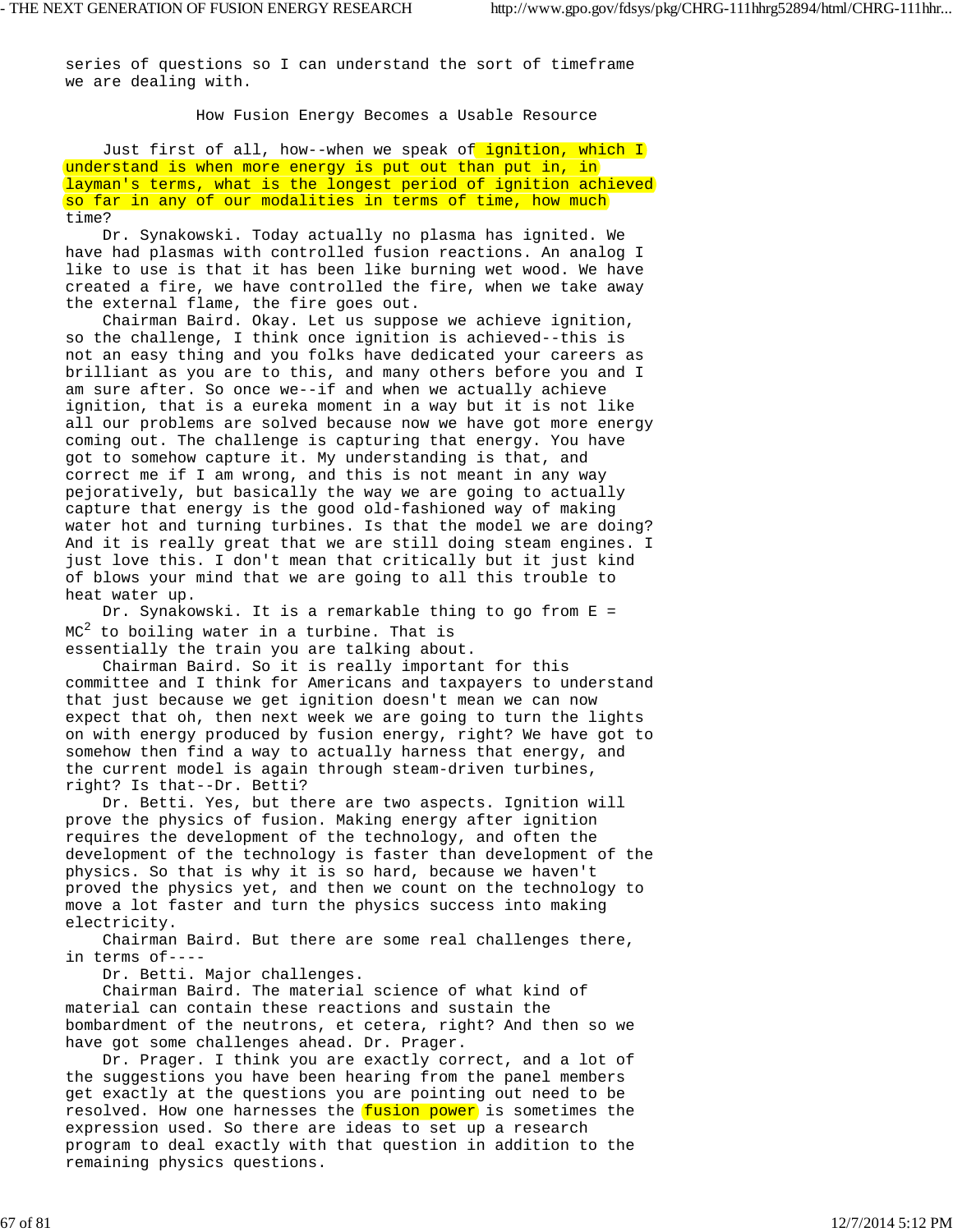#### Potential Consumer Prices for Fusion Energy

 Chairman Baird. Then there is the next question. Okay, so let us suppose theoretically we can do it. We have solved the physics problem. We demonstrate that ignition is possible. We contain it with magnetic fields. We heat the water up. Then there is this little nagging problem of cost per kilowatt-hour. This seems to be a bit of a challenge. Any thoughts about cost per kilowatt-hour?

 Dr. Mason. I don't want to offer up a number but I would sort of characterize it a little bit in the sense that with fusion the--you know, no one is talking about electricity too cheap to meter. I think everyone has learned the lesson that you shouldn't confuse fuel cost with what things actually cost. Fusion will be a fuel source that is dominated by capital costs because there is no ongoing substantial fuel cost, and of course, capital costs have to do with financing models and lifetimes and things that go well beyond the realm of physics and engineering. But if you look at the scale of plants that are being contemplated and the complexity of them, I would say it is not fundamentally different than the kind of cost model you see associated with fission. And what we have seen is that fission power is actually very cost-competitive, but because of the large upfront capital costs, it is difficult for risk markets to handle, and that is why things like the loan guarantee programs and so forth are very important. And so I think with the right sort of policy framework, it can be very cost-competitive, understanding that things like the programs that are in place now that are hopefully going to get us going with new starts in fission are likely models that would have to be explored, particularly at the outset when the risk is much higher.

## Fusion as an Alternative to Other Energy Sources

 Chairman Baird. Which leads to the question, you know, for me one of the challenges we face is, we have this imminent problem of global overheating and ocean acidification. We have this tremendous budget debt and deficit right now, and we have alternative technologies that today you can buy off the shelf that produce net energy output with the existing fusion energy thing called the sun at a known kilowatt-per-hour generation that if you invest, you know, with money being both finite and fungible, if we invest X amount of dollars now, we can lower our carbon output, et cetera. And so I think it is just really important for us to understand the win of this. So I have been talking costs and how and stuff. The win seems to me to be a good bit down the road. By win, when I say win, we could actually generate significant replacement of existing energy sources. I would be shocked if any of you would say less than 20 years and I guess it is more like 50. I may be wrong.

 Dr. Mason. I alluded to this a bit when I talked about the portfolio of energy choices, and I would kind of divide it into three categories. In the very near-term, the most fruitful sorts of investments we can make are in energy efficiency. There are a lot of things that we know how to do that can immediately reduce demand, and the cheapest form of energy is the energy you don't need. In fact, most of the energy efficiency steps which represent about a third of what you need to achieve the types of CO2 emissions that people are talking about cost you a negative amount of money. In other words, you save money by doing it. And so there is no question in the very near-term that is the low-hanging fruit that we need to go after aggressively. Things like renewables, wind and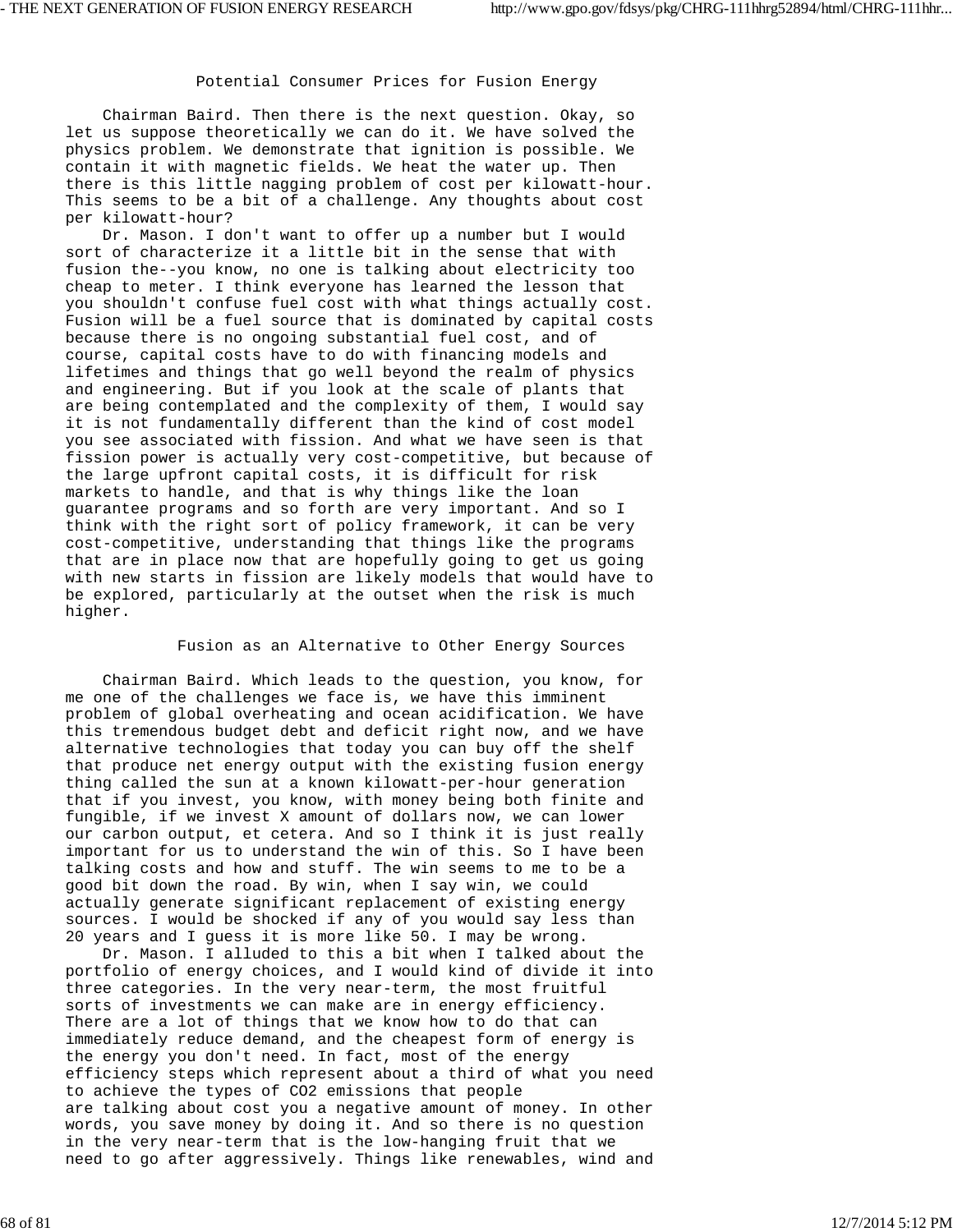solar are--we know we can make them work but they are not yet cost-effective, although there are a lot of promising research directions that will improve that. And scaling up will bring down the cost. But these are intermittent, and so certainly when the sun is shining and the wind is blowing, we will want to be harnessing that energy and the environmental benefit that goes with it, but it is not a baseload generating capacity. We do need baseload capacity that we know will be on when people switch on the light switch and will allow us to buffer the intermittent renewables, and fusion has the possibility to offer a baseload generating capacity that does not have a fuel constraint. Right now most of our baseload capacity comes from coal, and in terms of timeline and risk, I would say our chances of being able to sequester CO2 from coalfired plants at the scale we need to is not greatly different from the challenge we face in fusion.

Chairman Baird. I don't dispute that.

 Dr. Mason. And we can't be sure that either one will work. Chairman Baird. I think that is a good point.

 My time is up, past up, but I wanted to establish that line of evidence and questioning, and Mr. Inglis is recognized for five minutes.

Mr. Inglis. Thank you, Mr. Chairman.

Arguments for Promoting Fusion Research

 I wonder if others on the panel agree with Dr. Mason's assessment, that fusion is in the league of fission in terms of the capital costs and the involvement that we would have. Do you agree with that, Dr. Prager?

 Dr. Prager. Yes, I would. One of the guiding principles, almost too much so, of the fusion program over the decades has been economic attractiveness. It has guided the kinds of plasmas we try to produce and has set goals for us, and throughout the years there have been many, many system studies of fusion systems in the future that as best can be done assess the cost, and the cost of electricity comes out to be competitive. There is a big ``however.'' Those studies assume certain success in physics and technology so assuming that the physics and the technology research missions are accomplished, then they calculate that the costs are competitive. So I think what Dr. Mason says has been backed up by studies, and another caveat is of course when you try to project the cost of anything several decades into the future, it is fairly theoretical.

 Mr. Inglis. Does anybody else want to comment about that, about equivalency between the--are we in the ballpark of a fission kind of investment when we go to fusion if we make electricity that way?

 Dr. Fonck. I will just back up what Dr. Prager said. There have been a lot of studies, and the answer is generally yes, these are large power plants. These are multi-gigawatt power plants typically to get the most efficiency out, and so you are in that ballpark in terms of the scale of the plant. Of course, the issues are different. Fission and fusion are quite different so the radioactive materials and the things you have to worry about are quite different, but the magnitude of the plant is about the same.

 Mr. Inglis. Let me make sure I understand that. What is the difference in terms of radioactivity in that?

 Dr. Fonck. Well, fusion works with just deuterium and tritium. Tritium is just a gaseous fuel. There is not a lot in the plant and the radioactive waste you produce in fusion is mainly the structure that holds the plasma. There is no longterm highly radioactive waste that you get in a fission plant.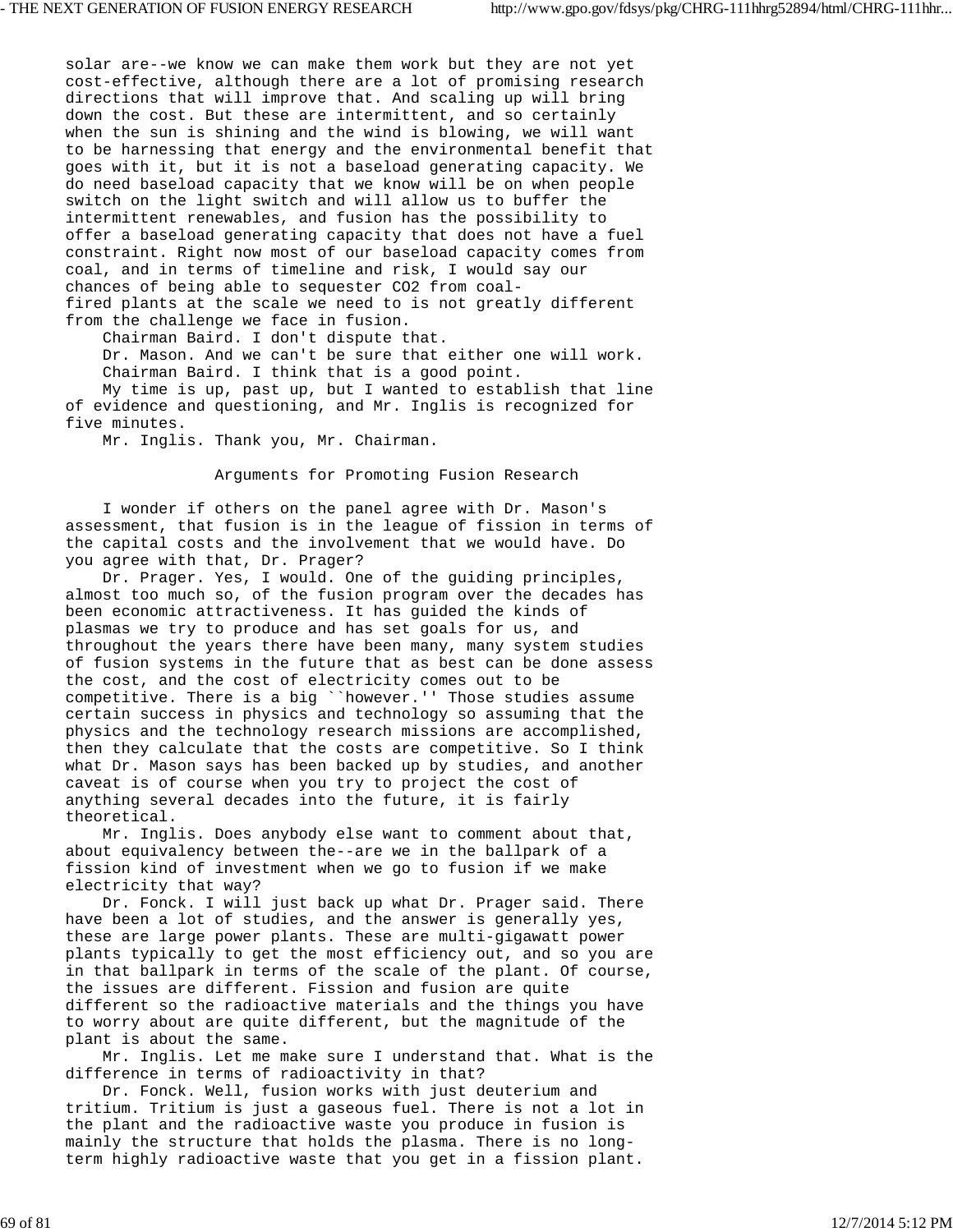Now, the fission people have ways to, if we ever get there, to transmute those wastes. But at the moment you are looking at very long-term, hundreds of thousands of years kinds of waste. Fusion doesn't have that. It has essentially a short-lived, hundreds of years, waste issue. You can imagine that, in a generation or two, it would decay away. And so it is a different radioactive profile. And that is one of the big advantages of fusion.

 Mr. Inglis. What are the other advantages? Why should the United States pursue fusion?

 Dr. Fonck. I will throw in a few, and I am sure everybody else has their favorite. Well, there is one. The other of course is the ready availability of fuel. It is right out of seawater. All you need is deuterium and lithium. Lithium breeds the tritium. There is no danger of catastrophic failure of a fusion plant. The plasma state is essentially quite fragile. If anything happens, you get a leak in the chamber or something like that, the system just extinguishes itself. So it is quite safe, passively safe, if you will. The other thing of course is that it can be anywhere. It is a baseload energy source. I think to back up what Dr. Mason said, if you look into the future, not myself but energy experts, you only see two or three baseload possibilities in the future and it is fusion, fission, if you want to be carbon-free, of course, and possibly solar with storage, but that is a very hard proposition.

 Mr. Inglis. Anybody else want to add a reason to pursue fusion?

 Dr. Betti. I concur with my colleagues on both issues. In relation to your question, yes, fusion is clean and the fuel is basically unlimited. In the case of deuterium-tritium fuel is only limited by the supply of lithium. Of course, deuterium is abundant in seawater and it is unlimited. On the issue of cost, there have been several studies both about magnetic fusion energy power plants and inertial fusion energy. There have more studies on magnetic side than inertial side. The United States had a program until last year, the High Average Power Lasers Program, that were developing the technology of an inertial fusion energy- based power plant and so they were doing technology development, the cost estimates of this sort. To the best of my knowledge, the cost is competitive with fissionbased nuclear power.

 Dr. Mason. I would offer as an attribute of fusion that I think we in the United States should find attractive, the comment that I made about, you know, we talked about the fuel but another way to look at the fuel for fusion is that it is intellectual property and high-end manufacturing. The fuel is not something that you import from the Middle East. It is not something that you run out of and it is actually the essence of what our economy is built around, which is smart people and competitive industry, and so not only as a domestic supply of energy but as a possibly significant export market. If we can position our industry to lead in this field, there would be, I think, economic value for the United States.

 Dr. Prager. Just getting into maybe a softer reason, since the fuel comes from the ocean's water and that should be accessible to all nations and you might speculate that the conflict over natural resources for energy between nations would be decreased with fusion driving the energy sector. So that is another reason. I mean, it is interesting, when most of us entered the field, what drew us in in terms of the application was that we were running out of energy. In the 1970s we were running out of energy, there were gas lines, an energy crisis, and now perhaps really what drives it, the dominant reason probably is no contribution to global climate change. So fusion somehow is almost the ideal and the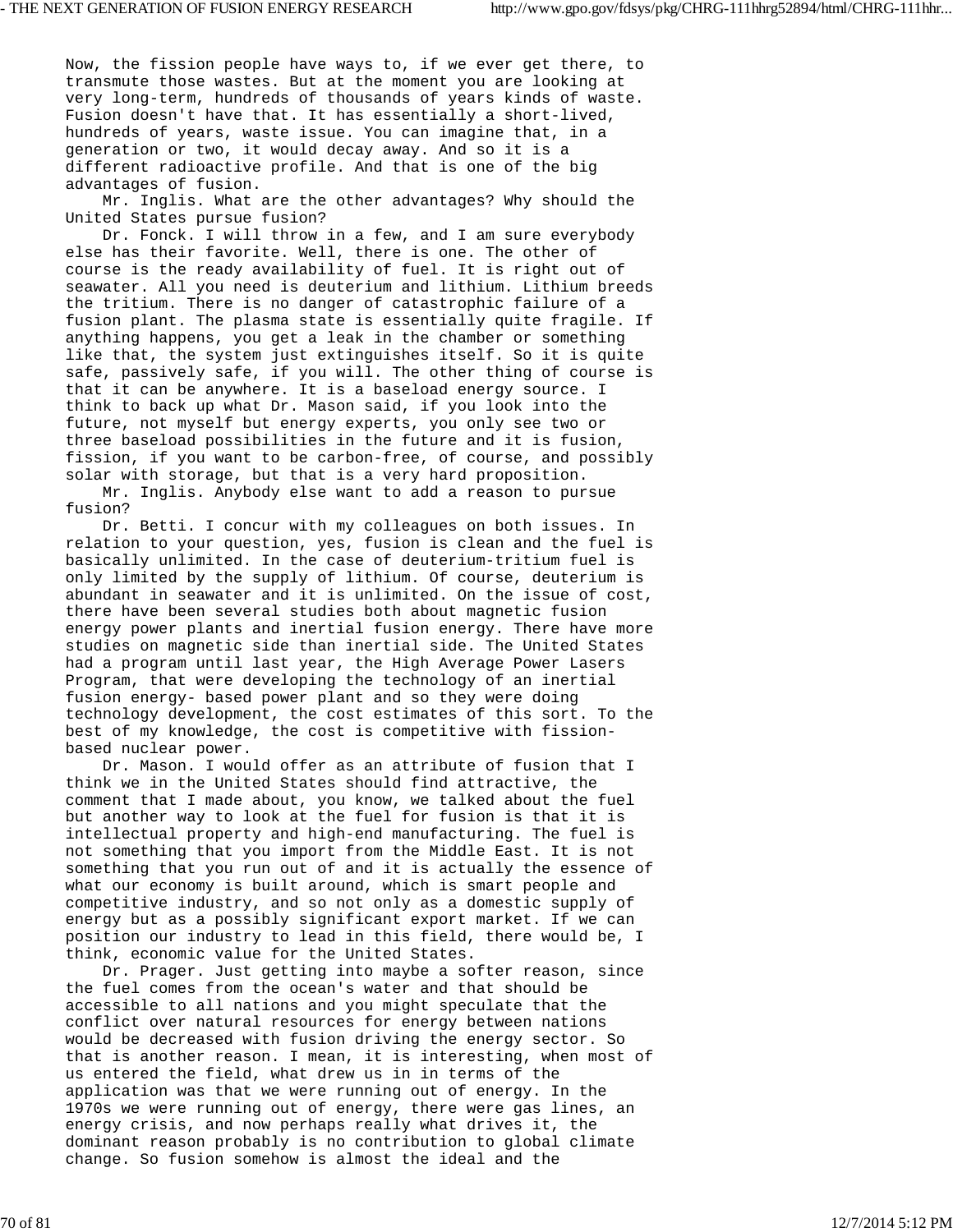dominating reason maybe just changes with the times as the problems that we confront become more clear. Mr. Inglis. Thank you. Thank you, Mr. Chairman. Chairman Baird. Dr. Ehlers.

National Security and Technical Elements of Plasmas in Reactors

 Mr. Ehlers. Thank you, Mr. Chairman. Unfortunately, all the good questions have been asked already. But let me add one other item to our list, Dr. Prager, and that is national security. We are treading very tenderly in some treacherous waters with our current energy policies, and I really suspect that far too many people who should know that don't know it, and I am not just talking about gas lines, I am talking about the whip that other nations can hold over our nation just because we do not have the energy resources that we would like to have, and it continues to concern me. There are endless conversations that I get into both inside and outside the Congress. People say oh, well, you know, we have these new sources of natural gas, and in Pennsylvania we can get this new gas, we are all set for years and years and years. Yes, we are set for years but not years and years. And this inability to deal with reality is just fascinating to me. People just assume that somehow the scientists, the physicists, the engineers will find a way out of these shortages. And I have taken the opposite point of view. I have often said that natural gas is too valuable to burn. It is an incredibly useful feedstock for the petrochemical industry. I don't know of anything that is going to be as easy and cheap to use, and we are burning it. So there is a multitude of issues here, not just energy issues but resource issues, security issues, et cetera, and I don't think that we as a Nation are confronting them as adequately as we should. Having said that, I do wonder--I am just asking questions, things that I really haven't kept up with the field at all. How are we going to contain the plasmas and how easy or how difficult is that going to be to actually extract useful energy out of a fusion reactor? And I know it depends on the different types of reactors but can one or more of you just give me a quick summary of where you see this field going?

 Dr. Synakowski. That is a great and deep question. I think we have many elements of the solutions to both questions in hand, a much more mature understanding with respect to how are we going to contain the plasma and control it. There has been tremendous progress since actually the late 1960s, when there was a transformative event in the invention of the tokamak, which is a kind of magnetic bottle, if you will. It's twirly shaped. Just a little bit of science here. The plasma, if you can imagine a donut-shaped magnetic field, this is the heart of magnetic fusion with the plasma which is charged particles, ions and electrons. They do a very good job of moving along the magnetic field lines but have a very tough time crossing the magnetic field lines. But there are lots of subsidiary processes that go on in the plasma that can force the plasma, the hot fuel to make that migration across the magnetic field. What you are trying to do with that magnetic field is confine it for long enough so that you can heat it rapidly to get up to fusion conditions where the plasma pressure is such that the fusion between the nuclei takes place.

 What has happened as the United States has really turned towards the science of the plasma I think has been a tremendous set of advances in understanding the basic physics of how the plasma is confined in this magnetic bottle, and what levers we can apply to the plasma to optimize that confinement. And I want to make two points. One, this is a very deep intellectual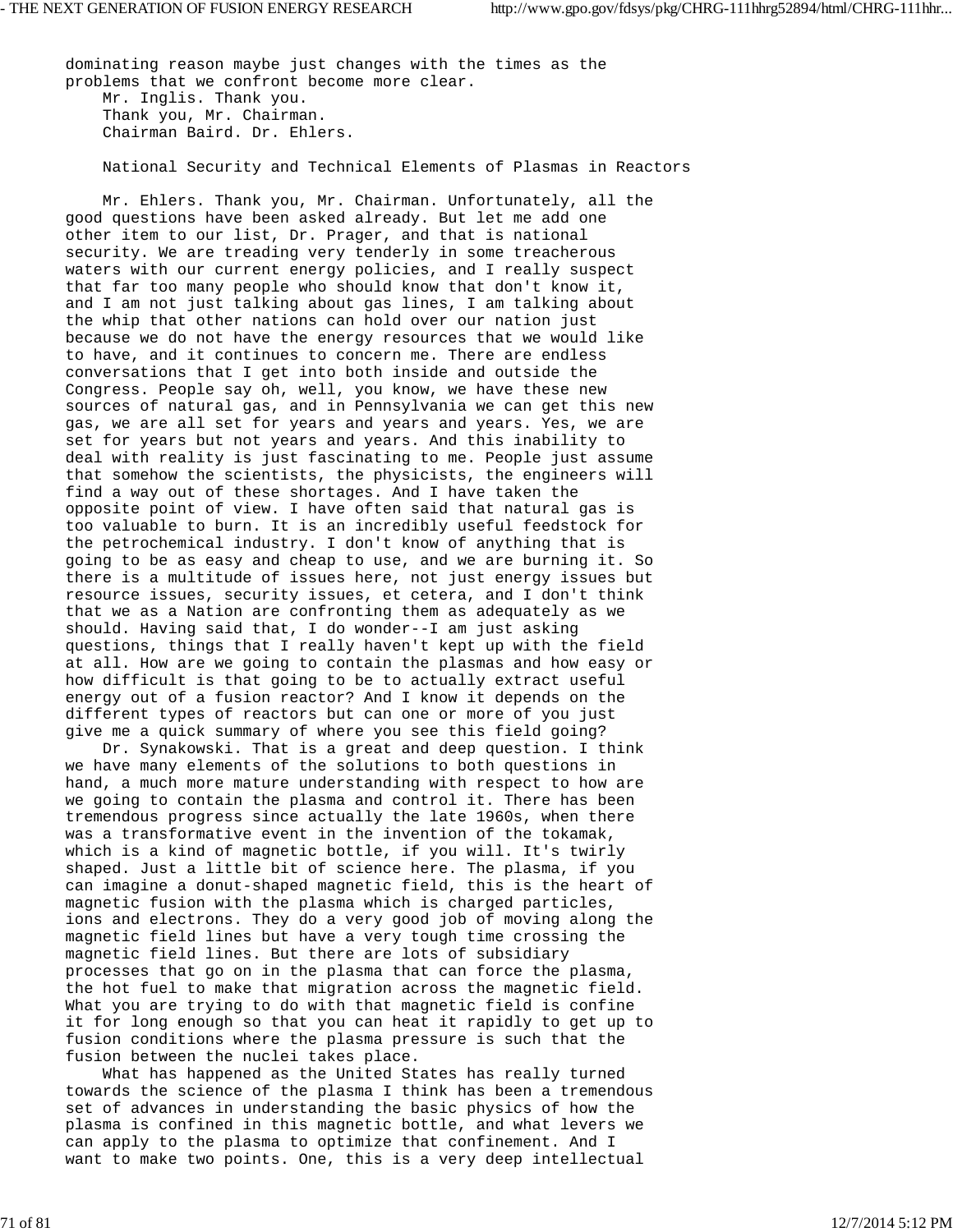exercise, which is I think worthy of investment to obtain U.S. capital. These are great scientific challenges but they are not empty challenges, they are the best kind. They are the ones that are directed towards a purpose because the answers that we are finding with respect to the science, for example, of optimizing the confinement in this magnetic field, enables one perhaps to make a fusion reactor smaller which enables then for the vision of a fusion reactor to be more economically attractive. The science is intimately linked to the final product and so I think for those who are interested more directly in the final product, it is a compelling enterprise. The United States aesthetic I think has been extremely strong in terms of understanding that plasma science. It has been emphasized here though we think a major frontier resides in crossing that bridge from that magnetic bottle to boiling the water and generating the steam, and that is the material science question and the challenge of harnessing a fusion power.

 And just as a footnote to all of this, a significant alternate approach that has been mentioned, especially by Dr. Betti, is that of inertial fusion. It is a fundamentally different process where you take a small pellet of fusion fuel. There are no magnetic fields in most versions of the vision. And you compress it very suddenly on relying on the inertia of the fuel itself to kind of tame itself long enough for the fusion to take place. But external to that, the transition to the fusion power and getting the power on the grid looks quite similar. Both of them again represent very deep scientific challenges but again I think they are the best kind of scientific challenges because they have direct bearing on the output and the attractiveness.

Mr. Ehlers. Thank you.

 Dr. Mason. I could maybe add a little bit about the materials because I think that is a very important aspect is how you transition from the environment where fusion is happening, whatever form of containment you have and the environment where you are, you know, holding a vacuum and boiling water and so forth. It is a very challenging materials problem that falls into the general category that we like to refer to as materials under extreme conditions, and fusion is perhaps the most extreme of extreme conditions in terms of the temperatures, the radiation damage that the material is subjected to, the presence of hydrogen and the effect that it can have on materials. My background is materials science, so while I can't say too much in depth about fusion, in terms of materials, these are difficult problems, and they are a different sort of problem than some of the areas that we focus on right now. We at Oak Ridge and around the world are very excited about nanotechnology and things we can do with that and thin films for photovoltaics. The materials we are talking about here are different types of steel. It is the materials of heavy industry, and to be honest, the development of new steels is not something that as a nation we have been doing a lot of in recent times. In fact, you know, many of the materials we have now were developed decades or even in some cases centuries ago. They have served us very well, but they don't necessarily have the characteristics to survive under the conditions that we need, and that is why many of us have talked about the need to look at these materials issues, even as we resolve the remaining physics questions of the plasma, and many of those materials issues are the same whether it is inertial or magnetic confinement. In some cases, they may even be the same or similar to those faced by fast reactors that might be used in closing the fuel cycle. It is maybe not as sexy as nanoscience but getting better alloys is an important part of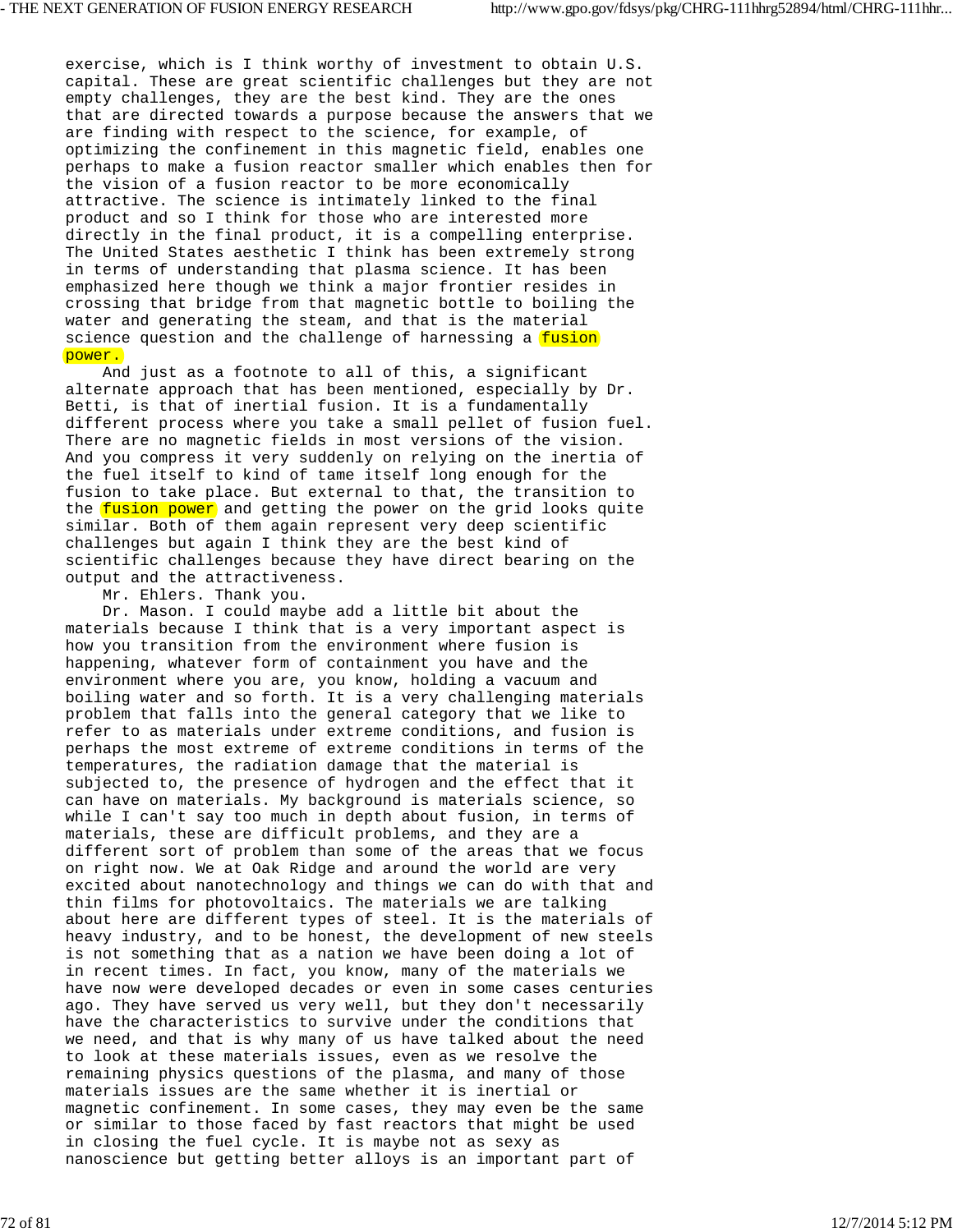this equation. Mr. Ehlers. Thank you very much. I would like to move on. Chairman Baird. I know Dr. Fonck and others want to add but I want to recognize Dr. Bartlett for his line of questions.

Fusion vs. Wind and Solar Energy

 Mr. Bartlett. Thank you very much. Whether or not we are successful in getting  $fusion power$ , and I am skeptical, I am still enormously supportive of this work because I think that we may find a lot of very other interesting things as we pursue this leading edge of scientific inquiries.

 Dr. Mason, you mentioned efficiency as a major interest. I would like to suggest that before efficiency we can get huge gains from conservation. Conversation is two people getting in a car instead of one. Efficiency is getting in a Prius instead of an SUV. And we have enormous opportunities for gains in conservation, which could be immediate and free, really, really simple. You know, we have a huge reactor in the sun and I know that we disparage the use of solar and wind as baseload but I think it would be less technically challenging to make that baseload than it would be to produce fusion power. Wherever you have a topography difference, doesn't pump storage work very well for storing the excess energy you have when the wind is blowing and the sun is shining? And I suspect that creating huge banks of capacitors or enormous flywheels would be technically easier to do than trying to do what we are doing with fusion. By the way, I am a huge supporter. If the capability were out there, two and three times the amount of money that we appropriate for that, I would be happy to recommend that to the appropriators. But aren't there enormous opportunities for making solar and wind baseload?

 Dr. Mason. Energy storage has huge leverage. If we could store even a small fraction of the grid for 24 hours, it would----

 Mr. Bartlett. You can store it all in pump storage, sir. Just pump it up to the mountain and a lake up there and then run it down when the sun is not shining, wind is not blowing through a turbine. It is really simple.

 Dr. Mason. And in fact, in Tennessee TVA has something called Raccoon Mountain where they do exactly that, so it does work, but if you look at the capacity and efficiency of it, it is hard to see it scaling to the level that we would need. Now, if you push renewables as we should, you can probably get up to about 20 percent and still handle the intermittency. And you could push that farther if you had better energy storage, whether it is electrical energy storage in the form of batteries or compressed air. So I think there is tremendous leverage in storage. It is an area we should be and are investigating. But on grid scales, I believe it is a very challenging problem, and it is one that is maybe not quite as difficult as fusion but it is in the same league.

## Electrifying Transportation

 Mr. Bartlett. Dr. Betti, you mentioned something else that I think most people don't understand. You said that we should be electrifying our transportation, and you know, we use two kinds of energy. One is electrical energy, and I think the future for electrical energy is okay with nuclear, whether it is fission or fusion, with wind, with solar, with microhydro, for which there is considerable potential, and for true geothermal where we are tapping into the molten core of the Earth, I think that we can make about as much electricity as we ought to be using. But it is not true for liquid fuels because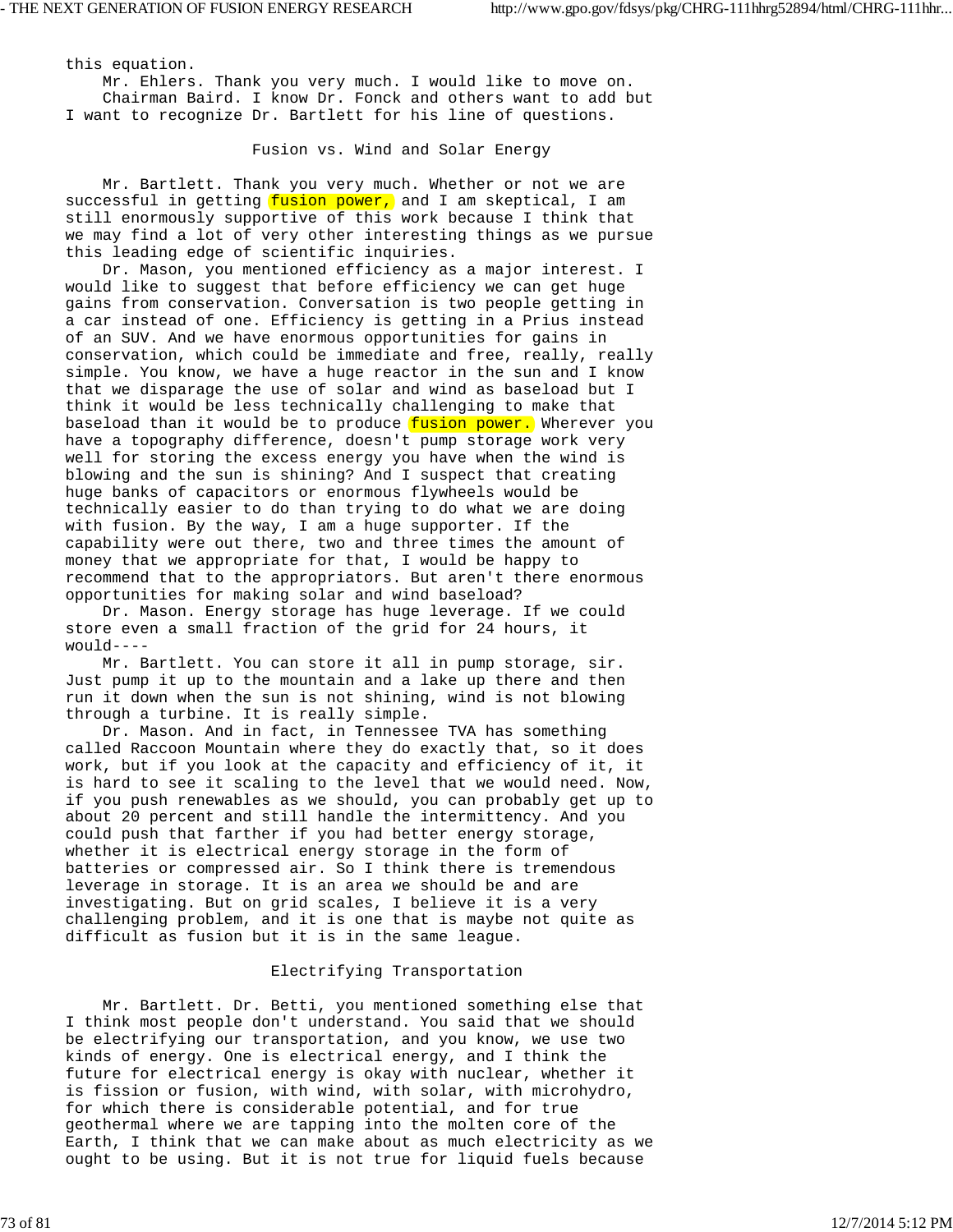there is just no combination of substitutes out there for liquid fuels, and when gas and oil and coal are gone, and they will be, we are going to be living on electrical energy and so I think that too few appreciate the concern that you have that we need to be electrifying transportation because that is one essential use of liquid fuels. Some of the use of liquid fuels we can use electricity for, but for that one now, it is tough. We just tore up all our streetcars. We were proud that we were doing away with these antique things and we tore them all up. Now we need to be putting them back. Thank you for your recognition that we need to be doing that.

 I welcome a second line of questioning, Mr. Chairman. I yield back.

 Chairman Baird. Thank you, Dr. Bartlett. It looks like we are all going to probably not be able to do the second line with the votes being called, so I recognize Dr. Rohrabacher-- Mr. Rohrabacher.

 Mr. Rohrabacher. Dr. Rohrabacher. That was quite a---- Chairman Baird. It is a frightening thought.

# Skeptical Arguments

 Mr. Rohrabacher. Let me just note, Mr. Chairman, that we heard that before back in the 1970s. We saw the gas lines and we were told that there was an imminent situation where there would be this massive shortage of energy and that was proven false, and now we are using an excuse of greenhouse gases which will cause global warming as an excuse to move forward on certain things, and quite frankly, none of the predictions of those people who have been advocating global warming have come true. In the last nine years there has been cooling, and in fact, there are now reports that the polar ice cap, the one pole or the other--the Antarctic was never contracting but the polar ice caps are now expanding. So this idea of greenhouse gases causing global warming is the basis of a lot of things but I would not use it if I was in the scientific community as an excuse for moving forward with fusion energy research because that I think is becoming something that again is another theory that will be proven false and it is being proven false by the way the world is acting.

When I was a young child, and I was actually in I think fifth or sixth grade, I saw a wonderful movie about fusion energy, and Mr. Science, I don't know if you remember those things, it was wonderful, and fusion energy was the energy of the future, and you know what? I am 62 years old now and I take it from what you have told us today that we haven't even had ignition yet after all of these years of research, and my calculation is that we have had \$40 billion worth of research and we don't have ignition yet. Dr. Bartlett's observation is that research money--there is limited research money in this country--might well be put to better use in finding out how we can utilize the heat from the core of the Earth or the pumping technologies.

Mr. Bartlett. I want to do both.

Mr. Rohrabacher. Both. I do too. But we have limited research dollars. Why is it that fusion after all of these years and all of this money and with so little actual progress, meaning we haven't even had ignition yet, even for a second, I believe, why should we continue? Why shouldn't we transfer this money to some of these other technologies that perhaps would be cheaper? And one last thought, Mr. Chairman, and that is--and then I would like the panel to go to that question--and that is, I do believe that we should have at least one skeptic on the panel for every subject that we look at, and it is okay, I mean, all of you gentlemen have incredible credentials, a lot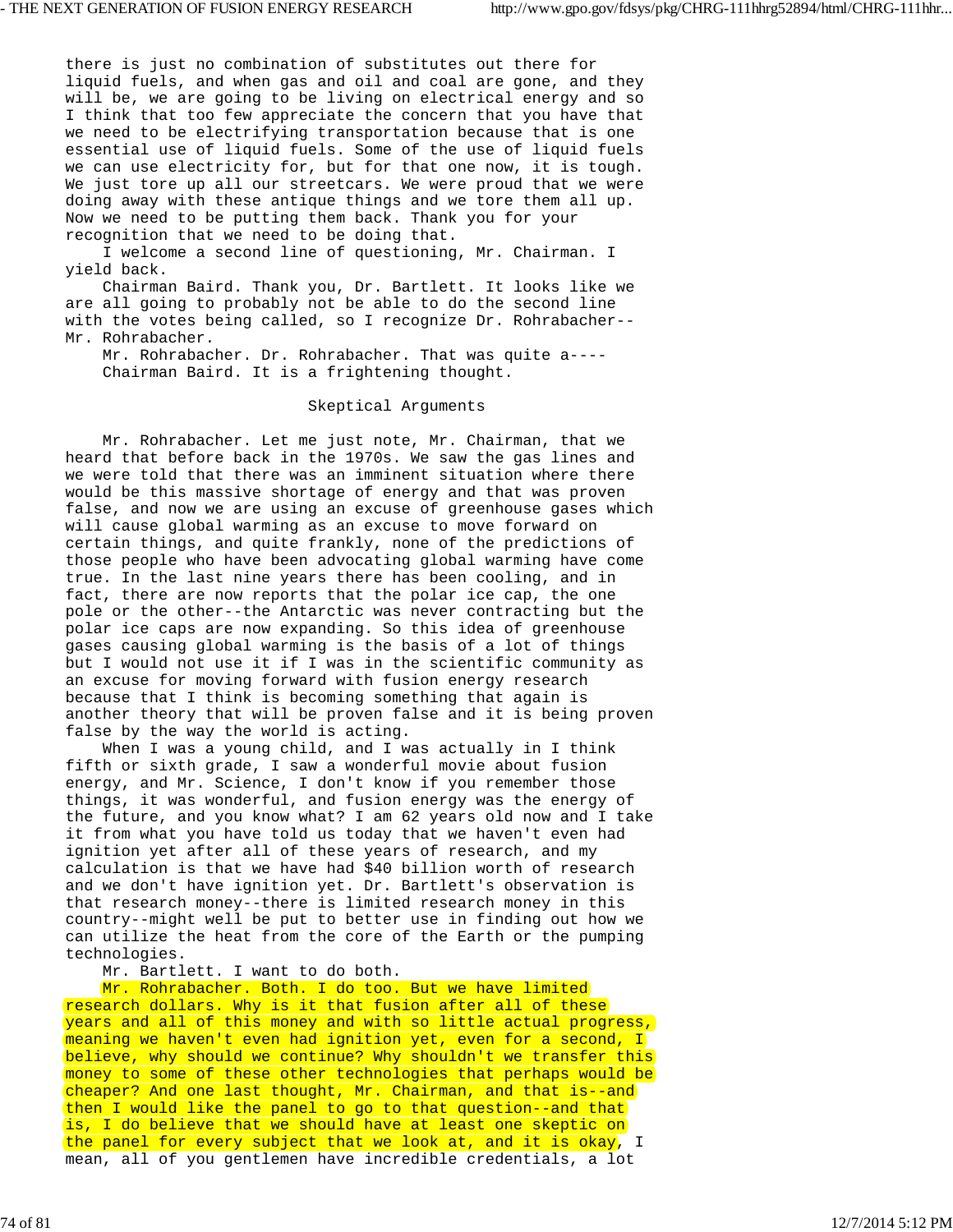more than I do, that is for sure. But some of the issues that I am raising should be raised by people who have got Ph.D.s in this and be able to have a dialogue so that we will have something to decide here on the panel rather than just accepting one point of view. I have made a couple points. Please feel free. I know you have got some things to counter there. $\langle 1 \rangle$ --------------------------------------------------------------------------- \1\ See response from Dr. Prager in Appendix. --------------------------------------------------------------------------- Dr. Synakowski. If I may, I think there are probably many facets that people might comment on. I think--actually I have a view that the urgent things and the opportunity we have is in fact to address the questions of credibility that you raise. Our science basis is such that I believe we have good

confidence in what is required of our next step to get to the stage of what we call burning plasmas in magnetic fusion. I think that is what you are referring to when you are talking about ignition, where we are getting more energy out than we are putting in to heat it and control it. I think our understanding, the scientific basis for getting there is quite strong. And we understand it, and I will oversimplify it a little bit by saying it is a question of scale. We understand that the present devices that we have invested in are not appropriately scaled and don't have the control technologies that we need to reach the scientific regime that you are talking about. Having said that, in the early part of, I think it was in 2001, there was a technical assessment of several options in magnetic fusion that we could pursue to understanding this burning plasma state.

 Also with respect to credibility, I think if you burrow down one more level, you get to the question that people had been raising here, and that is the question of materials and harnessing these fusion plasmas. I would be delighted, I would view it as a major accomplishment collectively in our careers to be able to point quite definitively to the answers to your questions demonstrably. I believe the scientific understanding is strong, that we have a confident and strong bridge to the demonstrations that you are talking about. Understand also that publicly there are many who desire exactly the sort of thing that you are talking about. I think we are in reach of doing that.

 Mr. Rohrabacher. Well, I have supported nanotechnology and these things, and I do support them, but they take research money, and we have had \$40 billion eaten up for fusion that perhaps had we put into nanotechnology or some of the other more that we have some actually demonstrations of progress, perhaps some of the other issues you are dealing with would have been solved.

 Chairman Baird. My colleagues, we now have about eight and a half minutes left to vote, and what I would like to do is, I think rather than asking these gentlemen to wait 40-plus minutes while we go vote and come back and sometimes don't come back, what I would like to do is close, but Dr. Bartlett had some questions earlier that I know folks wanted to respond to. I would invite the witnesses, if you have additional responses, I know there some eyebrows raised about whether \$40 billion is the correct number that has been spent, please feel free to give us some written comment.\2\ ---------------------------------------------------------------------------

 \2\ See response from Dr. Prager in Appendix. ---------------------------------------------------------------------------

A Federal Agency Home for Inertial Fusion Research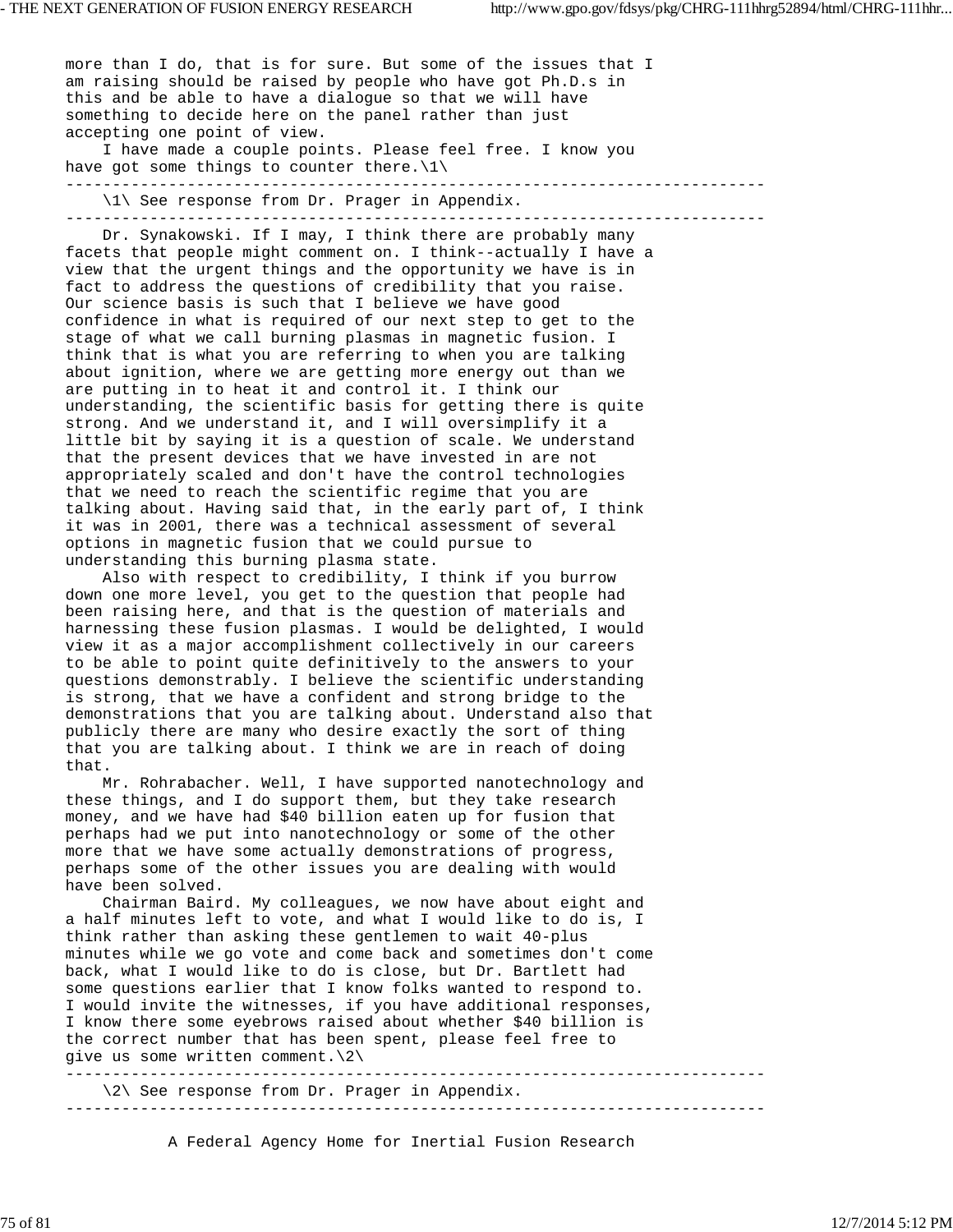I would just like to close with two questions. I want to make sure we get one issue on the record real quickly. My understanding is that the inertial fusion energy effort is, I am not sure the proper way to say it but does not necessarily have an official home within either NNSA or the Office of Science Research, and I am wondering is that is something we ought to consider addressing. I will give you a couple minutes. We are down to about seven minutes to get over to the vote. So any brief comments. Dr. Betti, you are in charge of that operation.

 Mr. Betti. Yes. So first I should just really briefly mention the fact that the physics principles of inertial fusion energy, what we call ignition, has actually already been demonstrated because that is how hydrogen bombs work. Okay. The problem is that to trigger ignition in hydrogen bombs----

 Chairman Baird. It is a hell of a way to heat your house. Dr. Betti. We use an atomic bomb. No, but this is important. We use an atomic bomb. So what we are trying to do is to replace the atomic bombs with a driver, a laser, okay,

but the physics principles have been demonstrated. What hasn't been demonstrated is that we can reproduce this in a laboratory. So that is an important distinction. In terms of the inertial fusion not having a home, inertial fusion energy doesn't have a home. Inertial fusion does have a home in NNSA for weapons----

Chairman Baird. Good point.

 Dr. Betti. Okay. So it is very important, I think, and very cost-effective to use the facilities that have already been built by the National Nuclear Security Administration for billions of dollars that are already there including the National Ignition Facility or mega laser and so on. We can use this to study the energy applications of inertial fusion and so that is why I think it is critical to have a home for fusion energy, inertial fusion energy, and use these facilities. We don't need a lot more facilities.

 Chairman Baird. So you have got the physical home in terms of the infrastructure.

Dr. Betti. The infrastructure.

 Chairman Baird. Bureaucratically, where should the home be, NNSA or DOE, or both?

Fusion as an Unacceptable Substitute for Conservation

 Dr. Betti. Well, I mean, this is really not really for me to answer the question. I mean, I would think that the fusion energy development program should be within the Office of Fusion Energy Sciences but that is my personal preference.

 Chairman Baird. Let me ask one last question and my colleagues are ready to go, quick question. If anybody were to say hey, we don't need to conserve--I want to really put the punctuation point on Dr. Bartlett's. If someone were to suggest we don't need to engage in conservation or renewable energy development because we have got fusion right around the corner, anybody agree with that at all?

 Dr. Mason. I think this is not an either/or. We absolutely have to conserve and do energy efficiency, but we should not fool ourselves to think that that by itself will get us----

 Chairman Baird. I get that, but it would be foolish to say that fusion is right is around the corner, it is going to solve all our energy needs. Mr. Davis is here. I am going to actually--very quick question. My colleagues are free to head out. But if you have other questions to ask, we will not be returning for this panel.

 Mr. Davis. Just a comment and question, and Dr. Mason, I will probably converse with you later today about the question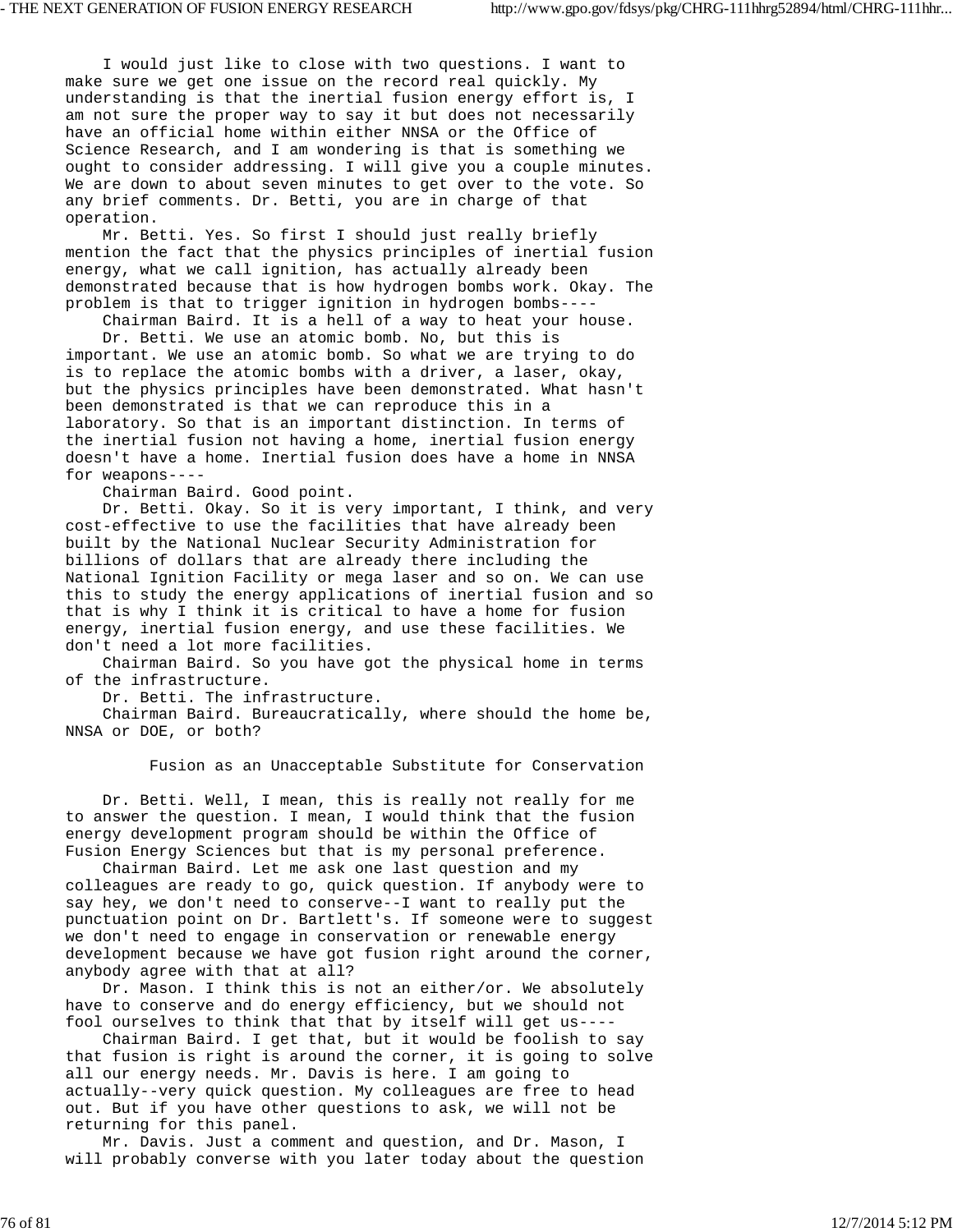I am going to ask. There is a great deal of excitement about when the solar and other renewables being discussed now, if in fact as some believe that will supply our energy needs, why do we bother with fusion at all?

 Dr. Mason. I think that the challenge is that in order to get to the sort of goals that I think we a nation have in terms of energy independence and emissions, we are going to need renewables, we are going to need storage, we are going to need baseload carbon-free generating capacity as well. And so we should certainly be using renewables as much and as quickly as we can, but they will not scale to meet all of our needs, and that is where a clean baseload generating capacity like fusion has the potential to be very valuable as part of our longerterm R&D portfolio, not to say that we shouldn't be pushing as hard as we can and as fast as we can on the things that we can do easily and quickly, like energy efficiency.

 Mr. Davis. We get roughly 20 percent from fission nuclear energy today. What would be a--what would you see as a possible projection from fusion, nuclear fusion and the research we are doing?

 Dr. Mason. Fusion can play exactly the sort of role in our electric grid that fission plays today and in fact in the end fission has a fuel supply need, so in the very long-term fission would be probably superseded by fusion.

# Closing

Chairman Baird. Dr. Ehlers had a final comment.

Mr. Ehlers. I want to thank you for holding the hearing. It has been very, very useful to me, but I also want to congratulate you and the panel. I think this is the first hearing we have had on fusion that didn't result in questions about cold fusion. So we did have a little bit of disagreement about climate change but maybe we are making progress here. Thank you very much.

 Chairman Baird. I want to echo Dr. Ehlers' comments. The frankness and honesty about both the potential and the limitations and the challenges have been very refreshing and much appreciated by myself and I think by my colleagues as well.

 I again, thank the witnesses for their time and for their many years of service, and we look forward to continuing the dialogue. If you have additional comments, the record will remain open for two weeks to offer those, and with that, the hearing stands adjourned. Thank you very much.

 [Whereupon, at 11:26 a.m., the Subcommittee was adjourned.] Appendix 1:

Answers to Post-Hearing Questions

----------

Responses by Dr. Edmund J. Synakowski, Associate Director for Fusion Energy Sciences, Office of Science, U.S. Department of Energy

Questions submitted by Chairman Brian Baird

Trade-offs on building a new large U.S. facility

Q1. LAmong the three major magnetic fusion facilities in the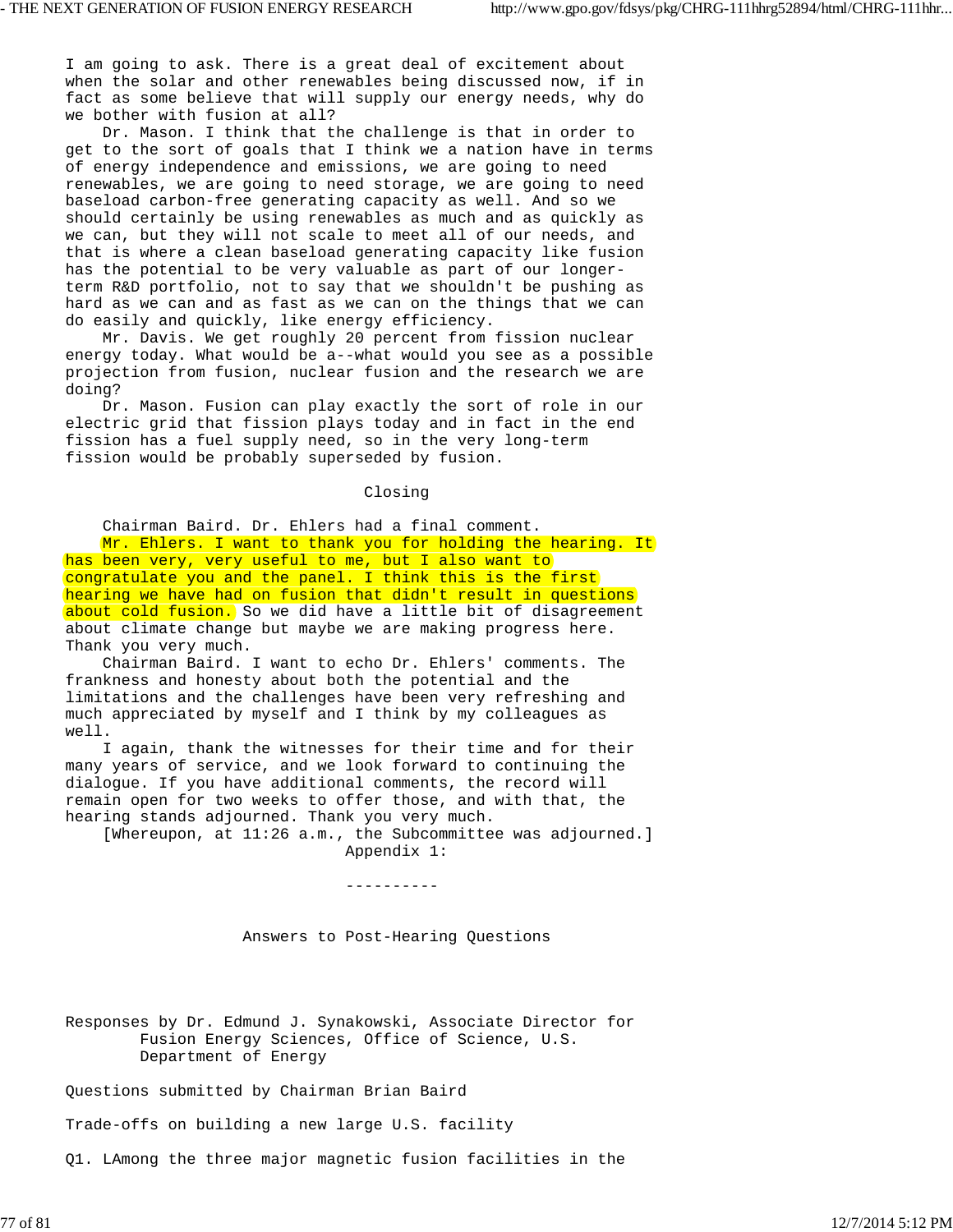U.S., the youngest has operated for 10 years and the oldest for about 25 years. At the same time we have heard testimony from several of the witnesses for this hearing on the need for a new large fusion facility in the U.S., parallel to ITER, that can operate in a nuclear. environment for advanced materials research. ITER is not designed to fully address this research area, and you note that it would be critical for a future fusion power plant. Do you envision. closing down any or all of the major facilities we have today to achieve these new capabilities within a realistic budget scenario?

A1. The programs carried out at the existing major facilities are vigorous and strong; but, like all of our programs, they are always being evaluated in the context of the evolving needs of our national program. It is essential that the U.S. assert leadership in the fusion sciences where we can make fusion energy 'a reality as soon as possible. We have a clear understanding of the science and technology issues that must be resolved. So, upgrade, redirection, or orderly closeout of any element of our program are always options in maintaining the research portfolio necessary to make fusion energy a reality as soon as possible.

Q2. LDo you see a point of diminishing returns for any of these current facilities on the horizon?

A2. The intellectual return on research performed on the major U.S. facilities is strong and puts the U.S. in a leadership position in many aspects of the fusion sciences. We will, however, continue to monitor these facilities as we go forward and, as the global fusion research landscape evolves, we will continue to assess their suitability for continuing to contribute significantly to fusion energy research.

## Inertial fusion energy

Q3. LRight now DOE's National Nuclear Security Administration (NNSA) stewards all of this country's major inertial fusion facilities for stockpile stewardship purposes, and your program within the DOE. Office of Science supports basic science on high energy density plasmas which may be relevant to inertial fusion energy. Still, there is no bureaucratic home in the Federal Government for inertial fusion research specifically for the purposes of producing energy. Should DOE wait until NIF achieves ignition to formulate a strategy to address this, or would it be wiser to have worked out a comprehensive plan and to have formally initiated a small, early-stage inertial fusion technology program ahead of such an event in order to immediately address the research opportunities it provides?

A3. It is reasonable and prudent to explore how inertial fusion energy research might be most effectively managed ahead of NIF ignition. While the details of such a plan will depend in significant part on the results obtained on the path to ignition, an in-depth strategic analysis of the challenges and potential of an IFE program would be helpful.

 As presently configured, the respective SC and NNSA fusion offices have different technical strengths and different missions. Each, however, would play a significant role in IFE research.

 It has been recently proposed that the National Academies undertake a study regarding the path forward for IFE in the event of NIF ignition. Such a study should highlight many of the science and technology issues that need to be addressed for an IFE program to succeed. This study, and our ongoing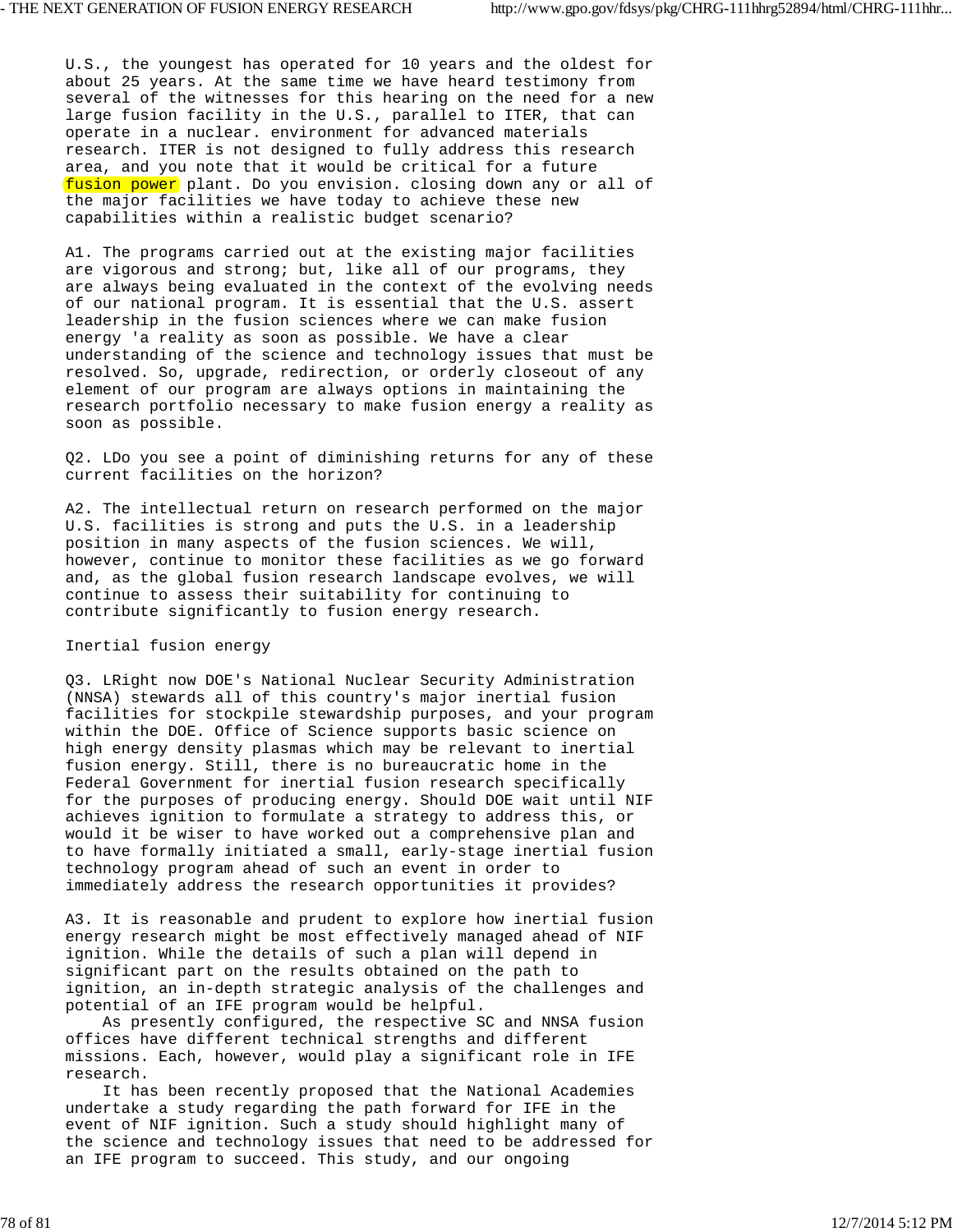experience in SC/NNSA joint management of the high energy density laboratory plasma science program will help inform any future discussions and decisions regarding governance of a broader IFE science and technology mission.

Q4. LShould the Office of Science or NNSA have the lead role in advancing this technology for energy?

A4. Both offices have expertise and resources needed to give inertial fusion energy the best chances of success. The advisability and governance of a possible future single program are policy issues that need to be assessed and determined going forward.

Q5. LIn view of the additional mission built into NNSA's authorizing legislation ``to support United States leadership in science and technology,'' would it be more appropriate for that agency to continue stewarding advanced technologies that spin out of its weapons program, even if the final application is energy-related rather than weapons-related?

A5. The production of ignition will itself be a preeminent demonstration of U.S. leadership in fusion science and technology. Whether NNSA continues to steward advanced technologies that are spin-offs from the weapons program is a policy decision that needs to be fully considered and determined in the future. The National Academies study noted above should provide an initial framework for serious discussion?

Q6. LRecently, in the Conference Report for the Energy and Water Development Appropriations Act, 2010, DOE was directed to review an inertial fusion energy research project at the Naval Research Laboratory and report on its findings within 60 days. The Conference Report also states: ``The conferees encourage the Secretary to explore all possible opportunities to ensure that this program, which offers unique potential for long-term energy independence, is not abandoned for lack of a bureaucratic home.'' Please describe the Department of Energy's plans for this program, and what the impact to inertial fusion energy research would be if this program were officially terminated?

A6. A proposal for performing some of the Naval Research Laboratory work was received in the fall. It was peer reviewed in a process managed by my office. The proposal for funding was declined based on this review. The Department of Energy is currently analyzing the challenges and potential of an inertial fusion energy program. A proposed National Academies study should highlight the science and technology issues that need to be addressed for a successful IFE program.

#### Small fusion experiments

Q7. LYour office manages an ``Innovative Confinement Concepts'' program that is essentially a collection of small facilities at universities as well as national laboratories. These facilities can be grouped into several smaller categories including: basic science, support of major facilities, and alternative fusion concepts of varying stages of development. Should all of these facilities continue to be lumped into a single grant competition within the Fusion Energy Sciences (FES) program every few years when their applications can be so different? Should these facilities be more explicitly aligned with FES's other more clearly defined subprograms in the budget .process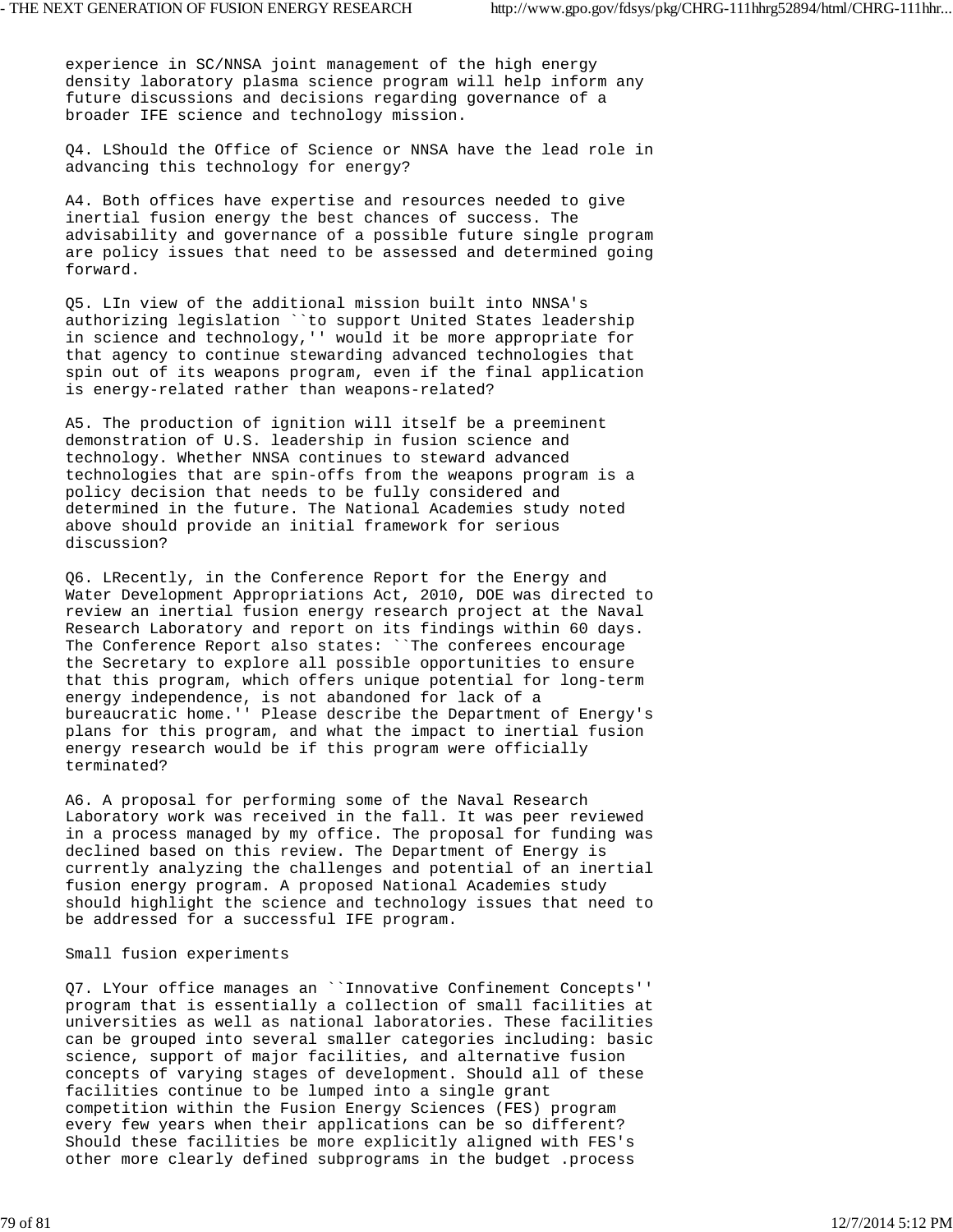as appropriate?

A7. As the new Associate Director for the Fusion Energy Sciences program, I am taking a fresh look at all of our programs, how they align with our overall mission, and how proposals are solicited for the Innovative Confinement Concepts (ICC) subprogram. As an important step, a recent ICC solicitation issued by my office makes a shift compared to past ICC calls. The current solicitation calls for proposals that have demonstrable connections to the science of burning plasmas in the laboratory, or that can enable this science to advance. This is appropriate as we enter the burning plasma era. I am fully committed to nurturing this scale of experiment so that it has maximum scientific impact both for fusion in particular and for the plasma and material sciences more generally. Our Office also understands the inherent benefits of this scale of research to students in building strong direct experiences with experimental fusion and plasma science.

Appendix 2:

----------

Additional Material for the Record

 Additional Testimony by Dr. Stewart C. Prager Director, Princeton Plasma Physics Laboratory

 At the fusion energy hearing on October 29, 2009 Congressman Rohrabacher raised three important issues that I wish to address briefly.

 First, Congressman Rohrabacher stated that the fusion energy program has over the years acquired \$40B in federal funding. This statement is incorrect. The total funding provided for fusion energy in the U.S. since 1953 is \$11.5B (as spent) or \$16.9B (inflation-adjusted) [source: S. Dean, Fusion Power Associates]. Current annual funding for fusion energy of \$0.42B is close to, but slightly above the historical average.

 Second, Congressman Rohrabacher asserted that there has been little progress in fusion energy. My response is confined to magnetic fusion energy. By any measure, the progress in fusion energy has been quantitatively enormous. Over the past thirty years, the fusion power produced in experiments has increased by a factor of 10 million, from 0.1 Watts produced for one-thousandth of a second around 1970 to 15 million Watts produced for seconds currently (see attached graph). Essentially every relevant scientific measure of progress, such as the fusion gain, has experienced an equally steady and steep advance. We routinely produce 100 million degree plasmas, and control them with unanticipated precision. Underlying this demonstrable and quantitative progress is the development of a new field of science--plasma physics. Fusion energy has both required and driven the development of plasma physics, which has had huge scientific and practical consequences beyond fusion--from understanding the cosmos to fabricating computer chips.

 Third, Congressman Rohrabacher noted that despite large funding, we have not yet achieved ignition. For magnetic fusion energy, the approximate equivalent of ignition is attainment of a burning plasma. A burning plasma is self-heated by the fusion power itself. ITER will achieve this goal, as well as continue the advance of fusion power by producing 500 million Watts of fusion power for long periods of time. But, an historical note is also important here. About 20 years ago, the U.S. fusion community proposed an experiment called BPX (the Burning